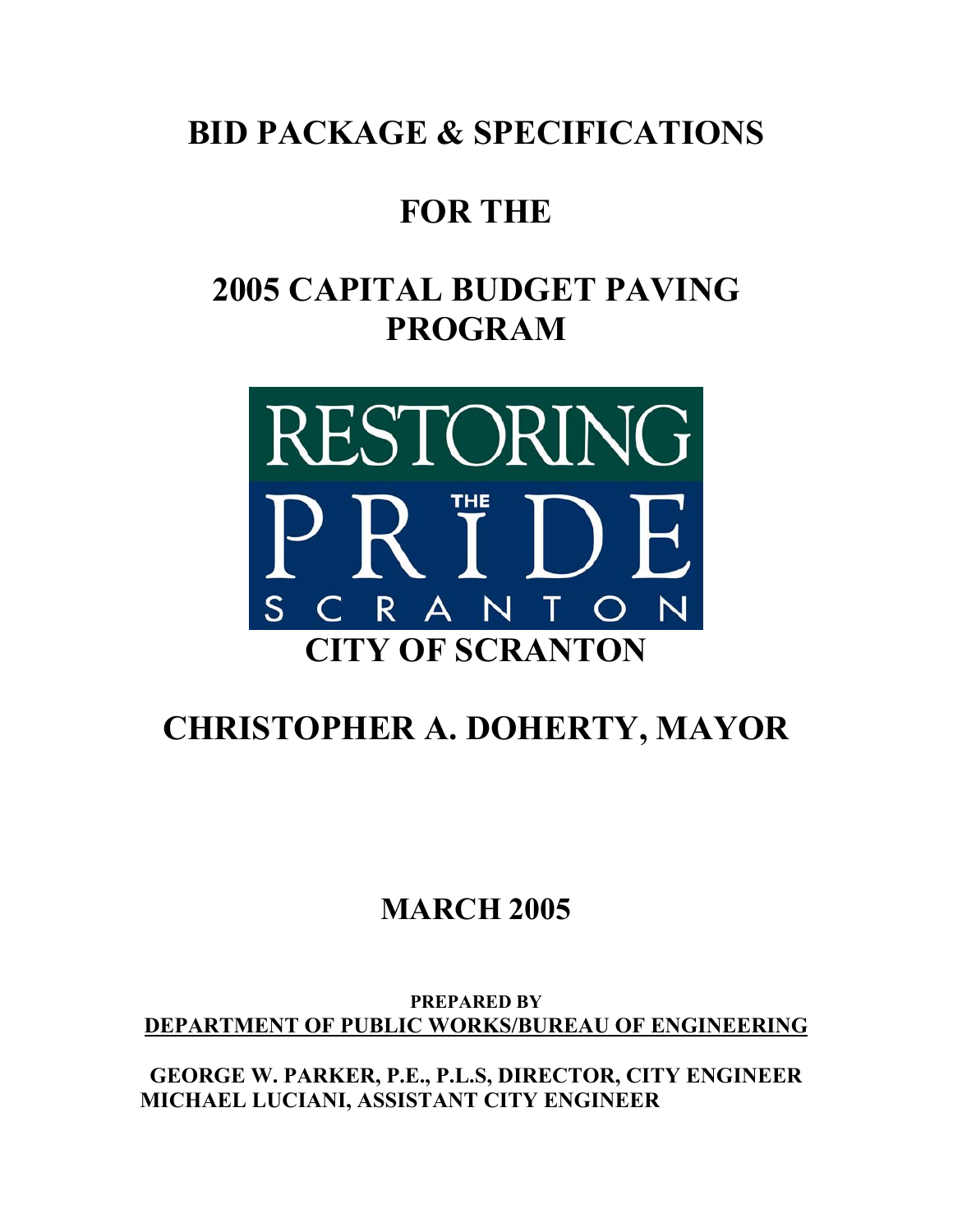# **TABLE OF CONTENTS**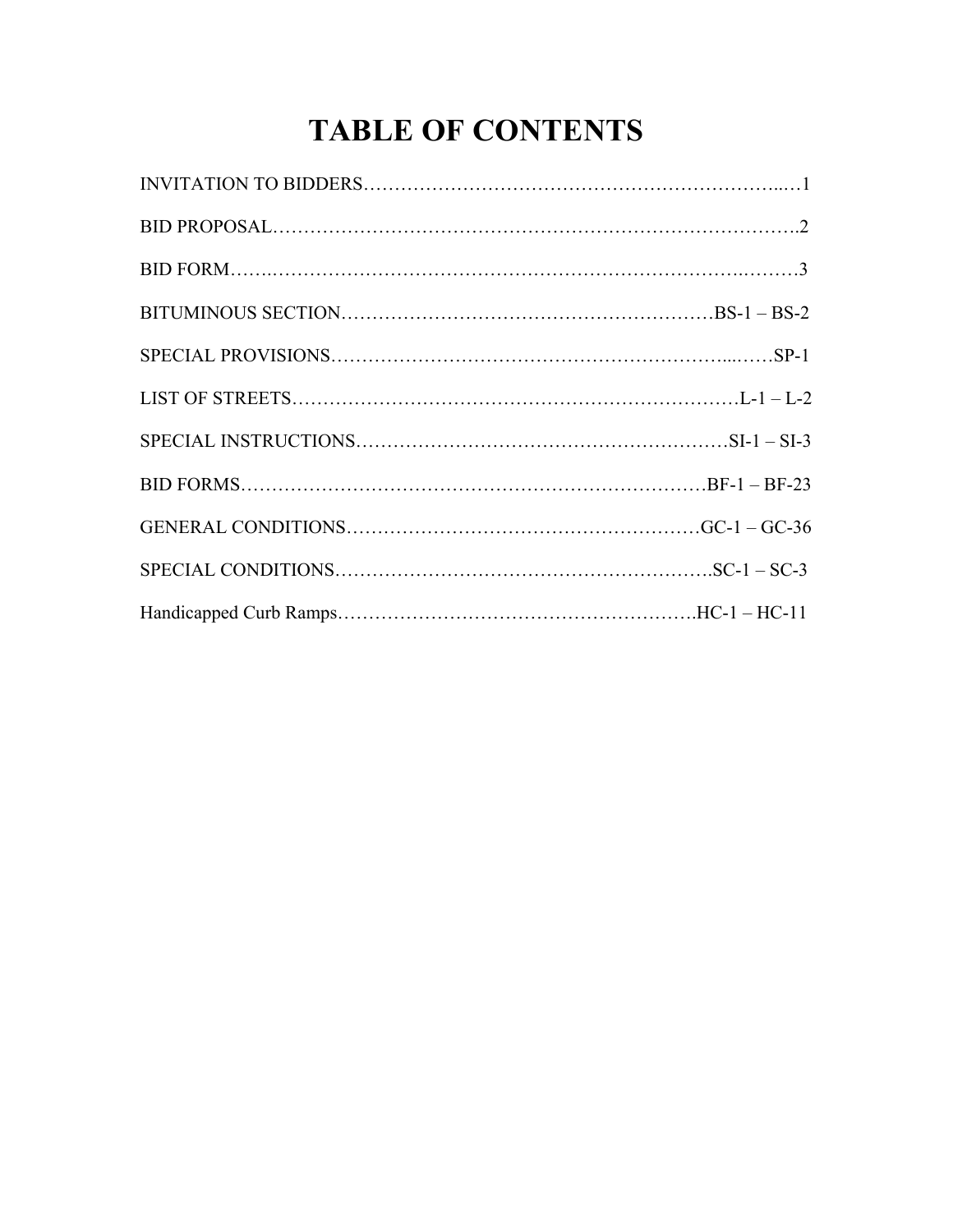# **REQUEST FOR BIDS 2005 CAPITAL BUDGET PAVING PROGRAM**

The City of Scranton is providing your company a bid package for the 2005 Capital Budget Paving program for paving of City streets and you are hereby requested to submit a unit price bid for the requested items.

The City asks that you carefully review these documents and respond by the date, time and location referenced. Please return all of the completed Bid Forms along with a letter on your company stationery stating your willingness to perform the Work as described.

If your firm is selected as the lowest responsible responsive bidder, you will be required to carry the referenced insurances and obtain performance and payment bonds as prescribed. The costs for these insurances and bonds should be incidental to the unit price bid. Additionally, it will be required that work commence within ten (10) days after the Official Notice to Proceed.

There will be a mandatory pre-bid meeting on Wednesday, March 9, 2005 @ 2:00 P.M. in City Hall at the Mayor's Conference Room. Additionally, the City reserves the right to delete or add any item at their discretion, for the life of the contract.

Separate sealed proposals will be received by the City Controller at her office in City Hall, 2nd Floor, 340 North Washington Avenue, Scranton Pennsylvania 18503 until 2:00 P.M. Wednesday, March 16, 2005 at which time they will be read aloud in Council Chambers by the Business Administrator (or his designee), for this project.

Contract documents may be obtained from Steamtown Blueprint, upon receipt of check, which is non refundable, in the amount of \$10.00 per set excluding any shipping costs. Checks shall be made payable to "Steamtown Blueprint" and shall be forwarded to Steamtown Blueprint, 308 Penn Avenue, Scranton, PA 18503. Phone (570) 961-1315, Fax (570) 961-1309. Documents will be available on May 31, 2004.

Please contact Michael Luciani, Assistant City Engineer, at (570) 348-4191, or (570) 840-6812 between 8 A.M. and 6 P.M. Monday thru Friday if you need clarifications as to the document's intent.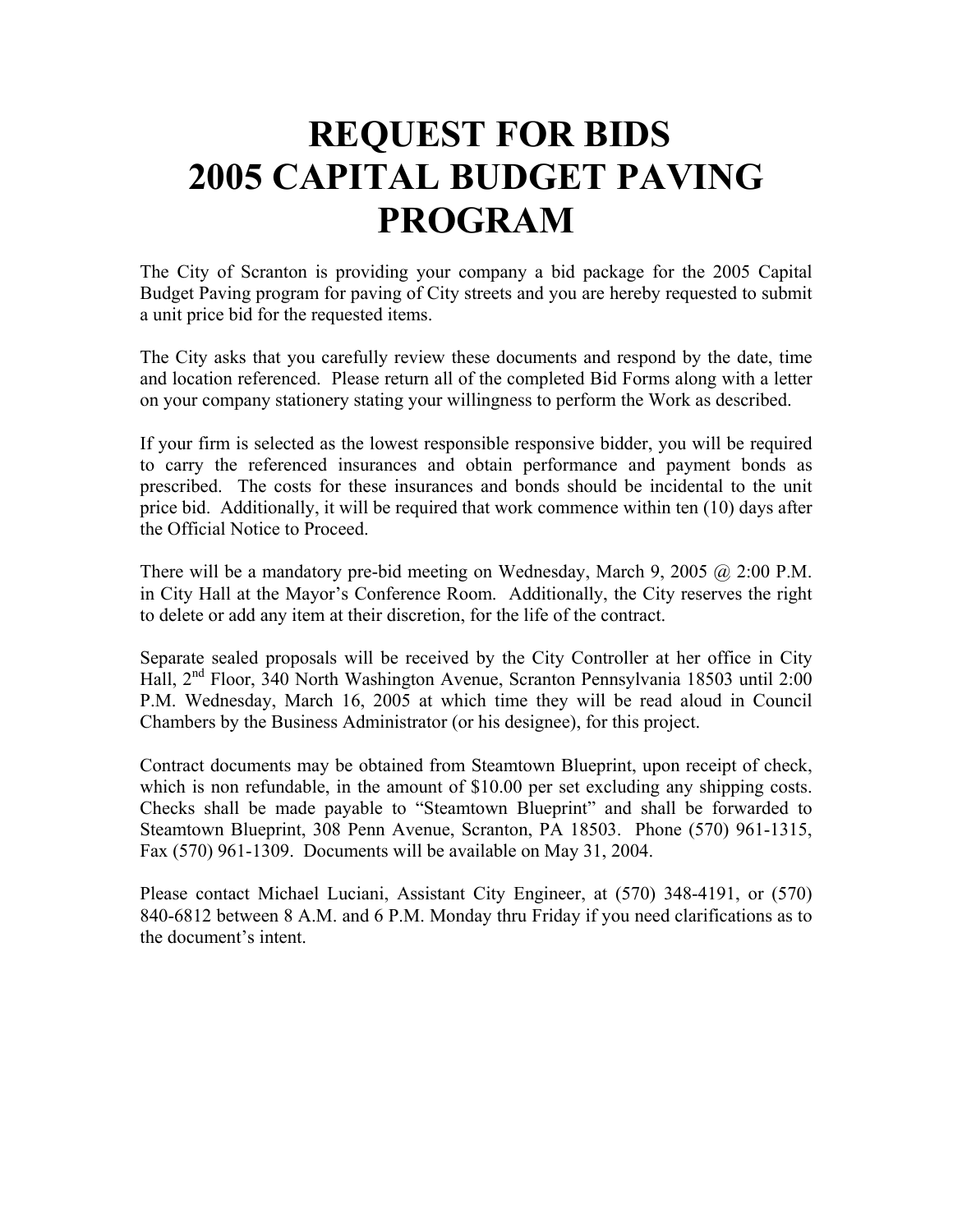### **CITY OF SCRANTON BUREAU OF ENGINEERING 2003 ROARING BROOK**

### **BID PROPOSAL SHEET**

| Item#          | <b>Description</b>                                                                                                                                                                    | Quantity | Unit       | <b>Unit Price</b> | <b>Total</b> |
|----------------|---------------------------------------------------------------------------------------------------------------------------------------------------------------------------------------|----------|------------|-------------------|--------------|
| $\mathbf{1}$   | Bituminous Wearing Course PG 64-22,<br>9.5mm, 0.3 to 3 million ESALS (1-1/2"<br>Depth), E-8 Tack Coat, AC-20 Sealer,<br>Vacuum Power Broom Cleaning and<br><b>Vegetation Clearing</b> | 95,463   | SY         |                   |              |
| $\overline{2}$ | Bituminous Scratch Course, 60 LB, PG 64-<br>22, 9.5 mm, 0.3 to 3 million ESALS                                                                                                        | 2,500    | <b>TON</b> |                   |              |
| $\overline{3}$ | Handicap Curb Cut, Complete in place, per<br>Specifications                                                                                                                           | 59       | EA         |                   |              |
| $\overline{4}$ | 4" Bituminous Curb, Complete in place                                                                                                                                                 | 7,083    | LF         |                   |              |
| 5              | Gutter Milling, 6' Each Side, 1-1/2" to 0"                                                                                                                                            | 28,610   | <b>SY</b>  |                   |              |
| 6              | Full Width Milling, 1-1/2"                                                                                                                                                            | 22,585   | SY         |                   |              |
| $\overline{7}$ | Bituminous Base Course, PG 64-22,<br>25.0mm, 0.3 TO 3 million ESALS (6" min<br>Depth)                                                                                                 | 700      | <b>TON</b> |                   |              |
| 8              | Class 1 Excavation                                                                                                                                                                    | 1,400    | <b>CY</b>  |                   |              |
| 9              | AASHTO #1 Stone, (Include excavation,<br>compaction of sub-base, geo-textile and<br>placement of stone)                                                                               | 500      | <b>SY</b>  |                   |              |
|                |                                                                                                                                                                                       |          |            |                   |              |

**TOTAL BID PRICE:** 

**Name of Firm:\_\_\_\_\_\_\_\_\_\_\_\_\_\_\_\_\_\_\_\_\_\_\_\_\_\_\_\_\_\_\_\_\_\_\_\_\_\_\_\_\_** 

**Authorized Signature:\_\_\_\_\_\_\_\_\_\_\_\_\_\_\_\_\_\_\_\_\_\_\_\_\_\_\_\_\_\_\_\_\_\_\_** 

**Title:\_\_\_\_\_\_\_\_\_\_\_\_\_\_\_\_\_\_\_\_\_\_\_\_\_\_\_\_\_\_\_\_\_\_\_\_\_\_\_\_\_\_\_\_\_\_\_\_\_**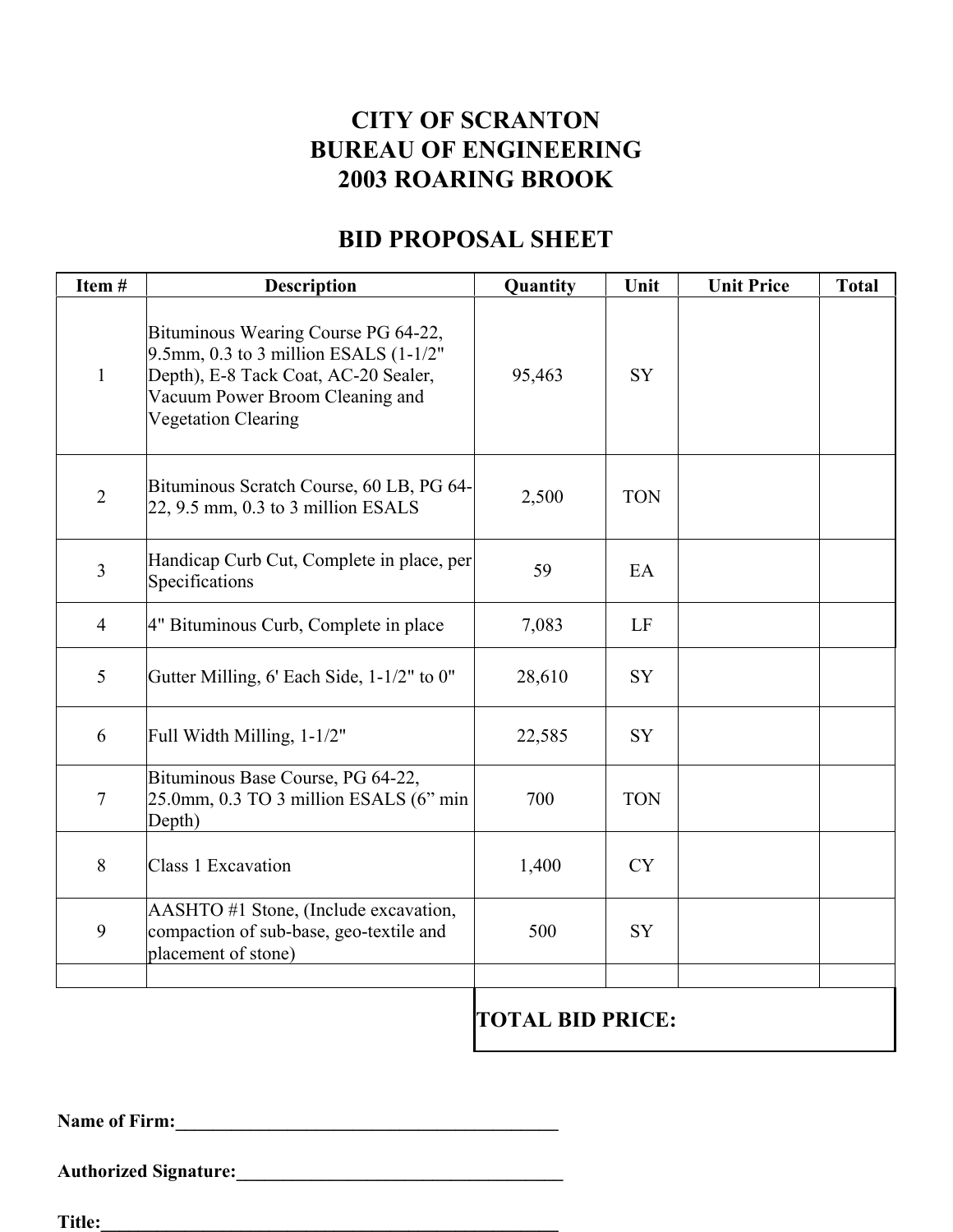## **BITUMINOUS PAVING**

#### PART 1.0 GENERAL

#### 1.1 DESCRIPTION OF WORK

A. The work of this section includes, but is not limited to, the installation of bituminous concrete roadway and driveways.

#### 1.2 SUBMITTALS

A. Certifications. Furnish certifications that materials meet or exceed Specification requirements.

#### 1.3 PRODUCT HANDLING

- A. Use all means necessary to protect the materials of this section before, during, and after installation, and to protect the installed work and materials.
- B. In the event of damage, immediately make all repairs and replacements necessary to the approval of the Engineer at no additional cost to the city.

#### PART 2.0 PRODUCTS

#### 2.1 MATERIALS

- A. The following materials shall be used with the thickness as detailed on the drawings. The materials shall comply with the following referenced sections from the Pennsylvania Department of Transportation Publication 408, Latest Edition:
	- 1. Sub-grade Section 210.
	- 2. Sub-base Section 350.
	- 3. Class 1 Excavation Section 203
	- 4. Bituminous Base Course ID-2 Section 305.
	- 5. Bituminous Wearing Course ID-2 Section 420.
	- 6. AASHTO #1 Stone Section 703.2
	- 7. Geo-textiles Section 212

#### PART 3.0 EXECUTION

- 3.1 The installation of the materials of the materials of this section shall be accomplished in conformance with the following referenced section from the Pennsylvania Department of Transportation Publication 408, Latest Edition.
	- 1. Sub-grade Section 210.3.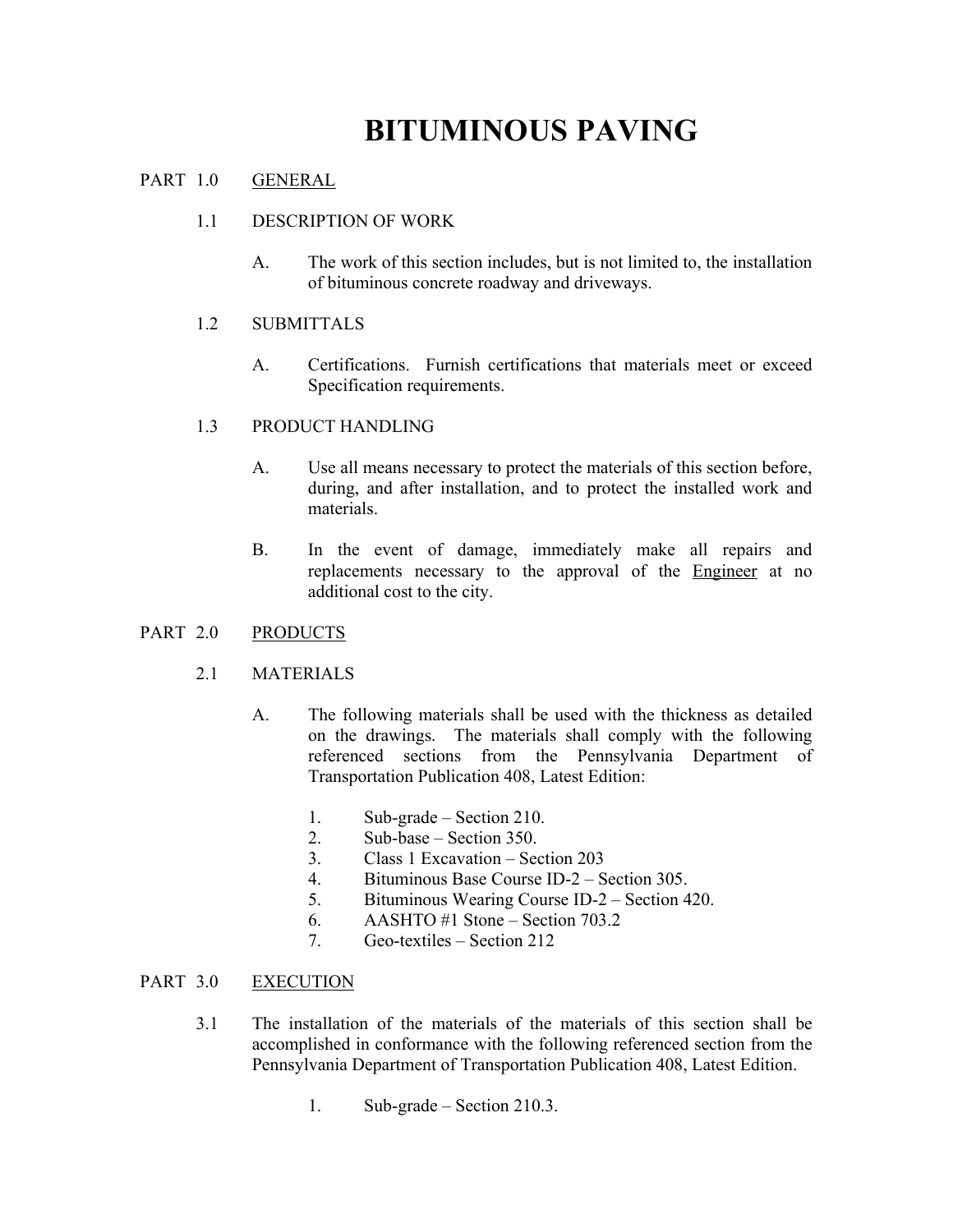- 2. Sub-base Section 350.3.
- 3. Plant-Mixed Bituminous Concrete Course Section 401.3.
- 4. Bituminous Base Course ID-2 Section 305.
- 5. Bituminous Wearing Course ID-2 Section 420.
- 6. Class 1 Excavation Section 203
- 7. AASHTO #1 Stone Section 703.2
- 8. Geo-textiles Section 212

END OF SECTION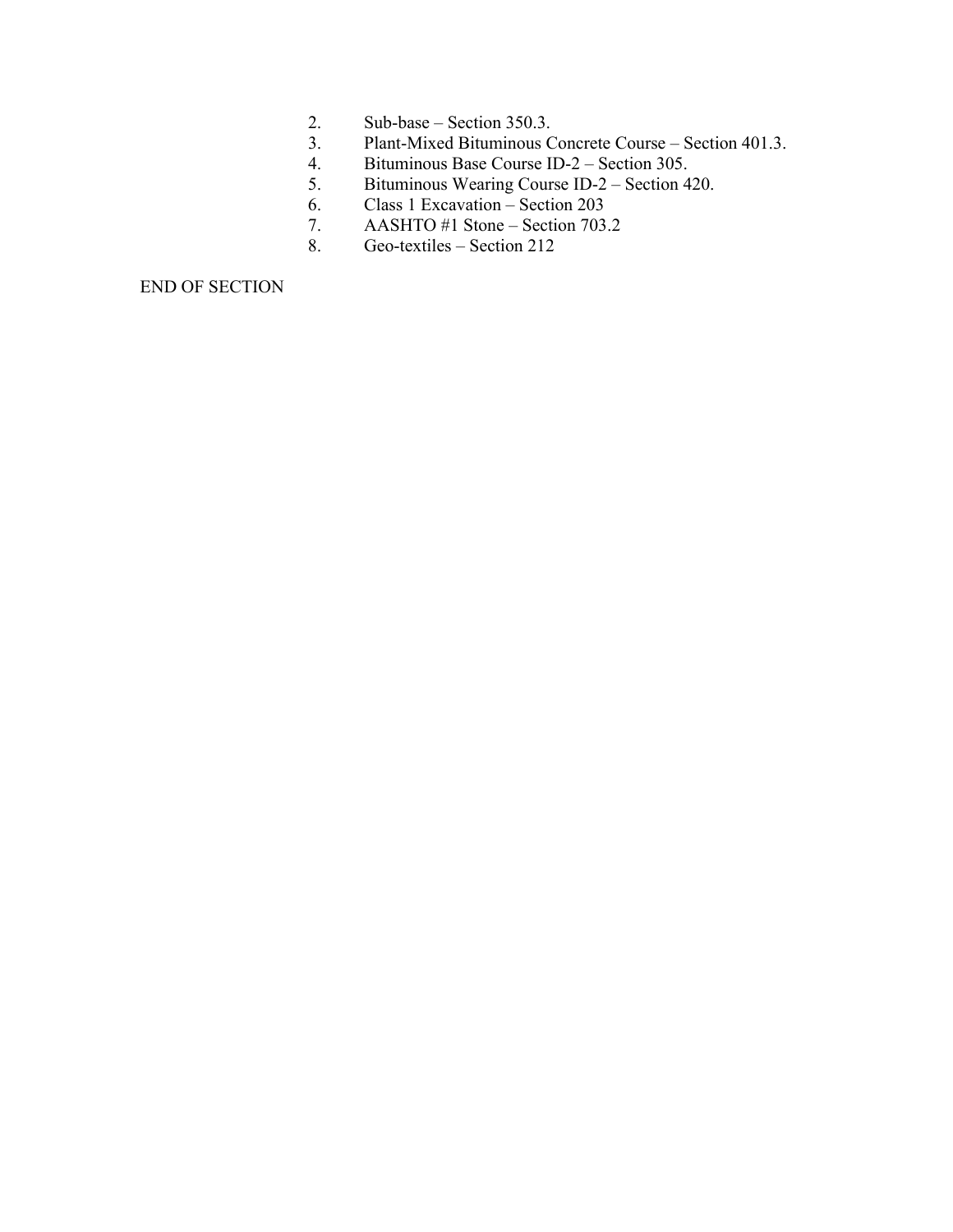#### SPECIAL INSTRUCTIONS TO BIDDERS

#### CITY OF SCRANTON

BRIEF DESCRIPTION OF WORK: Resurfacing of City Streets, Base Repair as indicated on City Streets.

#### BID FORMS

All Bids shall be made upon proposal forms prepared by the City of Scranton. The bids must be typewritten or printed legibly in ink.

#### BID BONDS

 All Bids shall be accompanied by a Certified Check or Bid Bond in the amount of ten (10%) percent of the total bid price and made payable to the City of Scranton, as a proposal guarantee.

#### PERFORMANCE AND PAYMENT BONDS

The successful bidder will be required to provide the City of Scranton with a Performance Bond, conditioned upon the faithful performance of the contract in accordance with the plans, specifications and conditions thereof, and a payment bond, conditioned on the prompt payment of all material furnished and labor supplied or performed in the prosecution of the work, in accordance with the Public Works Contractor's bond Law of 1967; and an affidavit accepting the provisions of the Workmen's Compensation Act of 1915, as amended. All bonds shall be in an amount equal to the total cost of the project.

#### SITE INSPECTION

It will be the responsibility of the Contractor to inspect all sites prior to submitting his Bid in order to determine for himself/herself the amount of work necessary to satisfactorily complete this project.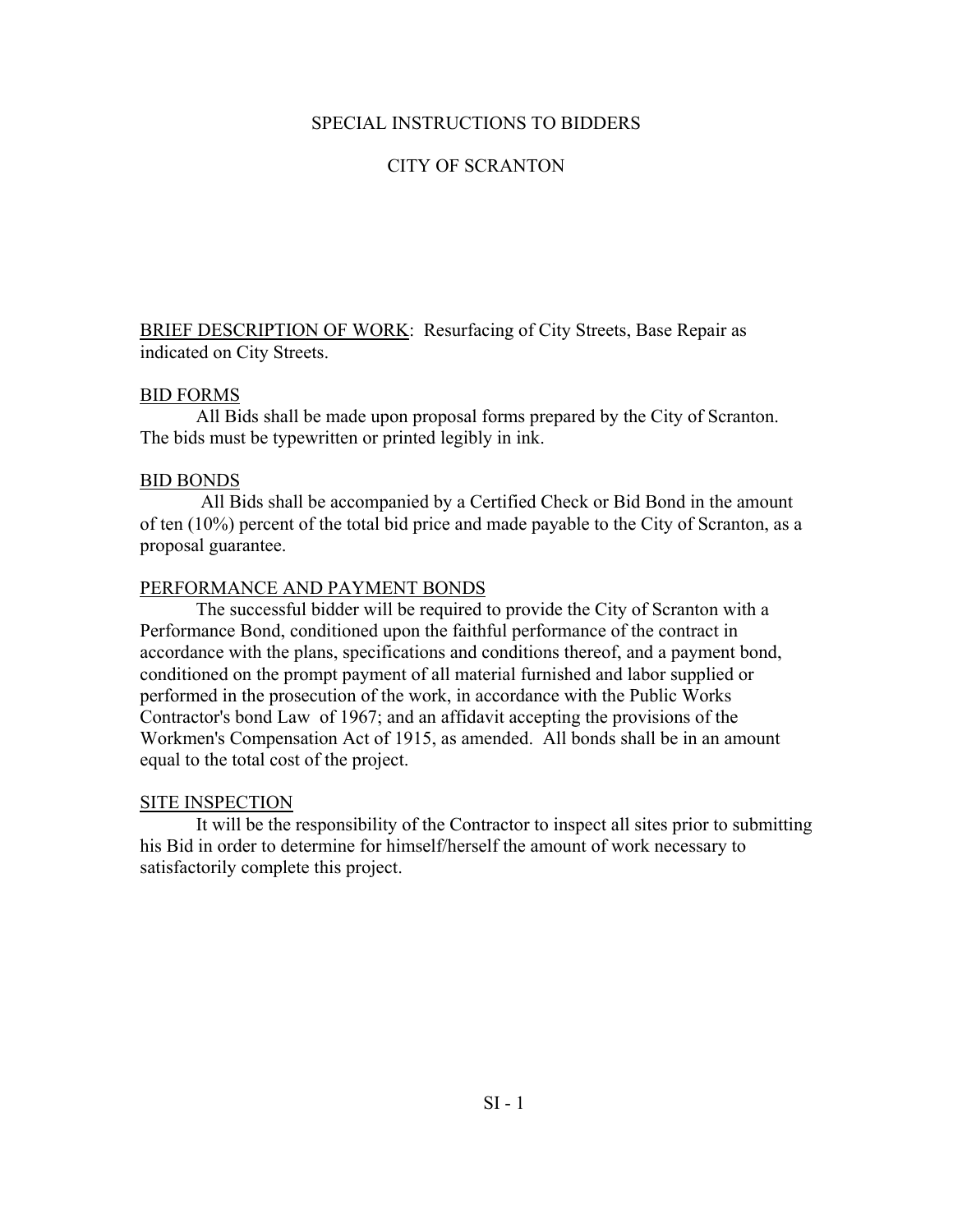#### INSPECTION OF WORK

Periodic inspections of the work while in progress, and a final inspection upon completion, will be made by the Engineer and/or representatives of the City of Scranton.

#### APPROVAL AND TESTING OF MATERIALS

All materials, concrete, etc., shall be supplied from Pennsylvania Department of Transportation approved sources. In lieu of this, certified test results from a reputable testing agency indicating that the material meets all Pennsylvania Department of Environmental Protection Specifications will be requested. Any such testing will be at the expense of the Contractor.

Marshall testing of bituminous paving materials is not required. (Sec. 401).

#### ENGINEER'S AND INSPECTOR'S FIELD OFFICE

No inspector's field office will be required. However, the contractor's field office shall be made available to the City Engineer and City Representatives at the time of field inspections if one is available.

#### TIME OF BEGINNING

It is proposed to execute the Contract and to begin work on the date specified in the Notice to Proceed or as otherwise provided in the specifications. No work can begin until a Contract has been signed and a Notice to Proceed has been issued.

#### TIME OF COMPLETION

All work under this Contract shall be completed by November 30, 2005. Any items not completed by the November 30, 2005 deadline shall subject to penalties.

#### MINIMUM WAGE RATES

Wage rates as determined by the Prevailing Wage and as contained herein are the minimums to be paid during the life of the Contract.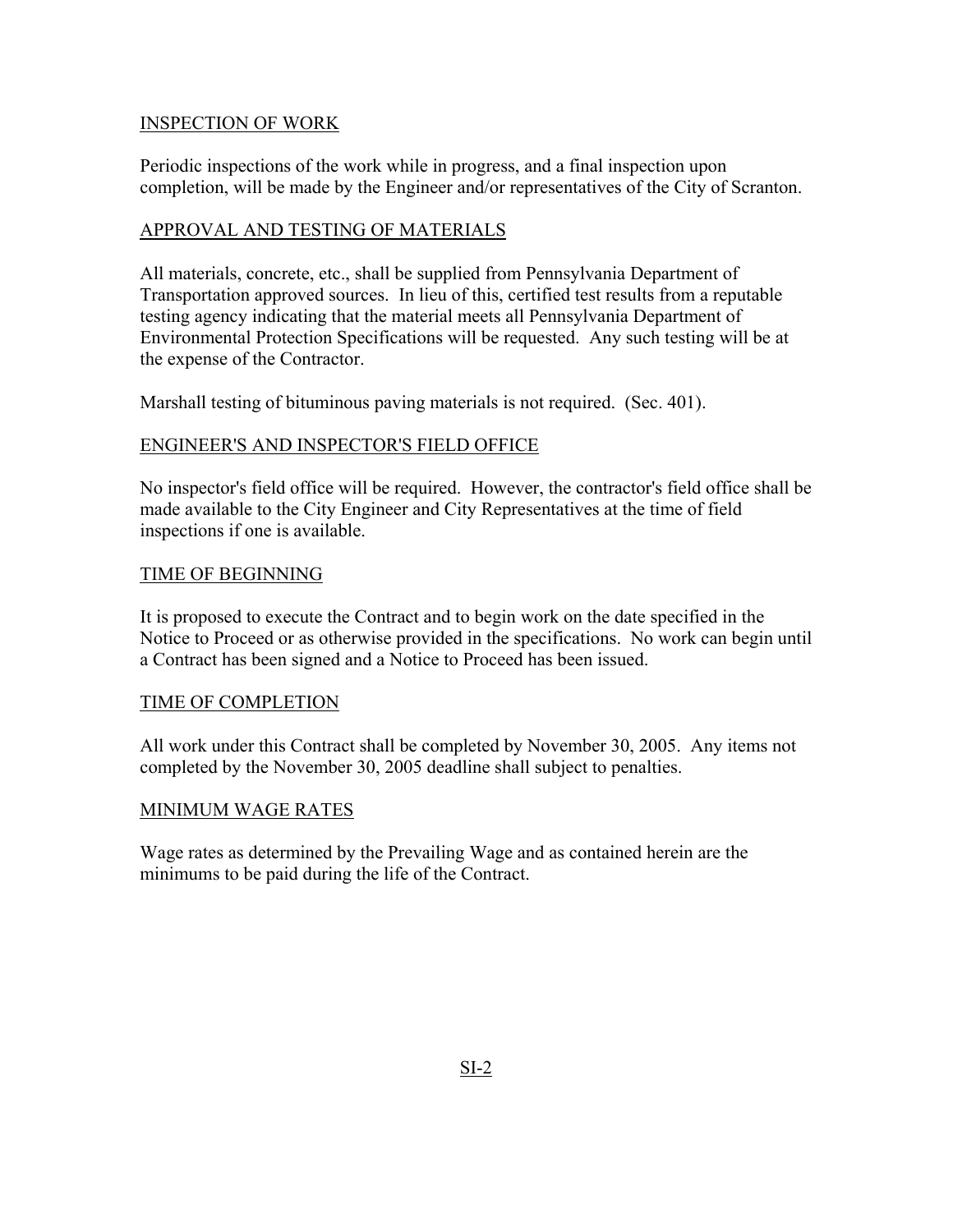#### SPECIAL PROVISIONS

All of the Special Provisions herein apply to each project location and the combination except as otherwise noted.

#### AWARD AND EXECUTION OF CONTRACT

The award and execution of this Contract is dependent on the prices bid and the availability of funds. Accordingly, the City of Scranton may exercise its right to reject one or all proposals.

SI - 3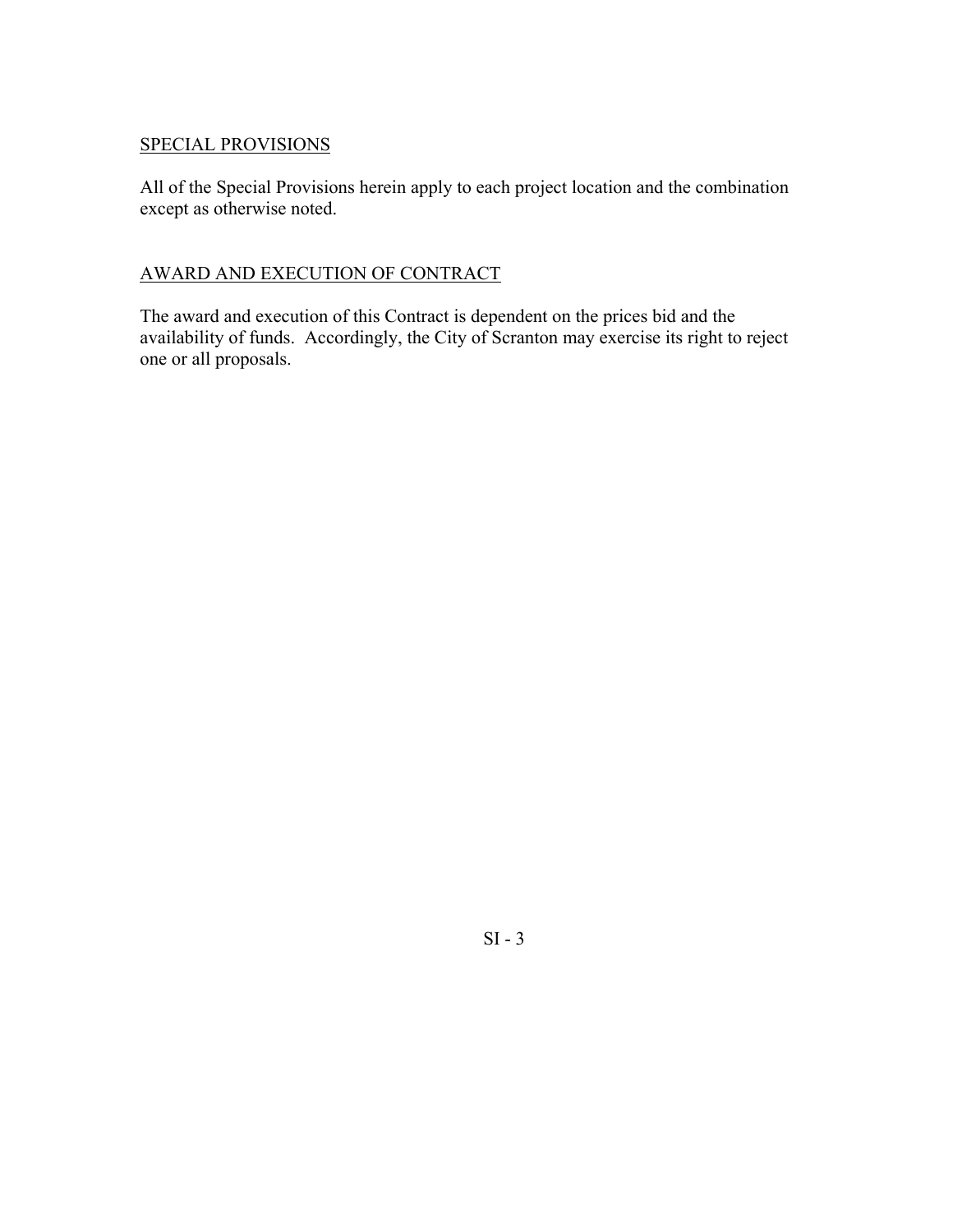| 2005 General Paving Program                  |             |                            |            |         |                                  |                         |                    |               |
|----------------------------------------------|-------------|----------------------------|------------|---------|----------------------------------|-------------------------|--------------------|---------------|
|                                              |             |                            | Square     | Gutter  | Full                             | Curb                    |                    | Side of       |
| <b>Street</b>                                | Length (ft) | Width<br>(f <sup>t</sup> ) | Yards (SY) |         | Mill $(SY)$ Mill $(SY)$ cut (ea) |                         | Curb<br>$($ lf $)$ | <b>Street</b> |
| <b>EAST MOUNTAIN</b>                         |             |                            |            |         |                                  |                         |                    |               |
| 1900 Elm Street                              | 615         | 23.5                       | 1605.83    | 820.00  |                                  |                         |                    |               |
| 100 Arnold Avenue                            | 1160        | 23.5                       | 3028.89    |         | 3028.89                          |                         |                    |               |
| 1300-1500 Froude Avenue                      | 930         | 26                         | 2686.67    | 1240.00 |                                  |                         |                    |               |
| 800-900 Moltke Avenue                        | 370         | 50                         | 2111.11    |         |                                  |                         | 800                | <b>BOTH</b>   |
| 1200 Locust Street                           | 240         | 25.5                       | 680.00     |         | 680.00                           |                         | 240                | <b>EVEN</b>   |
| <b>SOUTH SIDE</b>                            |             |                            |            |         |                                  |                         |                    |               |
| 600 Locust Street                            | 1220        | 35                         | 2411.11    | 1626.67 |                                  | $\boldsymbol{2}$        |                    |               |
| 700 Elm Street                               | 565         | 27                         | 1695.00    |         | 1695.00                          | 1                       |                    |               |
| 1100 South Irving Avenue                     | 150         | 27.5                       | 458.33     | 200.00  |                                  | 1                       |                    |               |
| 400 Breck Street                             | 610         | 40                         | 2711.11    | 813.33  |                                  |                         |                    |               |
| Saginaw Street (Stafford - Webster)          | 1870        | 36.5                       | 7583.89    | 2493.33 |                                  |                         |                    |               |
| 500 Walsh Street                             | 360         | 23                         | 920.00     | 480.00  |                                  |                         |                    |               |
| 2800-2900 Cedar Avenue                       | 1080        | 29.5                       | 3540.00    | 1440.00 |                                  |                         |                    |               |
| 500 Hickory Street                           | 590         | 34                         | 2228.89    | 786.67  |                                  |                         |                    |               |
| 700 Crown Avenue                             | 370         | 33.75                      | 1387.50    | 493.33  |                                  | 3                       |                    |               |
| 1300 Prospect Avenue                         | 400         | 32.5                       | 1444.44    | 533.33  |                                  |                         |                    |               |
| 300-500 Fig Street                           | 1675        | 31                         | 5769.44    |         | 5769.44                          |                         |                    |               |
| <b>HILL SECTION</b>                          |             |                            |            |         |                                  |                         |                    |               |
| 900-1000 Quincy Avenue                       | 1100        | 33.5                       | 4094.44    | 1466.67 |                                  |                         |                    |               |
| 1800 Pine Street                             | 370         | 40                         | 1644.44    | 493.33  |                                  | $\overline{\mathbf{4}}$ |                    |               |
| 600 Quincy Avenue                            | 570         | 34                         | 2153.33    | 760.00  |                                  | 1                       |                    |               |
| 600 Monroe Avenue                            | 570         | 34                         | 2153.33    | 760.00  |                                  | $\overline{\mathbf{4}}$ |                    |               |
| 1400 Vine Street                             | 500         | 37                         | 2055.56    | 666.67  |                                  | 4                       |                    |               |
| 500 Prescott Avenue                          | 530         | 33.5                       | 1972.78    | 706.67  |                                  | 6                       |                    |               |
| 1500-1700 Olive Street                       | 1130        | 35                         | 4394.44    | 1506.67 |                                  | 1                       |                    |               |
| <b>NORTH SCRANTON</b>                        |             |                            |            |         |                                  |                         |                    |               |
| Putnam Street (Wayne Ave - Dead End)         | 1000        | 21.5                       | 2388.89    | 1333.33 |                                  | 0                       | 1000               | <b>EVEN</b>   |
| 300 Cayuga                                   | 560         | 16                         | 995.56     |         | 995.56                           |                         | 1120               | <b>BOTH</b>   |
| Horatio Avenue (Price St - Jackson St)       | 380         | 25                         | 1055.56    | 506.67  |                                  |                         |                    |               |
| 400 Warren Street                            | 680         | 25.5                       | 1926.67    | 906.67  |                                  | 5                       | 1300               | <b>BOTH</b>   |
| 400-500 Laurel Street                        | 570         | 21.5                       | 1361.67    |         | 1361.67                          | $\overline{2}$          |                    |               |
| 1700 Beaumont Avenue                         | 440         | 26.5                       | 1295.56    |         | 1295.56                          |                         |                    |               |
| Spring Street (Margret Ave - Belmont<br>Ave) | 1080        | 22.5                       | 2700.00    | 1440.00 |                                  | 3                       |                    |               |
| <b>HYDE PARK</b>                             |             |                            |            |         |                                  |                         |                    |               |
| 800 Court Street                             | 440         | 30                         | 1466.67    | 586.67  |                                  | 3                       |                    |               |
| 1000-1200 Diamond Avenue                     | 1900        | 30                         | 6333.33    | 2533.33 |                                  | 3                       |                    |               |
| Blair Avenue (Court St. to Foster St.)       | 940         | 25                         | 2611.11    | 1253.33 |                                  | 4                       |                    |               |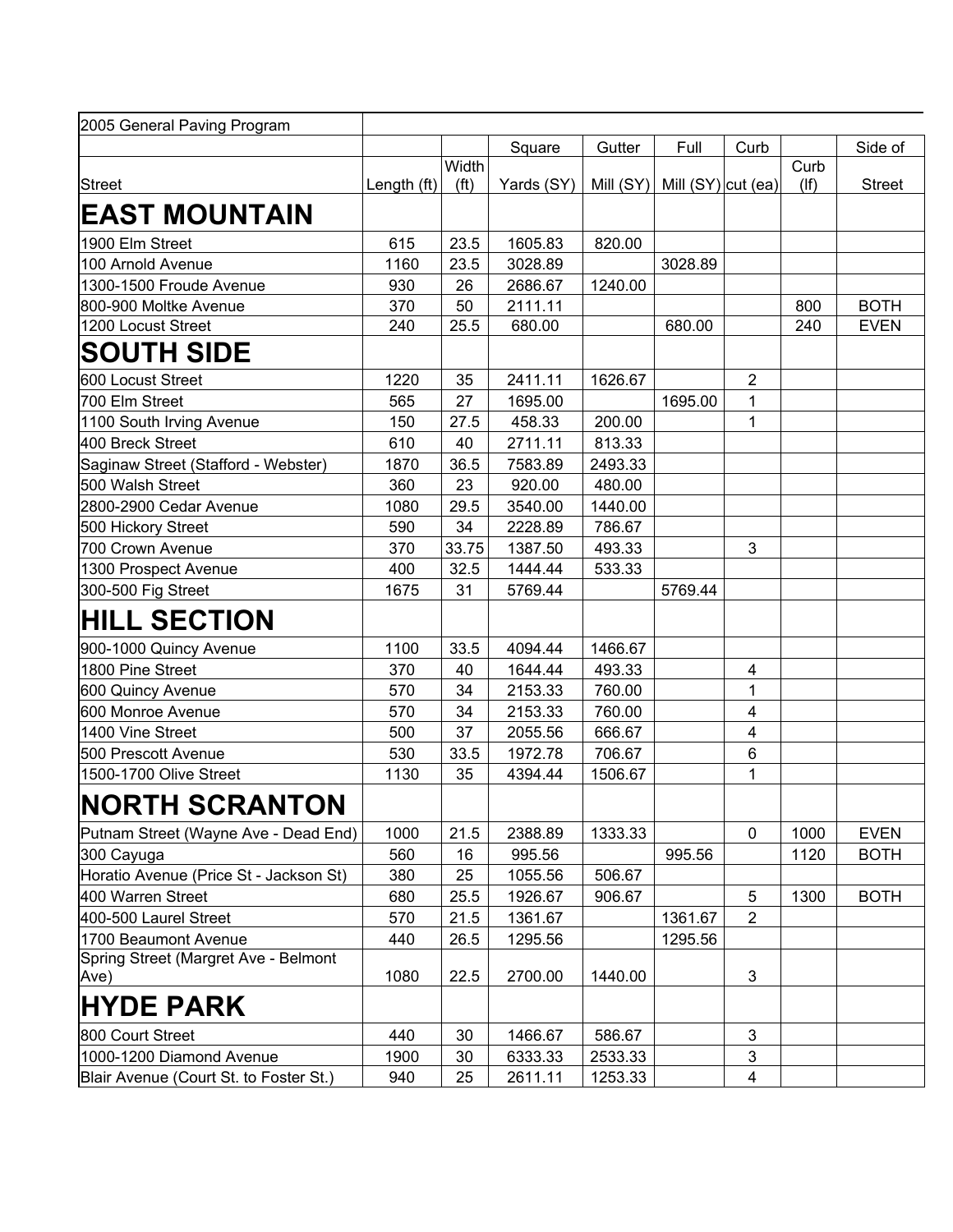| <b>WEST SIDE</b>                         |     |    |         |        |         |   |     |             |
|------------------------------------------|-----|----|---------|--------|---------|---|-----|-------------|
| 2600 Oram Street (Simplex Drive)         | 990 | 27 | 2970.00 |        | 2970.00 |   |     |             |
| Price Street (Keyser Ave to Horatio Ave) | 570 | 22 | 1393.33 |        | 1393.33 |   |     |             |
| <b>Hampton Street</b>                    | 690 | 24 | 1840.00 |        | 1840.00 | 2 |     |             |
| 5th Avenue (Elm St - Luzerne St)         | 550 | 29 | 1772.22 | 733.33 |         |   | 700 | <b>BOTH</b> |
| 400 21st Avenue                          | 200 | 27 | 600.00  | 266.67 |         |   |     |             |
| 300 20th Avenue                          | 260 | 29 | 837.78  | 346.67 |         | 2 | 520 | <b>BOTH</b> |
| 300 17th Avenue                          | 723 | 32 | 2570.67 | 964.00 |         | 2 | 723 | <b>ODD</b>  |
| W. Elm Street (Railroad - Eynon St)      | 400 | 35 | 1555.56 |        | 1555.56 | 5 |     |             |
|                                          |     |    | 0.00    | 0.00   |         |   |     |             |

#### BIDDERS UNDERSTANDING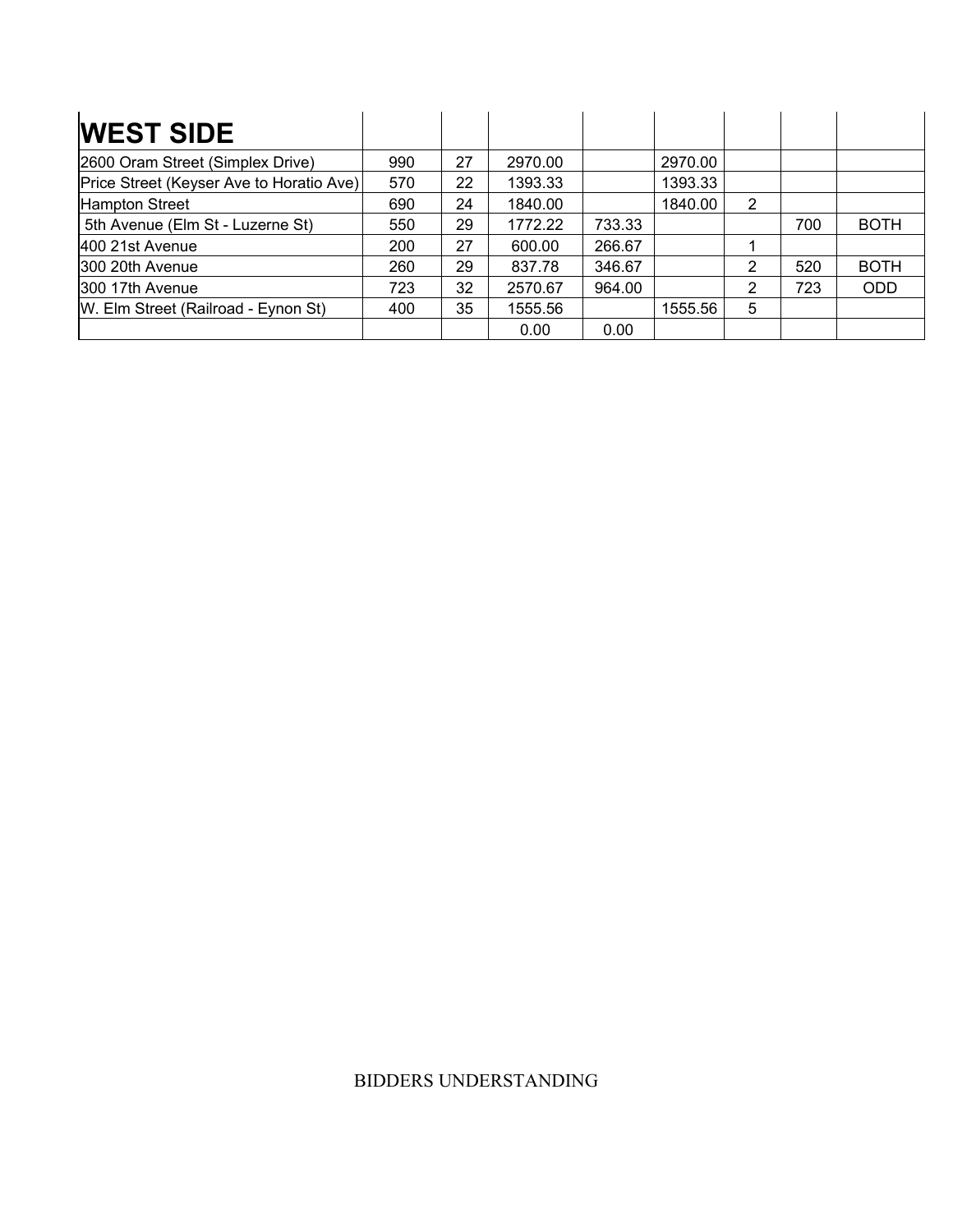#### OF CONDITIONS APPLICABLE TO PROPOSAL

It is stated and averred that the bidder has had sufficient time to examine and has examined the project site to determine the character of the existing conditions to be encountered, that he has based his Bid prices on his own independent examination and investigation of the specifications and criteria furnished to him by the City of Scranton; that he has read completely and understands thoroughly the general conditions (if applicable), specifications of the Commonwealth of Pennsylvania, Department of Transportation Form 408, with all supplements thereto, currently in effect (if applicable), and if applicable, any Supplements, Special Provisions and/or conditions as well as any other addenda or requirements pertaining to this project, which shall be applicable to and govern the provisions of this Bid proposal and the performance of any contract awarded thereon, whether attached thereto and made a part thereof or incorporated therein by reference thereto, including the following addenda issued after publication of the proposal.

| <b>SIGNATURE</b> |             | <b>DATE</b>        |      |
|------------------|-------------|--------------------|------|
| ADDENDOM NO.     | <b>DATE</b> | <b>ADDENDOM NO</b> | DATE |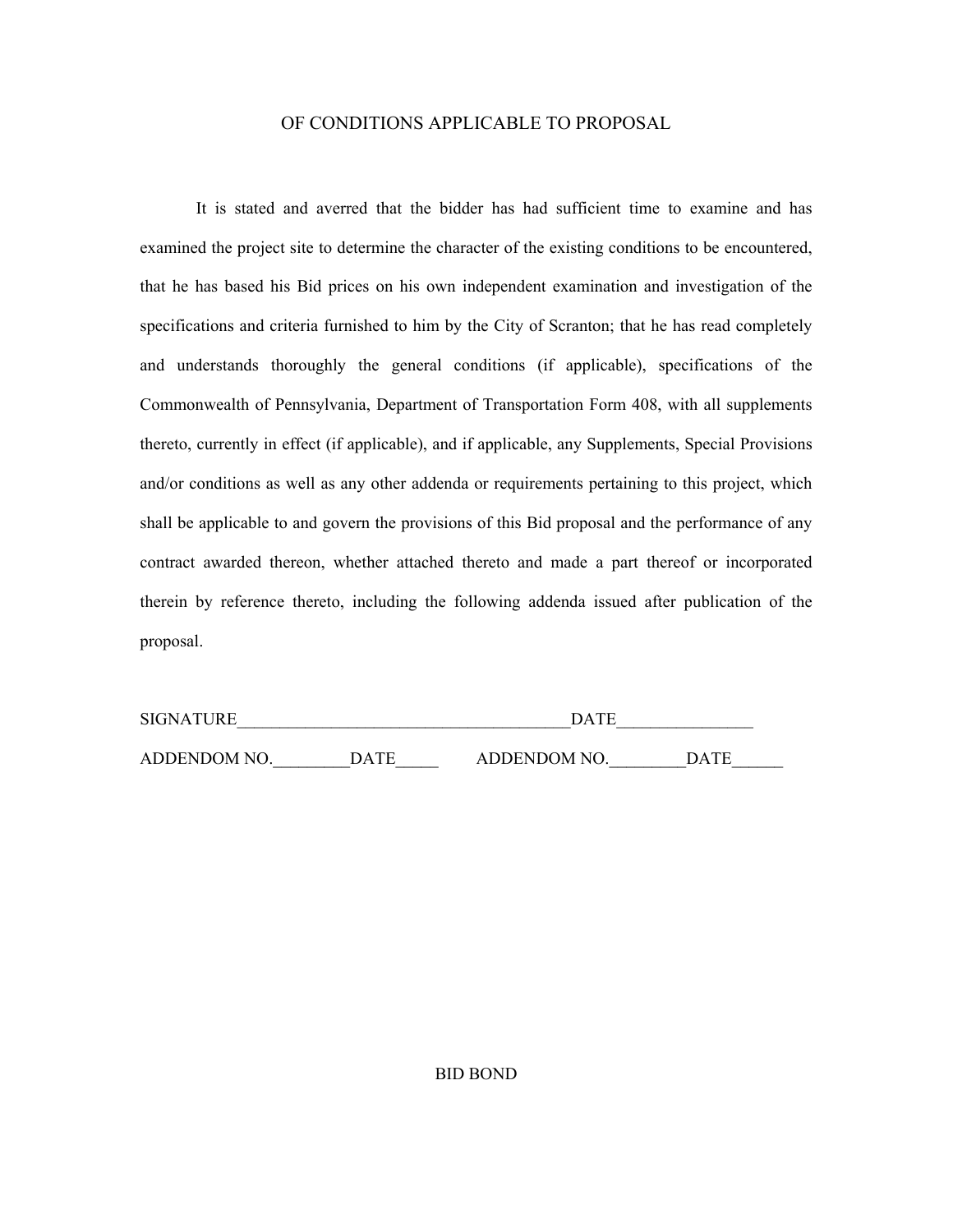#### KNOW ALL MEN BY THESE PRESENTS,

| That we                                        |                                                                                                     |
|------------------------------------------------|-----------------------------------------------------------------------------------------------------|
|                                                |                                                                                                     |
|                                                | (Hereinafter called the Principal) as Principal, and the                                            |
| $\cdot$ of                                     | a corporation duly organized under                                                                  |
| the laws of the State of                       | (Hereinafter called the Surety) as Surety, are held                                                 |
| and firmly bound unto                          | (Hereinafter called the Obligee) in sum of                                                          |
| Dollars (\$                                    | ) for the payment of which sum well                                                                 |
|                                                | and truly to be made, the said Principal and the said Surety, bind ourselves, our heirs, executors, |
|                                                | administrators, successors, and assigns, jointly and severally, firmly by these presents.           |
|                                                |                                                                                                     |
| WHEREAS, the Principal has submitted a bid for |                                                                                                     |

NOW, THEREFORE, if the Obligee shall accept the bid of the Principal and the Principal shall enter into a contract with the Obligee in accordance with the terms of such bid, and give such bond or bonds as may be specified in the bidding or contract documents with good and sufficient surety for the faithful performance of such contract and for the prompt payment of labor and material furnished in the prosecution thereof, or in the event of the failure of the Principal to enter such contract and give such bond or bonds, if the Principal shall pay to the amount specified in said bid and such larger amount for which the Obligee may in good faith contract with another party to perform the work covered by said bid, then this obligation shall be null and void, otherwise to remain in full force and effect.

Signed and Sealed this  $DAY$  OF  $, 20$ 

 $\mathcal{L}_\text{max}$  and the contract of the contract of the contract of the contract of the contract of the contract of the contract of the contract of the contract of the contract of the contract of the contract of the contrac PRINCIPAL

 $\mathcal{L}_\text{max}$  and the contract of the contract of the contract of the contract of the contract of the contract of the contract of the contract of the contract of the contract of the contract of the contract of the contrac

TITLE

 $\overline{\text{SEAL}}$ 

 $\mathcal{L}_\text{max}$  and the contract of the contract of the contract of the contract of the contract of the contract of the contract of the contract of the contract of the contract of the contract of the contract of the contrac TITLE

#### PERFORMANCE BOND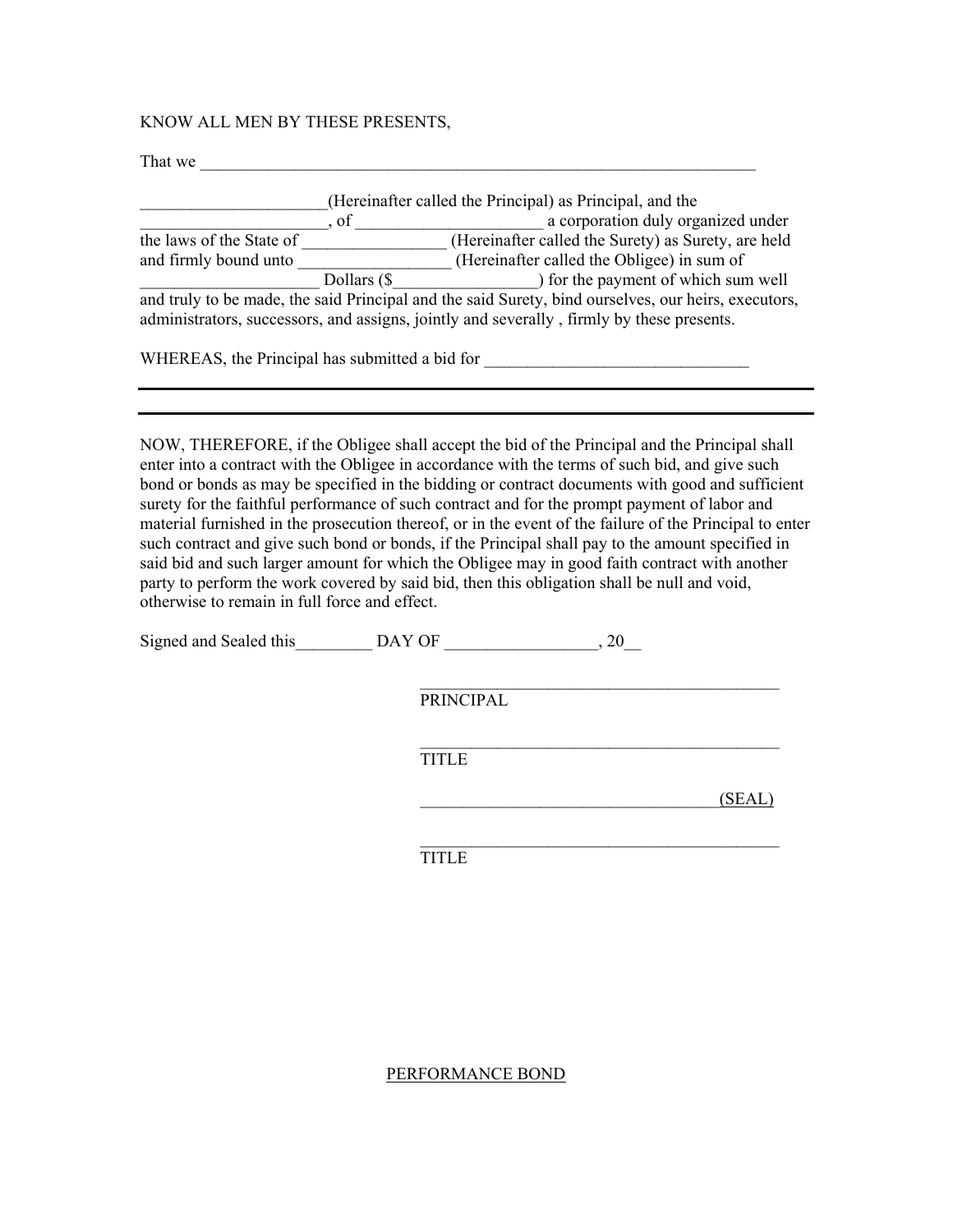#### KNOW THESE MEN BY THESE PRESENTS:

 $THAT$ 

(Here insert the name and address or legal title of Contractor)

as Principal, hereinafter called Contractor, and

(Here insert the legal title of Surety)

(as Surety, hereinafter called Surety, are held and firmly bound unto

(Here insert the name and address or legal title of the Owner) as Obligee, hereinafter called Owner, in the amount of \_\_\_\_\_\_\_\_\_\_\_\_\_\_\_\_\_\_\_\_\_\_\_\_\_\_\_\_ Dollars (\$) for the payment whereof Contractor and Surety bind themselves, there heirs, executors, administrators, successors and assigns, jointly and severally, firmly these presents.

WHEREAS, Contractors has by written agreement dated \_\_\_\_\_\_\_\_\_\_\_\_\_\_\_\_\_\_\_\_\_\_\_\_\_\_\_\_ Entered into a Contract with Owner of \_\_\_\_\_\_\_\_\_\_\_\_\_\_\_\_\_\_\_\_\_\_\_\_\_\_\_\_\_\_\_\_\_\_\_\_\_\_

in accordance with the drawings and specifications prepared by:

(Here insert full name and title)

 $\mathcal{L}_\text{max} = \frac{1}{2} \sum_{i=1}^n \mathcal{L}_\text{max}(\mathbf{x}_i - \mathbf{y}_i)$ 

 $\mathcal{L}_\text{max} = \frac{1}{2} \sum_{i=1}^n \mathcal{L}_\text{max}(\mathbf{x}_i - \mathbf{y}_i)$ 

which contract is by reference made a part hereof, and is hereinafter referred to as the Contractor.

NOW THEREFORE, THE CONDITION OF THIS OBLIGATION is such that, if Contractors shall promptly and faithfully perform said contract, then this obligation shall be null and void. Otherwise it shall remain in full force and effect until the expiration of the specified warranty period.

Whenever contractor shall be, and declared by Owner to be in default under the Contract, the Owner having performed Owner's obligations thereunder, the Surety may promptly remedy the default, or shall promptly

- 1) Complete the contract in accordance with its terms and conditions or
- 2) Obtain a bid or bids for submission to Owner for completing the Contract in accordance with its terms and conditions, and upon determination by the Owner and Surety of the lowest responsible bidder, arrange for a contract between such bidder and Owner and make available as work progresses (even though there should be a default or a succession of defaults under this contract

PERFORMANCE BOND SIGNATURE PAGE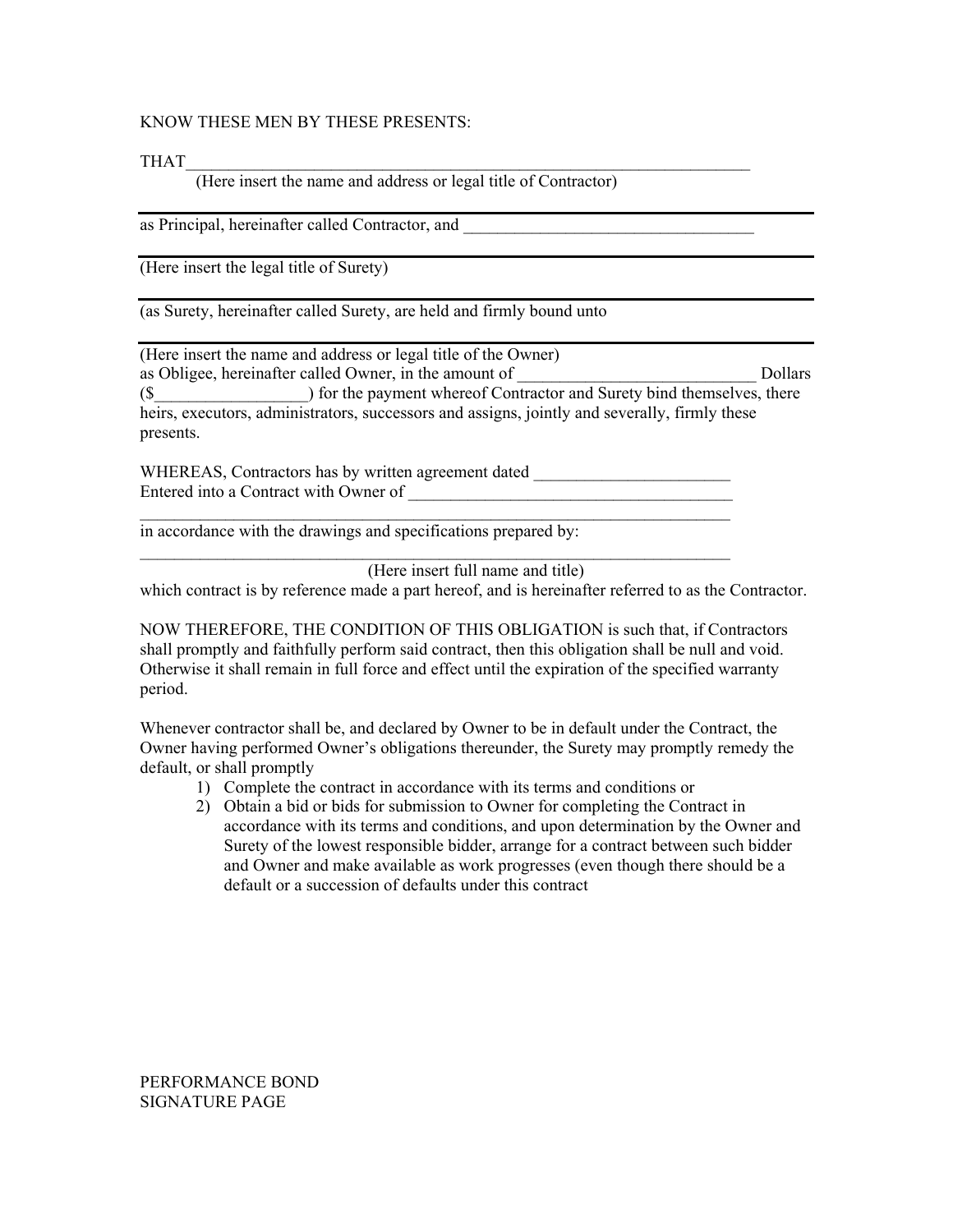or contracts of completion arranged under this paragraph) sufficient funds to pay the cost of completion less the balance of the contract price; but not exceeding, including other costs and damages for which the Surety may be liable hereunder, the amount set forth in the first paragraph hereof. The term balance of the contract price as used in this paragraph, shall mean the total amount payable by Owner to Contractor under the Contract and any amendments thereto, less the amount properly paid by Owner to Contractor. Any suit under this bond must be Instituted before the expiration of two (2) years from the date on which final expiration date of the warranty period falls due.

No right of action shall accrue on this bond to or for the use of any persons or corporation other than the Owner named herein or the heirs, executors, administrators or successors of the Owner.

| SIGNED AND SEALED THIS | DAY OF      | A.D. 20 |
|------------------------|-------------|---------|
| IN THE PRESENCE OF:    |             |         |
|                        | (Principal) | (SEAL)  |
|                        | (Title)     |         |
|                        | (Surety)    | (SEAL)  |
|                        | (Title)     |         |

#### LABOR AND MATERIALS PAYMENT BOND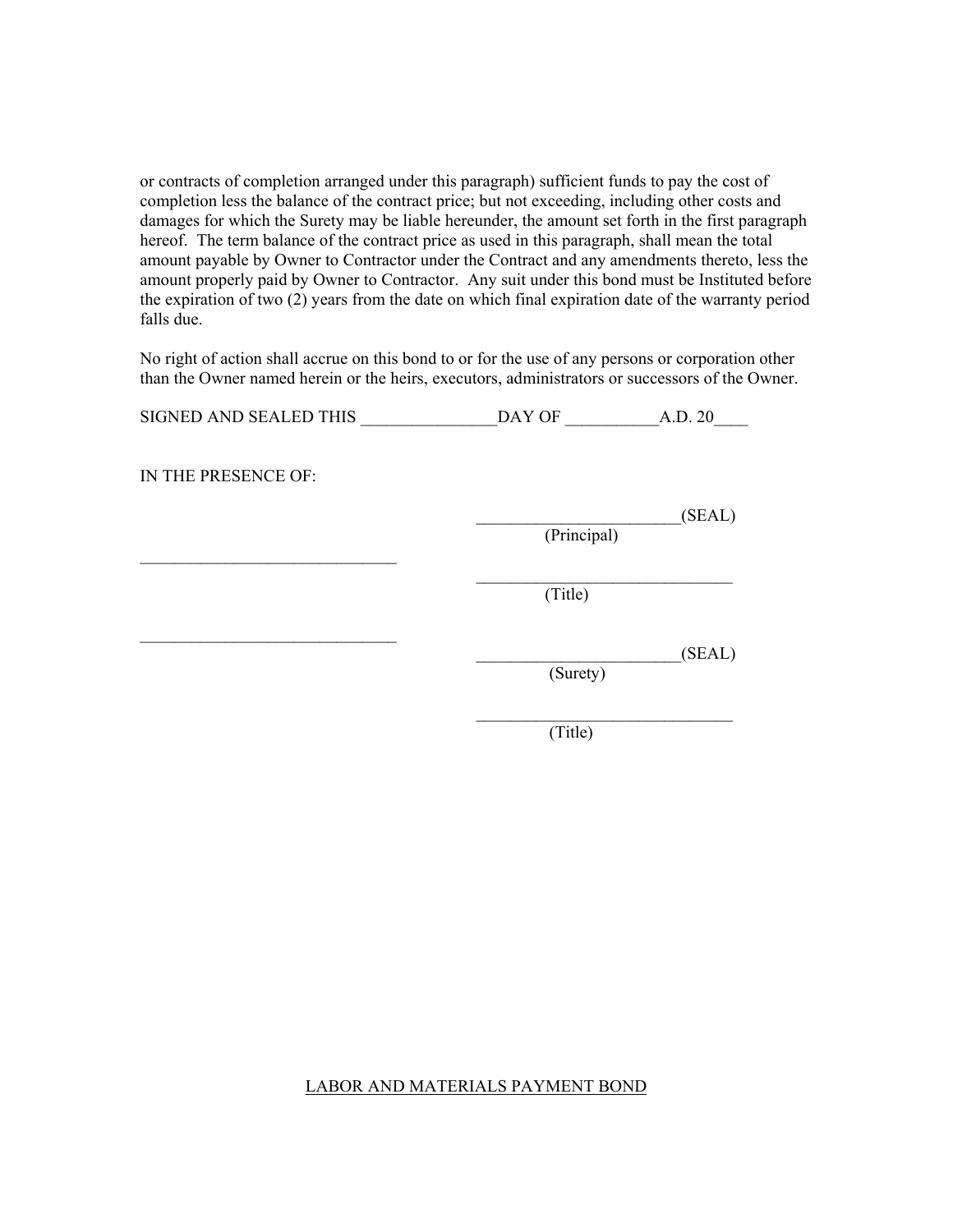#### KNOW ALL MEN BY THESE PRESENTS:

 $THAT$ 

(Here insert the name and address or legal title of Contractor)

as Principal, hereinafter called Contractor, and

(Here insert the legal title of Surety)

(as Surety, hereinafter called Surety, are held and firmly bound unto

(Here insert the name and address or legal title of the Owner) as Obligee, hereinafter called Owner, for the use and benefit of claimants as hereinbelow defined, in the amount of Theorem 2011 Dollars(\$ and Dollars(\$) for the payment whereof Principal and Surety bind themselves, their heirs, executors, administrators, successors and assigns, jointly and severally, firmly by these presents.

WHEREAS, Principal has the written agreement dated entered into a contract with Owner for

In accordance with drawings and specifications prepared by

(Here insert full name and title)

which contract is by reference made a part thereof, and is hereinafter refered to as the Contract.

NOW, THEREFORE, THE CONDITION OF THIS OBLIGATION is such that if the defined, for all labor and materials used or reasonably required for use in the performance of the Contract, then this obligation shall be void; otherwise it shall remain in full force and effect, subject, however, to the following conditions:

1. A claimant is defined as one having a direct contract with the Principal or with a subcontractor of the Principal for labor, materials, or both, used or reasonably required for use in the performance of the Contract, labor and materials being construed to include that part of water, gas, power, light, heat, oil, gasoline, telephone service or rental of equipment directly applicable to the Contract.

LABOR & MATERIALS BOND SIGNATURE PAGE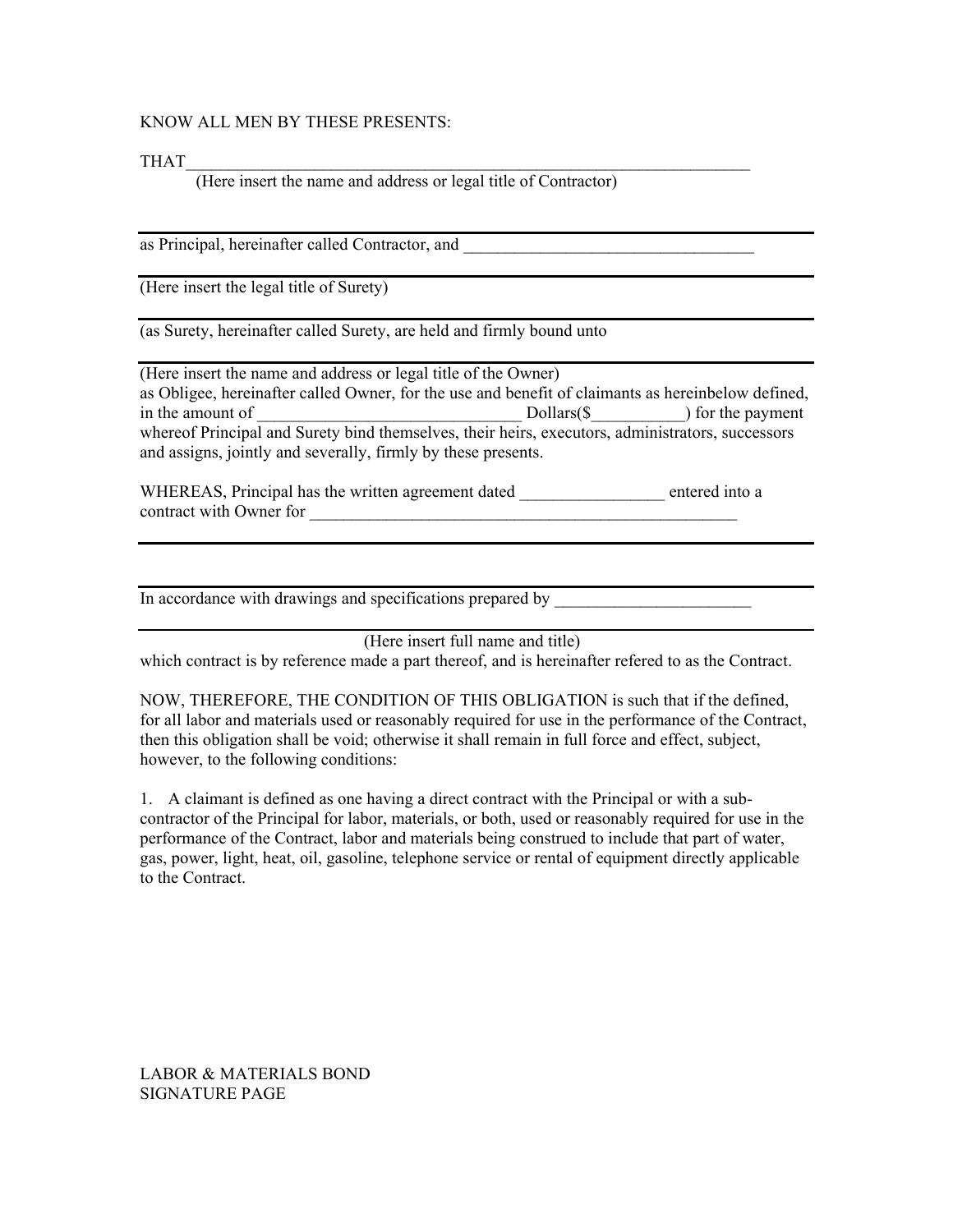1. The above named Principal, and surety hereby jointly and severally agree with the Owner that every claimant as herein defined, who has not been paid in full before the expiration of a period of ninety (90) days after the date on which the last of such claimant's work or labor was done or performed, or such claimant in the name of the Owner, prosecute the suit to final judgment for such sum or sums as may be justly due claimant and have execution thereon, however, that the Owner shall not be liable for the payment of any costs or expenses of any such suit.

2. No suit or action shall be commenced hereunder by any claimant.

a. Unless claimant shall have given written notice to any two of the following: The Principal, the Owner, or the Surety above named, within ninety (90) days after such claimant did or performed the last of the work or labor, or furnished the last of the materials for which said claim is made, stating with substantial accuracy the amount claimed and the name of the party to whom the materials were furnished, or for whom the work or labor was done or performed. Such notice shall be served by mailing the same by registered mail, postage prepaid, in an envelope addressed to the Principal, Owner, or Surety, at any place where an office is maintained regularly for the transaction of business or served in any manner in which legal process may be served in the state in which the aforesaid project is located, save that such service need not be made by a public officer.

b. After the expiration of one (1) year following the date on which Principal ceased work on said Contract.

c. Other than in a state court of competent jurisdiction in and for county or other political subdivision of the state in which the project, or any part thereof, is situated, and not elsewhere.

d. The amount of this bond shall be reduced by and to the extent of any payment or payments made in good faith hereunder, inclusive of the payment of Surety of mechanic's liens which may be filed of record against said improvement, whether or not claim for the amount of such lien be presented under and against this bond SIGNED AND SEALED THIS  $\overline{X}$  DAY OF  $\overline{X}$  A.D. 20

| protect that better thing | DILL VI     | 11.1   |
|---------------------------|-------------|--------|
| IN THE PRESENCE OF:       | (Principal) | (SEAL) |
|                           | (Title)     |        |
|                           |             | (SEAL) |
|                           | (Surety)    |        |

(Title)

#### "ALL CONSTRUCTION CONTRACTORS"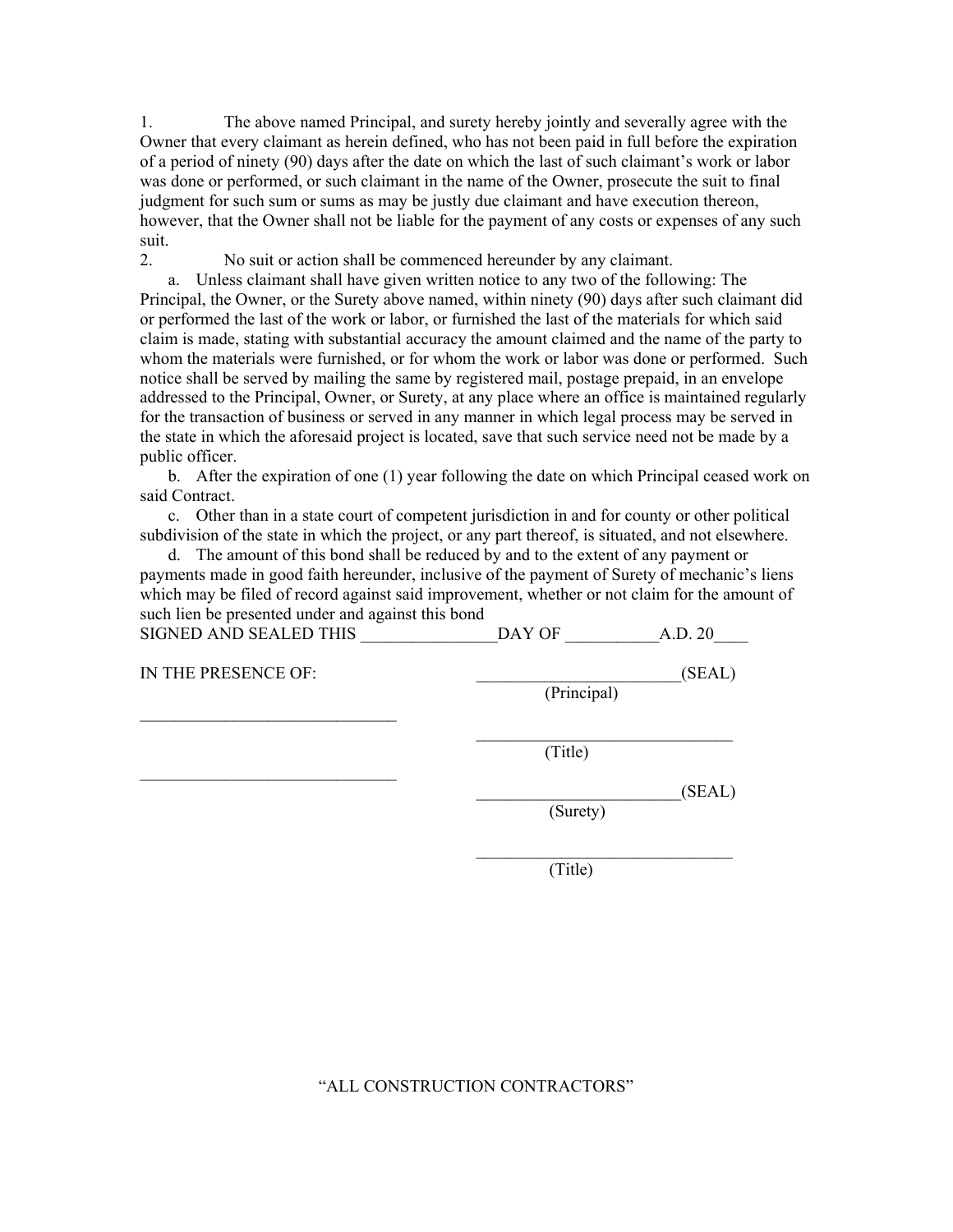#### STATEMENT OF BIDDER'S QUALIFICATIONS

ALL QUESTIONS MUST BE ANSWERED AND THE DATA MUST BE CLEAR AND COMPREHENSIVE. If more room is needed to answer a questions use a separate sheet of paper and attach to this form. This statement must be notarized.

1. BIDDER'S NAME:\_\_\_\_\_\_\_\_\_\_\_\_\_\_\_\_\_\_\_\_\_\_\_\_\_\_\_\_\_\_\_\_\_\_\_\_\_\_\_\_\_\_\_\_\_\_\_\_\_\_\_

2. BIDDER'S PERMANENT OFFICE ADDRESS:

(include City, State, and zip code) \_\_\_\_\_\_\_\_\_\_\_\_\_\_\_\_\_\_\_\_\_\_\_\_

 $\mathcal{L}_\text{max}$  and  $\mathcal{L}_\text{max}$  and  $\mathcal{L}_\text{max}$  and  $\mathcal{L}_\text{max}$  and  $\mathcal{L}_\text{max}$ 3. DATE OF ORGANIZATION:

 $\mathcal{L}_\text{max}$  and the contract of the contract of the contract of the contract of the contract of the contract of

 $\mathcal{L}_\text{max}$  and  $\mathcal{L}_\text{max}$  and  $\mathcal{L}_\text{max}$  and  $\mathcal{L}_\text{max}$  and  $\mathcal{L}_\text{max}$ 

4. IF YOU ARE A CORPORATION, WHERE YOU WERE INCORPORATED AND WHAT YEAR:

5. HOW MANY YEARS HAVE YOU ENGAGED YOUR PRESENT WORK EXPERTISE UNDER YOUR PRESENT FIRM OR TRADE NAME?

 $\mathcal{L}_\text{max}$  and the contract of the contract of the contract of the contract of the contract of the contract of the contract of the contract of the contract of the contract of the contract of the contract of the contrac

6. GENERAL CHARACTER OF WORK PERFORMED BY YOUR COMPANY. (Use a separate sheet of paper and attach to this form if necessary.)

7. CONTRACTS ON HAND. (Schedule these contracts, show gross amount of each contract and estimated time of completion.)

 $\mathcal{L}_\text{max}$  and the contract of the contract of the contract of the contract of the contract of the contract of the contract of the contract of the contract of the contract of the contract of the contract of the contrac \_\_\_\_\_\_\_\_\_\_\_\_\_\_\_\_\_\_\_\_\_\_\_\_ \_\_\_\_\_\_\_\_\_\_\_\_\_\_\_\_\_\_\_\_\_ \_\_\_\_\_\_\_\_\_\_\_\_\_\_\_\_\_\_\_\_\_\_\_\_ \_\_\_\_\_\_\_\_\_\_\_\_\_\_\_\_\_\_\_\_\_  $\mathcal{L}_\text{max}$  and the contract of the contract of the contract of the contract of the contract of the contract of the contract of the contract of the contract of the contract of the contract of the contract of the contrac  $\mathcal{L}_\text{max}$  and the contract of the contract of the contract of the contract of the contract of the contract of the contract of the contract of the contract of the contract of the contract of the contract of the contrac

8. HAVE YOU EVER FAILED TO COMPLETE ANY WORK AWARDED TO YOU? IF SO WHERE AND WHEN AND WHY?\_\_\_\_\_\_\_\_\_\_\_\_\_\_\_\_\_\_\_\_\_\_\_\_\_\_\_\_\_\_\_\_\_\_\_\_\_

 $\mathcal{L}_\text{max} = \frac{1}{2} \sum_{i=1}^n \mathcal{L}_\text{max}(\mathbf{x}_i - \mathbf{y}_i)$ \_\_\_\_\_\_\_\_\_\_\_\_\_\_\_\_\_\_\_\_\_\_\_\_\_\_\_\_\_\_\_\_\_\_\_\_\_\_\_\_\_\_\_\_\_\_\_\_\_\_\_\_\_\_\_\_\_\_\_\_\_\_\_\_\_\_\_\_\_\_\_\_

ALL CONSTRUCTION CONTRACTORS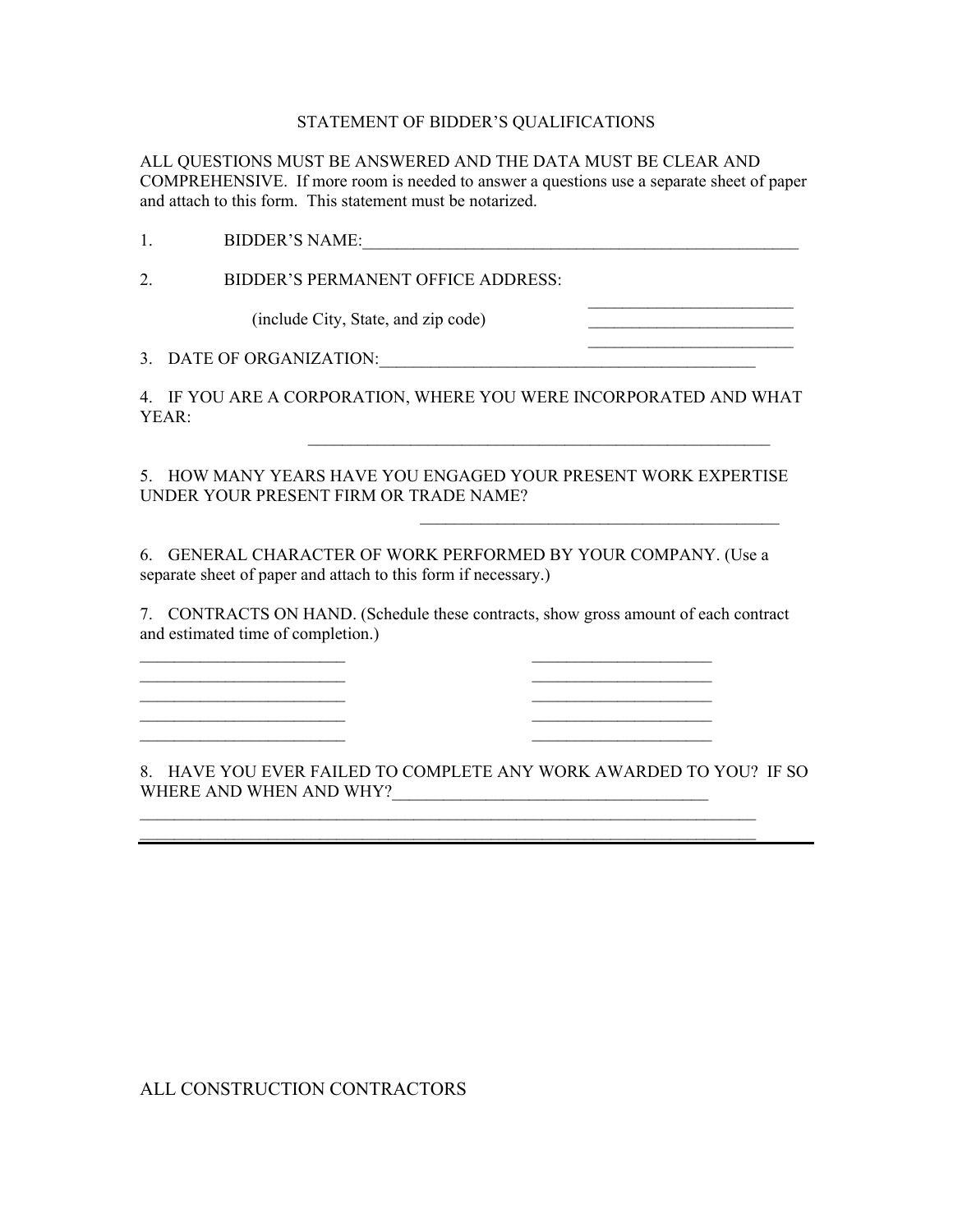#### STATEMENT OF BIDDER'S QUALIFICATIONS: CONTINUED(SHEET 2)

9. HAVE YOU EVER TERMINATED OR HELD IN DEFAULT ON A CONTRACT? IF SO WHERE AND WHY? (If the answer to this question is yes, please use a separate sheet of paper and attach to this form if necessary.)

 $\mathcal{L}_\text{max}$  , and the contribution of the contribution of the contribution of the contribution of the contribution of the contribution of the contribution of the contribution of the contribution of the contribution of t  $\mathcal{L}_\text{max}$  , and the contribution of the contribution of the contribution of the contribution of the contribution of the contribution of the contribution of the contribution of the contribution of the contribution of t

10. LIST YOUR MAJOR EQUIPMENT AVAILABLE FOR THIS CONTRACT. (Use a separate sheet of paper and attach to this form if necessary.)

 $\mathcal{L}_\text{max}$  , and the contribution of the contribution of the contribution of the contribution of the contribution of the contribution of the contribution of the contribution of the contribution of the contribution of t  $\mathcal{L}_\text{max}$  , and the contribution of the contribution of the contribution of the contribution of the contribution of the contribution of the contribution of the contribution of the contribution of the contribution of t

11. EXPERIENCE IN THE FIELD DIRECTLY RELATED TO THIS CONTRACT. (List past projects comparable to this project)

12. BACKGROUND AND EXPERIENCE OF THE PRINCIPAL MEMBER OF YOUR COMPANY INCLUDING THE OFFICERS. (List at least three (3))

#### 13. GIVE BANK REFERENCES.

14. CREDIT AVAILABLE:  $\$ 

15. WILL YOU REQUEST, PROVIDE US WITH A DETAILED FINANCIAL STATEMENT AND FURNISH ANY OTHER INFORMATION THAT MAY BE REQUIRED BY THE BUREAU OF ENGINEERING, CITY OF SCRANTON?

16. HAVE YOU EVER BEEN INVLOVED IN OR PARTY TO ANY ACTION OR LEGAL PROCEEDING INVOLVING MATTERS RELATED TO RACE, COLOR, RELIGION, SEX OR NATIONALITY?

17. HAVE YOU EVER BEEN ACCUSED OF DISCRIMINATION BASED ON RACE, COLOR, NATIONALITY, SEX OR RELIGION IN ANY PRECEEDING RELATED TO ANY FEDERAL AGENCY? IF SO, EXPLAIN IN DETAIL. (If the answer is yes, please attach a separate sheet of paper with the explanation.)

18. THE UNDERSIGNED HEREBY AUTHORIZES AND REQUESTS ANY PERSON, FIRM OR CORPORATION TO FURNISH ANY INFORMATION REQUESTED BY THE BUREAU OF ENGINEERING, CITY OF SCRANTON IN VERIFICATION OF THE REFERALS COMPRISING THIS STATEMENT OF BIDDER'S QUALIFICATIONS.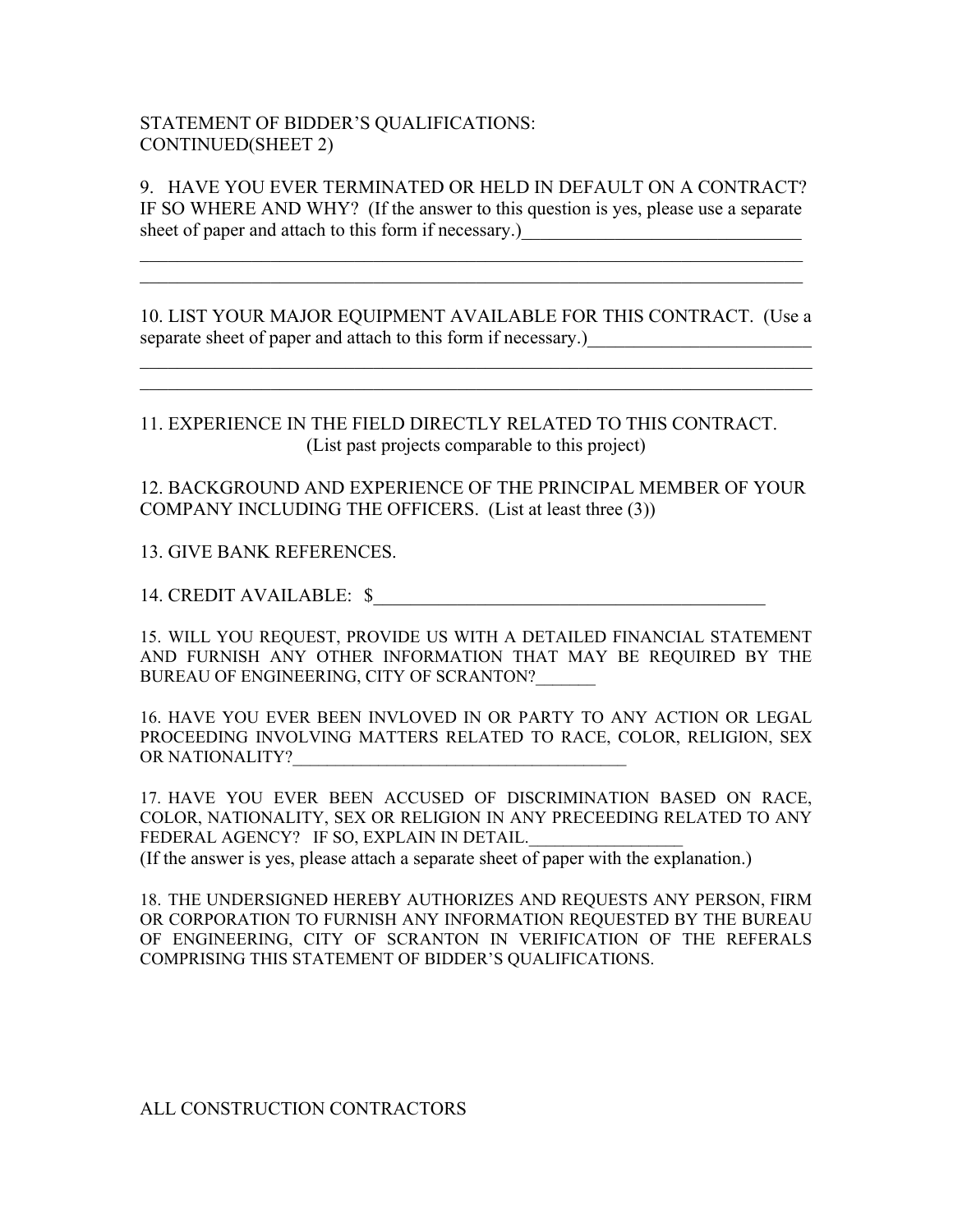| <b>BIDDER'S QUALIFICATIONS</b><br>SIGNATURE PAGE (SHEET 3)                                                                                                                                                                                                                                                                                                                                                                                                                                                                     |                                                                                                                                                                                                                                                                                                                                                                                                   |
|--------------------------------------------------------------------------------------------------------------------------------------------------------------------------------------------------------------------------------------------------------------------------------------------------------------------------------------------------------------------------------------------------------------------------------------------------------------------------------------------------------------------------------|---------------------------------------------------------------------------------------------------------------------------------------------------------------------------------------------------------------------------------------------------------------------------------------------------------------------------------------------------------------------------------------------------|
| DATED AT                                                                                                                                                                                                                                                                                                                                                                                                                                                                                                                       |                                                                                                                                                                                                                                                                                                                                                                                                   |
|                                                                                                                                                                                                                                                                                                                                                                                                                                                                                                                                |                                                                                                                                                                                                                                                                                                                                                                                                   |
|                                                                                                                                                                                                                                                                                                                                                                                                                                                                                                                                | (NAME OF BIDDER)                                                                                                                                                                                                                                                                                                                                                                                  |
|                                                                                                                                                                                                                                                                                                                                                                                                                                                                                                                                |                                                                                                                                                                                                                                                                                                                                                                                                   |
|                                                                                                                                                                                                                                                                                                                                                                                                                                                                                                                                | $\begin{tabular}{c}l@{\hspace{-0.2em}}l@{\hspace{-0.2em}}l@{\hspace{-0.2em}}l@{\hspace{-0.2em}}l@{\hspace{-0.2em}}l@{\hspace{-0.2em}}l@{\hspace{-0.2em}}l@{\hspace{-0.2em}}l@{\hspace{-0.2em}}l@{\hspace{-0.2em}}l@{\hspace{-0.2em}}l@{\hspace{-0.2em}}l@{\hspace{-0.2em}}l@{\hspace{-0.2em}}l@{\hspace{-0.2em}}l@{\hspace{-0.2em}}l@{\hspace{-0.2em}}l@{\hspace{-0.2em}}l@{\hspace{-0.2em}}l@{\$ |
|                                                                                                                                                                                                                                                                                                                                                                                                                                                                                                                                |                                                                                                                                                                                                                                                                                                                                                                                                   |
| COUNTY OF                                                                                                                                                                                                                                                                                                                                                                                                                                                                                                                      |                                                                                                                                                                                                                                                                                                                                                                                                   |
| $\begin{tabular}{c} \bf STATE OF \end{tabular} \begin{tabular}{c} \textbf{ \textcolor{red}{\bf{}} \textcolor{red}{\bf{}} \textcolor{red}{\bf{}} \textcolor{red}{\bf{}} \textcolor{red}{\bf{}} \textcolor{red}{\bf{}} \textcolor{red}{\bf{}} \textcolor{red}{\bf{}} \textcolor{red}{\bf{}} \textcolor{red}{\bf{}} \textcolor{red}{\bf{}} \textcolor{red}{\bf{}} \textcolor{red}{\bf{}} \textcolor{red}{\bf{}} \textcolor{red}{\bf{}} \textcolor{red}{\bf{}} \textcolor{red}{\bf{}} \textcolor{red}{\bf{}} \textcolor{red}{\bf{$ |                                                                                                                                                                                                                                                                                                                                                                                                   |
| DEPOSED AND SAYS THAT HE/SHE IS THE OF                                                                                                                                                                                                                                                                                                                                                                                                                                                                                         | BEING DULY SWORN, ACCORDING TO LAW,                                                                                                                                                                                                                                                                                                                                                               |
| OF OF ONE THAT THE ANSWERS TO THE FOREGORING QUESTIONS AND ALL<br>STATEMENTS THEREIN CONTAINED ARE TRUE AND CORRECT.                                                                                                                                                                                                                                                                                                                                                                                                           |                                                                                                                                                                                                                                                                                                                                                                                                   |
|                                                                                                                                                                                                                                                                                                                                                                                                                                                                                                                                |                                                                                                                                                                                                                                                                                                                                                                                                   |
|                                                                                                                                                                                                                                                                                                                                                                                                                                                                                                                                |                                                                                                                                                                                                                                                                                                                                                                                                   |
|                                                                                                                                                                                                                                                                                                                                                                                                                                                                                                                                | <b>NOTARY PUBLIC</b>                                                                                                                                                                                                                                                                                                                                                                              |
| <b>MY COMISSION EXPIRES</b>                                                                                                                                                                                                                                                                                                                                                                                                                                                                                                    |                                                                                                                                                                                                                                                                                                                                                                                                   |

NON-COLLUSION AFFIDAVIT OF PRIME BIDDER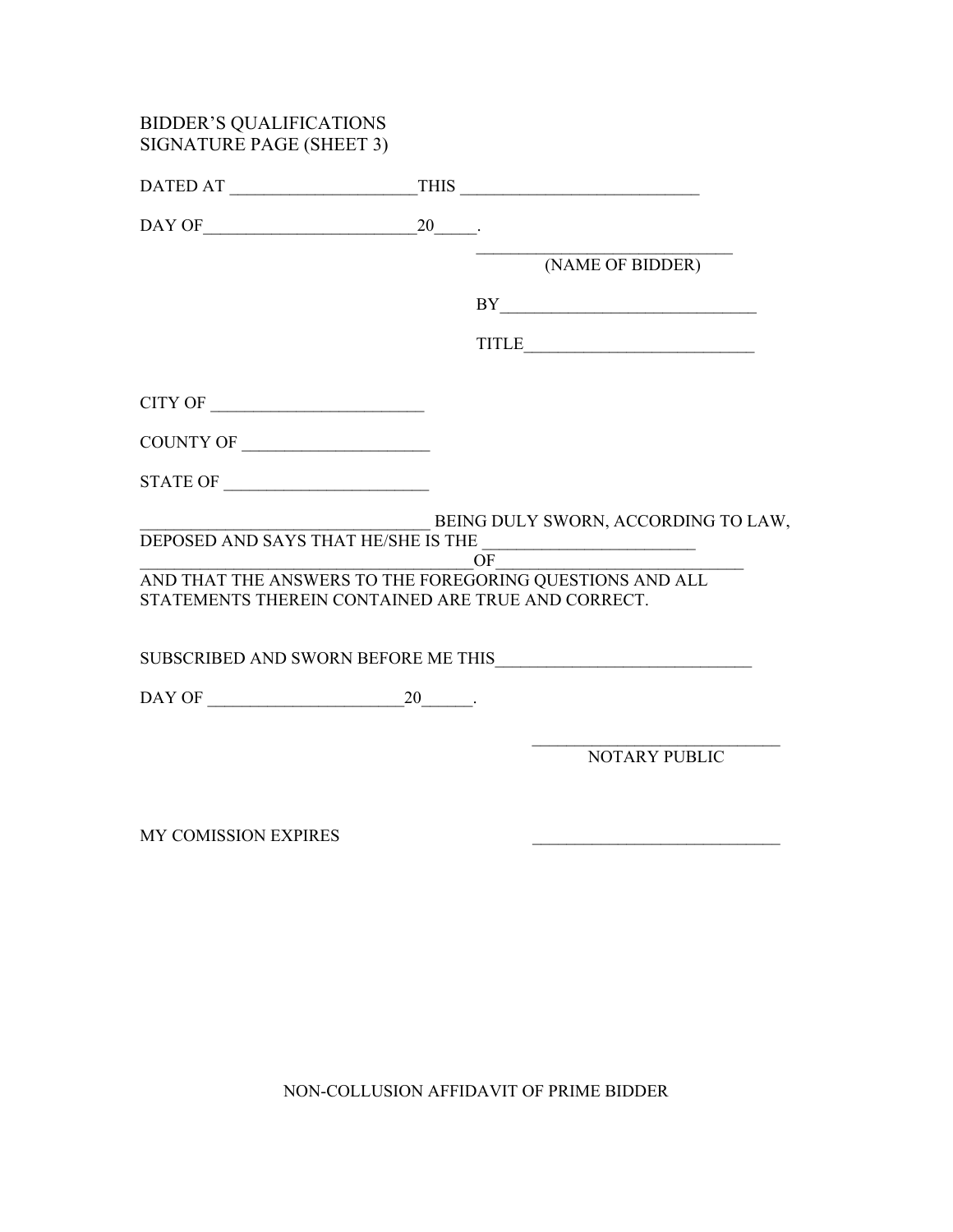STATE OF

COUNTY OF

\_\_\_\_\_\_\_\_\_\_\_\_\_\_\_\_\_\_\_\_\_\_\_\_\_\_\_\_\_\_\_\_\_\_\_\_\_\_, being first duly sworn, deposes and says that:

|    |       | , being first duly sworn, deposes and              |
|----|-------|----------------------------------------------------|
|    | He is |                                                    |
|    |       | (Owner, partner, officer, representative or agent) |
| of |       | the Bidder that has submitted the bid.             |

2) Such Bid is genuine and is not a collusive or sham Bid.

 3) He is fully informed respecting the preparation and contents of the attached Bid and of all pertinent circumstances respecting such Bid.

 4) Neither the said Bidder nor any of its officers, partners, owners, agents, representatives, employees or parties in interest, including this affiant, has in any way colluded, conspired, connived or agreed, directly or indirectly with any other Bidder, firm or person to submit a collusive or sham Bid in connection with the Contract for which the attached Bid has been submitted or to refrain from bidding in connection with such Contract, or has in any manner, directly or indirectly, sought by agreement or collusion or communication or conference with any other Bidder, firm or person to fix the price or prices in the attached Bid or of any other Bidder, or to fix any overhead, profit or cost element of the Bid price or the Bid price of any other Bidder, or to secure through any collusion, conspiracy, connivance or unlawful agreement any advantage against the CITY OF SCRANTON (Local Public Agency) or any person interested in the proposed Contract.

 5) The price or prices quoted in the attached Bid are fair and proper and are not tainted by any collusion, conspiracy, connivance or unlawful agreement on the part of the Bidder or any of its agents, representatives, owners, employees, or parties in interest, including this affiant.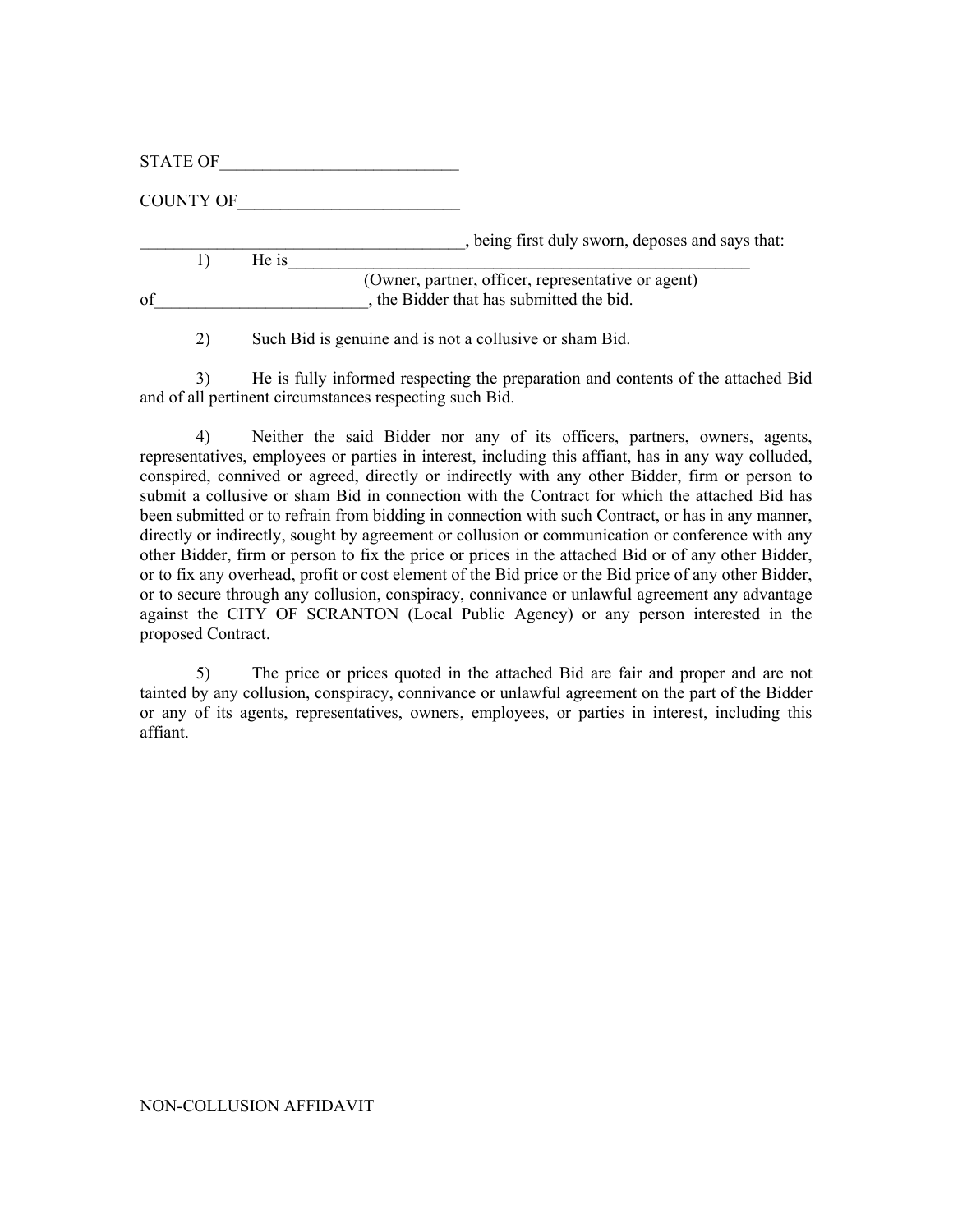SIGNATURE PAGE

|                                                           | BY           |
|-----------------------------------------------------------|--------------|
|                                                           | <b>TITLE</b> |
| SUBSCRIBED AND SWORN BEFORE ME THIS                       |              |
| DAY OF                                                    | 20           |
| ΒY<br><u> 1980 - Andrea Andrews, amerikansk politik (</u> |              |
| TITLE                                                     |              |
| MY COMISSION EXPIRES                                      |              |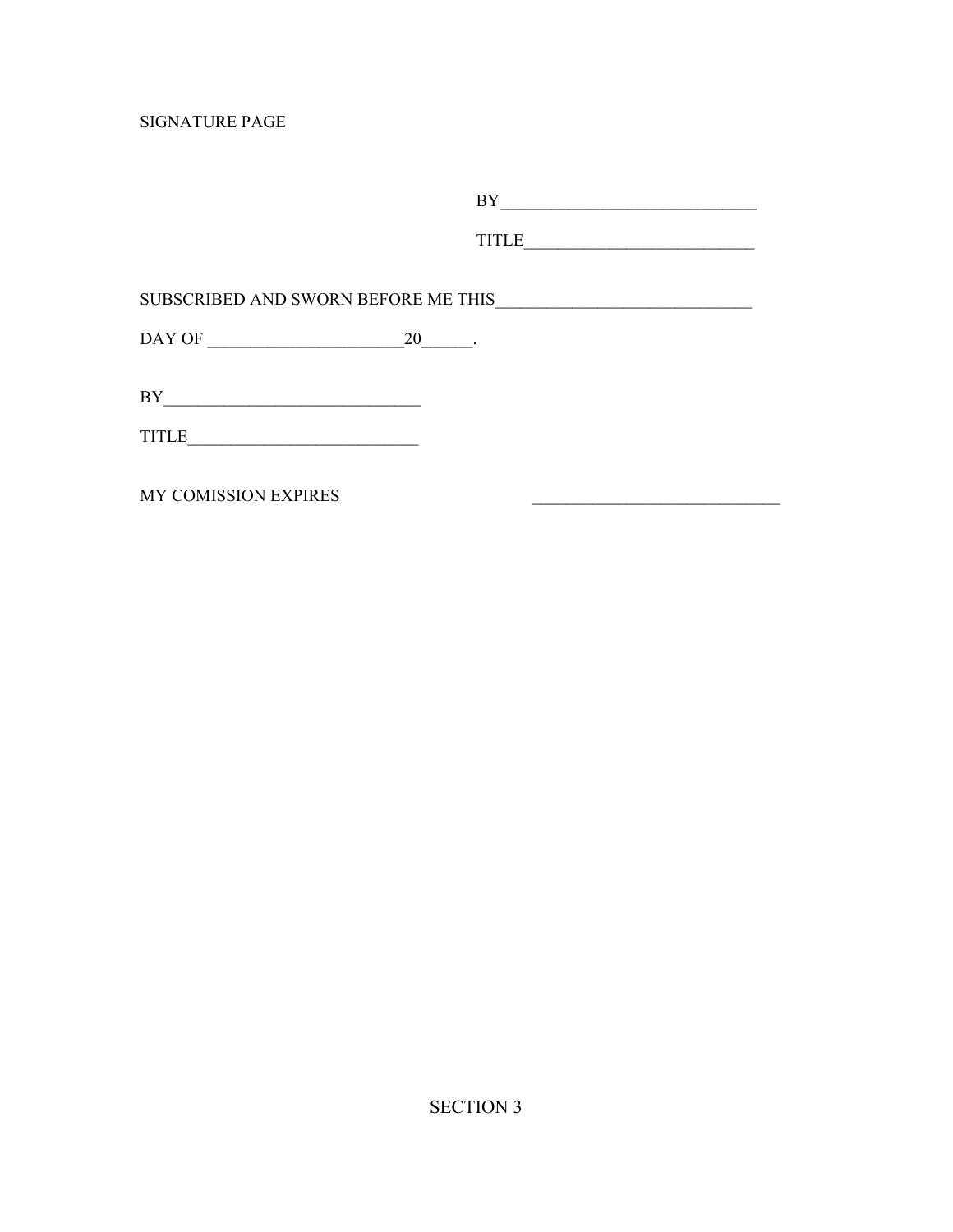#### **CERTIFICATION**

#### TRAINING, EMPLOYMENT, AND CONTRACTING OPORTUNITIES FOR BUSINESSES AND LOWER INCOME PERSONS.

A. The project assisted under this contract is subject to the requirements of Section 3 of the Housing and Urban Development Act of 1968, as amended, L2 U.S.C. 170 (1)(u). Section 3 requires that to the greatest extent feasible, opportunities for training and employment be giver lower income residents of the project area and contracts for work in connection with the project be awarded to business concerns which are located in or owned in substantial part by persons residing in the area of the project.

B. Notwithstanding any other provision of this contract the recipient shall carry out the provisions of said Section 3 and the regulations issued pursuant thereto by the Secretary set forth in 24CFR Part 135 (published in 38 Federal Register 29220, October 23, 1973) and all applicable rules and orders of the Secretary issued thereunder prior to the execution of this contract. The requirements of said regulations include but are limited to development and implementation of an affirmative action plan for utilizing business concerns located within or owned in substantial part by persons residing in the area of the project; the making of good faith effort, as defined by the regulations, to provide training, employment, and business opportunities required by Section 3; and incorporating of the "Section 3 clause" specified by Section 135.20 n(b) of the regulations in all contracts agrees that it is under no contractual or other disability which would prevent it from complying with these requirements.

C) Compliance with the provisions of Section 3, the regulations set forth in 24 CFR Part 135, and all applicable rules and orders of the Secretary issued thereunder prior to approval by the Government of the application for this contract shall be a condition of the Federal financial assistance provided to the project, binding upon the recipient its successors and assigns. Failure to fulfill these requirements shall subject the recipient, its contractor and subcontractors, its successors, and assigns to the sanctions specified by 24 CFR Section 135.135.

 $\mathcal{L}_\text{max}$ (SIGNATURE)

DATE

(NAME OF FIRM)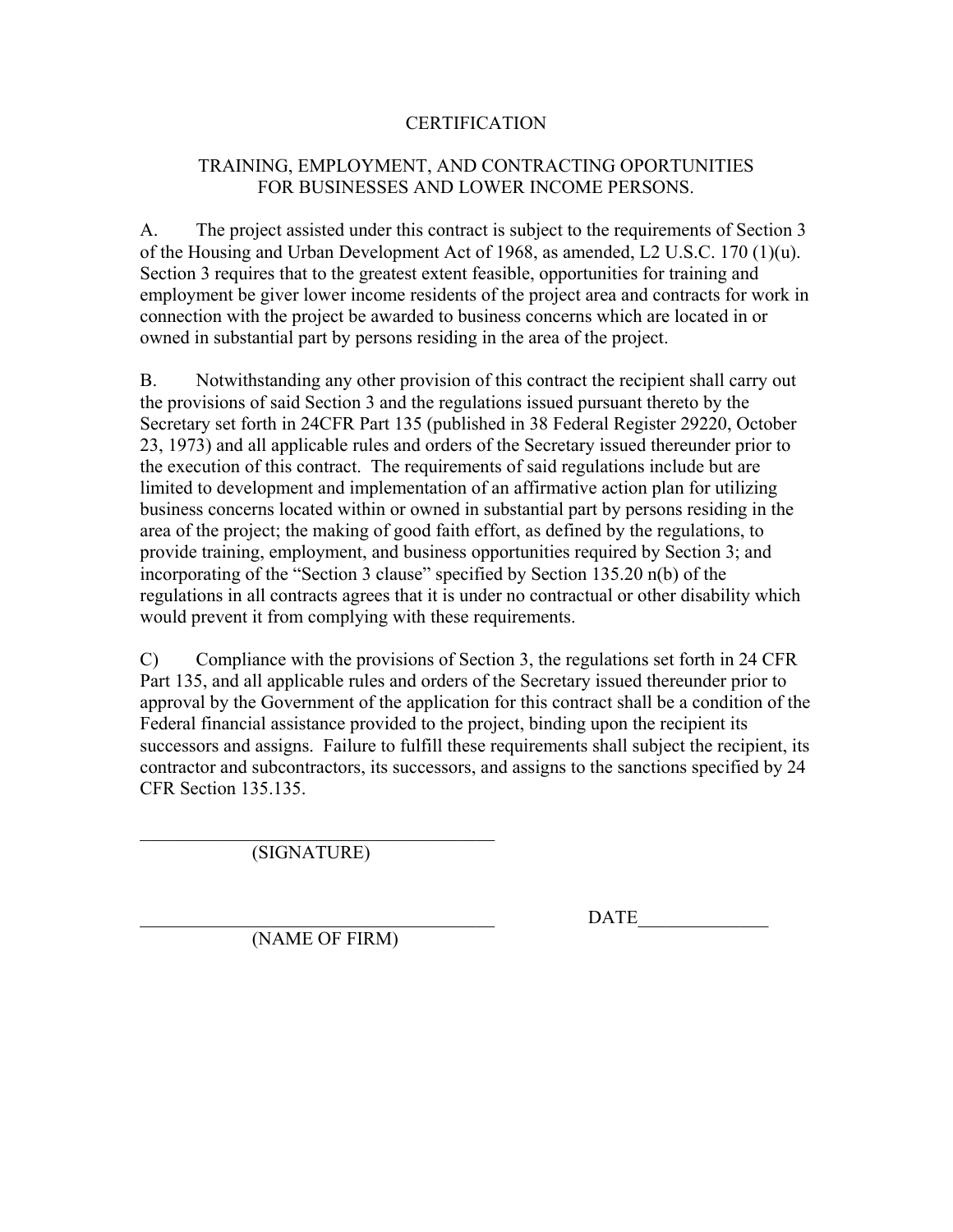#### AFFIRMATIVE ACTION

#### **CERTIFICATION**

 $\prod$  , and the set of the set of the set of the set of the set of the set of the set of the set of the set of the set of the set of the set of the set of the set of the set of the set of the set of the set of the set of t

 $\mathcal{L}_\text{max}$  , and the contribution of the contribution of the contribution of the contribution of the contribution of the contribution of the contribution of the contribution of the contribution of the contribution of t

#### CITY OF SCRANTON LACKAWANNA COUNTY PENNSYLVANIA

(NAME) (TITLE)

#### (FIRM)

do hereby certify that we (INTEND) (DO NOT INTEND) to sub-contract a portion of the work and, if so, we have taken affirmative action to seek out, make contact with, and consider minority business enterprises as potential sub-contractors by soliciting their interest, capability and prices and have documented the result of such contracts. If the sub-contracting has not taken place during the bidding stage, the affirmative action will be accomplished before requesting permission to sub-contract part of the work. It is understood that a sub-contracting will be approved unless we demonstrate that we have taken such affirmative action. Our failure to submit this certification, or the submission of a false certification, shall render our bit nonresponsive.

\_\_\_\_\_\_\_\_\_\_\_\_\_\_\_\_\_\_\_\_\_\_\_\_\_\_\_\_\_\_\_\_\_\_\_\_\_\_\_\_\_\_\_\_\_\_ is designated liaison (NAME) officer who will administer our minority business enterprise program.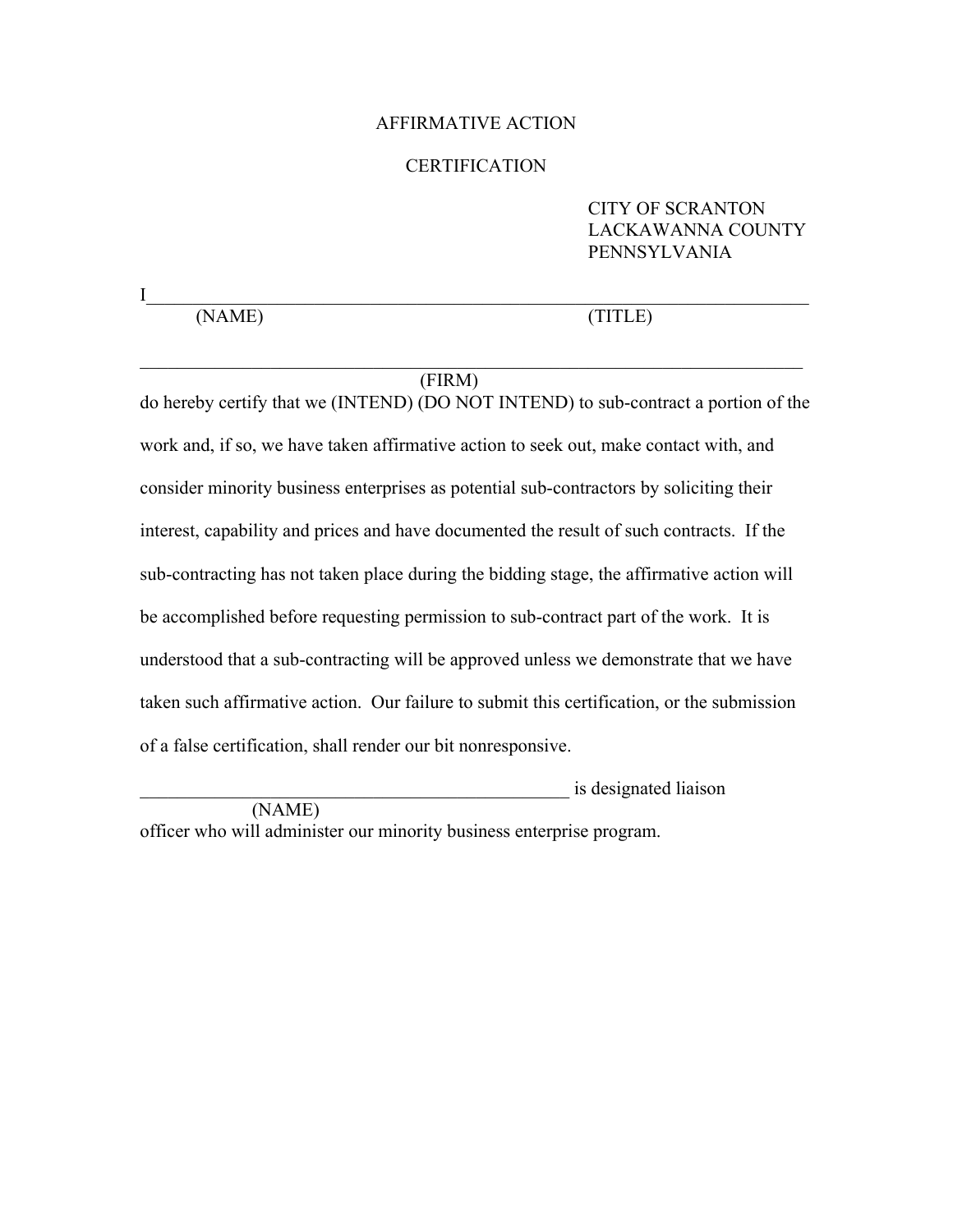#### AFFIRMATIVE ACTION CERTIFICATON SIGNATURE PAGE

|                                     | (SEAL)                                  |                  |
|-------------------------------------|-----------------------------------------|------------------|
|                                     | BY:<br>(Title)                          |                  |
| When Bidder is an INDIVIDUAL        | <b>SIGNATURES</b><br>(BIDDER)           | (SEAL)           |
| When Bidder is a PARTNERSHIP<br>BY: |                                         | (SEAL)<br>(SEAL) |
|                                     |                                         | (SEAL)           |
| When Bidder is a CORPORATION<br>BY: | (BIDDER)                                | (SEAL)           |
| <b>ATTEST</b>                       | (Authorized Officer of the Corporation) |                  |

(SECRETARY)

\_\_\_\_\_\_\_\_\_\_\_\_\_\_\_\_\_\_\_\_\_\_\_\_\_\_\_\_\_\_\_\_\_\_

(CORPORATE SEAL)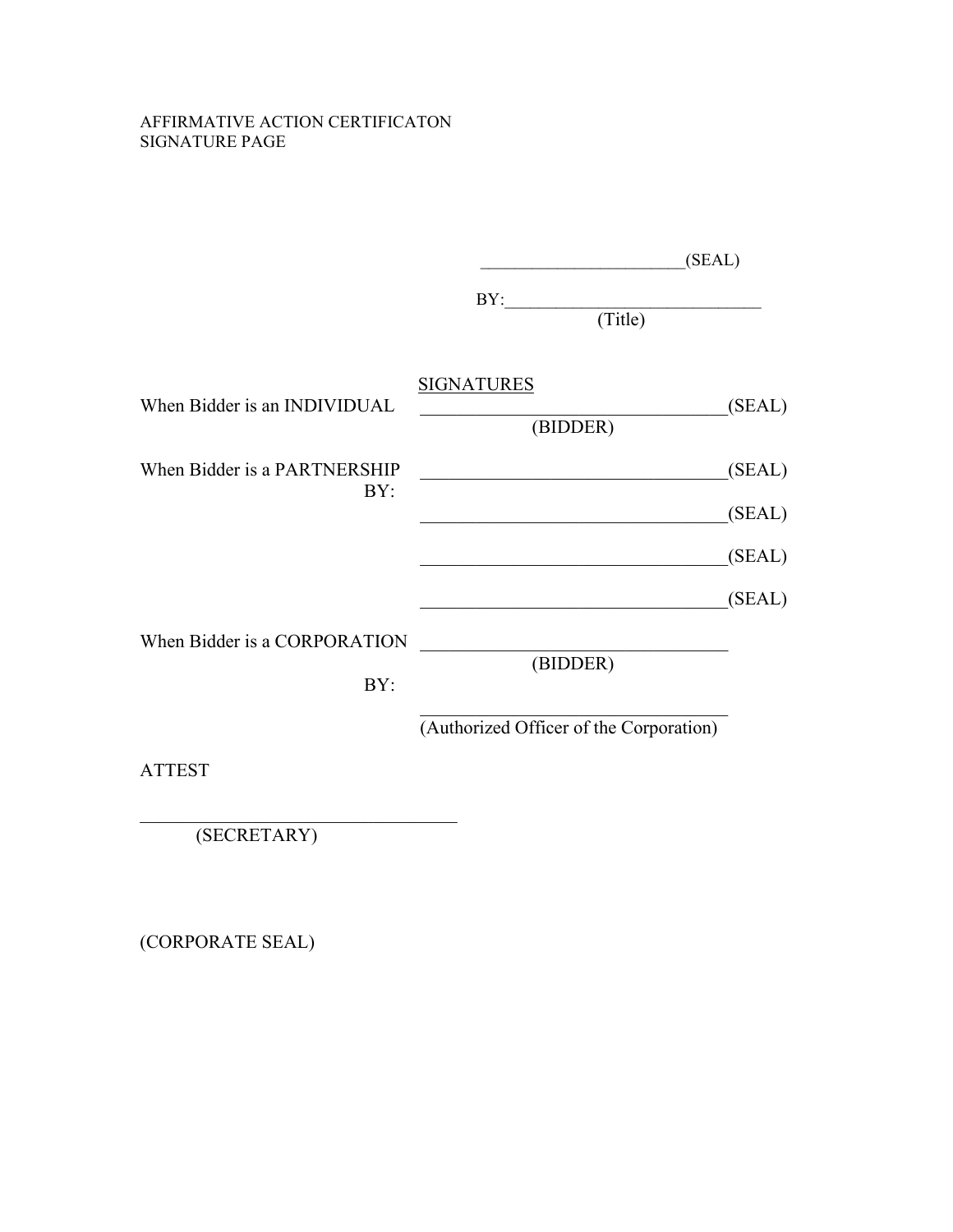#### AFFIRMATIVE ACTION CERTIFICATION SIGNATURE PAGE 2

The \_\_\_\_\_\_\_\_\_\_\_\_\_\_\_\_\_\_\_\_\_\_\_\_\_\_\_\_\_\_\_\_\_\_\_\_\_\_\_\_\_\_\_\_\_\_ is a corporation organized

and existing under the laws of \_\_\_\_\_\_\_\_\_\_\_\_\_\_\_\_\_\_\_ and HAS (HAS NOT) been registered

to carry on business in Pennsylvania.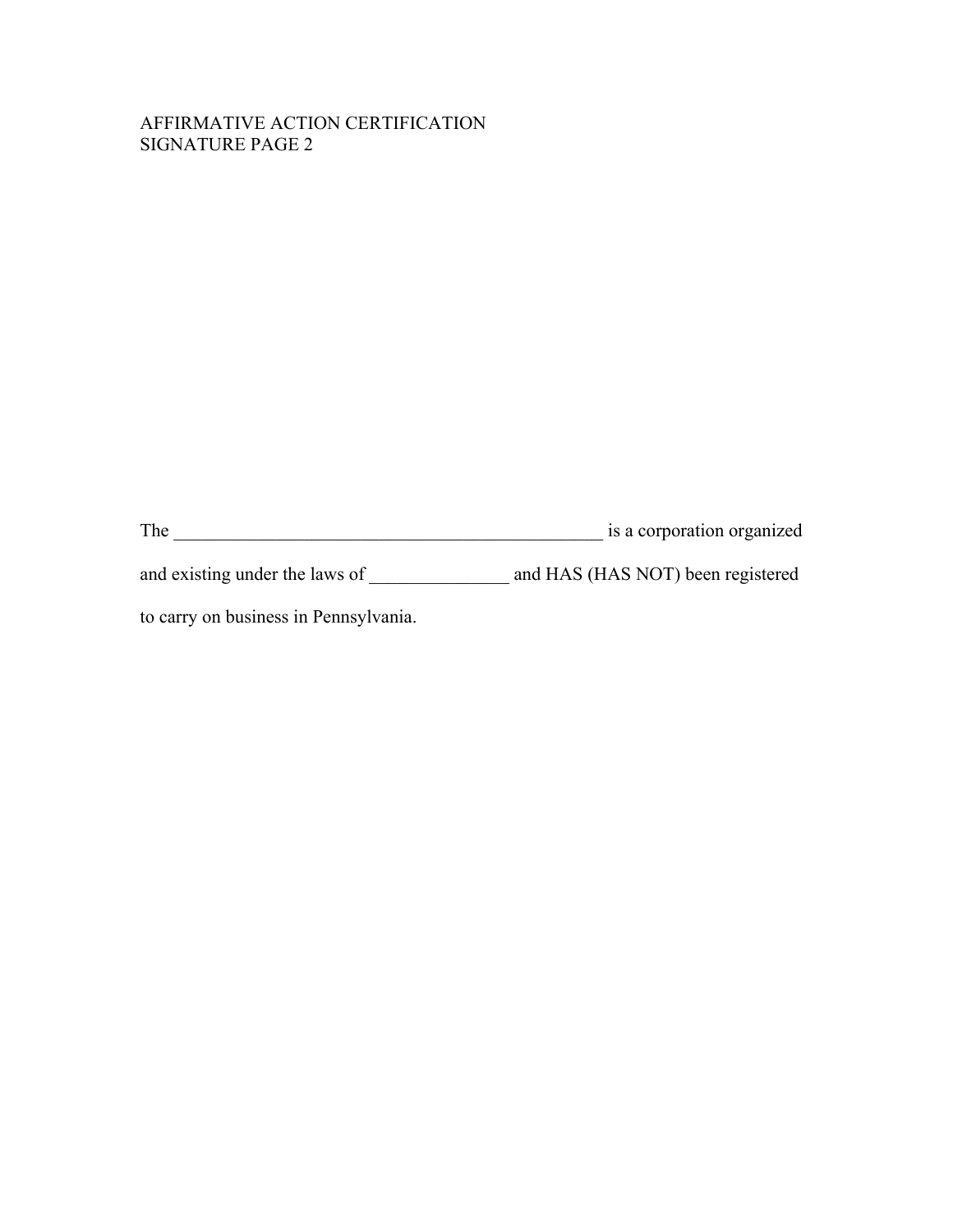#### CERTIFICATE OF NON-SEGREGATED FACILITIES

 The Bidder certifies that he does not maintain or provide for his employees and segregated facilities at any of his establishments, and that he does not permit his employees to perform their services at any location under his control where segregated facilities are maintained. The Bidder certifies further that he will not maintain or provide for his employees any segregated facilities at any of his establishments, and that he does not permit his employees to perform their services at any location under his control where segregated facilities are maintained. The Bidder agrees that a breach of this certification will be a violation of the Equal Opportunity clause in any contract resulting from acceptance of his bid. As used in this certification, the term "segregated facilities" means any waiting rooms, work areas, restrooms and washrooms, restaurants and other eating areas, time clocks, locker rooms and other storage or dressing areas, parking lots, drinking fountains, recreation or entertainment areas, transportation, and housing facilities provided for employees which are segregated by explicit directive or are in fact segregated on the basis of race, color, religion, or national origin, because of habit, local custom, or otherwise. The Bidder agrees that (except where he has obtained identical certifications from proposed sub-contractors for specific time periods) he will obtain identical certifications from proposed sub-contractors prior to the award of sub-contracts exceeding \$10,000 which are not exempt from the provisions of the Equal Opportunity clause, and that he will retain such certifications in his files.

NOTE: The penalty for making false statements in offers is prescribed in 18 U.S.C. 1001.

 $\mathcal{L}_\text{max}$  and  $\mathcal{L}_\text{max}$  and  $\mathcal{L}_\text{max}$  and  $\mathcal{L}_\text{max}$  and  $\mathcal{L}_\text{max}$ 

DATE:\_\_\_\_\_\_\_\_\_\_\_\_\_\_\_\_\_\_\_

(NAME OF BIDDER)

 $BY \tightharpoonup$ 

 $\color{red} \texttt{TIME\_} \color{red} \textcolor{red} \textcolor{black}$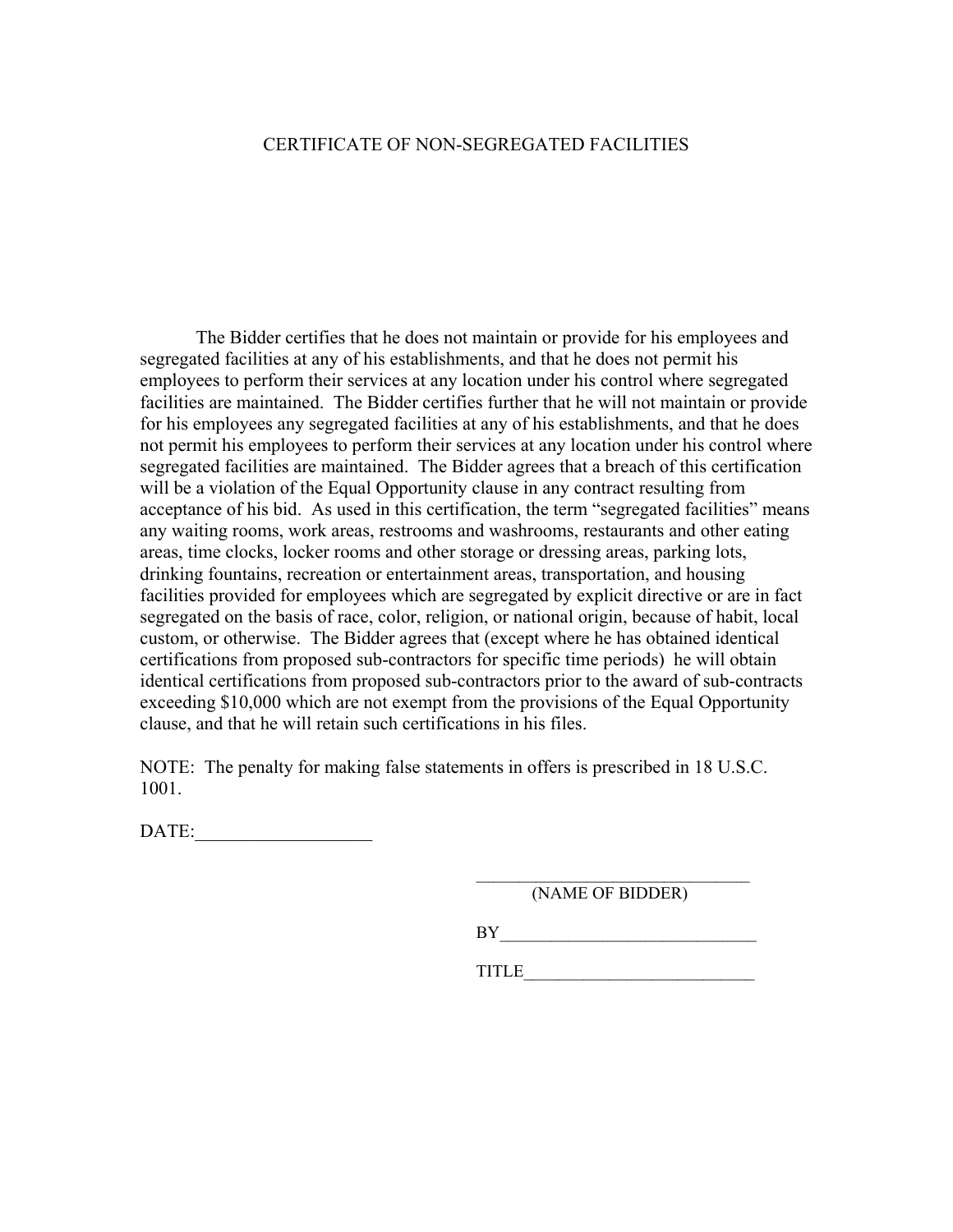#### VERIFICATION OF CONTRACTOR ELIGIBILITY AND TERMINATION OF INELIGIBLE CONTRACTOR

I hereby certify that I/we am/are eligible for award of a Federally assisted or insured Contract.

In the event that I/we am/are found ineligible after an award of Contract, said Contract shall be terminated and the matter will be referred to the Department of Labor for its action.

 $\mathcal{L}_\text{max}$  and the contract of the contract of the contract of the contract of the contract of the contract of CONTRACTOR DATE

 $\mathcal{L}_\text{max}$  , where  $\mathcal{L}_\text{max}$  is the set of  $\mathcal{L}_\text{max}$ NAME OF FIRM

 $\mathcal{L}_\text{max}$  and the contract of the contract of the contract of the contract of the contract of the contract of SUBCONTRACTOR DATE

 $\mathcal{L}_\text{max}$ NAME OF FIRM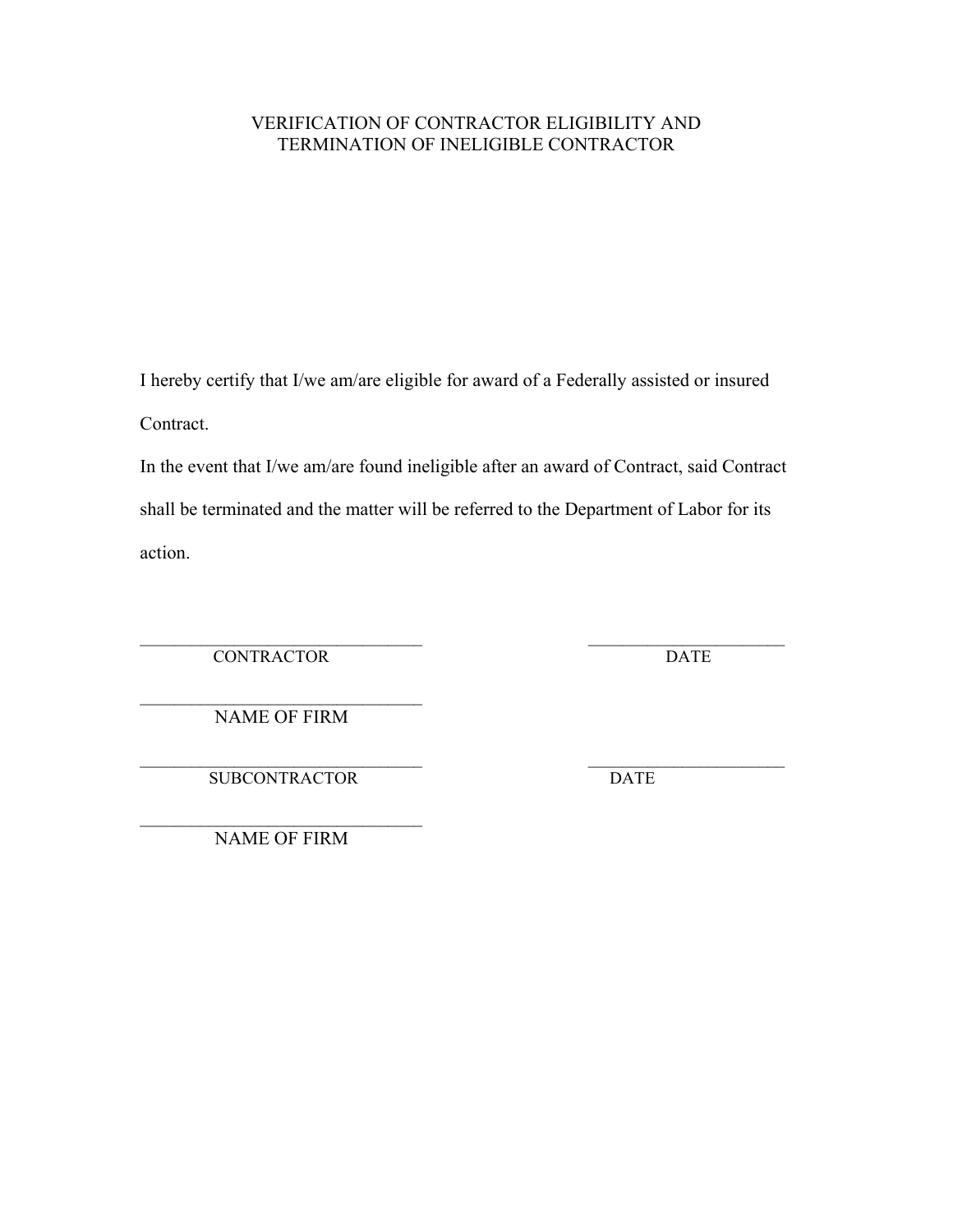#### CERTIFICATE FROM CONTRACTOR APPOINTING OFFICER OR EMPLOYEE TO SUPERVISE PAYMENT OF EMPLOYEES

| Project Name                                                                                                                                                                                                                                                                                                                                                                                                                                                                                              | Date                        |  |  |
|-----------------------------------------------------------------------------------------------------------------------------------------------------------------------------------------------------------------------------------------------------------------------------------------------------------------------------------------------------------------------------------------------------------------------------------------------------------------------------------------------------------|-----------------------------|--|--|
| Location                                                                                                                                                                                                                                                                                                                                                                                                                                                                                                  | Project No.                 |  |  |
| (I) (WE) hereby certify that (I am) (we are) (the Prime Contractor) (a Subcontractor) for                                                                                                                                                                                                                                                                                                                                                                                                                 |                             |  |  |
| (Specify "General Construction" "Plumbing" "Roofing" etc.)                                                                                                                                                                                                                                                                                                                                                                                                                                                |                             |  |  |
| in connection with construction of the above-mentioned project, and that (I) (WE) have<br>That he/she is in a position to have full knowledge of the facts set forth in the payroll<br>documents and in the statement of compliance required by the so-called Kick-Back<br>Statute which he is to execute with (MY) (OUR) full authority and approval until such<br>time as (I) (WE) submit to the City of Scranton a new certificate appointing some other<br>person for the purpose hereinabove stated. |                             |  |  |
| (IDENTIFYING SIGNATURE OF APPOINTED)                                                                                                                                                                                                                                                                                                                                                                                                                                                                      |                             |  |  |
| ATTEST (if required):                                                                                                                                                                                                                                                                                                                                                                                                                                                                                     | NAME OF FIRM OR CORPORATION |  |  |
| BY<br><b>SIGNATURE</b>                                                                                                                                                                                                                                                                                                                                                                                                                                                                                    | <b>SIGNATURE</b>            |  |  |

 $\_$  , and the contribution of  $\overline{\phantom{a}}$  , and  $\overline{\phantom{a}}$  , and  $\overline{\phantom{a}}$  , and  $\overline{\phantom{a}}$  , and  $\overline{\phantom{a}}$ TITLE TITLE TITLE

NOTE: This certificate must be executed by an authorized officer of a corporation or by a member of a partnership, and shall be executed prior to and be submitted with the first payroll. Should the appointee be changed, a new certificate must accompany the first payroll for which the new appointee executes a statement of compliance required by the Kick-Back Statute.

 $\mathcal{L}_\text{max} = \mathcal{L}_\text{max} = \mathcal{L}_\text{max} = \mathcal{L}_\text{max} = \mathcal{L}_\text{max} = \mathcal{L}_\text{max} = \mathcal{L}_\text{max} = \mathcal{L}_\text{max} = \mathcal{L}_\text{max} = \mathcal{L}_\text{max} = \mathcal{L}_\text{max} = \mathcal{L}_\text{max} = \mathcal{L}_\text{max} = \mathcal{L}_\text{max} = \mathcal{L}_\text{max} = \mathcal{L}_\text{max} = \mathcal{L}_\text{max} = \mathcal{L}_\text{max} = \mathcal{$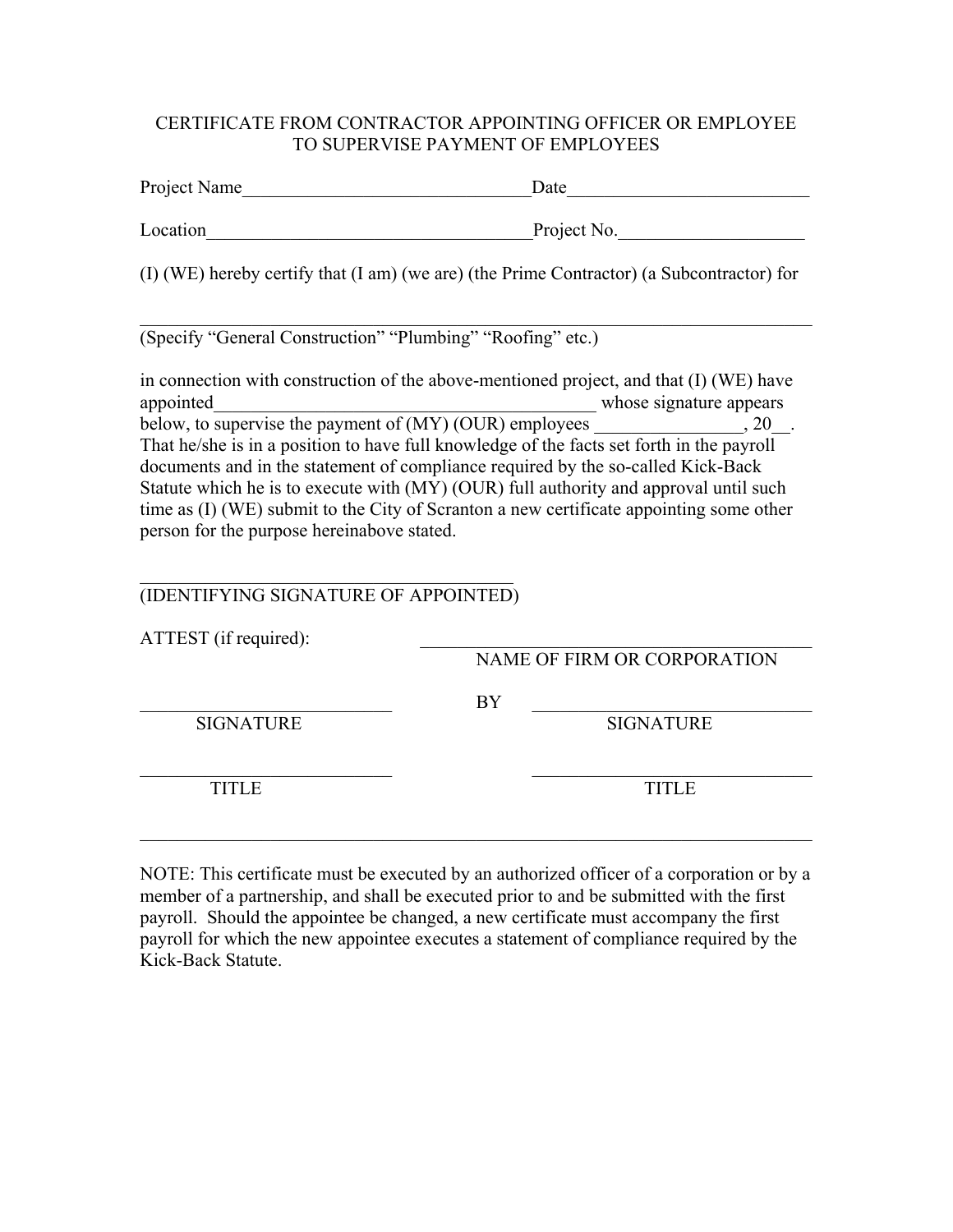#### **NON-COLLUSION AFFIDAVIT OF SUB-CONTRACTOR**

| State of    |                                                                              |  |
|-------------|------------------------------------------------------------------------------|--|
| County of   |                                                                              |  |
|             | , being first duly sworn, deposed and says                                   |  |
| that:       |                                                                              |  |
| $(1)$ He is |                                                                              |  |
|             | (Owner, Partner, Officer, Representative of agent)                           |  |
| of          | herein referred to as the "Sub-contractor"/                                  |  |
|             | (2) He is fully informed respecting the preparation and contents of the Sub- |  |
|             | Contractor's Proposal submitted by the Sub-Contractor to<br>the              |  |
|             | Contractor for certain work in connection with the                           |  |
|             | Contract pertaining to Construction Area in Scranton, Pennsylvania.          |  |

(3) Such Sub-Contractor's Proposal is genuine and is not collusive or sham proposal.

(4) Neither the Subcontractor nor any of its officers, partners, owners, agent, representatives, employees or parties in interest, including this affiant has in any way colluded, conspired, connived, or agreed, directly or indirectly with any other Bidder, firm or person to submit an collusive or sham Proposal in connection with such Contract or to refrain from submitting a Proposal in connection with such Contract, or has in any manner, directly or indirectly, sought by unlawful agreement or connivance with any other Bidder, firm or person to fix the price or prices in said Sub-Contractor's Proposal, or to secure advantage against the City of Scranton or any person interested in the proposed Contract and

(5) The price or prices quoted in the Sub-Contractor's Proposal are fair and proper and are not tainted by any collusion, conspiracy, connivance or unlawful agreement on the part of the Bidder or any of its agents, representatives, owners, employees, or parties in interest, including this affiant.

SIGNED

|                                        | (TITLE) |
|----------------------------------------|---------|
| SUBSCRIBED AND SWORN TO BEFORE ME THIS |         |
| DAY OF                                 |         |
| <b>MY COMMISSION EXPIRES</b>           |         |

 $\mathcal{L}_\text{max}$  , and the set of the set of the set of the set of the set of the set of the set of the set of the set of the set of the set of the set of the set of the set of the set of the set of the set of the set of the (TITLE)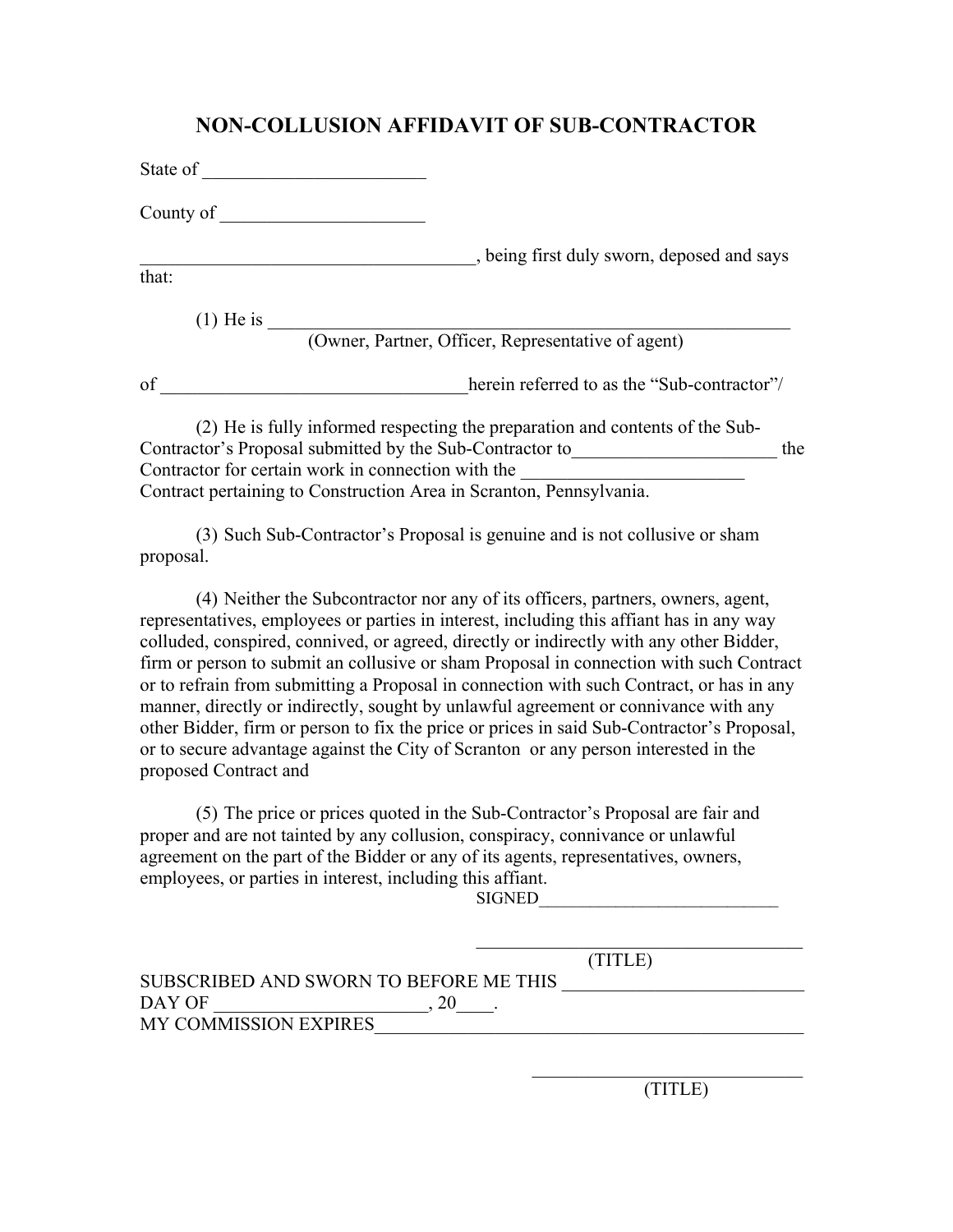#### CONTRACTOR'S CERTIFICATE AND RELEASE

|                                                                                                                                                                                                                                                                                                                                                                                                                                                        | CERTIFICATE AND RELEASE      |  |  |
|--------------------------------------------------------------------------------------------------------------------------------------------------------------------------------------------------------------------------------------------------------------------------------------------------------------------------------------------------------------------------------------------------------------------------------------------------------|------------------------------|--|--|
| $FROM: \begin{tabular}{ c c c } \hline \multicolumn{3}{ c }{\textbf{FROM}}: & \multicolumn{3}{ c }{\textbf{FROM}}: \\ \hline \multicolumn{3}{ c }{\textbf{FROM}}: & \multicolumn{3}{ c }{\textbf{FROM}}: \\ \hline \multicolumn{3}{ c }{\textbf{FROM}}: & \multicolumn{3}{ c }{\textbf{FOM}}: \\ \hline \multicolumn{3}{ c }{\textbf{FROM}}: & \multicolumn{3}{ c }{\textbf{FOM}}: \\ \hline \multicolumn{3}{ c }{\textbf{FROM}}: & \multicolumn{3}{ $ |                              |  |  |
|                                                                                                                                                                                                                                                                                                                                                                                                                                                        | (Name of Contractor)         |  |  |
|                                                                                                                                                                                                                                                                                                                                                                                                                                                        | TO: CITY OF SCRANTON         |  |  |
| REFERENCE CONTRACT NO. ENTERED INTO THE ______________DAY OF                                                                                                                                                                                                                                                                                                                                                                                           |                              |  |  |
|                                                                                                                                                                                                                                                                                                                                                                                                                                                        | BETWEEN THE CITY OF SCRANTON |  |  |
|                                                                                                                                                                                                                                                                                                                                                                                                                                                        |                              |  |  |
|                                                                                                                                                                                                                                                                                                                                                                                                                                                        | (Contractor)                 |  |  |
|                                                                                                                                                                                                                                                                                                                                                                                                                                                        |                              |  |  |
| (City)                                                                                                                                                                                                                                                                                                                                                                                                                                                 | (State)                      |  |  |
| FOR THE                                                                                                                                                                                                                                                                                                                                                                                                                                                |                              |  |  |
| (Name of Project)                                                                                                                                                                                                                                                                                                                                                                                                                                      | (Project Number)             |  |  |
|                                                                                                                                                                                                                                                                                                                                                                                                                                                        |                              |  |  |
|                                                                                                                                                                                                                                                                                                                                                                                                                                                        | (City)<br>(State)            |  |  |

#### KNOW ALL MEN BY THESE PRESENTS:

1. The undersigned hereby certifies that there is due from and payable by the City of Scranton to the Contractor under the contract and duly approved Change Orders and modifications the balance of \$

2. The undersigned further certifies that in addition to the amount set forth in paragraph 1, there are outstanding and unsettled the following items which he claims are just and due and owing by the City of Scranton to the Contractor.

| (a) |  |  |  |
|-----|--|--|--|
| (b) |  |  |  |
| (c) |  |  |  |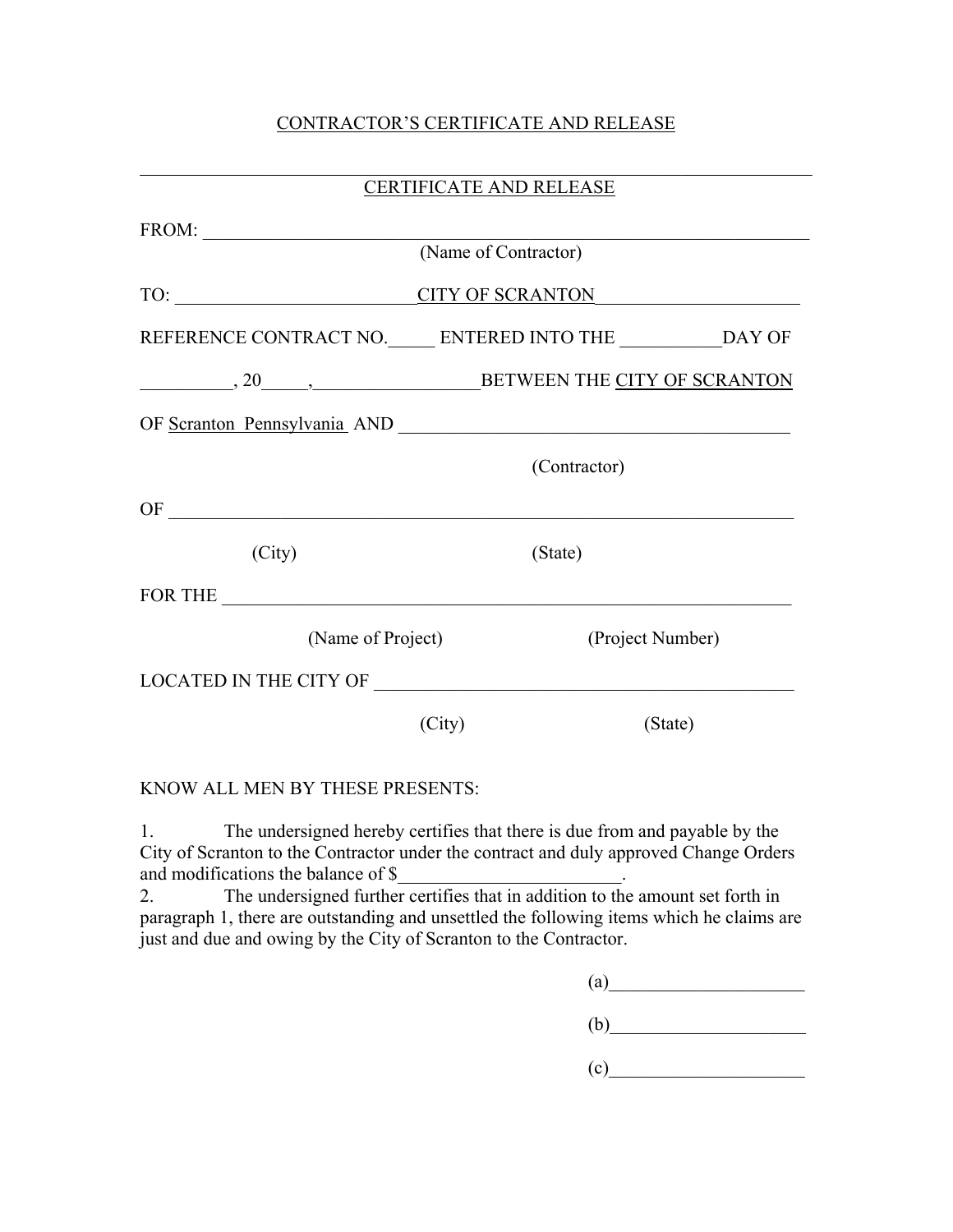#### CONTRACTOR'S CERTIFICATE AND RELEASE PAGE 2

 $(d)$  Itemize claims and amounts due. If none, state so.

3. The undersigned further certifies that all work required under this contract including work required under change order numbered has been performed in accordance with the terms thereof, and that there are no unpaid claims for materials, supplies or equipment and no claims or laborers or mechanics for unpaid wages arising out of the performance of this Contract and that the wage rates paid by the Contractor and all Sub-Contractors were in conformity with the Contract provisions relating to said wage rates.

4. Except for the amounts stated under paragraphs 1 and 2 thereof, the undersigned has received from the City of Scranton all sums of money payable to the undersigned under pursuant to the above mentioned Contract or any modification or change thereof.

5. That in consideration of the payment of the amount stated in paragraph 1 hereof the undersigned does hereby release the City of Scranton from any and all claims arising under or by virtue of this Contract, except the amount listed in paragraph 2 hereof, provided, however, that if for any reason the City of Scranton does not pay in full the amount stated in paragraph 1 hereof, said deduction shall not affect the valididty of this release, but the amount so deducted shall be automatically included under paragraph 2 as an amount which the Contractor has not released but will release upon payment thereof. The Contractor further certifies that upon the payment of the amount listed in paragraph 1 hereof, he will release the City of Scranton from any and all claims of any nature whatsoever arising out of said Contract or modification thereof, and will execute such further, releases or assurances as the City of Scranton may request.

IN WITNESS WHEREOF, the undersigned has signed and sealed this instrument this  $DAY$  OF  $\qquad \qquad \ldots$   $20$ 

 $(SEAL)$ 

#### $\mathcal{L}_\text{max}$ (SIGNATURE & TITLE OF OFFICER)

| (AFFIANT), being first duly sworn on oath, deposes and says, first that he is the |         |        |                      |                             |
|-----------------------------------------------------------------------------------|---------|--------|----------------------|-----------------------------|
|                                                                                   |         | of the |                      | second that he has read the |
|                                                                                   | (TITLE) |        | (NAME OF CONTRACTOR) |                             |
| as                                                                                |         | of the |                      |                             |
|                                                                                   | (TITLE) |        | (NAME OF CONTRACTOR) |                             |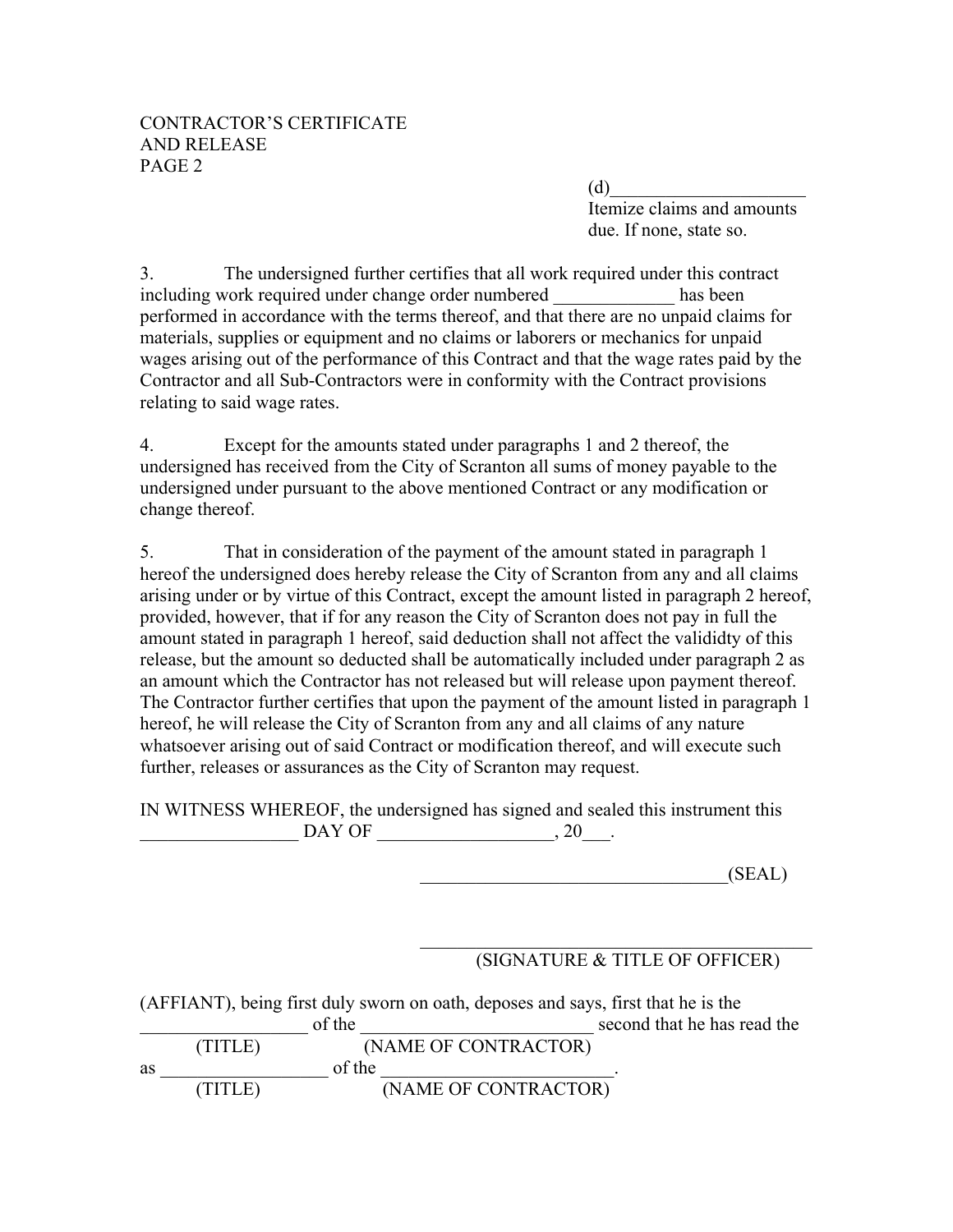#### CONTRACTOR'S CERTIFICATE AND RELEASE PAGE 3

 AFFIANT further states that the matters and things stated therein are, to the best of his knowledge and belief true.

> $\mathcal{L}_\text{max}$  , and the set of the set of the set of the set of the set of the set of the set of the set of the set of the set of the set of the set of the set of the set of the set of the set of the set of the set of the (AFFIANT)

SUBSCRIBED AND SWORN TO BEFORE ME THE  $\hfill$  DAY OF  $\frac{1}{20}$ , 20\_\_\_.

 $\mathcal{L}_\mathcal{L} = \{ \mathcal{L}_\mathcal{L} \mid \mathcal{L}_\mathcal{L} \in \mathcal{L}_\mathcal{L} \}$ 

MY COMMISSION EXPIRES

(DATE)

NOTARY PUBLIC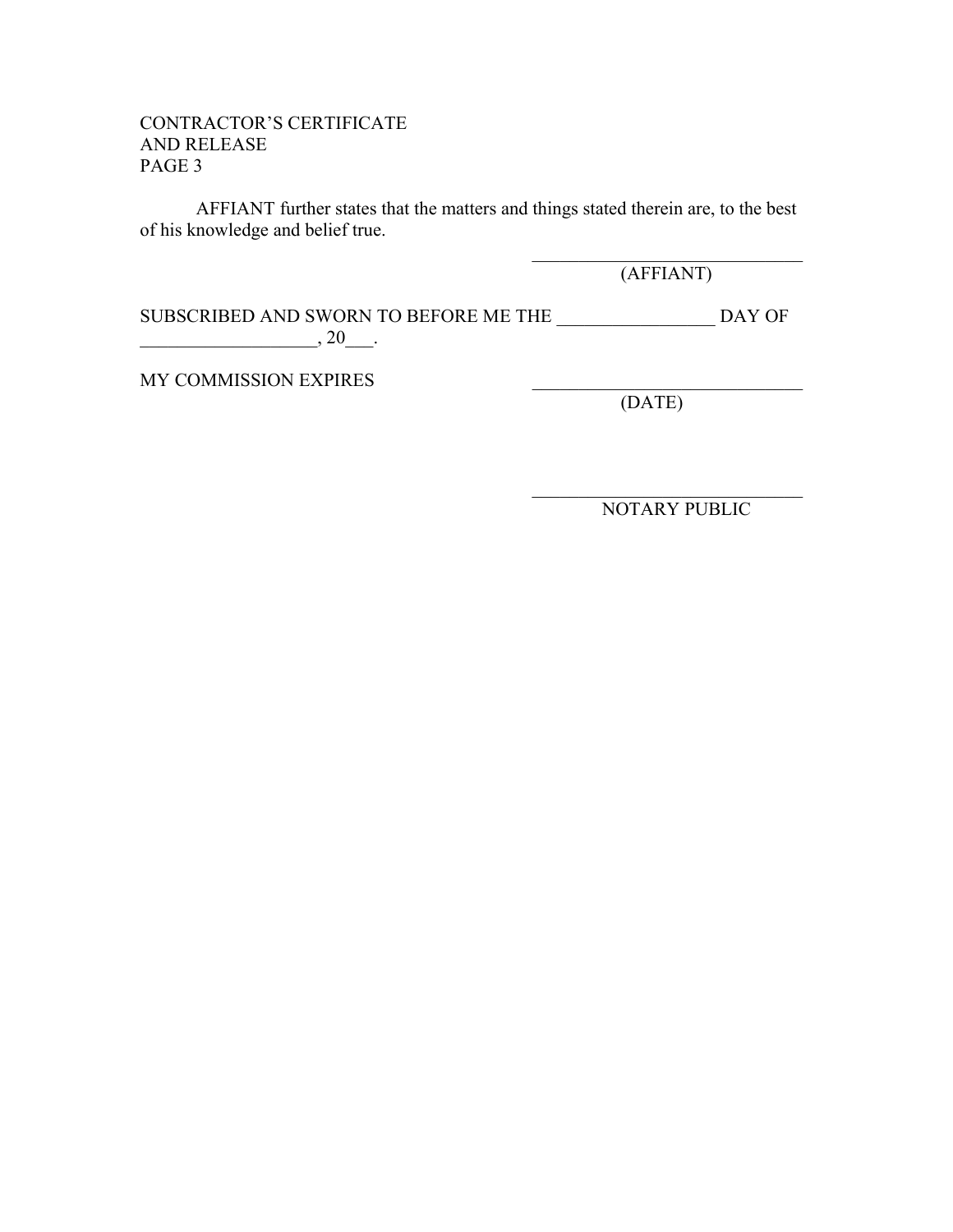#### COMPLIANCE WITH AIR AND WATER ACTS:

During the performance of this Contract, the Contractor agrees as follows:

(1) Any facility to be utilized in the performance of this contract will not be ode listed on the list of Violating Facilities issued by the Environmental Protection Agency (EPA) pursuant to 40 CFR 15.20.

(2) The Contractor will comply with all the requirements of Section 114 of the Clean Air Act, as amended, (42 USC 1857 c-8) and Section 308 of the Federal Water Pollution Control Act, as amended, (33 USC 1318) relating to inspection, monitoring, entry, reports, and information, as well as, all other requirements specified in said Section 114 and Section 308, and all regulations and guidelines issued thereunder.

(3) The Contractor agrees that as a condition for the award of the Contract prompt notice will be given to the Local Governing Body of any notification received by the Contractor from the Director, Office of Federal Activities, EPA, indicating that a facility utilized or to be utilized for the contract by the Contractor is under consideration to be listed on the EPA List of Violating Facilities.

(4) The Contractor will include or cause to be included the criteria and requirements in paragraph (1) through (3) of this section in every nonexempt subcontract and will take such action as the Government may direct as a means of enforcing such provisions.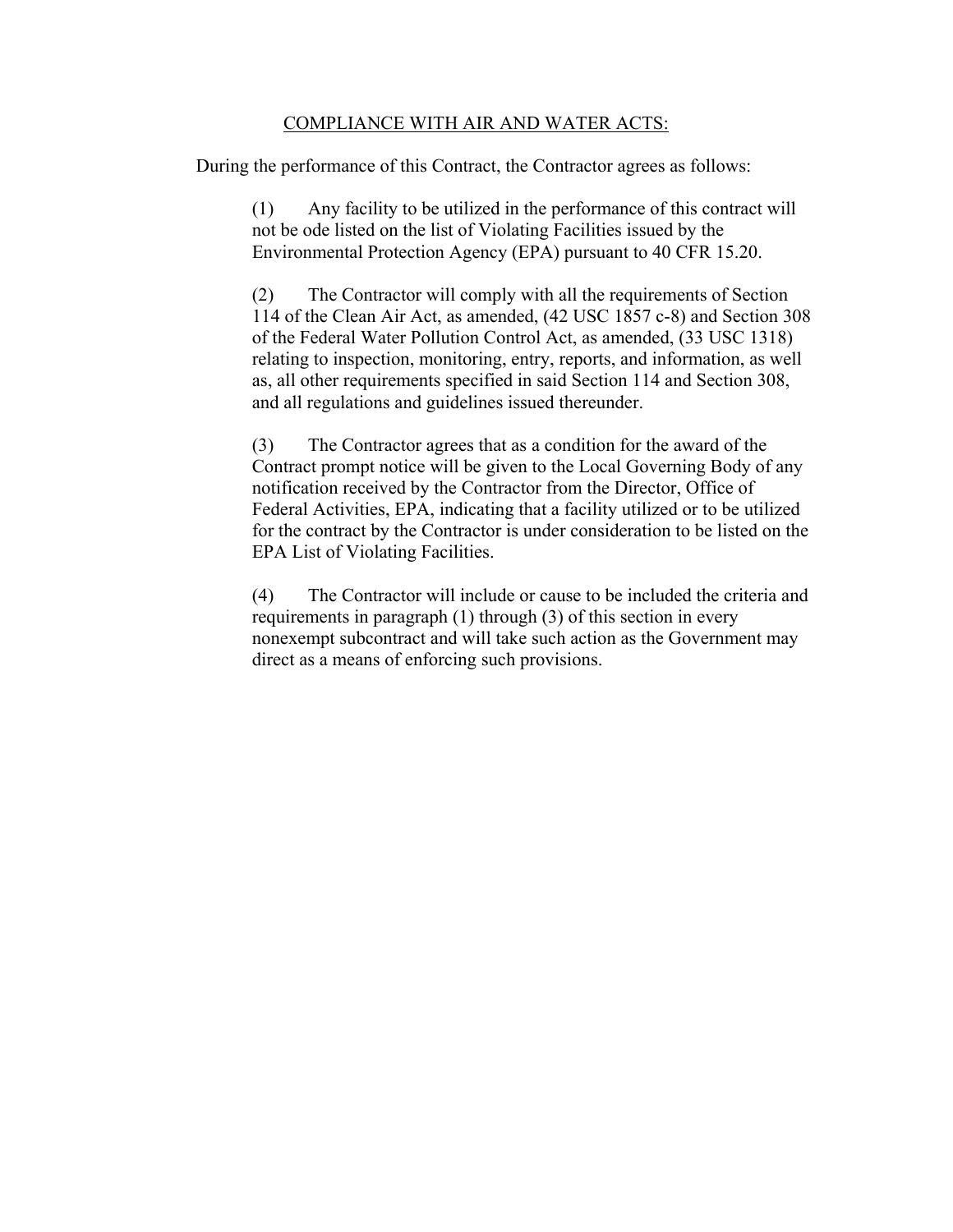## **GENERAL CONDITIONS**

#### PART 1

#### 101. DEFINITIONS

Wherever used in any of the Contract Documents, the following means shall be given to the terms herein defined.

(a) The term "Contract " means the Contract executed by the City of Scranton and the Contractor, of which these GENERAL CONDITIONS, PART I AND II form a part.

(b) The term "Local Public Agency" means the City of Scranton, which is authorized to undertake this contract.

(c) The term "Contractor" means the person, firm or corporation entering into the contract with the authority to construct and install the improvements embraced in this contract.

(d) The term "Project Area" means the site of the construction area within which are the specified Contract limits of the improvements contemplated to be constructed in whole or in part under this Contract.

(e) The term "Engineer" means the City Engineer (or Consulting Engineer if one applies) as the Engineer in charge, their successor or any other person or persons, employed by said Local Public Agency (City of Scranton) for the purpose of directing or having in charge what work embraced in this Contract, the said Engineer acting directly or indirectly through any assistant having immediate charge of a portion thereof limited by the particular duties instructed to him.

(f) The term "Local Government" means the City of Scranton, Pennsylvania within which the Project area is situated.

(g) The term "Contract Documents" means and shall include the following:

Executed Agreement, Addenda (if any), Invitation for Bids, instructions to Bidders, signed copy of Bid, General Conditions. Part I and II, Special Conditions, Technical Specifications, and Drawings.

(h) The term "Drawings" means the drawings listed in the SCHEDULE OF DRAWINGS.

(i) The term "Technical Specifications" means that part of the Contract Documents which describes, outlines and stipulates: the quality of the materials to be furnished; the quality of workmanship required and the methods to be used in carrying out the construction work to be performed under this contract.

(j) The term "Addendum" or "Addenda" means any changes, revisions or clarifications of the Contract Documents which have been duly issued by the Local Public Agency to prospective Bidders prior to time of receiving bids.

#### 102. SUPERINTENDENCE BY CONTACTOR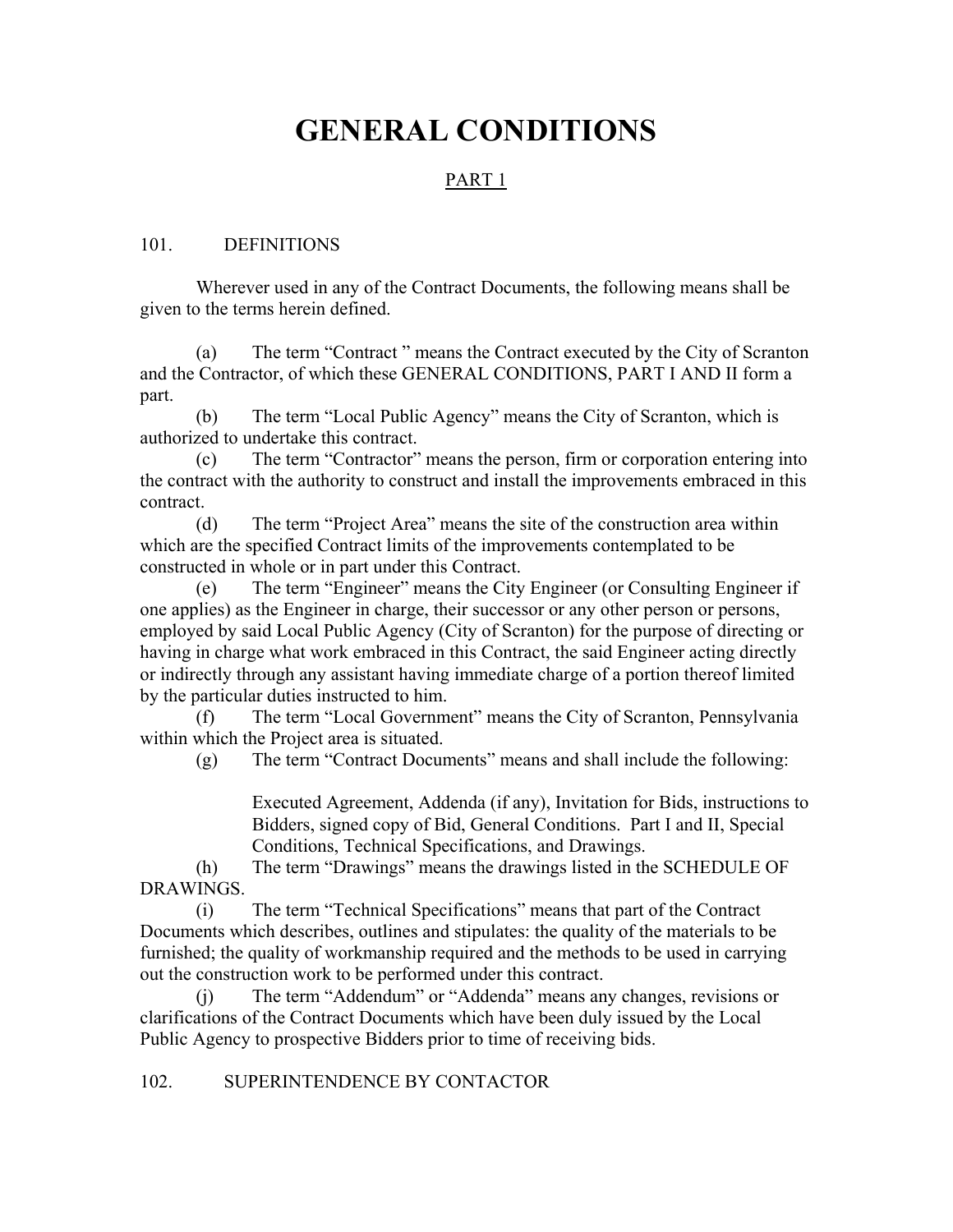(a) Except where the Contractor is an individual and gives his personal superintendence to the work, the Contractor shall have a competent superintendent satisfactory to the Local Public Agency and the Engineer, on the work at all times during working hours with full authority to act for him. The contractor shall also provide an adequate staff for the proper coordination and expediting of his work.

(b) The City of Scranton will furnish to the Contractor, such general survey lines and measurements which will enable the Contractor to proceed with the work. The Contractor, at his expense, shall provide such additional stakes, markers, and elevations necessary for the control and guidance of his construction operations, and shall be responsible for maintaining points and lines given. The Contractor shall also lay out his own work and he shall be responsible for all work executed by him under the Contract. He shall verify all figures and elevations before proceeding with the work and will be held responsible for any error resulting from his failure to do so.

#### 103 SUBCONTRACTS

(a) The Contractor shall not execute an agreement with any sub-contractor or permit any sub-contractor to perform any work included in this contact until he has submitted a non-collusive affidavit from the sub-contractor in substantially the form attached and has reached written approval of such sub-contractor from the Local Public Agency.

(b) No proposed sub-contractor shall be disapproved by the Local Public Agency except for cause.

(c) The Contractor shall be fully responsible to the Local Public Agency for the acts and omissions of his sub-contractors, and of persons either directly or indirectly employed by them, as he is for the acts and omissions of persons directly employed by him.

(d) The Contractor shall cause appropriate provision to be inserted in all subcontracts relative to the work to require compliance by each sub-contractor with the applicable provisions of this Contract for the Improvements embraced in the Site improvements.

(e) Nothing contained in this contract shall create any contractual relationship between any sub contractor and the Local Public Agency.

#### 104 OTHER CONTRACTS

The Local Public Agency may award, or may have awarded, other Contracts for additional work, and Contractor shall cooperate fully with such other Contractors, by scheduling his own work with that to be performed under other contracts, as may be directed by the Local Public Agency.

The Contractor shall not commit or permit any at which will interfere with the Performance of work by any other Contractor as scheduled.

#### 105 FITTING AND COORDINATION OF WORK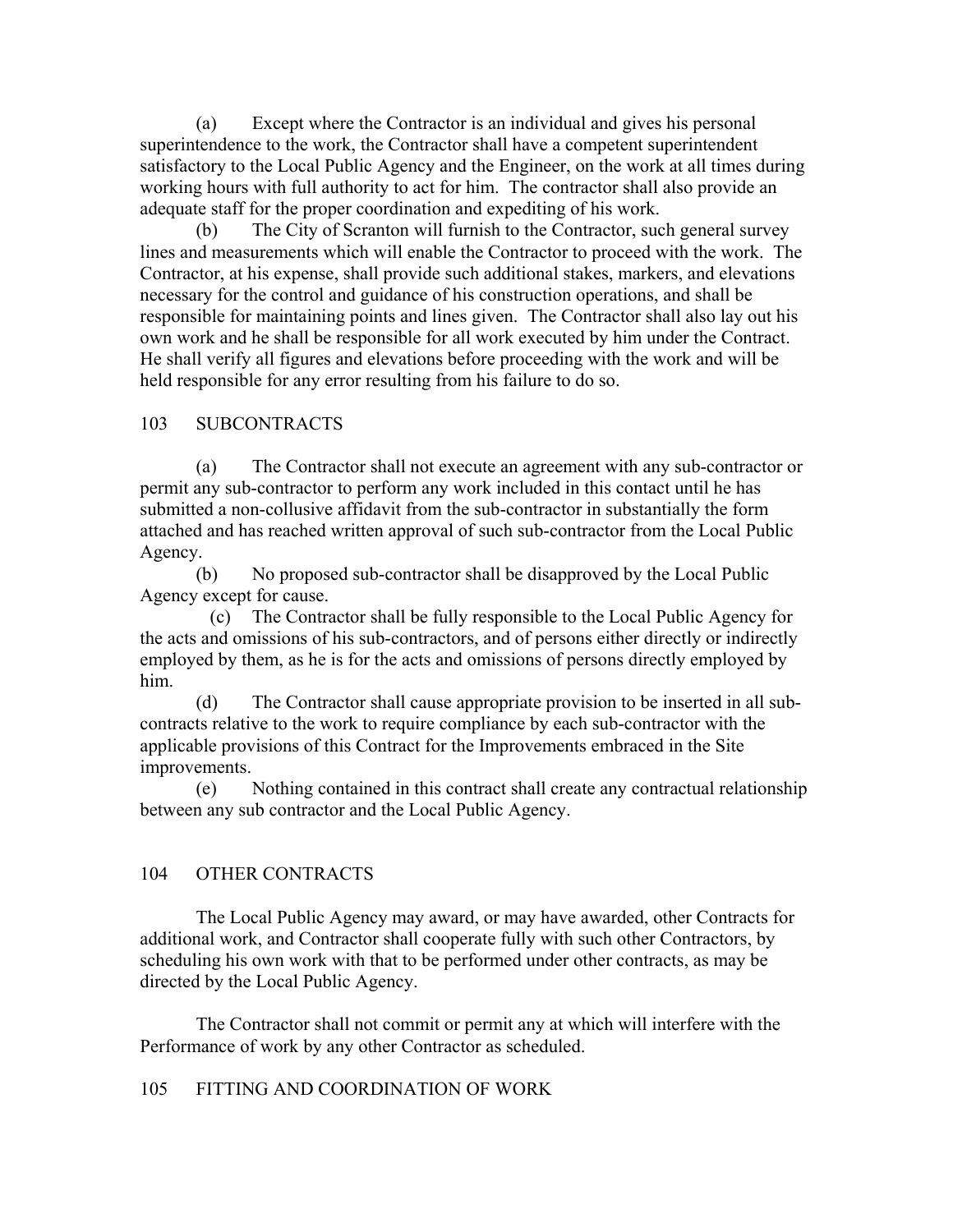The Contractor shall be responsible for the proper fitting of all the work and for the coordination of the operations of all trades, sub-contractors, or materialmen engaged upon this contract. He shall be prepared to guarantee to each of his sub-contractors the locations and measurements which they require for the fitting of their work to all surrounding work.

# 106 MUTUAL RESPONSIBILITY OF CONTRACTORS

If, through acts of neglect on the part of the Contractor, any other Contractor or any Sub-contractor shall suffer loss or damage on the work, the Contractor shall settle with such other Contractor or Sub-contractor by agreement or arbitration, if such other Contractor or Sub-contractor shall assert any claim against the City of Scranton on account of any damage alleged to have been so sustained, the City of Scranton will notify this Contractor, who shall defend at his own expense any suit based on such claim, and if any judgment or claims against the City of Scranton shall be allowed, the Contractor shall pay or satisfy such judgment or claim and pay all costs and expenses in connection therewith.

# 107 PROGRESS SCHEDULE

The Contractor shall submit for approval immediately after execution of the Agreement, a carefully prepared Progress Schedule, showing the proposed dates of starting and completing each of the various sections of the work, the anticipated monthly payments to become due the Contractor, and the accumulated percent of progress each month.

#### 108 PAYMENTS TO CONTRACTORS

#### 1. Partial Payments

(a) The Contractor shall prepare his requisition for partial payment as of the last day of the month and submit it, with the required number of copies, to the Engineer for his approval. The amount of the payment due the Contractor shall be determined by adding to the total value of work completed to date, the value of materials properly stored on the site and deducting (1) ten percent (10%) of the total amount, to be retained until final payment and (2) the amount of all previous payments. The total value of work completed to date shall be based on the estimated quantities of work completed, and on the unit prices contained in the agreement. The value of materials properly stored on the site shall be based upon the estimated quantities of such materials and the invoice price. Copies of all invoices shall be available for inspection by the Engineer and the Local Public Agency.

(b) Monthly or partial payments made by the Local Public Agency to the Contractor are moneys advanced for the purpose of assisting the Contractor to expedite the work of construction. All materials and completed work covered by such monthly or partial payments shall remain the property of the Contractor and he shall be responsible for care and protection of all material and work upon which payment have been made. Such payments shall not constitute a waiver of the right of the Local Public Agency to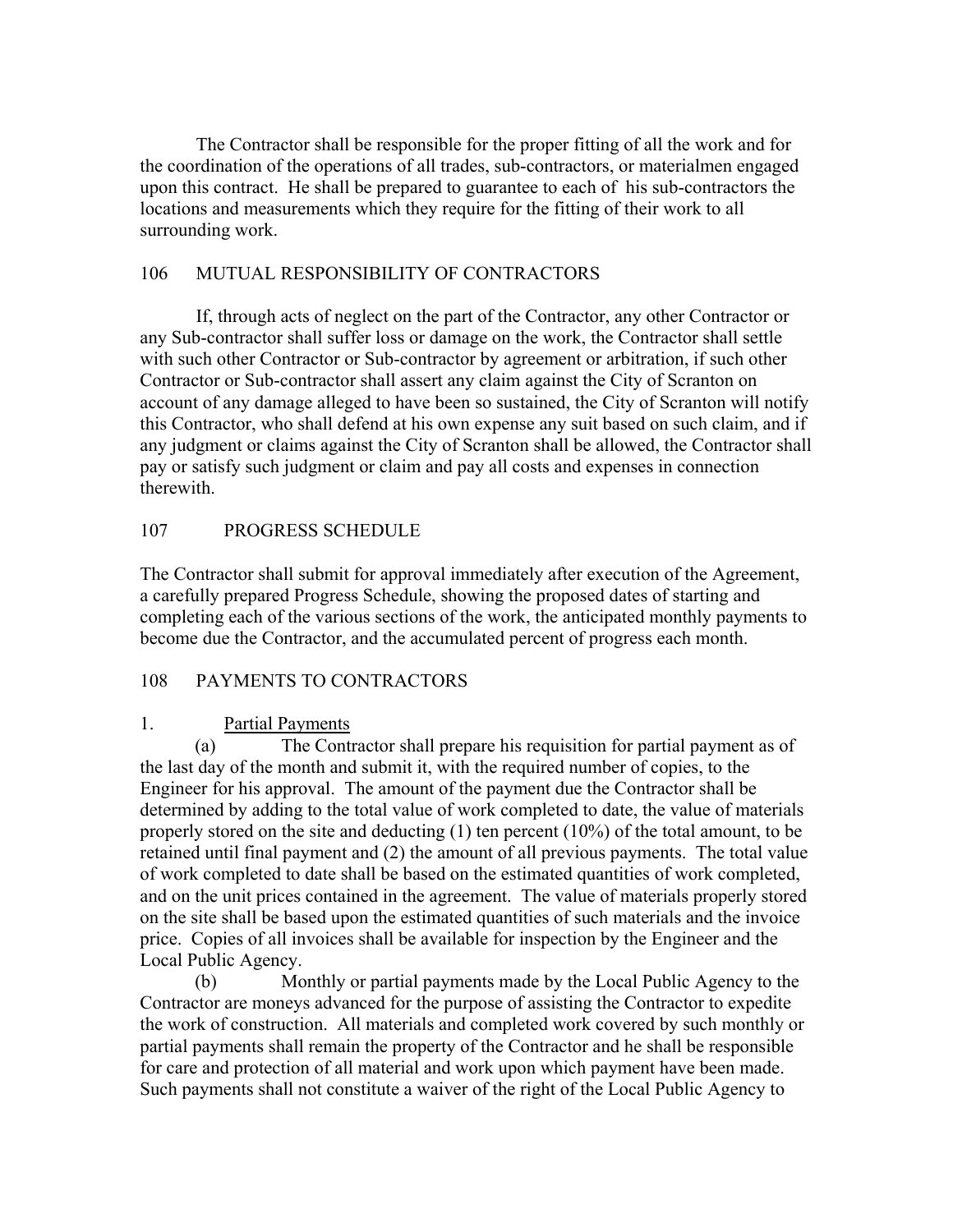require the fulfillment of all terms of the Contract and the delivery of all improvements embraced in this Contract complete and satisfactory to the Local Public Agency in all details.

# 2. Final Payment

(a) After final inspection and acceptance by the Local Public Agency of all work under the Contract, the Contractor shall prepare his requisition for final payment which shall be based upon the carefully measured or computed quantity of each item of work at the applicable unit prices stipulated in the Agreement. The total amount of the final payment due the Contractor under this contract shall be the amount computed as described above less all previous payments. Final payment to the Contractor shall be made subject to his furnishing the Local Public Agency with a release in satisfactory form of all claims against the Local Public Agency arising under and by virtue of his contract, other than such claims, if any, as may be specifically excepted by the Contractor from the operation of the release as provided under the section entitled DISPUTES under GENERAL CONDITIONS PART 1.

(b) The Local Public Agency before paying the final estimate, may require the Contractor to furnish release of receipts from all Sub-Contractors having performed any work and all persons having supplied materials, equipment (installed on the project) and services to the Contractor, if the Local Public Agency deems the same necessary in order to protect its interest. The Local Public Agency, however, may, if it deems such action advisable make payment in part in full to the Contractor without requiring the furnishing of such release of receipts and any payments so shall in no way impair the obligations of any surety or sureties furnished under this Contract.

(c) Withholding of any amount due the Local Public Agency under the section entitled "Liquidated Damages" under SPECIAL CONDITIONS, shall be deducted from the final payment due the Contractor.

3. Withholding Payments. The Local Public Agency may withhold any payment otherwise due the Contractor so much as may be necessary to protect the Local Public Agency and if it so elects may also withhold any amounts due from the Contractor to any Sub-contractors or material dealers, for work performed or material furnished to them. The foregoing provisions shall be construed solely for the benefit of the Local Public Agency and will not require the Local Public Agency to determine or adjust any claims or disputes between the Contractor and his Sub-contractors or materials dealers, or to withhold any moneys for their protection unless the Local Public Agency elects to do so. The failure or refusal of the Local Public Agency to withhold any moneys from the Contractor shall in no way impair the obligations of any surety or sureties under any bond or bonds furnished under this Contract.

4. Payments Subject to Submission of Certificates Each payment to the Contractor by the Local Public Agency shall be subject to submission by the Contractor of all written certification required of him and his subcontractors by the section entitled CONTRACTOR'S CERTIFICATE UNDER GENERAL CONDITIONS.

# 109. CHANGES IN THE WORK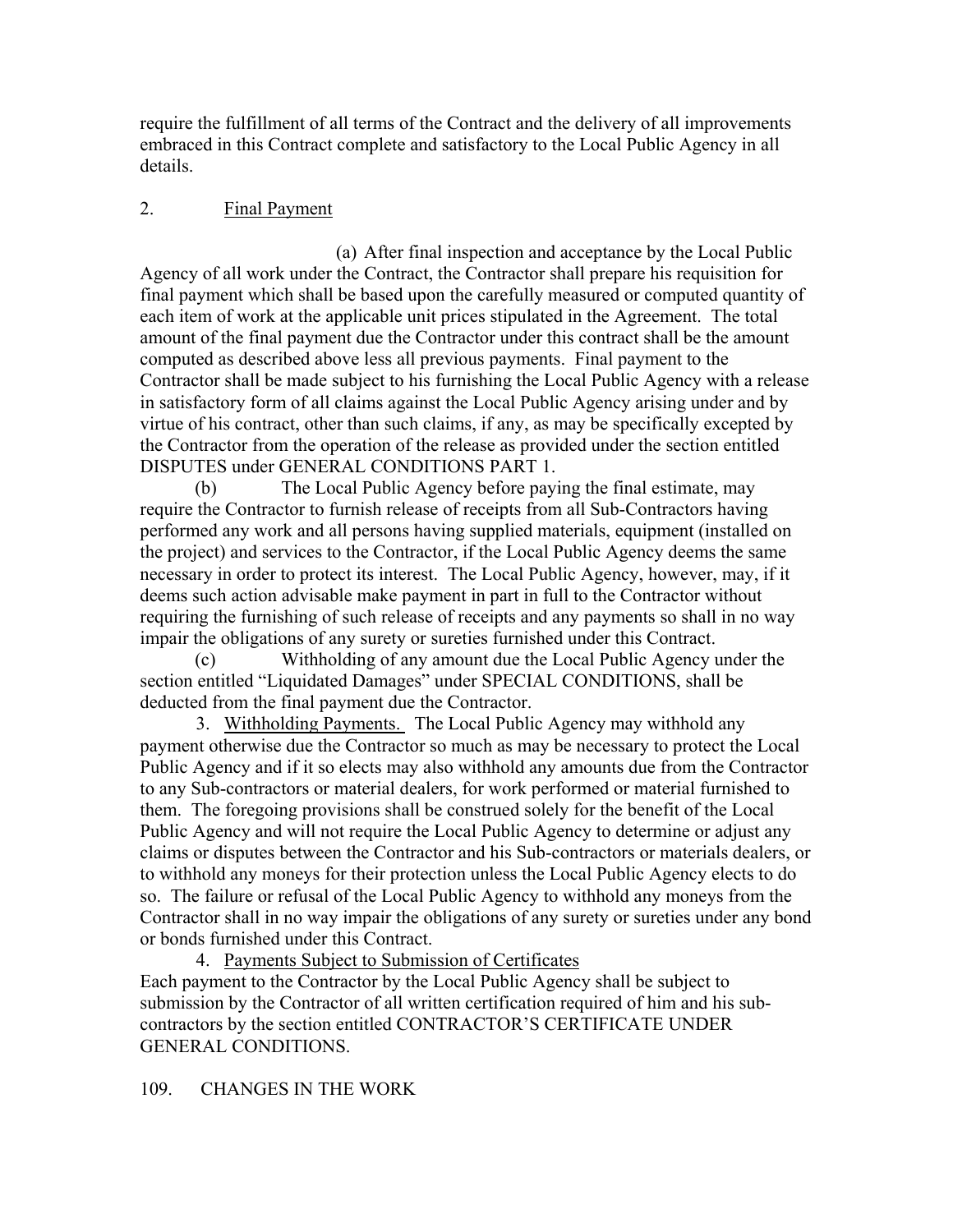(a) The Local Public Agency may make changes in the scope of the work required to be performed by the Contractor under the contract or making additions thereto, or by omitting work therefrom, without invalidating the Contract, and without relieving or releasing the Contractor from any of his obligations under the Contract or any guarantee given by him pursuant to the Contract provisions, and without affecting the validity of the guaranty bonds, and without relieving or releasing the surety or sureties of said bonds. All such work shall be executed under the terms of the original Contract unless it is expressly provided otherwise.

(b) Except for the purpose of affording protection against any emergency endangering life or property, the Contractor shall make no change in the materials used or in the specified manner of construction and/or installing the improvements, or supply additional labor services or materials beyond that actually required for the execution of the Contract, unless insurance of a written order from the Local Public Agency authorizing the change. No claim for an adjustment of the Contract Price will be valid unless so ordered.

(c) If applicable unit prices are contained in the Agreement (established as a result of either a unit price bid or a Supplemental Schedule of Unit Prices) the Local Public Agency may order the Contractor to proceed with desired changes in the work, the value of such changes to be determined by the measured quantities involved and the applicable unit prices specified in the Contract: provided that in case of a unit price contract the new value of all changes does not increase or decrease the original total amount shown in the Agreement by more than twenty-five percent (25%) in accordance with the section entitled UNIT PRICES under INSTRUCTION TO BIDDERS.

(d) If applicable unit prices are not contained in the agreement or if the total net changes increase or decrease the total Contract Price more than twenty-five percent (25%) the Local Public Agency shall before ordering the Contractor to proceed with desired changes, request an itemized proposal from him covering the work involved in the change after which the procedure shall be as follows:

1. If the proposal is acceptable the Local Public Agency will prepare the change order in accordance therewith for acceptance by Contactor and

2. If the proposal is not acceptable and prompt agreement between the two parties cannot be reached, the Local Public Agency may order the Contractor to proceed with the work on a cost – plus- limited bases. A cost-plus –limited basis is defined the net cost of the Contractor's labor, materials and insurance plus fifteen percent (15%) of said net cost to cover overhead and profit, the total cost not to exceed a specified limit.

(e) Each change order shall include in its final form: 1. A detailed description of the change in work, 2. The Contractors proposal (if any) or a confirmed copy thereof, 3. A definite statement as to the resulting change in the Contract price and/or time, and 4. The statement that all work involved in the change shall be performed in accordance with Contract requirements except as modified by the change order.

#### 110. CLAIMS FOR EXTRA COST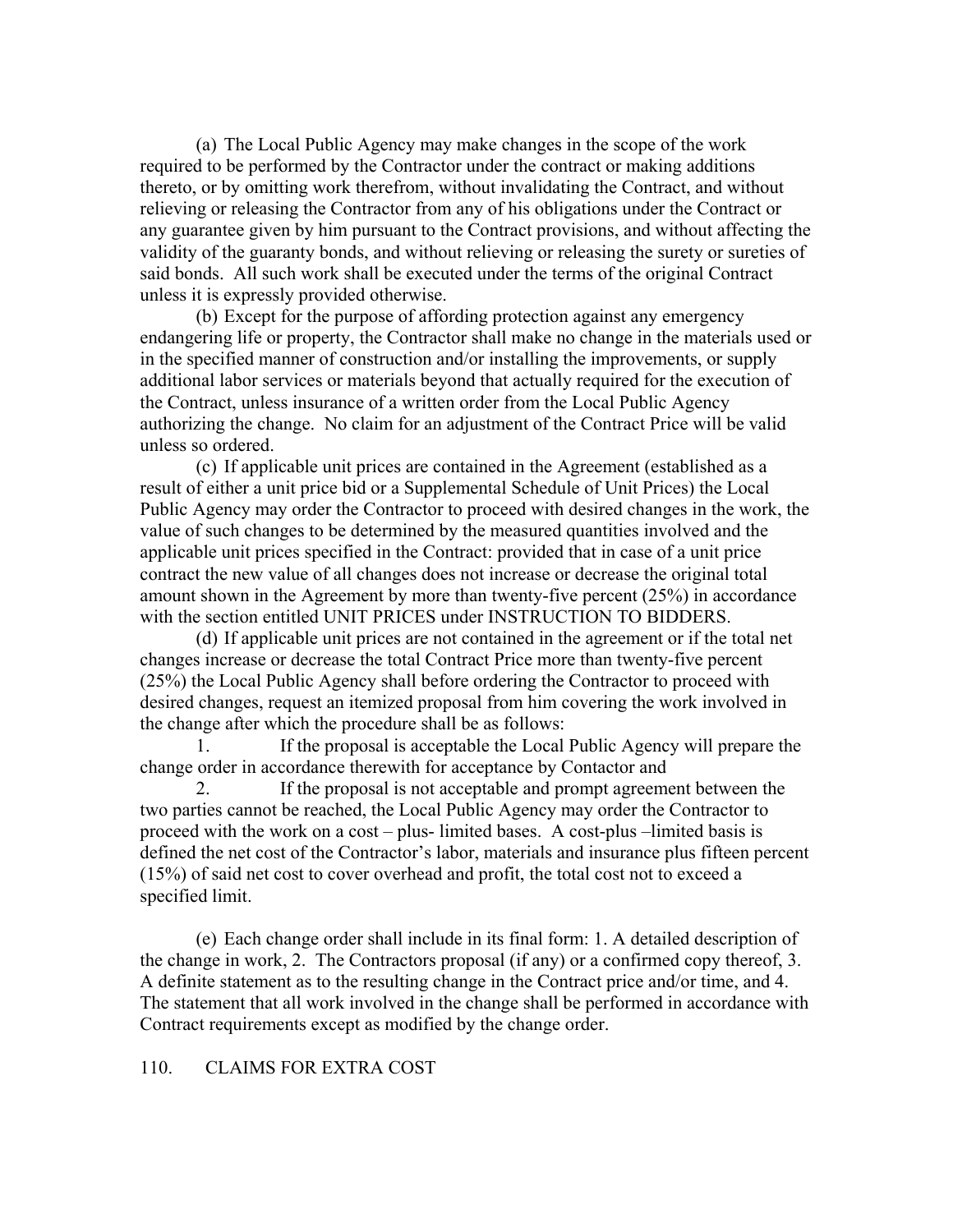(a) If the Contractor claims that any instructions by drawings or otherwise involve extra cost or extension of time, he shall within ten days after the receipt of such time, he shall within ten days after the receipt of such instructions, and in any event before proceeding to execute the work submit his protest hereto in writing to the Local Public Agency stating clearly and in detail the basis of his objections. No such claim will be considered unless so made.

(b) Claims for additional compensation for extra work, due to alleged errors in ground elevations, contour lines, or bench marks, will not be recognized unless accompanied by certified survey data, made prior to the time the original ground was disturbed, clearly showing that errors exist which resulted, or would result, in handling more material, or performing more work, than would be reasonably estimated from the Drawings and maps issued.

(c) Any discrepancies which may be discovered between actual conditions and those represented by the drawings and maps shall at once be reported to the Local Public Agency and work shall not proceed, except at the Contractor's risk until written instructions have been received by him from the Local Public Agency.

(d) If, on the basis of the available evidence, the Local Public Agency determines that an adjustment of the Contract Price and/or time is justifiable, the procedure shall than be as provided for in Section – CHANGES IN WORK under GENERAL CONDITIONS, PART I.

#### 111. TERMINATION: DELAYS: AND LIQUIDATED DAMAGES

(a) Termination of Contract – If the Contractor refuses or fails to prosecute the work with such diligence as will insure its completion within the time specified in as will insure its completion within the time specified in these Contract Documents or as modified as provided in these Contract Documents, the Local Public Agency by written notice to the Contractor, may terminate the Contractor's right to proceed with the work. Upon such termination the Local Public Agency may take over the work and prosecute the same to completion, by contract or otherwise, and the Contractor and his sureties shall be liable to the Local Public Agency for any additional cost-incurred by the Local Public Agency in its completion of the work and they shall also be liable to the Local Public Agency for liquidated damages for any delay in the completion of the work as provided below. If the Contractor's right to proceed is terminated, the Local Public Agency may take possession of and utilize in completing the work such materials, tools, equipment, and plant as may be on the site of the work and necessary therefore.

(b) Liquidated Damages for Delays  $-$  If the work is not completed within the time stipulated in Section – TIME FOR COMPLETION under SPECIAL CONDITIONS, including any extensions of time for excusable delays as herein provided, the Contractor shall pay to the Local Public Agency as fixed, agreed, and liquidated damages (it being impossible to determine the actual damages occasioned by the delay) for each calendar day of delay, until the work is completed, the amount as set forth in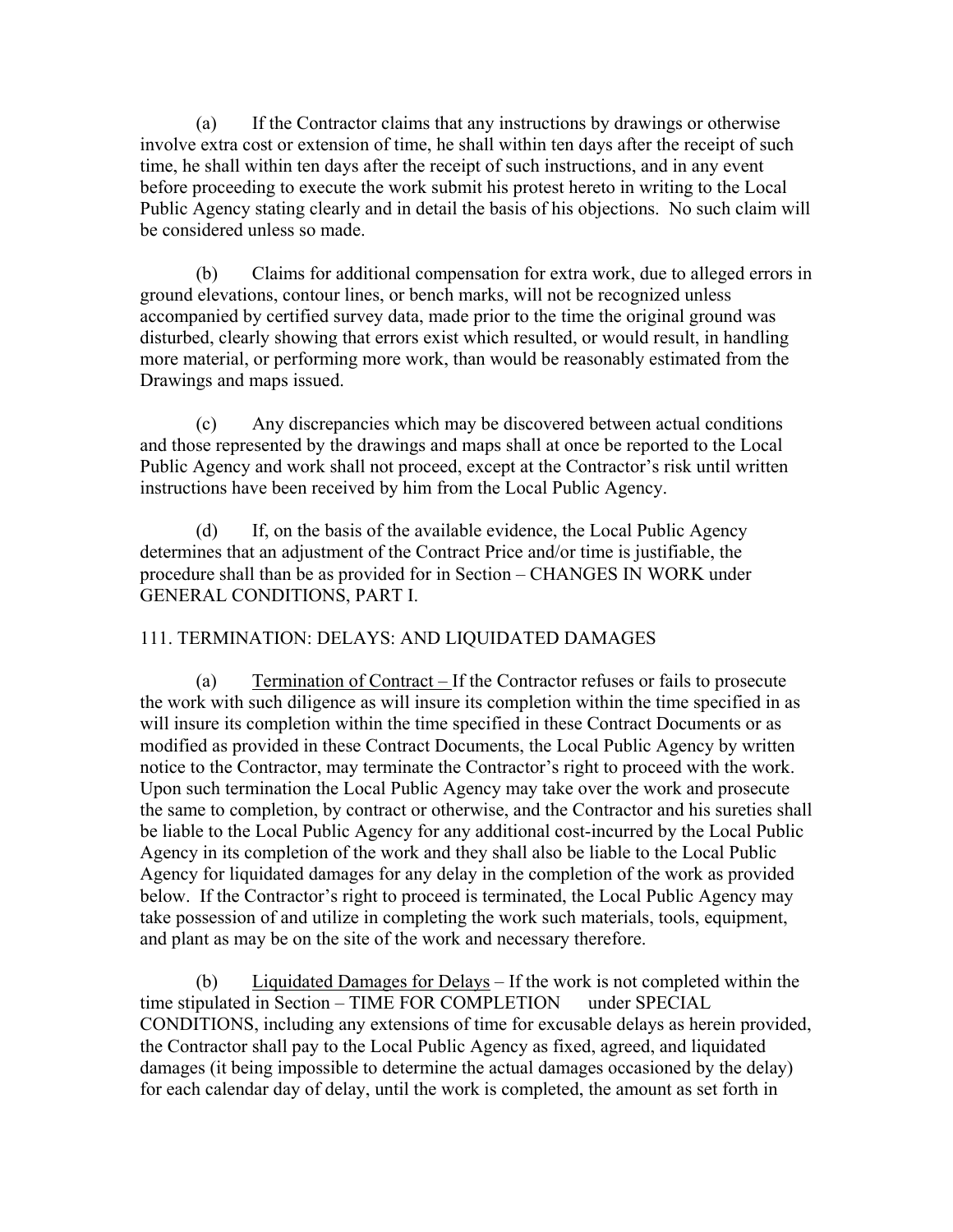Section – LIQUIDATED DAMAGES under SPECIAL CONDITIONS and the Contractor and his sureties shall be liable to the Local Public Agency for the amount thereof.

(c) Excusable Delays – The right of the Contractor to proceed shall not be terminated nor shall the Contractor be charged with liquidated damages for any delays in the completion of the work due:

- 1. To any acts of the Government, including controls or restrictions upon or requisitioning of materials, equipment, tools or labor by reason of War, National Defense, or any other national emergency.
- 2. To any acts of the Department.
- 3. To causes not reasonably foreseeable by the parties to this contract at the time of the execution of the contract which are beyond the control and without the fault or negligence of the Contractor including, but not restricted to acts of God or of the public enemy, acts of another Contractor in the performance of some other contract with the Local Public Agency, fires, floods, epidemics, quarantine, or restrictions, strikes, freight embargoes, and weather of unusual severity such as hurricanes, tornadoes, cyclones, and other extreme weather conditions.
- 4. To any delay of any sub-contractor occasioned by any of the causes specified in subparagraphs (1), (2), and (3) of this paragraph (c).

112. Provided, however, that the Contractor promptly, within ten (10) days, notifies the Local Public Agency in writing, of the cause of the delay. Upon receipt of such notification, the Local Public Agency shall ascertain the facts and the cause of the delay. If, upon the basis of the facts and the terms of this contract, the delay is properly excusable, the Local Public Agency shall extend the time for completing the work for a period of time commensurate with the period of excusable delay.

# 113. DISPUTES

(a) All disputes arising under this Contract or its interpretation, except those disputes or claims covered by the FEDERAL LABOR-STANDARDS PROVISION under GENERAL CONDITRIONS, Part II, whether involving law or fact or both, or extra work, and all claims for alleged breach of Contract shall within ten (10) days of commencement of the dispute, be presented by the Contractor to the Local Public Agency for decision. All papers pertaining to claims shall be filed in quadruplicate. Such notice need not detail the claim but shall state the facts surrounding the claim in sufficient detail to identify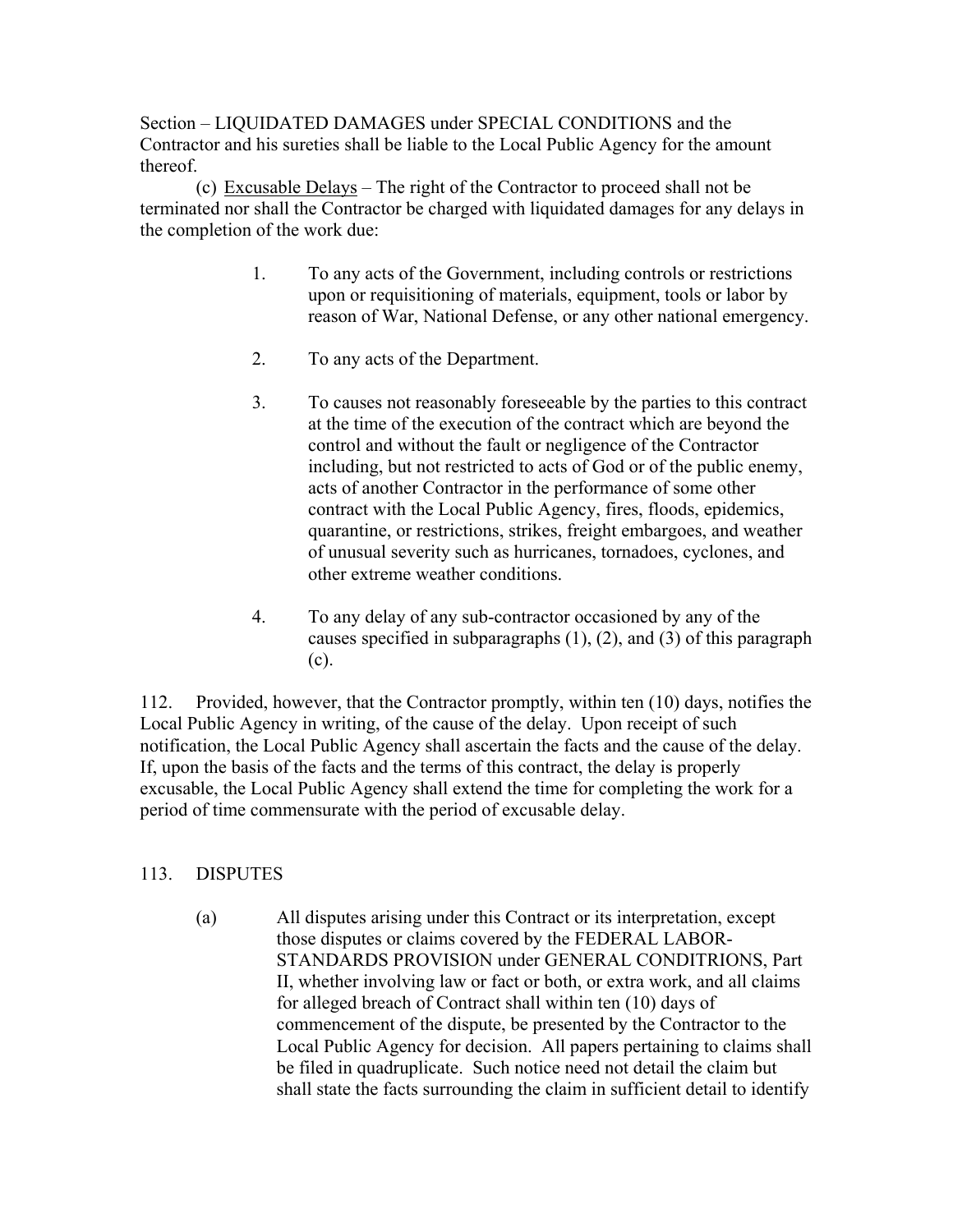the claim, together with its character and scope. In the meantime, the Contractor shall proceed with the work as distressed. Any claim not presented within the time limit specified within the paragraph, shall be deemed to have been waived, except that if the claim is of a continuing character and notice of the claim is not given with ten (10) days of its commencement the claim will be considered only for a period commencing ten (10) days prior to the receipt of the Local Public Agency to notice thereof.

- (b) The Contractor shall submit in detail his claim and his proof thereof. Each decision by the governing body of the Local Public Agency will be in writing and will be mailed to the Contractor by registered mail, return receipt requested.
- (c) If the Contractor does not agree with any decision of the local Public Agency, he shall in no case allow the dispute to delay the work but shall notify the local Public Agency promptly that he is proceeding with the work under protest and he may then except the matter question from the final release.

#### 114. TECHNICAL SPECIFICATIONS AND DRAWINGS

 Anything mentioned in the Technical Specifications and not shown of the Drawings, or shown on the Drawings and not mentioned in the Technical Specifications, shall be of like effect as if shown on or mentioned in both. In case of difference between Drawings and Technical Specifications, the Technical Specifications shall govern. In case of any discrepancy, in Drawings or Technical Specifications, the matter shall be immediately submitted to the Local Public Agency. Local Public Agency promptly that he is proceeding with the work under protest and he may then except the matter in questions from the final release.

#### 115. SHOP DRAWINGS

- (a) All required shop drawings, machinery details, layout drawings, etc., shall be submitted to the Engineer in three (3) copies for approval sufficiently in advance of requirements to afford ample time for checking, including time for correcting, resubmitting and rechecking if necessary. The Contractor may proceed only at his own risk, with manufacture or installation of any equipment or work covered by said shop drawings, etc., until they are approved and no claim, by the Contractor for extension of the Contract time will be granted by reason of his failure in this respect.
- (b) Any drawings submitted without the Contractor's stamp of approval will not be considered and will be returned to him for proper resubmission. If any drawing show variations from the requirements of the Contract because of standard shop practice or other reason, the Contractor shall make specific mention of such variation in his letter of transmittal in order that, if acceptable, suitable action my be taken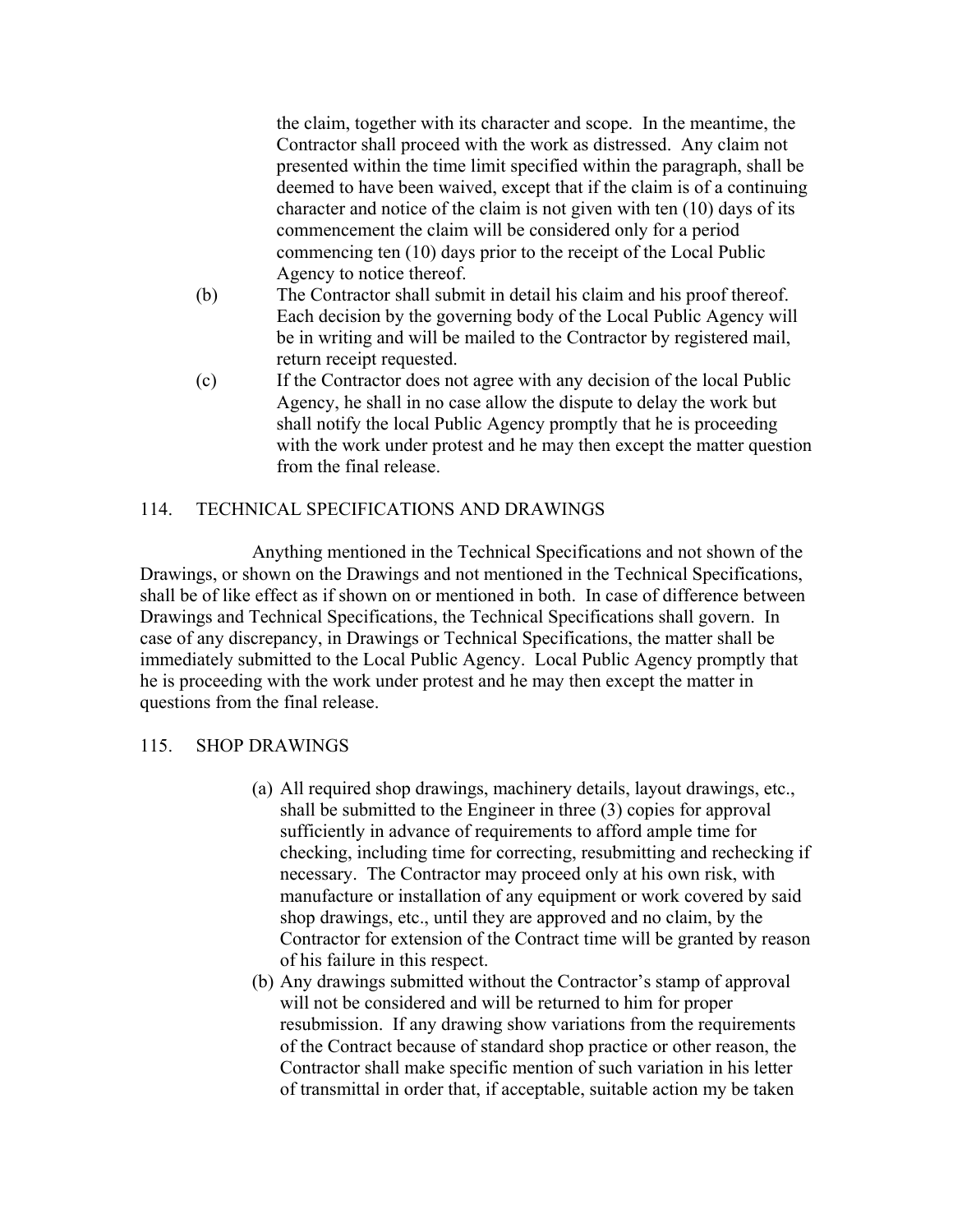for proper adjustment of contract price and/or time, otherwise the Contractor will not be relieved of the responsibility for executing the work in accordance with the Contract even though the drawings have been approved.

(c) If a shop drawing is in accord with the Contract or involves only a minor adjustment in the interest of time, the Engineer may approve the drawing. The approval shall be general, shall not relieve the Contractor from his responsibility for adherence to the Contract for any error in the drawing and shall contain substance the following:

#### 116. REQUESTS FOR SUPPLEMENTARY INFORMATION

 It shall be the responsibility of the Contractor to make timely reports of the Department for any additional information not already in his possession which should be furnished by the Department under the terms of this contract, and which he will require, in the planning and execution of the work. Such requests may be submitted from time to time as the need is approached, but each shall be filed in ample time to permit appropriate action to be taken by all parties involved so as to avoid delay. Each request shall be in writing, and list the various items and the latest date by which each will be required by the Contractor. The first list shall be submitted within two weeks after the Contract award and shall be as complete as possible at that time. The Contractor, shall, if requested, furnish promptly and assistance and information the Engineer may require in responding to these requests of the Contractor. The Contractor shall be fully responsible for any delay in his work or to others arising from his failure to comply fully with the provisions of this section.

#### 117. MATERIALS AND WORKMANSHIP

- (a) Unless otherwise specifically provided for in the Technical Specifications all workmanship, equipment, materials and articles incorporated in the work shall be new and the best grade of the respective kinds for the purpose. Where equipment, materials, articles or workmanship are referred to in the Technical Specifications an "equal to" any particular standard, the Engineer shall decide the questions of equality.
- (b) The Contractor shall furnish to the Bureau for approval, the manufacturer's detailed specifications for all machinery mechanical and other special equipment, which he contemplates installing together with full information as to type, performance characteristics, and all other pertinent information as required and shall likewise submit for approval as required, full information concerning all other materials or articles which he proposes to incorporate in the work. (See Section SAMPLES, CERTIFICATES AND TESTS under GENERAL CONDITIONS, PART I).
- (c) Machinery, mechanical and other equipment, materials or articles installed or used without such prior approval shall be at the risk of subsequent rejection. Submit for approval as required, full information covering all other materials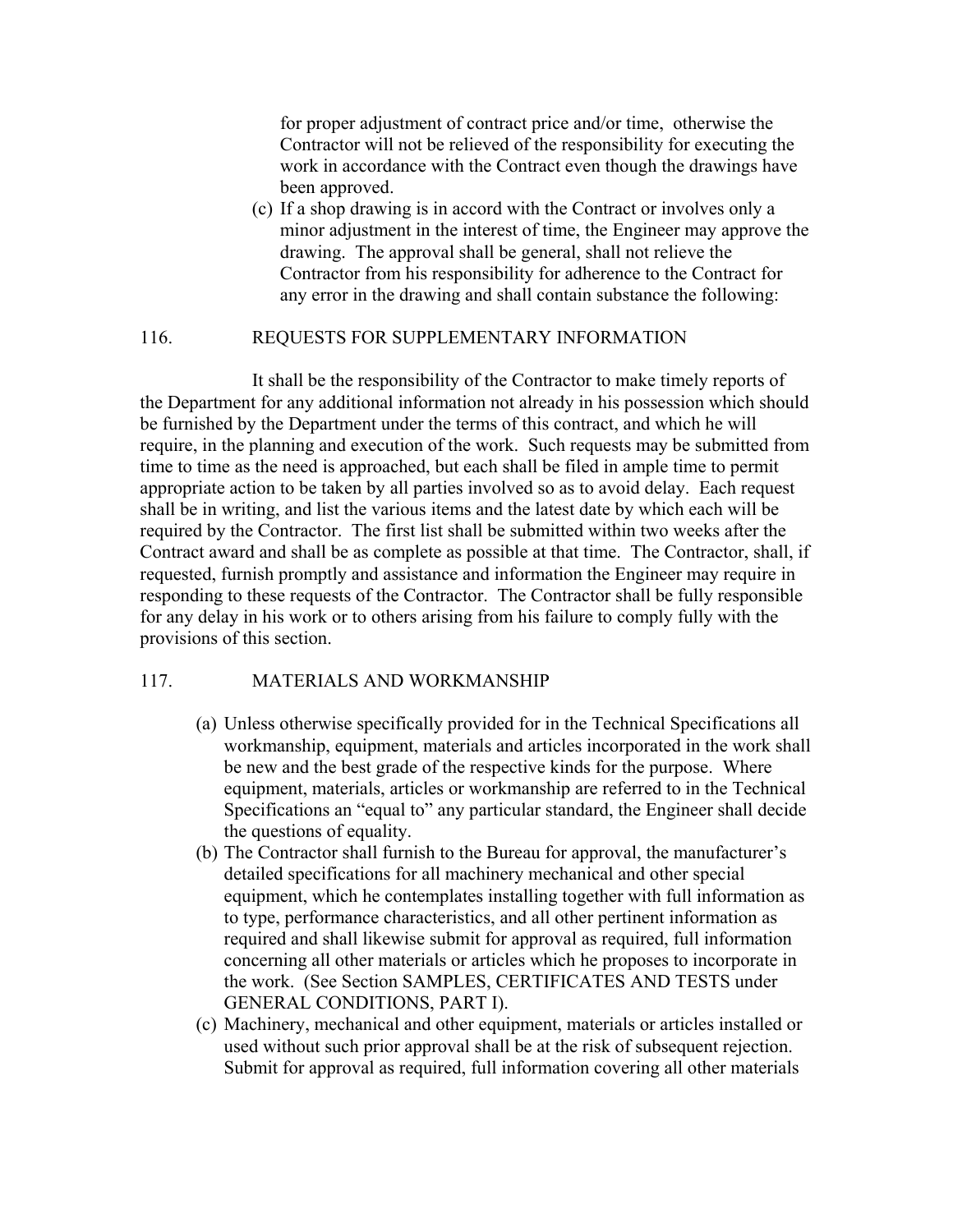or articles which he proposes to incorporate in work. (See section SAMPLES, CERTIFICATES AND TESTS under GENERAL CONDITIONS, PART I).

- (d) Materials specified by reference to the number or symbol of a specific standard, such as an A.S.T.M. Standard, a Federal Specification or other similar standard, shall comply with requirements in the latest revision thereof and amendment or supplement thereto in effect on date of the invitation for Bids, except as limited to type, class or grade, or modified in such reference. The standards, referred to, except as modified in the Technical Specifications shall have full force and effect as though printed therein.
- (e) The Local Public Agency may require the Contractor to dismiss from the work such employee or employees as they or the Engineer may deem incompetent, or careless or insubordinate.

# 118. SAMPLES, CERTIFICATES AND TESTS

(a) The Contractor shall submit all material or equipment samples, certificates, affidavits, etc., as called for in the Contract documents or required by the Engineer, promptly after award of the Contract and acceptance of the Contractor's bond. No such material or equipment shall be manufactured or delivered to the site, except at the Contractor's own risk, until the required samples or certificates have been approved in writing by the Engineer. Any delay in the work caused by late or improper submission of samples or certificates for approval shall not be considered just cause for an extension of the Contract time.

 Each sample submitted by the Contractor shall carry a label giving the name of the Contractor, the project for which it is intended, and the name of the producer. The accompanying certificate or letter from the Contractor shall state that the sample complies with contract requirements, and shall give the name and brand of the product, its place of origin, the name and address of the producer and all specifications or other detailed information which will assist the Engineer in passing upon the acceptability of the sample promptly.

- (b) Approval of any materials shall be general only and shall not constitute a waiver of the Local Public Agency's right to demand full compliance with Contract requirements. After actual deliveries, the Engineer will have such check tests made as he deems necessary in each instance and may reject materials and equipment and accessories for cause, even though such materials and articles have been given general approval. If materials, equipment or accessories, which fail to meet check tests, have been incorporated in the work, the Engineer will have the right to cause their removal and replacement by proper materials or to demand and secure such preparation by the Contractor as is equitable.
- (c) Except as otherwise specifically stated in the Contract, the costs of sampling and testing will be divided as follows: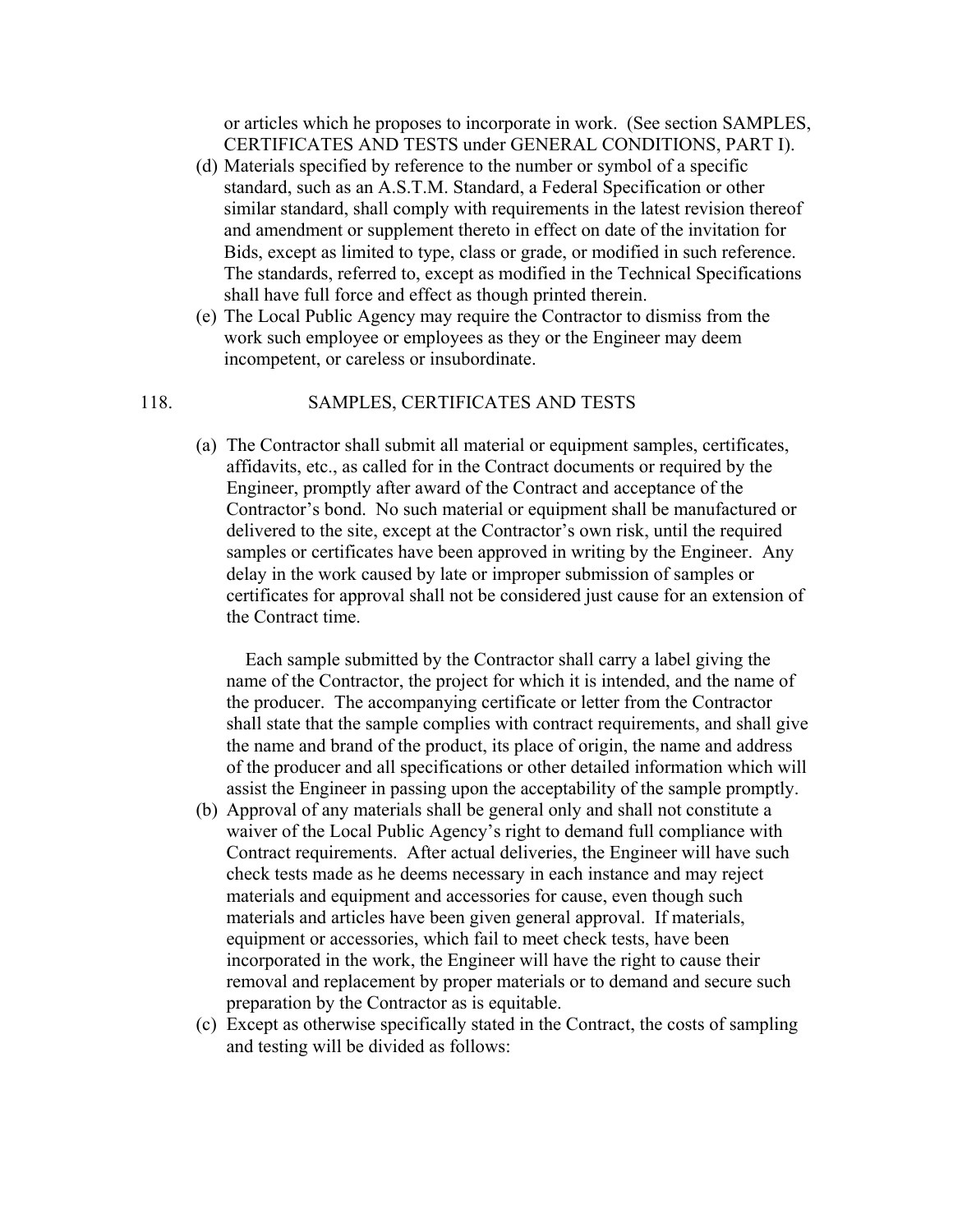- 1. The Contractor shall furnish without extra cost, including packing, delivery and testing charges all samples taken on the project by the Engineer.
- 2. The Contractor shall assume all costs of retesting materials which fail to meet contract requirements.
- 3. The Contractor shall assume all costs of testing materials offered in substitution for those found deficient.

#### 119. PERMITS AND CODES

The Contractor shall secure all permits required to construct this project prior to commencing work.

(a) The Contractor shall give all notices required by and comply with all applicable laws, ordinances, and codes of local government. All Construction work and/or utility including all written waivers. Before installing any new work, the Contractor shall examine the drawings and technical specifications for compliance with such applicable ordinance or codes, the Local Public Agency will adjust the Contract by Change Order to conform to such ordinances or codes (unless waivers in writing covering the difference have been granted by the governing body or department) and make appropriate adjustment in the Contract Price or stipulated unit prices.

 Should the Contractor fail to observe the foregoing provisions and proceed with the construction and/or install any utility at variance with any applicable ordinance or code, including any written waivers (notwithstanding the fact that such installation is in compliance with the Drawings and Technical Specification), the Contractor shall remove such work without cost to the Local Public Agency but a Change Order will be issued to cover only the excess cost the Contractor would have been made before the Contractor commenced work on the item involved.

- (b) The Contractor shall at his own expense, secure and pay to the appropriate department of the City of Scranton, the fees or charges for all permits for street pavements, sidewalks, sheds, removal of abandoned water taps, sealing of house connection drains, pavement cuts, building, electrical, plumbing, water, gas, and sewer permits required by the local regulatory body or any of its agencies.
- (c) The Contractor shall comply with applicable local laws and ordinance governing the disposal of surplus excavation, materials, debris and rubbish on or off the Project Area and commit no trespass on any public or private property in any operations due to or connected with improvements embraced in this Contract.

#### 119. CARE OF WORK

(a) The Contractor shall be responsible for all damages to persons or property that occur as a result of his fault or negligence in connection with the prosecution of the work and shall be responsible for the proper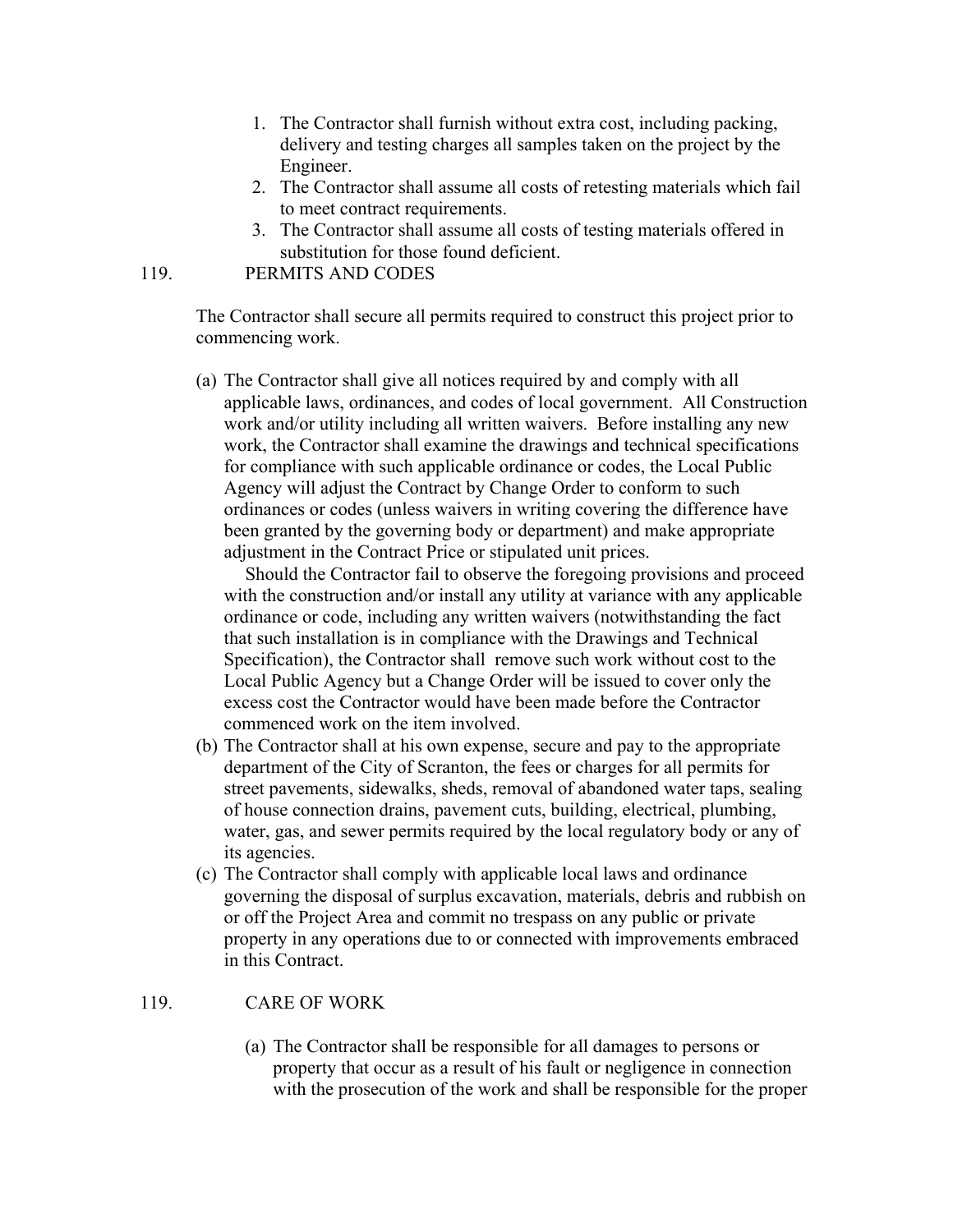care and protection of all materials delivered and work performed until completion and final acceptance. Whether or not the same has been covered in whole or in part by payments made by the Local Public Agency.

- (b) The Contractor shall provide sufficient competent watchmen, both day and night, including Saturday, Sunday and holidays, from the time the work is commenced until final completion and acceptance.
- (c) In an emergency affecting the safety of life or property, including adjoining property, the Contractor, without special instructions or authorization form the Local Public Agency, is authorized to act at his discretion to prevent such threatened loss or injury, and he shall so act. He shall likewise act if instructed to do so by the Local Public Agency. Any compensation claimed by the Contractor on account of such emergency will be determined by the Local Public Agency provided in the Section – CHANGES IN THE WORK UNDER GENERAL CONDITIONS PART I.
- (d) The Contractor shall shore up, brace, underpin, secure and protect as may be necessary, all foundations, and other parts of existing structures adjacent to, adjoining, and in the vicinity of the site, which may be in anyway affected by the excavations or other operations connected with the construction of the Improvements embraced in this Contract. The Contractor shall be responsible for the giving of any and all required notices to any adjoining or adjacent property owner or other party before the commencement of any work. The Contractor shall indemnify and save harmless the Local Public Agency from any damages on account of settlements or the loss of lateral support of adjoining property and from all loss or expense and all damages for which the Local Public Agency may become liable in consequence of such injury or damage to adjoining and adjacent structures and their premises.

#### 121. ACCIDENT PREVENTION

(a) The Contractor shall exercise proper precaution at all times for the protection of persons and property, and shall be responsible for all damages to persons or property either on or off the site, which occurs as a result of his prosecution of the work. The safety provisions of applicable laws and building and construction codes shall be observed and the Contractor shall take or cause to be taken such additional safety and health measures as necessary. Machinery, equipment and all hazards shall be guarded in accordance with the safety provisions of the "Manual of Accident Prevention in Construction" published by the Associated General Contractors of America Inc., to the extent that such provisions are not in conflict with applicable local laws.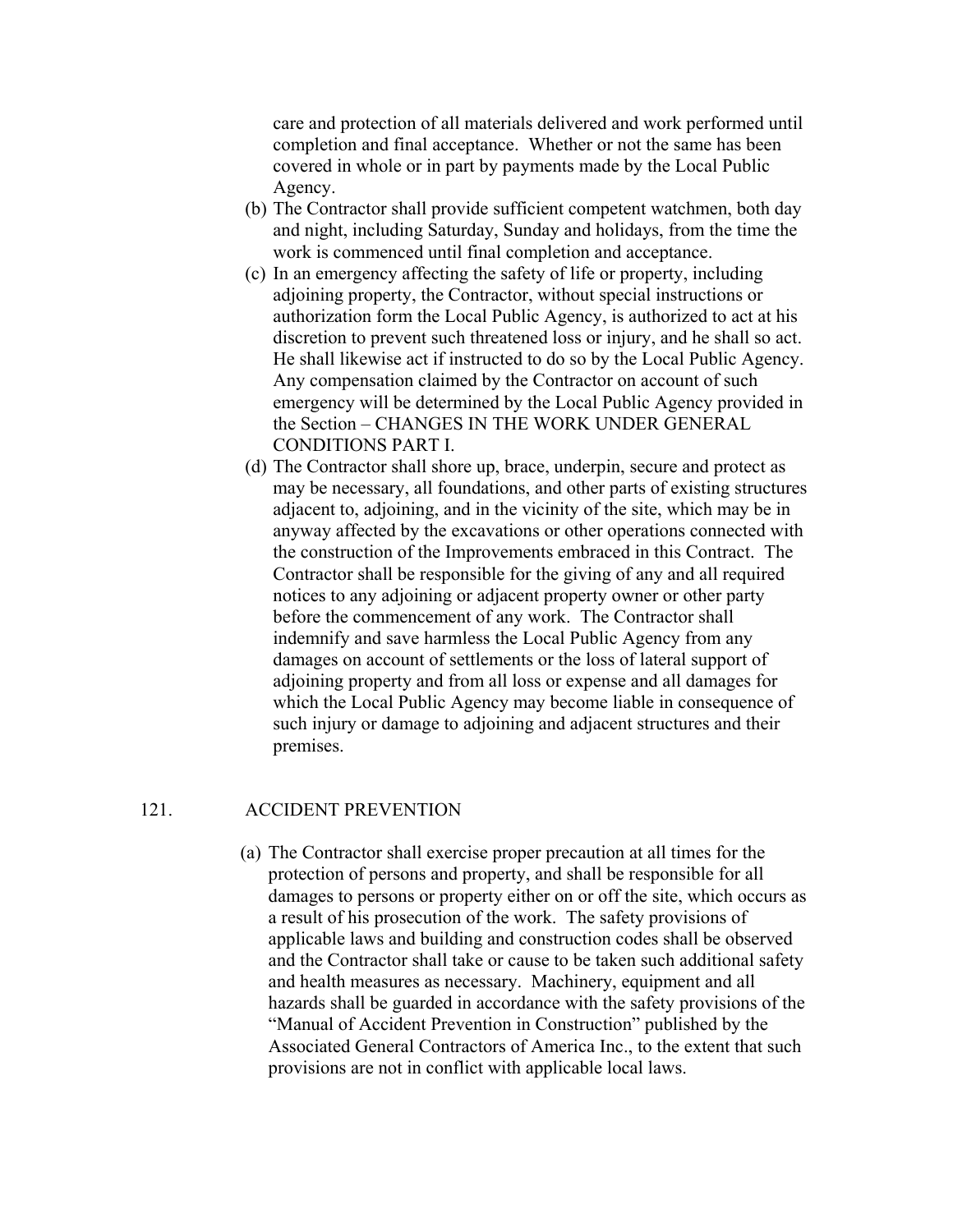- (b) The Contractor shall maintain an accurate record of all cases of death, occupational disease, and injury requiring medical attention or causing loss of time from work, arising out of and in the course of employment on work under the contract. The Contractor shall promptly furnish the Local Public Agency with reports concerning these matters.
- (c) The Contractor shall indemnify and save harmless the Local Public Agency from any claims for damages resulting from personal injury and/or death suffered or alleged to have suffered by any person as a result of any work conducted under this Contract.

# 122. SANITARY FACILITIES

 The Contractor shall furnish, install and maintain ample sanitary facilities for the workmen. As the needs arise, a sufficient number of enclosed temporary toilets shall be conveniently placed as required by the sanitary codes of the State and local Government. Drinking water shall be provided from an approved source, so piped or transported as to keep it safe and fresh and served from single service containers or satisfactory type of sanitary drinking stands or fountains. All such facilities and services shall be furnished in strict accordance with existing and governing health regulations.

# 123. USE OF PREMISES

- (a) The Contractor shall confine his equipment, storage or materials, and Construction operations to the Contract Limits as shown on the drawings and as prescribed by ordinances or permits, or as may be directed by the Local Public Agency and shall not unreasonable encumber the site or public rights-of-way with his materials and construction equipment.
- (b) The Contractor shall comply with all reasonable instructions of the Local Public Agency and the ordinances and codes of the local Government regarding signs, advertising, traffic, fires, explosives, danger signals and barricades.

#### 124. REMOVAL OF DEBRIS, CLEANING, ETC.

 The Contractor shall, periodically or as directed during the progress of the work, remove and legally dispose of all surplus excavated material and debris and keep the Project Area and public right-of-way reasonably clear. Upon completion of the work, he shall remove all temporary construction facilities, debris and unused materials provided for the work, and put the whole site of the work and public right-of-way in a neat and clean condition. Trash burning on the site of the work will be subject to prior approval of the Local Public Agency and existing State and local regulations.

#### 125. INSPECTION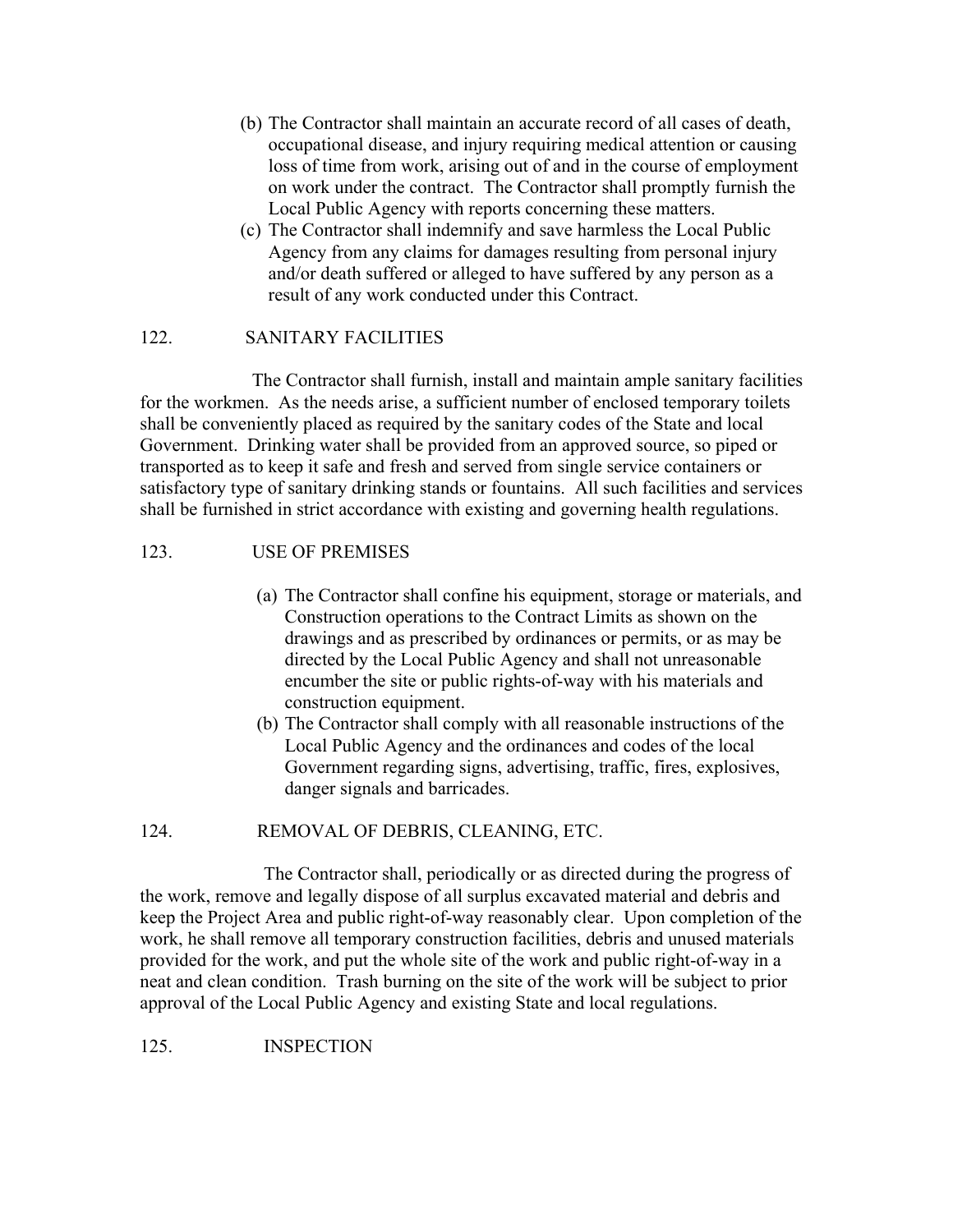- (a) All materials and workmanship shall be subject to inspection, examination, or test by the Local Public Agency and the Engineer, at any and all places where such construction is carried on. The Local Public Agency shall have the right to reject defective material and workmanship or require the correction. Unacceptable workmanship shall be satisfactorily corrected. Rejected materials shall be promptly segregated and removed from the Project Area and replaced with material of specified quality without the charge thereof. If the Contractor fails to proceed at once with the correction of rejected workmanship or defective material, the Local Public Agency my be contract or otherwise have the defect remedied. The rejected materials shall be removed from the Project Area and charge the cost of the same against any money which may be due to the Contractor, without prejudice to any other rights or remedies of the Local Public Agency.
- (b) The Contractor shall furnish promptly all materials reasonable necessary for any tests which may be required (See Section SAMPLES, CERTIFICATES, AND TESTS under the GENERAL CONDITIONS, PART I). All tests by the Local Public Agency will be performed in such manner as not to delay the work unnecessarily and shall be made as described in the Technical Specifications.
- (c) The Contractor shall notify the Local Public Agency sufficiently in advance of backfilling or concealing any facilities to permit proper inspection. If any facilities are concealed without approval or consent of the Local Public Agency, the Contractor shall uncover for inspection and recover such facilities all at his own expense when so requested by the Local Public Agency.

Should it be considered necessary or advisable by the Local Public Agency at any time before final acceptance of the entire work to make an examination of work already completed, by uncovering the same, the Contractor shall on request promptly furnish all necessary facilities, labor and materials. If such work is found to be defective in any important or essential respect, due to fault of the Contractor or his Subcontractors he shall defray all the expenses of such examination and of satisfactory reconstruction.

If however, such work is found to meet the requirements of the Contract, the actual cost of labor and material necessarily involved in the examination and replacement plus 15 percent of such costs to cover superintendent's general expenses and profit, shall be allowed the Contractor and he shall, in addition if completion of the work of the entire Contract has been delayed thereby, be granted a suitable extension of time on account of the additional work involved.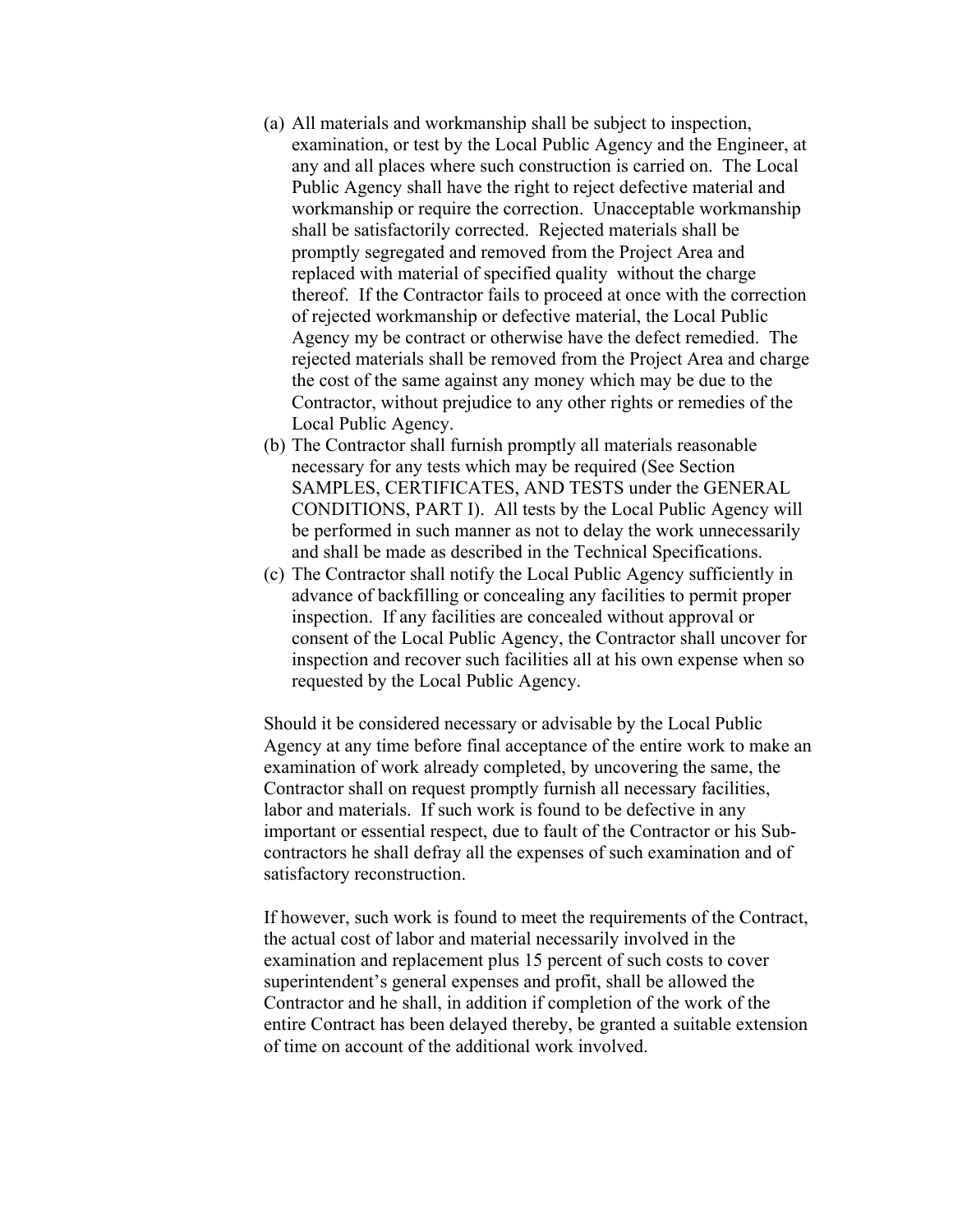- (d) Inspection of materials and appurtenances to be incorporated in the Improvements embraced in this Contract may be made at the place of production, manufacture or shipment, whenever the quantity justifies it, and such inspection and acceptance, unless otherwise stated in the Technical Specifications, shall be final, except as regards (1) latent defects, (2) departures from specific requirements of the Contract, (3) damage or loss in transit, or (4) fraud of such gross mistakes as amount to fraud. Subject to the requirements contained in the preceding sentence, the inspection of materials as a whole or in part will be made at the Project site.
- (e) Neither inspection, testing approval nor acceptance of the work in whole or in part, by the Local Public Agency or its agents shall relieve the Contractor or his sureties of full responsibility for materials furnished or work performed not in strict accordance with the Contract.

#### 126. REVIEW BY LOCAL PUBLIC AGENCY

 The Local Public Agency, its authorized representatives and agents, and the HHFA Representative for the Administrator (As defined un GENERAL CONDITIONS, PART II) shall, at all times, have access to and be permitted to observe and review all work, materials, equipment, payrolls, personal records, employment conditions, material invoices, and other relevant data and records pertaining to the Contract provided, however, that all instructions and approvals with respect to the work will be given to the Contractor only by the Local Public Agency through its authorized representatives or agents.

#### 127. FINAL INSPECTION

 When the Improvements embraced in this Contract are substantially completed the Contractor shall notify the Local Public Agency in writing that the work will be ready for final inspection on a definite date which shall be stated in the notice. The notice will be given at least ten (10) days prior to the date stated for final inspection and bear the signed concurrence of the representative of the Local Public Agency having charge of inspection. If the Local Public Agency determines that status of the improvements is as represented, it will make the arrangements necessary to have final inspection commenced on the date stated in the notice, or as soon thereafter as is practicable. The inspection party will also include the D.C.A., Penn DOT and the representatives of each department of the Local Government having in charge improvements of like character when such Improvements are later to be accepted by the Local Government.

#### 128 DEDUCTION FOR UNCORRECTED WORK

 If the Local Public Agency deems it not expedient to require the Contractor to correct work not done in accordance with the Contract Documents, an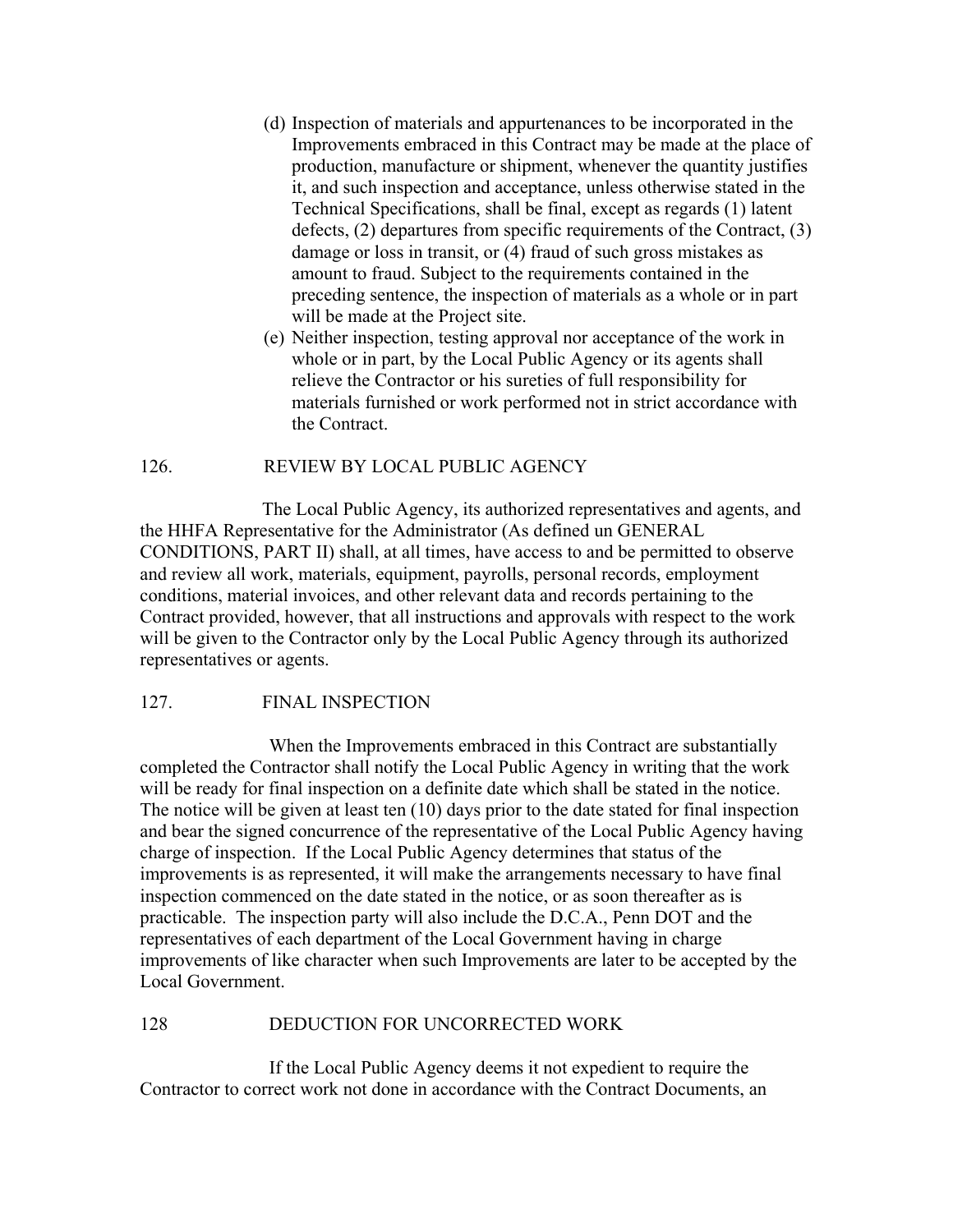equitable deduction from the Contract Price will be made by agreement between the Contractor and the Local Public Agency and subject to settlement, in case of dispute, as herein provided.

# 129 INSURANCE

- (a) The Contractor shall carry or require that there be carried Workman's Compensation Insurance for all his employees and those of his sub-contractors engaged in work at the site, in accordance with State Workman's Compensation laws.
- (b) The Contractor shall carry or require that there be carried Manufacturer's and Contractor's Public Liability Insurance with limits of \$100,000 to \$300,000 to protect the Contractor and his subcontractors against claims for injury to or death of one, or more than one, person, because of accidents which may occur or result from operations under the contract, such insurance shall cover the use of all equipment, including but not limited to excavating machinery, trenching machines, cranes, hoists, rollers, concrete mixers, and motor vehicles, in the construction of the Improvements embraced in the Contract.
- (c) Property Damage Insurance. The Contractor shall carry, during the life of the Contract, Property Damage Insurance in an amount of not less that \$50,000 to protect him and his sub-contractors from claims for property damage which might arise from operations under the Contract.
- (d) Before commencing work, the Contractor shall submit evidence of the coverage required above to the Local Public Agency for review and approval. The policies shall be scheduled on approved from to be supplied by the Local Public Agency. The Local Public Agency will, in writing, identify the policies and indicate its approval or disapproval. New policies from other companies shall be provided in place of those disapproved. Such insurance shall be carried with financially responsible insurance companies, licensed in the State and approved by the Local public Agency and shall be kept in force until the Contractor's work is accepted by the Local Public Agency. Contracts of insurance (covering all operations under this Contract), which expire before the contractor's work is accepted by the Local Public Agency, shall be renewed and evidence submitted to the local Public Agency shall be renewed and evidence submitted to the Local Public Agency for its approval.

#### 130. PATENTS

 The Contractor shall hold and save the Local Public Agency, its officer and employees harmless from liability of any nature or kind, including costs and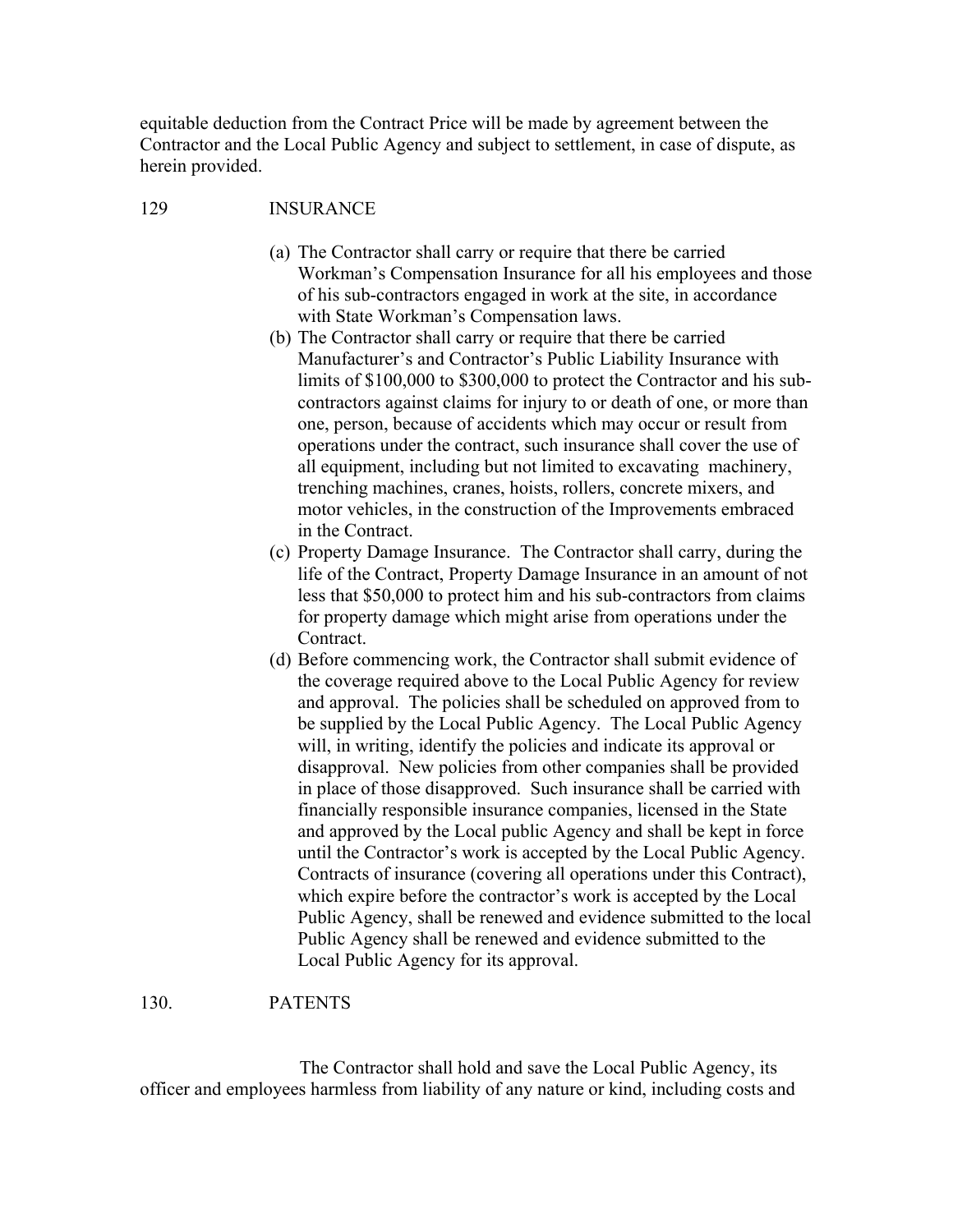expenses, for or on account of, any patented or unpatented invention, process, article, or appliance manufactured or used in the performance of the Contract, including in its use by the Local Public Agency unless otherwise specifically stipulated in the Technical Specifications.

#### 131. WARRANTY OF TITLE

 The seller or supplier shall purchase subject to any chattel mortgage or under a conditional sale or other agreement by which an interest there in or in any part thereof is retained no material, supplies, or equipment for the work. The Contractor shall warrant good title to all materials, supplies and equipment installed or incorporated in the work and upon completion of all work, shall deliver the same together with all improvements and appurtenances constructed or placed thereon by him to the Local Public Agency free from any firm or corporation furnishing any material or labor for any work covered by this Contract shall have any right to a lien upon any improvement or appurtenance thereon. Nothing contained in this paragraph, however, shall defeat of impair the right of persons furnishing materials or labor to recover under any bond given by the Contractor for their protection or any rights under any law permitting such persons to look to funds due then Contractor in the hands of the Local Public Agency. The provisions of this paragraph shall be inserted in all sub-contracts and material contracts and notice of its provisions shall be given to persons furnishing materials for the work when no formal contract is entered into for such materials.

#### 132. GENERAL GUARANTY

 Neither the final certificate of payment nor any provision in the Contract, no partial, or entire use of the Improvements embraced in this Contract by the Local Public Agency or the public shall constitute an acceptance of work not done in accordance with the Contract or relieve the Contractor of liability in respect to any express warranties or responsibility for faulty materials or workmanship. The contractor shall promptly remedy and defects in the work and pay for any damage to other work resulting there from which shall appear within a period of 24 months from the date of final acceptance of the work. The Local Public Agency will give notice of defective materials and work with reasonable promptness.

#### 133. RESPONSIBILITY FOR DAMAGE CLAIM

 The Contractor shall indemnify and save harmless to the Engineer and the Owner and their officers, and employees from all suits, actions, or claims of any character brought because of any injuries or damage received or sustained by any person, or property on account of the operations of the Contractor; or on account of or in consequence of any neglect in safeguarding the work; or through use of unacceptable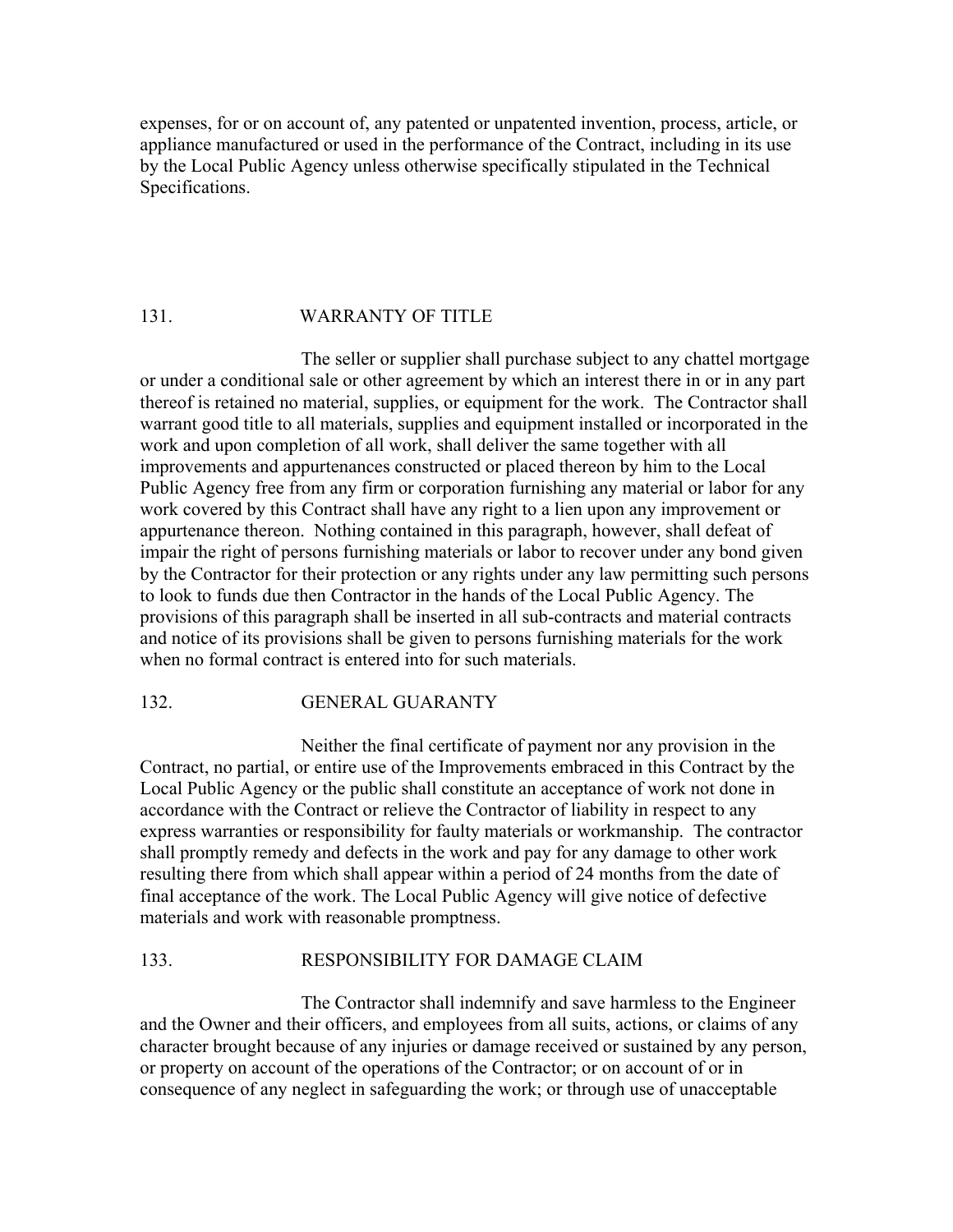materials in constructing the work; or because of any act or omission, neglect, or misconduct of said Contractor; or because of any claims or amounts arising or recovered under the "Workmen's Compensation Act" or any other law, ordinance, order, or decree. Money due the Contractor under and by virtue of this contract as may be considered necessary by the Owner for such purpose may be retained for the sue of the owner or in case no money is due, his surety may be held until such suit or suits, action or actions, claim or claims for suitable evidence to that effect furnished to the Owner, except that money due the Contractor will not be withheld when the Contractor produces satisfactory evidence that he is adequately protected by public liability and property damage insurance.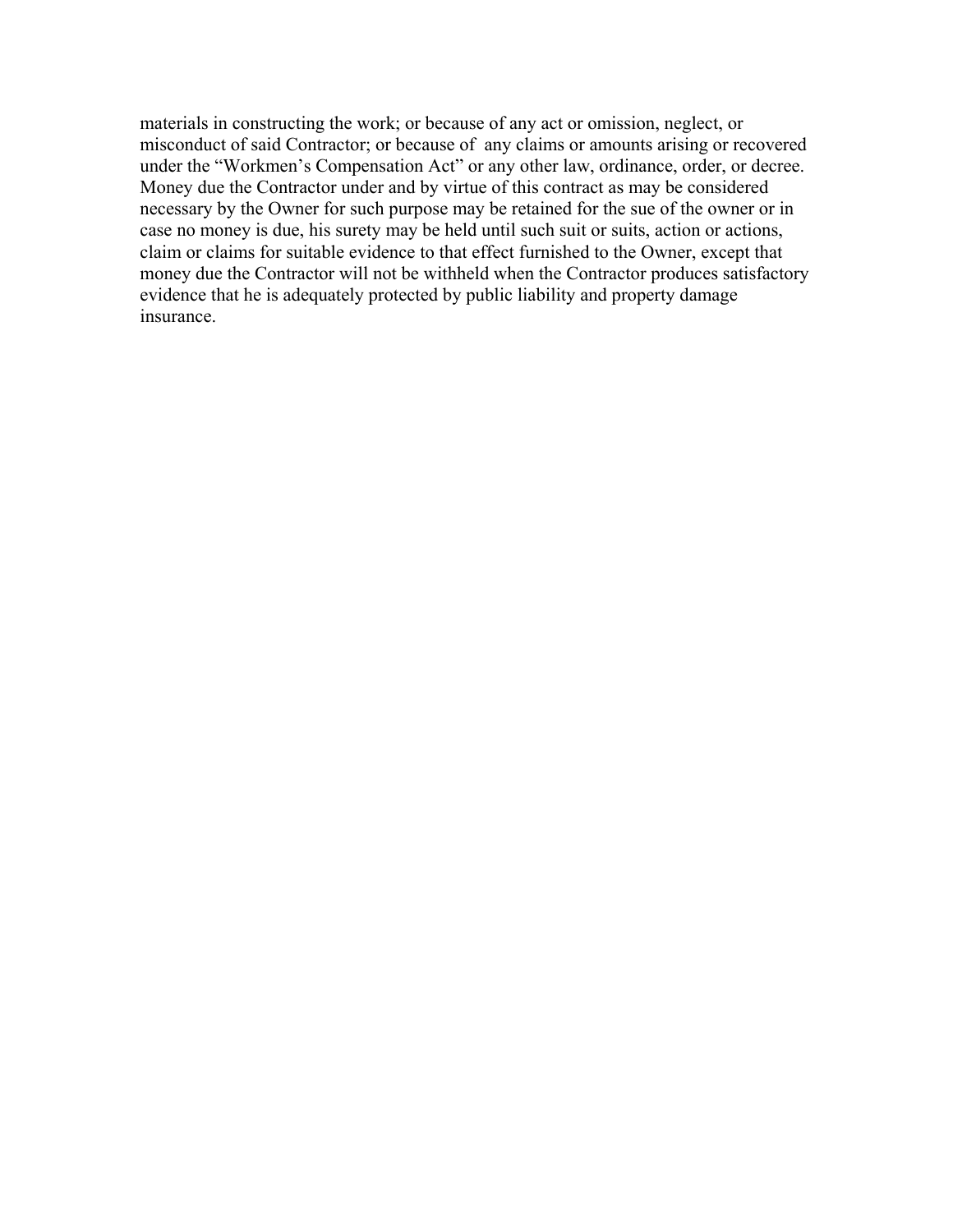# GENERAL SPECIFICATIONS GENERAL CONDITIONS PART II FEDERAL LABOR STANDARD PROVISIONS

# 201. THE PROJECT TO WHICH THE WORK COVERED BY THIS CONTRACT PERTAINS

 The project to which the work covered by this Contract contains the following Federal Labor Standards Provisions are included into this Contract pursuant to the provisions applicable to such Federal assistance.

#### 202. DEFINED TERMS

 Except where the context clearly indicates otherwise, the following terms as used in these Federal Labor-Standards Provisions, shall have the meanings ascribed to them in this Section, The term "Administrator" means Secretary of Housing and Urban Development or other person who may be at the time acting in the capacity or authorized representatives thereof, or any other person designated by such Administrator to perform his functions. The term "Sub-contractor" means any sub-contractor whose sub-contract covers any of the work covered by this Contract. The term "sub-contract" which calls for the performance of any of the work covered by this Contract.

#### 203. MINIMUM SALARY RATES FOR ARCHITECTS, TECHNICAL ENGINEERS, DRAFTSMEN AND TECHNICIANS

 All architects, technical engineers, draftsmen and technicians (herein called "technical employees") employed upon the work covered by this contract shall be paid unconditionally and not less often than once each month, and without subsequent deduction or rebate on any account (except such payroll deductions are made mandatory by law and such other payroll deductions as are permitted by the applicable regulations issued by the Secretary of Labor, United States Department of Labor, pursuant to the Anti-Kickback Act hereinafter identified), the full amounts due at the time of payment computed at salary rates not less than those set forth in the attached Exhibit "A" below, regardless of any contractual relationship which may be alleged to exist between the Contractor or any subcontractor and such technical employees. (See exhibit "A).

#### 204. MINIMUM WAGE RATES FOR LABORERS AND MECHANICS

 All laborers and mechanics employed upon the work covered by this Contract shall be paid unconditionally and not less often than once each week, and without subsequent deduction or rebate on any account (except such payroll deductions as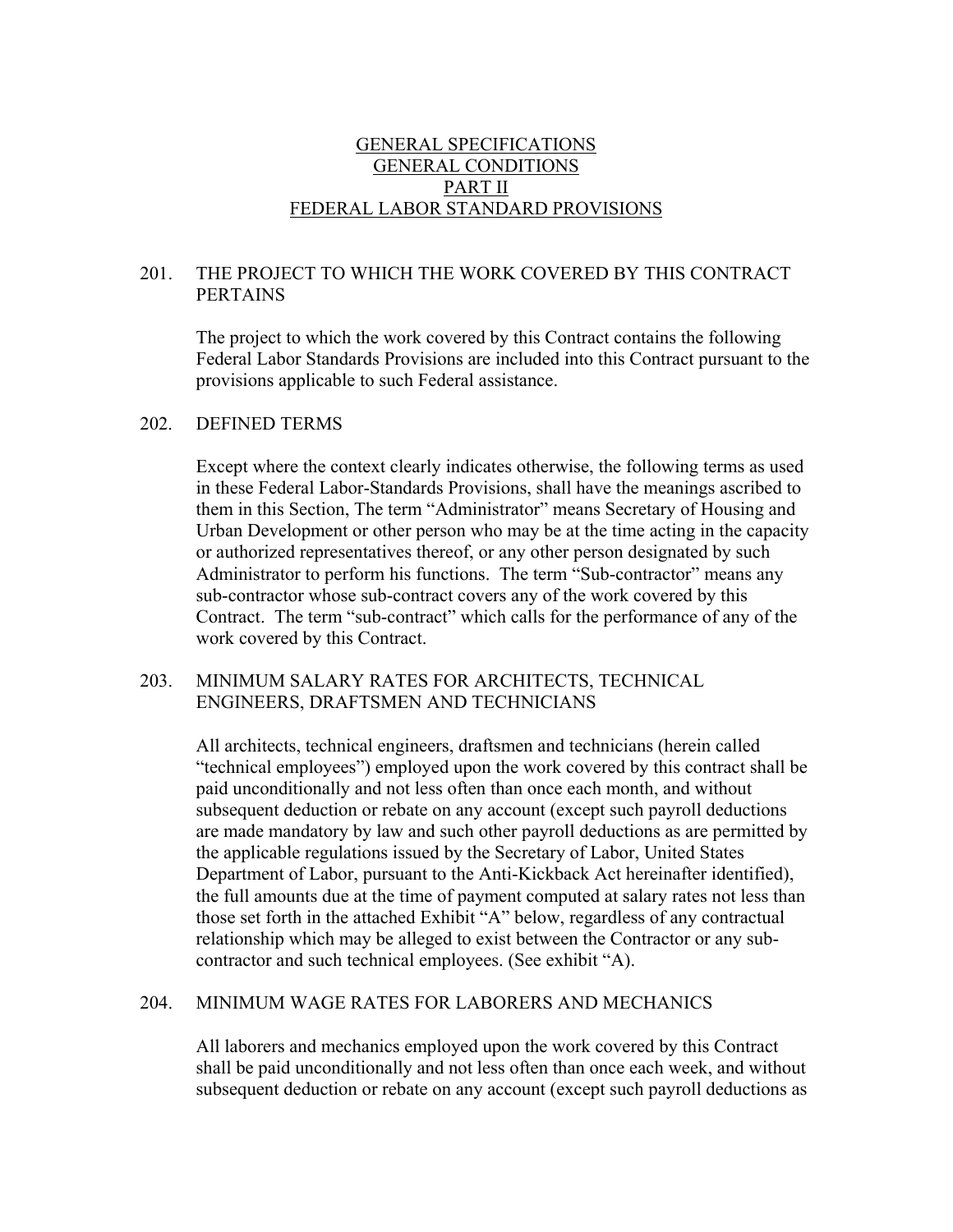are permitted by the applicable regulations issued by the Secretary of Labor, United States Department of Labor, pursuant to the Anti-Kickback Act, hereinafter identified), the full amount due at time of payment computed at wage rates not less than those contained in the wage determination decision of said Secretary of Labor which is set forth below and made apart hereof, regardless of any contractual relationship which may be alleged to exist between the Contractor or any sub-contractor and such laborers and mechanics. All laborers and mechanics employed upon such work shall be paid in cash, except that payment may be by check if the employer provides or secures satisfactory facilities approved by the Local Public Agency, for the cashing of the same without cost or expense to the employee. For the purpose of this clause, contributions made or costs reasonably anticipated under Section 1 (b), (2) of the Davis Bacon Act on behalf of laborers or mechanics are considered wages paid to such laborers or mechanics are considered wages paid to such laborers or mechanics, subject to the provisions of Section 5.5 (a), (1) (IV) of Title 29, Code of Federal Regulations. Also for the purpose of this clause, regular contributions made or costs incurred for more than weekly periods under plans, funds or programs, but covering the particular weekly period, are deemed to be constructively made or incurred during such weekly period.

#### (See Exhibit "B")

#### 205. UNDERPAYMENTS OF WAGES AND SALARIES

 In case of underpayment of wages or salaries by the Contractor or by any subcontractor to laborers, mechanics or technical employees employed by the Contractor or sub-contractor upon the work covered by this Contract, the Local Public Agency in additions such other rights as may be afforded it under this Contract may withhold from the Contractor, out of any payments due the Contractor, so much thereof as the Local Public Agency may consider necessary to pay such laborers, mechanics, or technical employees the full amount of wages or salaries required by this Contract. The amount so withheld shall be disbursed by the Local Public Agency, for and on account of the Contractor of the subcontractor (as may be appropriate) to the respective laborers, mechanics or technical employees to whom the same is due or on their behalf to plans, funds, or programs for any type of fringe benefit prescribed in the applicable wage determination.

#### 206. FRINGE BENEFITS AS PART OF WAGES

 The Contractor may consider as part of the wages of any laborer or mechanic the amount of any costs reasonably anticipated in providing benefits under a plan or program described in Section 1 (b), 2 (b) of the Davis –Bacon Act, or any bona fide fringe benefits not expressly listed in Section 1 (b), (2) of the Davis-Bacon Act or otherwise not listed in the wage determination decision of the Secretary of Labor which is included in this Contract, when the Secretary of Labor has found,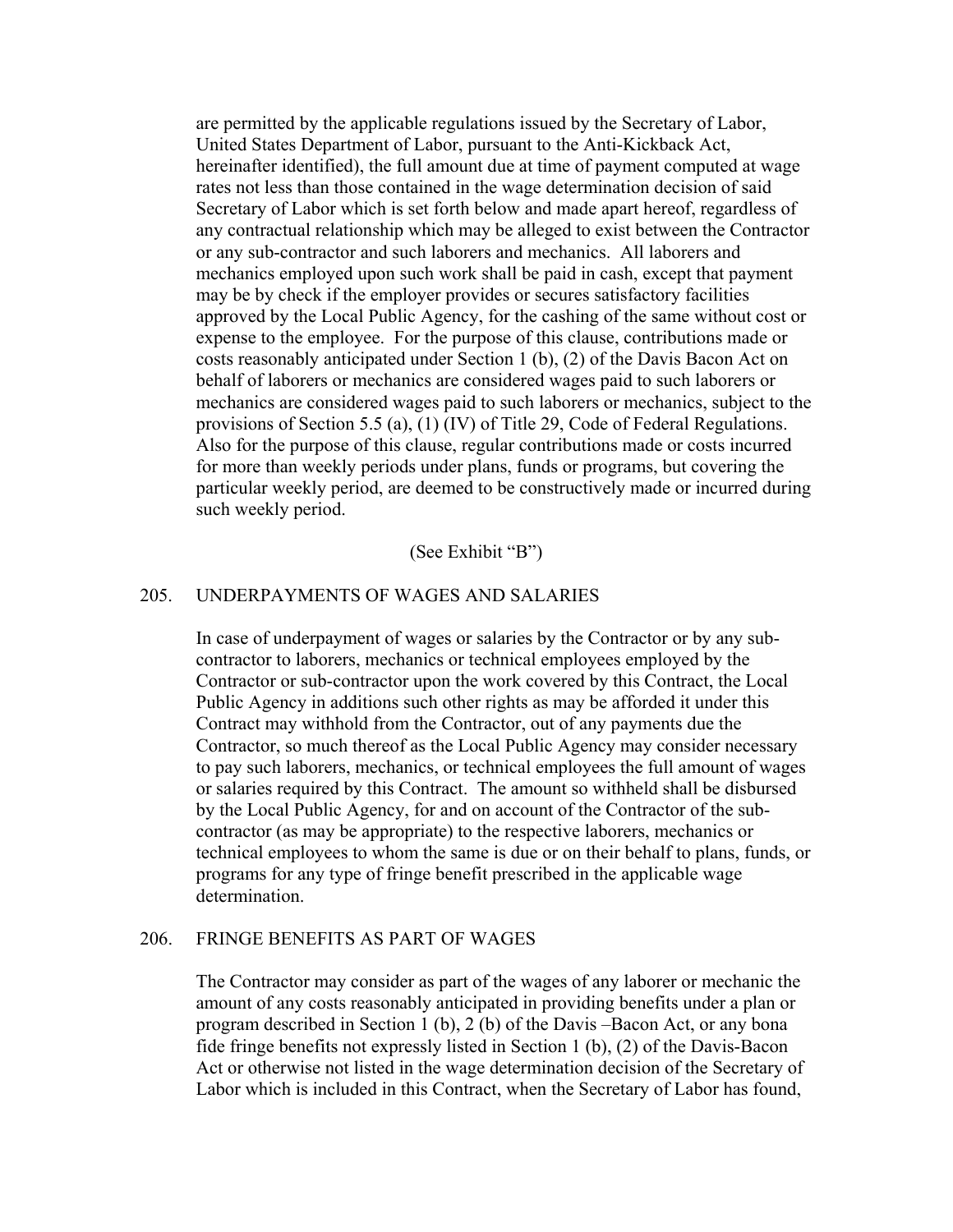upon the written request of the Contractor, that the applicable standards for the Davis-Bacon Act have been met. When practicable, the Contractor should request the Secretary of Labor to make such findings before the making of the Contract. In the case of unfounded plans and programs, the Secretary of Labor may require the Contractor to set aside in a separate account assets for the meeting of obligations under the plan or program. A copy of any findings made by the Secretary of Labor in respect to fringe benefits being provided by the Contractor must be submitted to the Local Public Agency with the first payroll filed by the Contractor subsequent to receipt of the findings.

#### 207. CONTRACT WORK HOURS STANDARDS ACT – OVERTIME **COMPENSATION**

- (a) Overtime requirements No Contractor or sub-contractor contracting for any part of the Contract work, which may require or involve the employment of laborers or mechanics, including watchmen and guards, shall require or permit any laborer or mechanic in any work week in which he is employed on such work, to work in excess of eight hours in any calendar day or in exceeds of forty hours in any workweek unless such laborer or mechanic receives compensation at a rate of not less than one and one-half times his basic rate of pay for all hours worked in excess of eight hours in any such calendar day or in excess of forty hours in such work week, as the case may be.
- (b) Violations: Liability for unpaid wages Liquidated damages In the event of any violations of the clause set forth in paragraph (a), the Contractor and any sub-contractor responsible therefore shall be liable to any affected employee for his unpaid wages. In addition, such Contractor and sub-contractor whall be liable to the United States for liquidated damages. Such liquidated damages shall be computed with respect to each individual laborer or mechanic employed in violation of the clause set forth in paragraph (a), in the sum of \$10 for each calendar day on which such employee was required or permitted to work in excess of eight hours or in excess of the standard work week of forty hours without payment of the overtime wages required by the clause set forth in paragraph (a).
- (c) Withholding for liquidated damages The Local Public Agency, may withhold or cause to be withheld, from any moneys payable on account of work performed by the Contractor or Sub-contractor, such sums as may administratively be determined to be necessary to satisfy any liabilities of such Contractor or Sub-contractor for liquidated damages as provided in the clause set forth in paragraph (b).
- (d) Sub Contracts The Contractor shall insert in any sub-contracts the clauses set forth in paragraphs (a), (b), (c), of this section also a clause requiring the Sub-contractors to include these clauses in any lower tier sub-contracts which they may enter into, together with a clause requiring this insertion in any further sub-contracts that may in turn be made.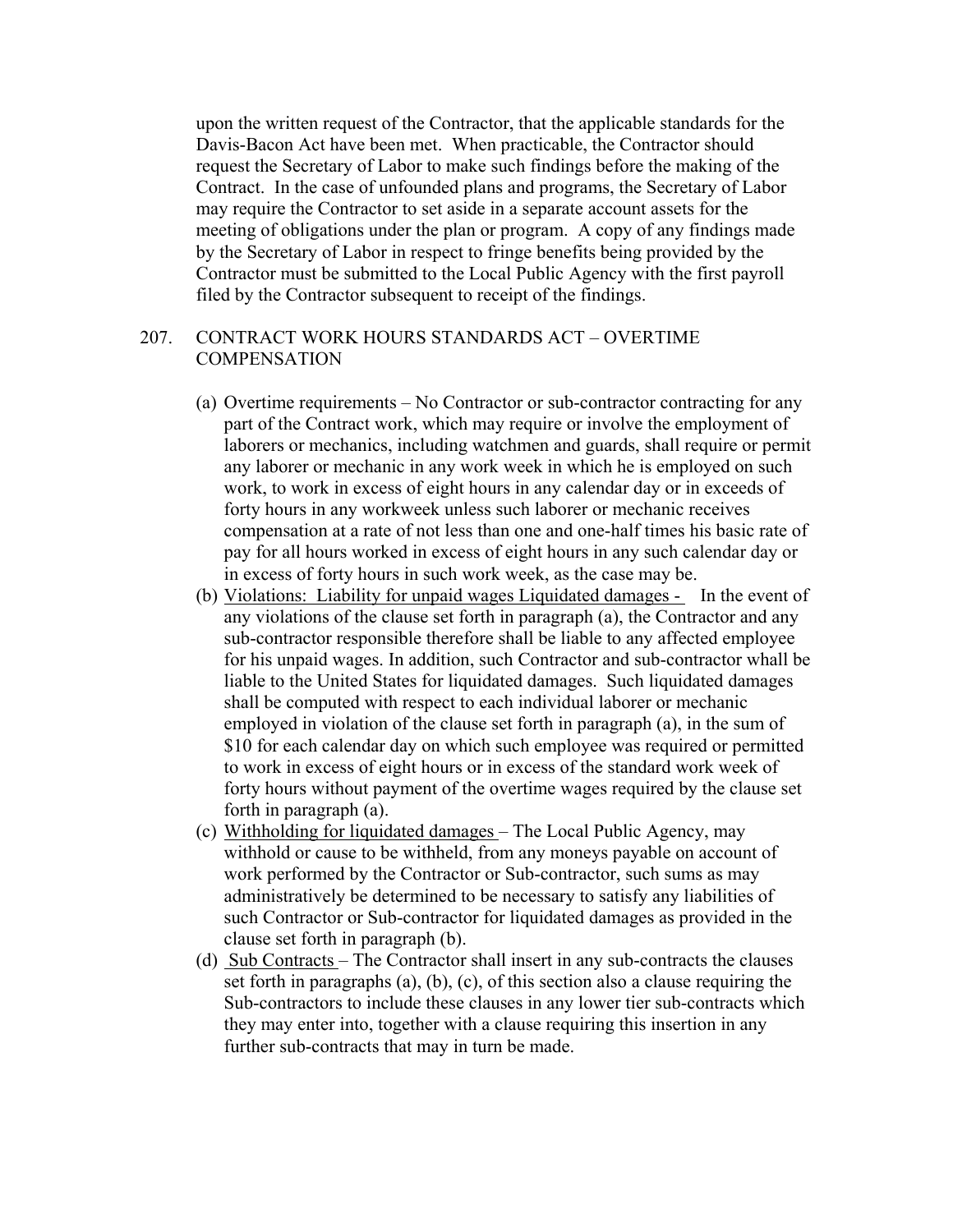#### 208. EMPLOYMENT OF APPRENTICES

 Apprentices (to Mechanics) will be permitted to perform work covered by this contract only under a bona fide apprenticeship program registered with a State Apprenticeship Agency which is recognized by the Federal Bureau of Apprenticeship and Training, U.S. Department of Labor, or if no such recognized Agency exists in a State, under a program registered with the Bureau of Apprenticeship and Training, U.S. Department of Labor. The allowable ratio of apprentices to journeymen in any craft classification shall not be greater than the ratio permitted to the Contractor as to his entire work force under the registered program. Any employee listed on a payroll at an apprentice wage rate, which is not registered above, shall be paid the wage rate, determined by the Secretary of Labor, U.S. Department of Labor, for the classification of work he actually performed. The Contractor or Sub-contractor will be required to furnish written evidence of the registration of his program and apprentices, as well as of the appropriate ratios and wage rates for the area of construction, prior to using any apprentices on the contract work.

#### 209. CONTRACTOR'S CERTIFICATES

Before each payment by the Local Public Agency to the Contractor under this Contract, the Contractor shall furnish the Bureau with his certificate in duplicate, substantially to the effect that the Contractor and each Subcontractor has complied with the wage and other Labor-Standards provisions of this Contract which pertain to laborers and mechanics employed upon the work covered by this contract, or that there is an honest dispute with respect such provisions, the form of the certificate to be used will be furnished by the Local Public Agency.

#### 210. EQUAL EMPLOYMENT OPPORTUNITY

 Note: If the work pertains to a project under a Contract for a Loan and Grant executed prior to July 22, 1963, and not amended on or after that date, Section 210 shall consist of a language shown below under alternate language (1), beginning with "During the performance of this Contract."

 If the work pertains to a project under a Contract for Loan and Grant executed or amended on or after July 22, 1963, Section 210 shall consist of the language shown under either (1) or (2), as appropriate to the amount of the proposed contract, beginning with "During the performance of this of this Contract." If, at the time the initial contract documents are prepared, no determination can be made as to whether the proposed contract will exceed \$10,000 (before deducting any salvage credit), include both sets of language, together with the prefatory statements (1) and (2).

(1) If the Contract amount is \$10,000 or less, the following conditions shall apply: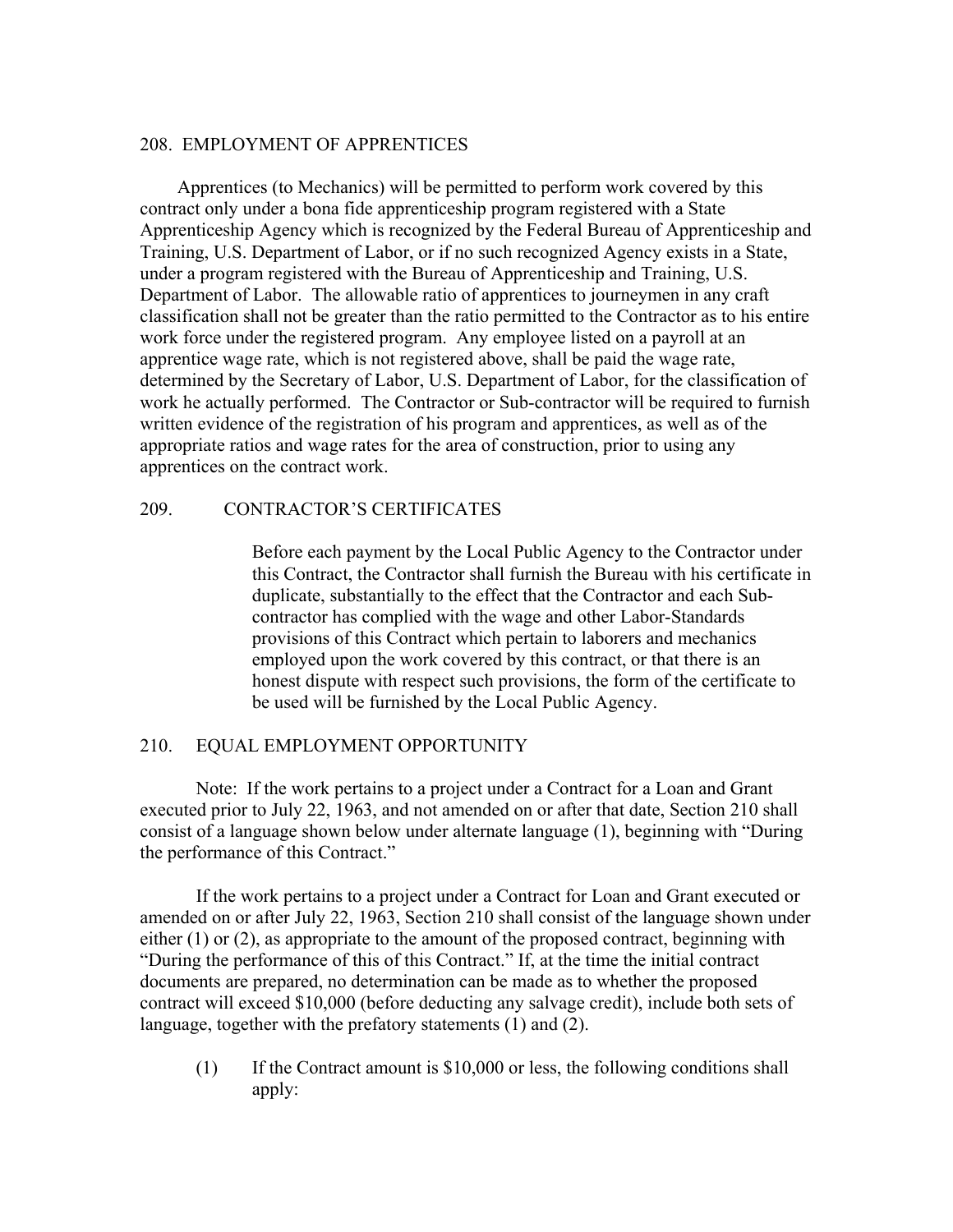During the performance of this Contract, the Contractor agrees as follows:

(a) The Contractor will not discriminate against any employee or applicant for employment because of race, color, religion, sex, or national origin. The Contractor will take affirmative action to ensure that applicants are employed and that employees are treated during employment, without regard to their race, color, religion, sex or national origin. Such action shall include, but not be limited to the following: employment, upgrading, demotion, or transfer; recruitment or recruitment advertising; layoff or termination; rates of pay or other forms of compensation; and selection for training, including apprenticeship. The Contractor agrees to post in conspicuous places, available to employees and applicants for employment, notices to be provided by the Local Public Agency setting forth the provisions of this non-discrimination clause.

(b) The Contractor will, in all solicitations or advertisements for employees placed by or on behalf of the Contractor, state that all qualified applicants will receive consideration for employment without regard to race, color, religion, sex or national origin.

(c) The Contractor will cause the foregoing provisions to be inserted in all sub-contracts for any work covered by this contract so that such provisions will be binding upon each Sub-contractor, provided that the foregoing provisions shall not apply to contracts or sub-contracts for standard commercial supplied or raw materials.

(2) If the contract amount exceeds \$10,000, the following conditions shall apply:

(a) The Contractor will not discriminate against any employee or applicant for employment because of race, color, religion, sex, or national origin. The Contractor will take affirmative action to ensure that applicants are employed and that employees are treated during employment, without regard to their race, color, religion, sex or national origin. Such action shall include, but not be limited to the following: employment, upgrading, demotion, or transfer; recruitment or recruitment advertising; layoff or termination; rates of pay or other forms of compensation; and selection for training, including apprenticeship. The Contractor agrees to post in conspicuous places, available to employees and applicants for employment, notices to be provided by the Local Public Agency setting forth the provisions of this non-discrimination clause.

(b) The Contractor will, in all solicitations or advertisements for employees placed by or on behalf of the Contractor, state that all qualified applicants will receive consideration for employment without regard to race, color, religion, sex or national origin.

(c) The Contractor will send to each labor union or representative of workers with which he has a collective bargaining agreement or other contract or understanding, a notice to be provided advising the said labor union or workers'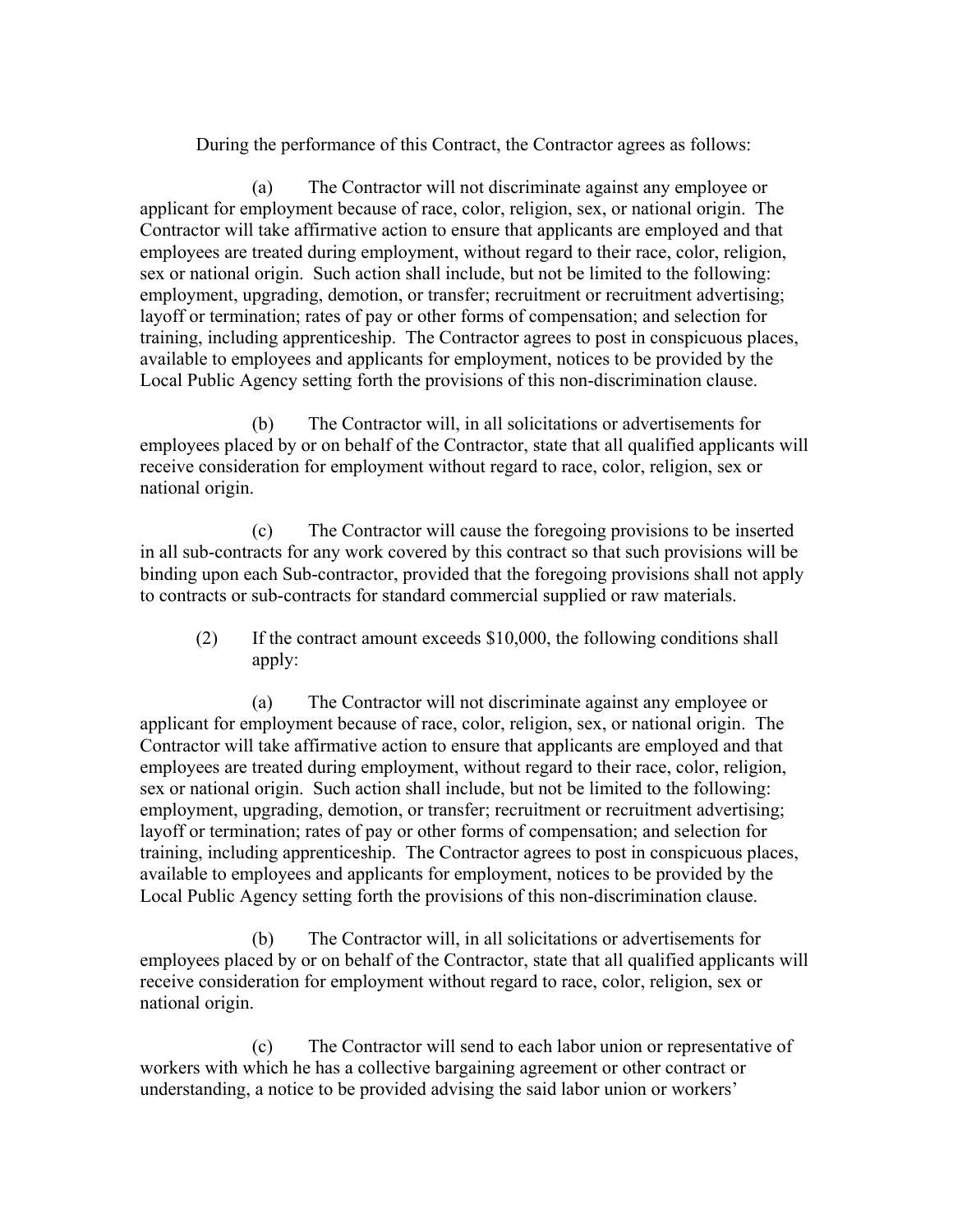representatives of the Contractor's commitments under this section, and shall post copies of the notice in conspicuous places available to employees and applicants for employment.

(d) The Contractor will comply with all provisions of Executive Order 11246 of September 24, 1965, and by rules and regulations, and orders of the Secretary of Labor, or pursuant thereto, and will permit access to his books, records, and accounts by the Department of Housing and Urban Development and the Secretary of Labor for purposes of investigation to ascertain compliance with such rules, regulations, and orders.

(e) The Contractor will furnish all information and reports required by Executive Order 11246 of September 24, 1965, and by rules and regulations, and orders of the Secretary of Labor, or pursuant thereto, and will permit access to his books, records, and accounts by the Department of Housing and Urban Development and the Secretary of Labor for purposes of investigation to ascertain compliance with such rules, regulations, and orders.

(f) In the event of the Contractor's noncompliance with the nondiscrimination clauses of this contract or with any of the said rules, regulations, or orders, this contract may be cancelled, terminated, or suspended in whole or in part and the Contractor may be declared ineligible for further Government contracts or federally assisted construction contracts in accordance with procedures authorized in Executive Order 11246 September 24, 1965, and such other sanctions may be imposed and remedies invoked as provided in Executive Order 11246 pf September 24, 1965, or by rule, regulation, or order of the Secretary of Labor, or as otherwise provided by law.

(g) The Contractor will include the portion of the sentence immediately preceding paragraph (1) through (7) in every sub-contract or purchase order unless exempted by rules, regulations, or orders of he Secretary of Labor issued pursuant to Section 204 of Executive Order 11246 September 24, 1965, so that such provisions will be binding upon each Sub-contractor or vendor, the Contractor will take such action with respect to any sub-contract or purchase order as the Department of Housing and Urban may direct as a means of enforcing such provisions, including sanctions for non compliance: Provided, however, that in the event a Contractor becomes involved in, or threatened with, litigation with a Sub-contractor or vendor as a result of such direction by the Department of Housing and Urban Development, the Contractor may request the United States to enter into such litigation to protect the interests of the United States of America.

# 211. EMPLOYMENT OF CERTAIN PERSONS PROHIBITED

No person, who at the time is serving a sentence in a penal or correctional institution, shall be employed on the work covered by the Contract.

# 212. REGULATIONS PURSUANT TO SO-CALLED "ANTI-KICKBACK"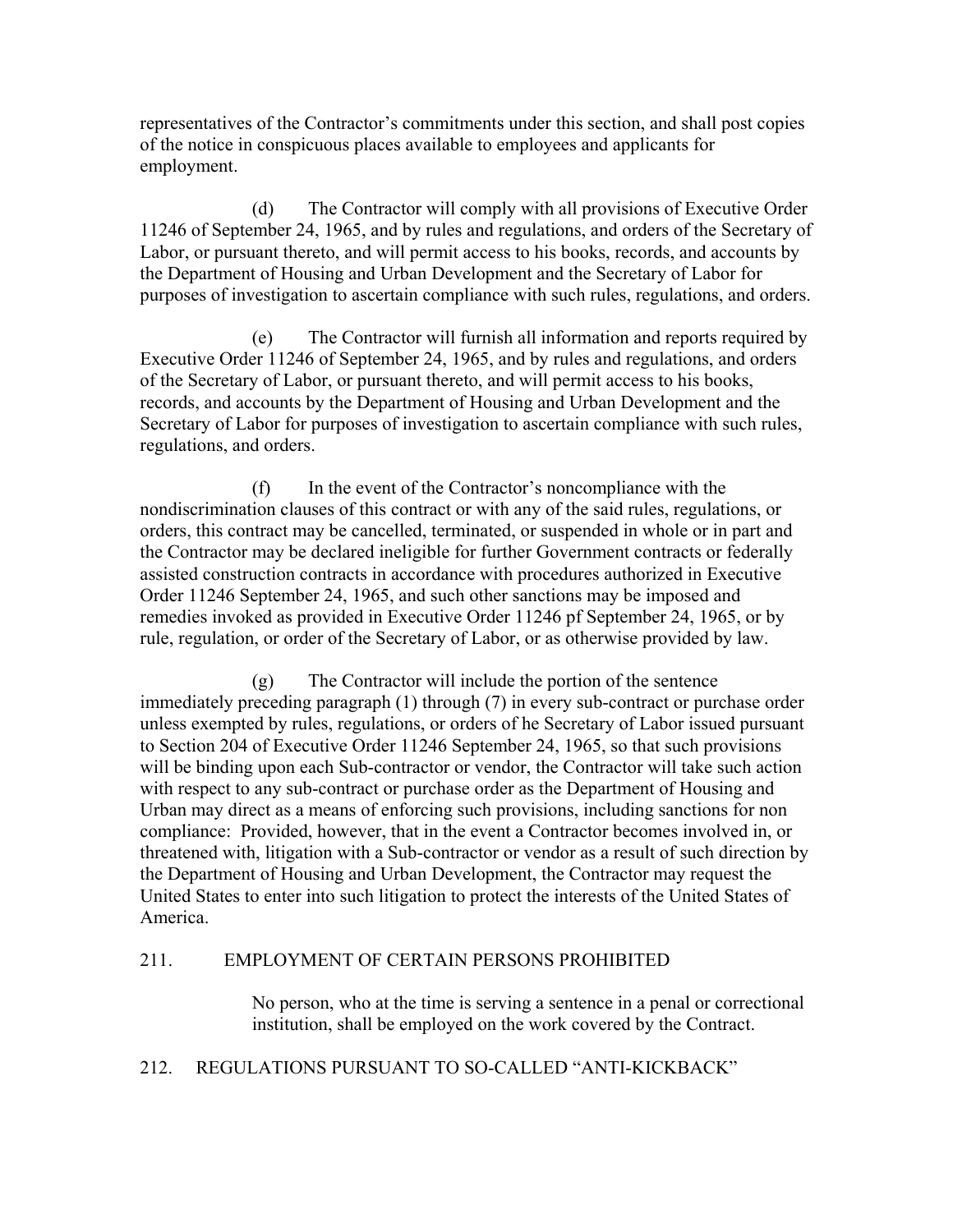The Contractor shall comply with applicable regulations (a copy of which is attached and herein incorporated by reference) of the Secretary of Labor, U.S. Department of Labor, made pursuant to the so-called "Anti-Kickback Act" of June 13, 1934 (48 Stat. 948; 62 Stat. 862, title 18 U.S.C., Section 874, and title 40 U.S.C., Section 276c), and any amendments or modifications thereof, shall cause appropriate provisions to be inserted in subcontracts to insure compliance therewith by all Sub-contractors subject thereto, and shall be responsible for the submission of affidavits required of subcontractors hereunder, except as said Secretary of Labor may specifically provide for reasonable limitations, variations, tolerances, and exemptions from the requirements thereof.

# 213. EMPLOYMENT OF LABORERS OR MEHCANICS NOT LISTED IN AFORSAID WAGE DETERMINATION DECISION

 Any class of laborers or mechanics which is not listed n the wage determination and which is to be employed under the Contract will be classified or reclassified conformable to the wage determination by the Local Public Agency and a report of the action taken shall be submitted by the Local Public Agency through the administrator, to the Secretary of Labor, U.S. Department of Labor. In the event the interested parties cannot agree on the proper classification or reclassification of a particular class of laborers and mechanics to be used, the question accompanied by the recommendation of the Local Public Agency shall be referred through the Administrator, to the Secretary for final determination.

#### 214. FRINGE BENEFITS NOT EXPRESSED AS HOURLY WAGE RATES

 The Local Public Agency will require, whenever the minimum wage rate prescribed in the Contract for a class of laborers or mechanics includes a fringe benefit which is not expressed as an hourly wage rate and the Contractor is obligated to pay a cash equivalent of such a fringe benefit, an hourly cash equivalent thereof to be established. In the event the interested parties cannot agree upon a cash equivalent of the fringe benefit, the question accompanied by the recommendation of the Local Public Agency, shall be referred, through the Administrator, to the Secretary of Labor for determination.

#### 215. POSTING WAGE DETERMINATION DECISION AND AUTHORIZED WAGE DEDUCTIONS

 The applicable age poster of the Secretary of Labor, U.S. Department (Form SOL-155), and the applicable wage determination decisions of said Secretary of Labor with respect to the various classifications of laborers and mechanics employed and to be employed upon the work covered by this Contract, and a statement showing all deductions, if any, in accordance with the provisions of this Contract, to be made from wages actually earned by persons so employed in such classifications shall be posted at appropriate conspicuous points at the site of work.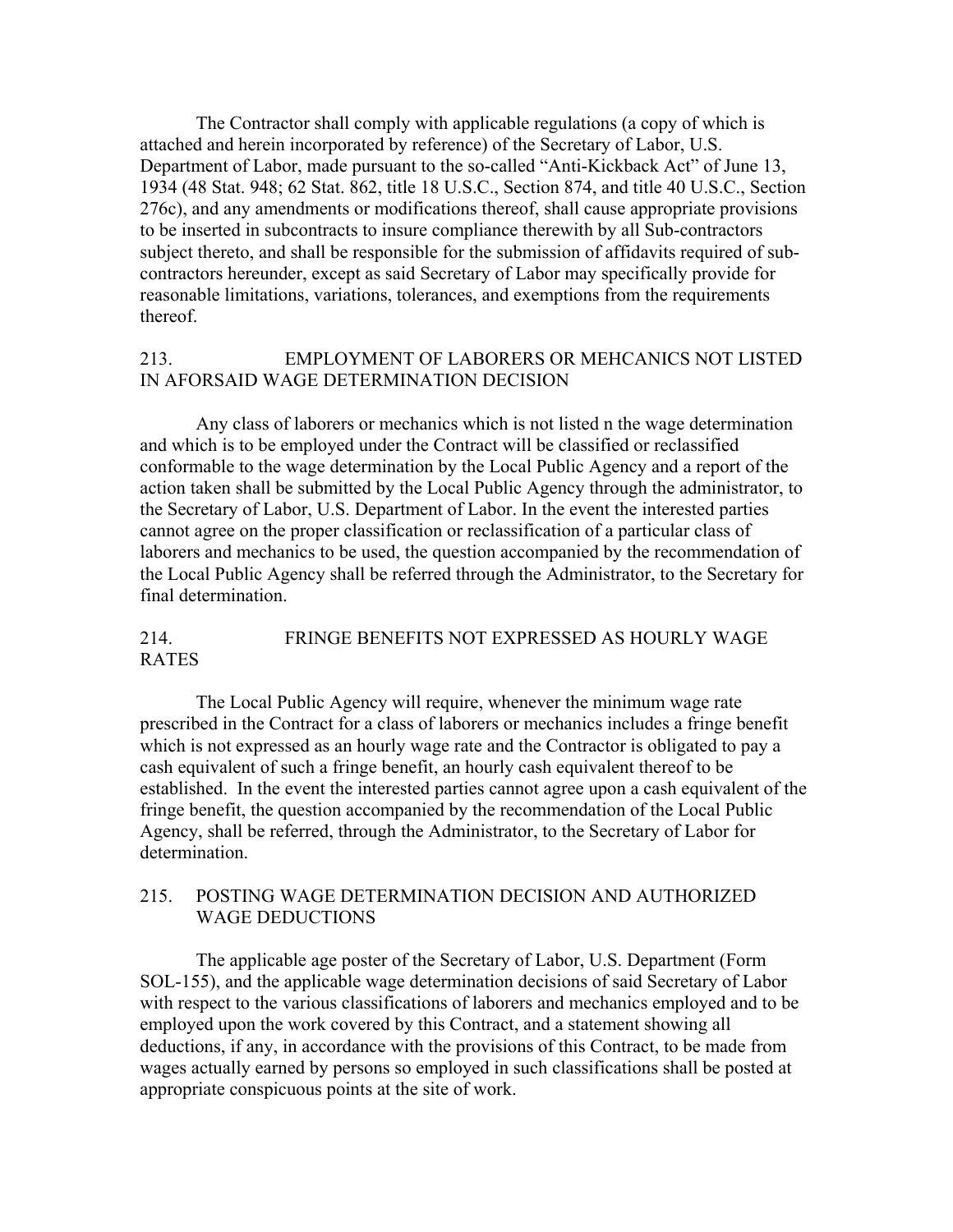#### 216. COMPLAINTS, ETC., BY EMPLOYEES

 No laborer, mechanic or technical employee to whom the wage, salary or other labor-standards provisions of this Contract are applicable shall be discharged or in any other manner discriminated against by the Contractor or any Sub-contractor because such employee has filed any complaint or instituted or caused to be instituted any proceeding under or relating to the labor standards applicable under this Contract to his employer.

# 217. CLAIMS AND DISPUTES PERTAINING TO SALARY RATES FOR TEHCNICAL EMPLOYEES

 Claims and disputes pertaining to salary rates or to classifications of technical employees employed upon the work covered by this Contract shall be promptly reported in writing by the Contractor to the Local Public Agency for the latter's decision which shall be final with respect thereto.

#### 218. CLAIMS AND DISPUTES PERTAINING TO WAGE RATES FOR LABORERS AND MECHANICS

 Claims and disputes pertaining to wage rates or to classifications of laborers and mechanics employed upon the work covered by this Contract shall be promptly reported by the Contractor in writing to the Local Public Agency for referral by the latter through the Administrator to the Secretary of Labor, United States Department of Labor, whose decision shall be final with respect thereto.

# 219. QUESTIONS CONCERNING CERTAIN FEDERAL STATUES AND REGULATIONS

 All questions arising under this Contract which relate to the application or interpretation of (a) the aforesaid Anti-Kickback Act, (b) the Contract Work Hours Standards Act, (c) the regulations issued by the Secretary of Labor, United States Department of Labor, pursuant to said Acts, (d) the aforesaid Davis Bacon Act, or (e) the labor standard provisions of Title I of the housing Act of 1949, as amended shall be referred through the Local Public Agency and the Administrator, to the Secretary of Labor, U.S. Department of Labor, for said Secretary's appropriate ruling or interpretation which shall be authorative and may be relied upon for the purposes of this Contract.

#### 220. PAYROLLS AND BASIC PAYROLL RECORDS OF THE CONTRACTOR AND SUB-CONTRACTORS

 The Contractor and each Sub-contractor shall prepare his payrolls on forms satisfactory to and in accordance with instructions to be furnished by the Local Public Agency.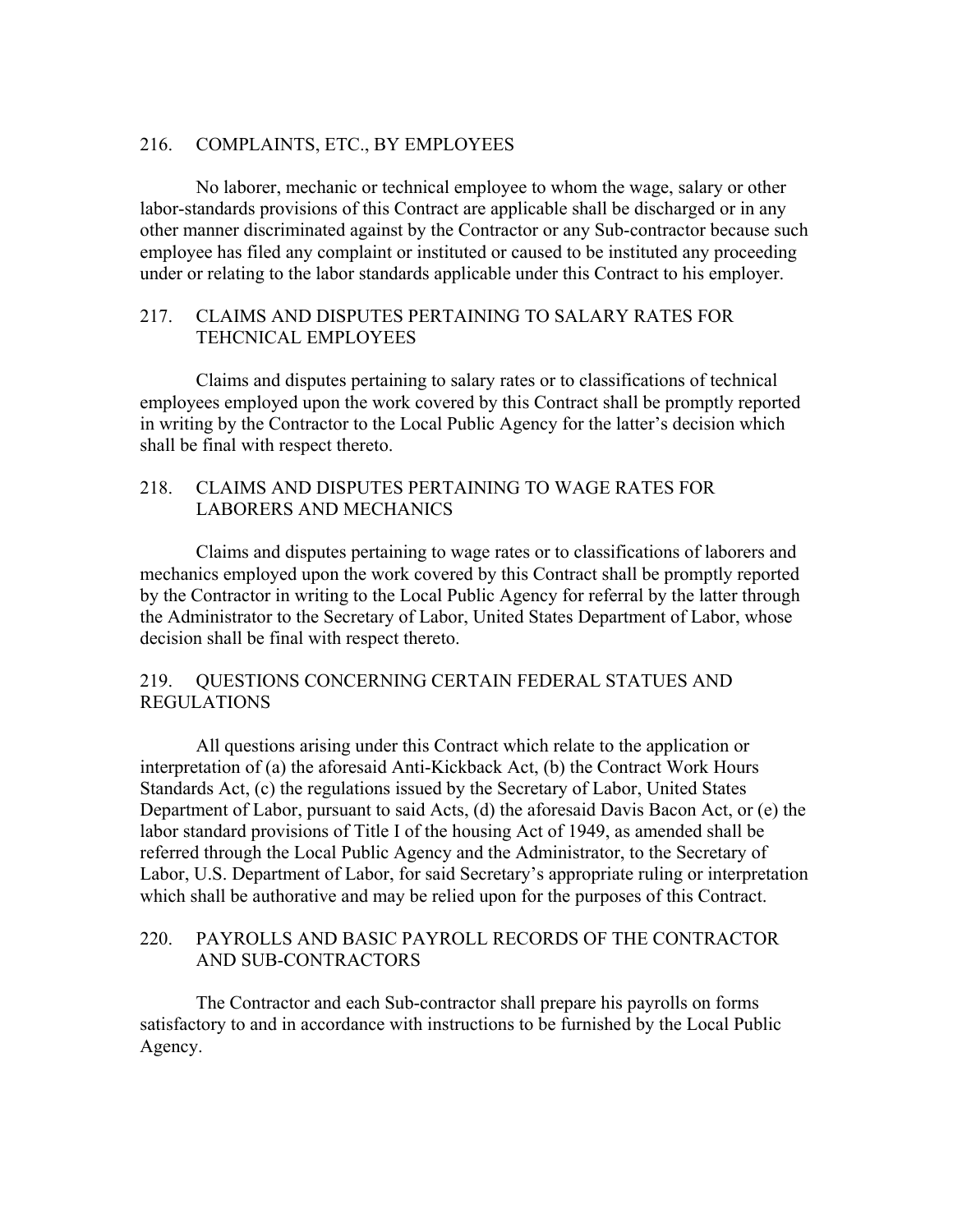The Contractor shall submit weekly to the Local Public Agency two certified copies of all payrolls of the Contractor and of the Sub-Contractors. Each such payroll shall contain the "Weekly Statement of Compliance" set forth in Section 3.3 of Title 29, Code of Federal Regulations. The payrolls and basic payroll records of the Contractor and each Sub-Contractor covering all laborers and mechanics employed upon the work covered by this Contract shall be maintained during the course of the work and preserved for a period of three years thereafter. Such payrolls and basic payroll records shall contain the name and address of each such employee, his correct classification, rate of pay (including rates of contributions or costs anticipated of the types described in Section 1 (b) (2) of the Davis-Bacon Act), daily and weekly number of hours worked, deductions made, and actual wages paid. In addition, whenever the Secretary of Labor has found under Section 5.5 (a) (IV) of Title 29 Code of Federal Regulations, that the wages of any laborer or mechanic include the amount of any costs reasonably anticipated in providing benefits under a plan or program described in Section 1 (b) (2) (b) of the Davis-Bacon Act, the Contractor or Sub-Contractor shall maintain records which show that the commitment to provide such benefits is enforceable, that the plan or program is financially responsible, and that the plan or program has been communicated in writing to the laborers or mechanics affected, and records which show the costs anticipated or the actual cost incurred in providing such benefits. The Contractor and each sub persons employed by him/her upon the work covered by this Contract available for inspection by the Administrator, and authorized representatives of the Local Public Agency and of the United States Department of Labor. The Administrator and such representatives shall be permitted to interview employees of the Contractor or any Sub-Contractor during working hours on the job.

#### 221. SPECIFIC COVERAGE OF CERTAIN TYPES OF WORK BY EMPLOYEES

 The transporting of materials and supplies to or from the site of the Project to which this Contract pertains by the employees of the Contractor or of any Sub-Contractor and the manufacturing or furnishing of materials, articles, supplies or equipment on the site of the Project to which the Contract pertains by persons employed by the Contractor or by and Sub-Contractor, shall for the purposes of the Contract, and without limiting the generality of the foregoing provisions of this Contract, be deemed to be work to which these Federal Labor Standards Provisions of this Part II of General Conditions are applicable.

#### 222. INELIGIBLE SUB-CONTRACTORS

 The Contractor shall not sub-contract any part of the work covered by this Contract or permit sub-contracted work to be further sub-contracted without the Local Public Agency's prior written approval of the Sub-contractor. The Local Public Agency will not approve any Sub-Contractor for work covered by this Contract who is at the time ineligible under the provisions of any applicable regulations issued by the Secretary of Labor, to receive an award of such sub-contract.

#### 223. INTEREST OF CERTAIN FEDERAL AND OTHER OFFICIALS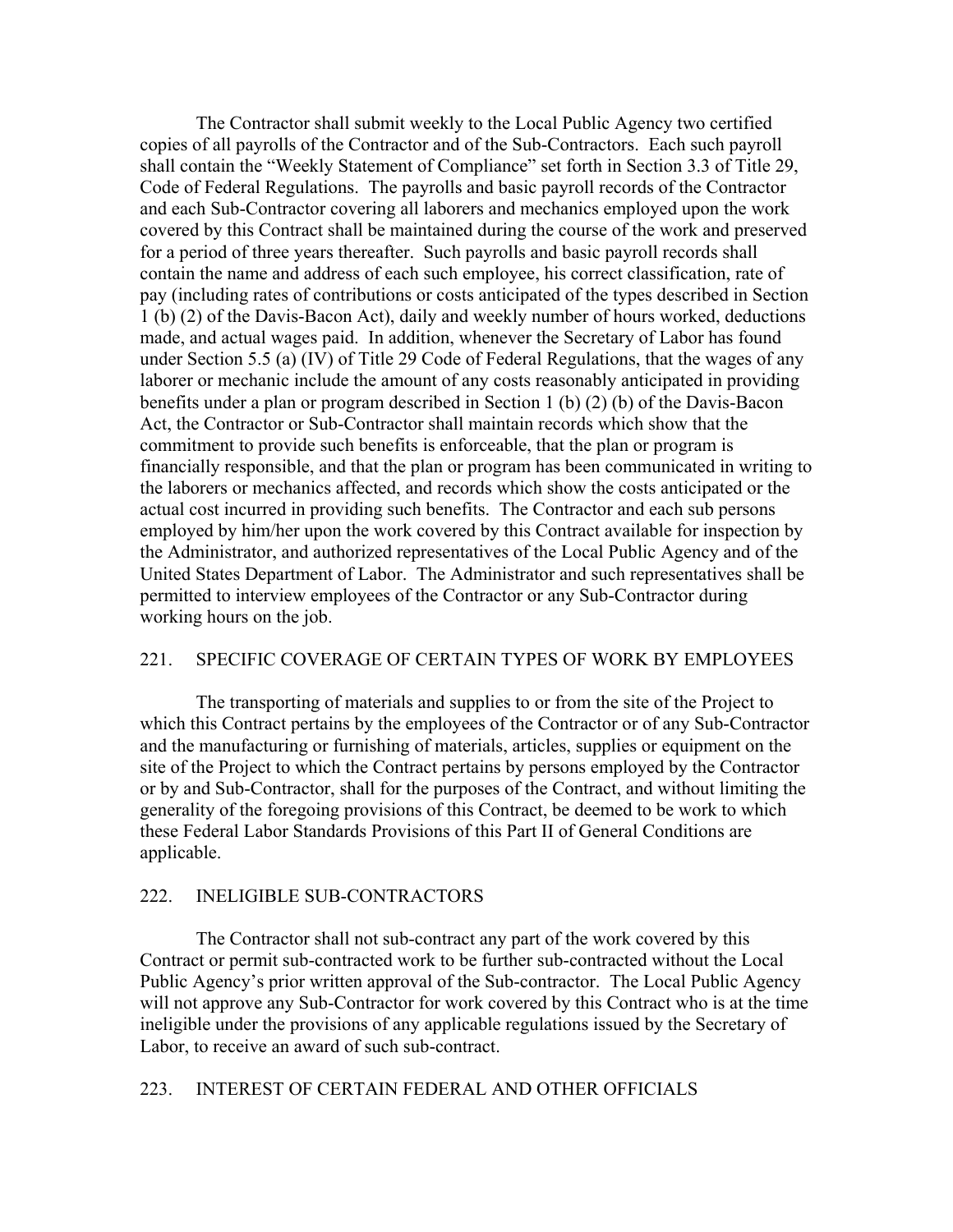(a) No member of or Delegate to the Congress of the United States and no President Commissioner shall be admitted to any share or part of this Contract or to any benefit arising from the same; Provided, that the foregoing provision of this Section shall not be construed to extend to this Contract if made with a corporation for its general benefit.

 (b) No member of the governing body of the Local Public Agency who exercises any function or responsibilities in connection with the caring out of the Project to which this Contract pertains, and no other officer or employee of the Local Public Agency who exercises any such functions or responsibilities shall have any private interest, direct or indirect, in this Contract which is incompatible or in conflict with the discharge of fulfillment of his functions and responsibilities in connection with the carrying out of the project to which this Contract pertains.

#### 224. PROVISIONS TO BE INCLUDED IN CERTAIN SUB-CONTRACTS

 The Contractor shall include or cause to be included in each sub-contract covering any of the work covered by this Contract provisions which are consistent with the Federal Labor-Standards Provisions of this part II of the General Conditions and also a clause requiring the Sub-contractors to include such provisions in any lower tier sub-contracts which they may enter into, together with a clause requiring such insertion in any further sub-contracts that may be in turn made.

#### 225. BREACH OF FOREGOING FEDERAL LABOR-STANDARDS PROVISIONS

 In addition to the causes for termination of this Contract as herein elsewhere set forth, the Local Public Agency hereby reserves the right to terminate this Contract is the Contractor or any Sub-Contractor whose sub-contract covers any of the work covered by this Contract shall breach any of the Federal Labor-Standards Provisions of this Part II of General Conditions which pertain to laborers or mechanics. A breach of said Federal Labor-Standards Provisions may also be grounds for debarment as provided by the applicable regulations issued by the Secretary of Labor, United States Department of Labor.

#### ATTACHMENT TO

#### PART II OF GENERAL CONDITIONS

# SO-CALLED "ANTI-KICKBACK ACT" AND REGULATIONS PROMULGATED PURSUANT THERETO BY THE SECRETARY OF LABOR, UNITED STATES DEPARTMENT OF LABOR

TITLE 18, U.S.C, SECTION 874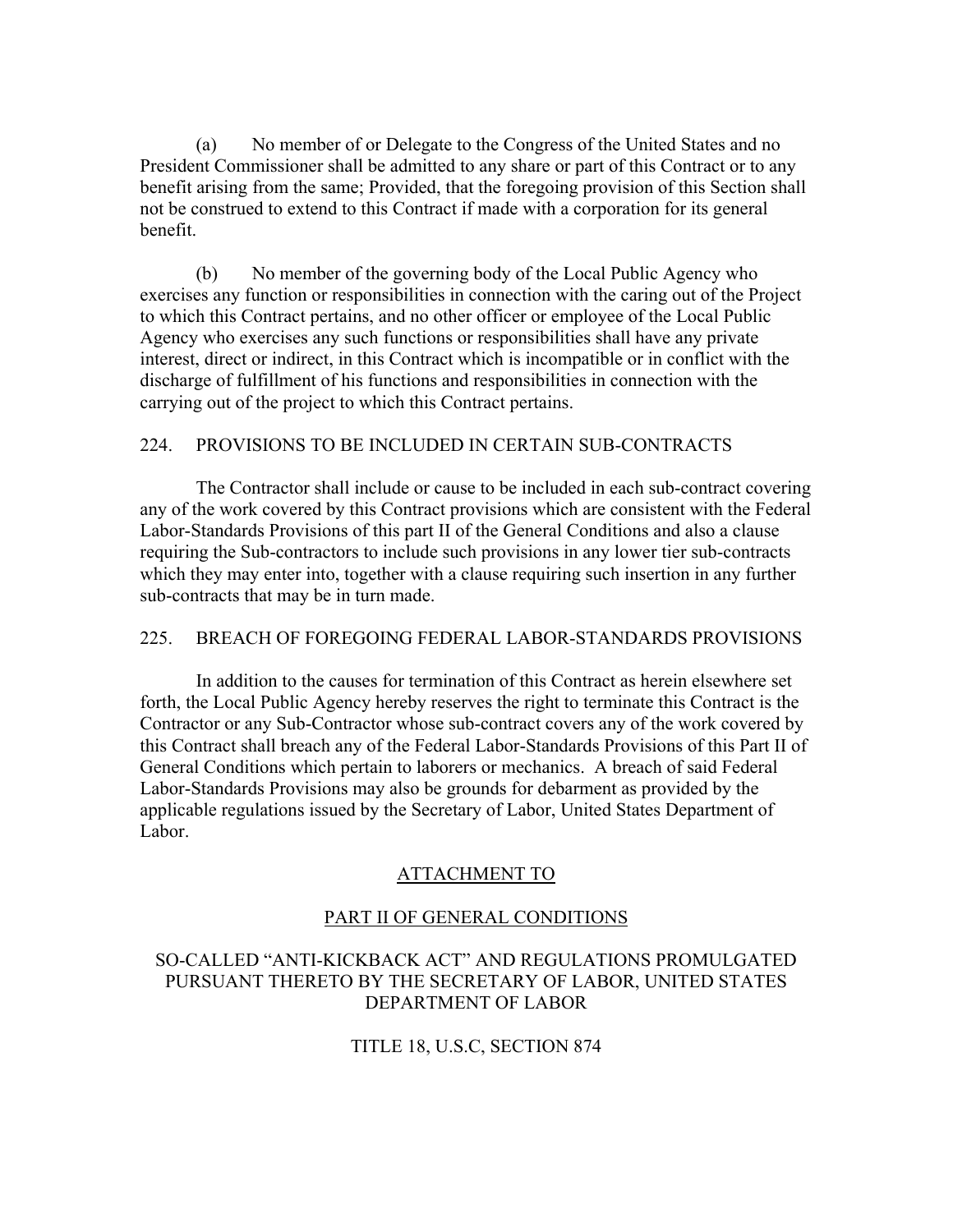Replaces Section 1 of Act of June 13, 1934 (48 Stat, 948, 40 U.S.C Sec 276b) pursuant to the Act of June 25, 1948, 62 Stat 862)

#### KICKBACK FROM PUBLIC WORK EMPLOYEES

 Whoever, by force, intimidation, or threat of procuring dismissal from employment, or by any other manner whatsoever induces any person employed in the construction, prosecution, completion or repair of any public building, public work, or building or work financed in whole or in part by loans or grants form the United States, to give up any part of the compensation to which he/she is entitled under his contract of employment, shall be fined not more and \$5,000 or imprisoned not more than five years or both.

SECTION 2 OF THE ACT OF JUNE13, 1934, AS AMENDED (48 Stat. 948, 62 Stat. 862, 63 Stat. 108, 72 Stat. 967, 40 U.S.C., Sec 276c)

 The Secretary of Labor shall make reasonable regulations for Contractors and Sub-contractors engaged in the construction, prosecution, completion or repair of public buildings, public works or buildings or works financial in whole or part by loans or grants from the United States, including a provision that each Contractor and Sub-contractor shall furnish weekly a statement with respect to the wages paid each employee during the proceeding week. Section 1001 of Title 18 (United States Code) shall apply to such statements.

 Pursuant to the aforesaid Anti-Kickback Act, the Secretary of Labor, United States Department of Labor, has promulgated the regulations hereinafter set forth, which regulations are found in title 29; Subtitle A, Code of Federal Regulations, Part 3. The term "This part", as used in the regulations hereinafter set forth, refers to Part 3 last mentioned above. Said regulations are as follows:

#### ---COO---

#### CONTRACTORS AND SUB-CONTRACTORS ON PUBLIC BUILDING AND PUBLIC WORK AND ON BUILDING AND WORK FINANCED IN WHOLE OR IN PART BY LOANS OR GRANTS FROM THE UNITED STATES

#### Sec. 3.1 Purpose and Scope

 This part prescribes "anti-kickback" regulations under Section 2 of the Act of June 13, 1934, as amended (40 U.S.C. 276c), popularly known as the Copeland Act. This part applies to any contract which is subject to Federal wage standards and which is for the construction, prosecution, completion, or repair of public buildings, public works or buildings or works financed in whole or in part is intended to aid in the enforcement of the minimum wage provisions of the Davis-Bacon Act and the various statutes dealing with Federally-assisted construction that contain similar minimum wage provisions, including those provisions which are not subject to Reorganization Plan No. 14 (e.g. the College Housing Act of 1950, and the Housing Act of 1959), and in the enforcement of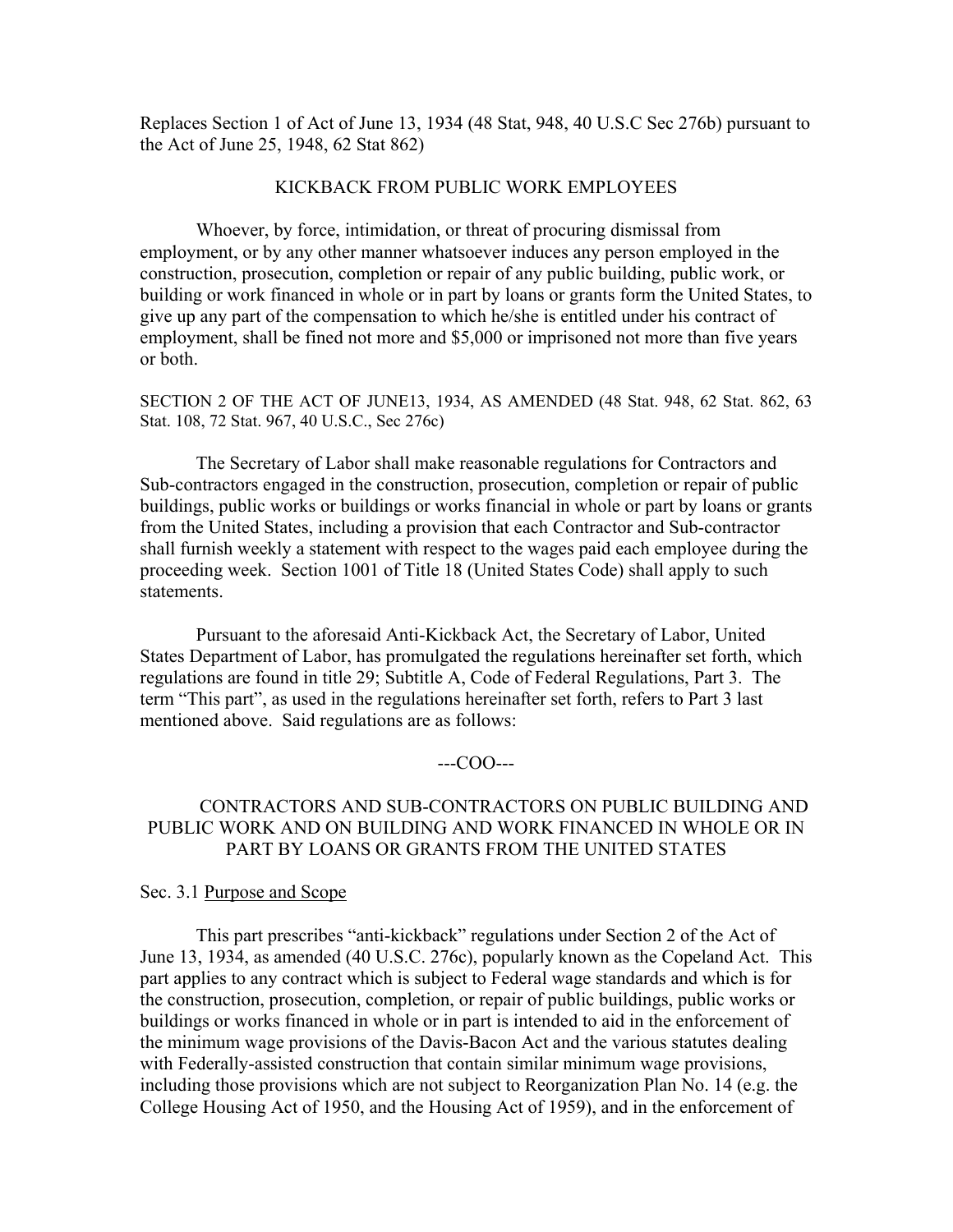the overtime provisions of the Contract Work Hours Standards whenever they are applicable to Construction work. The part details the obligation of contractors and subcontractors relative to the weekly submission of statements regarding the wages paid on work covered thereby; sets forth the circumstances and procedures governing the making of payroll deduction from the wages of those employed on such work; and delineates the methods of payment permissible on such work.

#### Sec 3.2 Definitions

As used in regulations in this part:

(a) The terms "building" or "work" generally include construction activity as distinguished from manufacturing, furnishing of materials, or servicing and maintenance of work. The terms include without limitation, buildings, structures, and improvements of all manufacturing, furnishing of materials, or servicing and maintenance work. The terms include without limitation, buildings, structures, and improvements of all types, such as bridges, dams, plants, highways, parkways, streets, subways, tunnels, sewers, mains, power lines, pumping stations, railways, airports, terminals, docks, piers, wharves, ways, lighthouse, buoys, jetties, breakwater, levees, and canals, dredging, shoring, scaffolding, drilling, blasting, excavating, clearing and landscaping. Unless conducted in connection with and the site of such a building or work as is described in the foregoing sentence, the manufacture or furnishing of materials, articles, supplies or equipment (whether or not a Federal or State agency acquires title to such materials, articles, supplies or equipment during the course of the manufacture or furnishing, or owns the materials from which they are manufactured or furnished is not a "building" or "work" within the meaning of the regulations in this part.

(b) The terms "construction", "prosecution", "completion", or "repair" mean all types of work done on a particular building or work at the site thereof, including, without limitation, altering, remodeling, painting and decorating, the transportation of materials, and supplies to or from the building or work by the employees of the construction contractor or construction Sub-contractor, and the manufacturing of furnishing of materials, articles, supplies or equipment on the site of the building or work, by persons employed at the site by the Contractor or Sub-contractor.

(c) The terms "public building" or "public work" include building or work for whose construction, prosecution, completion, or repair, as defined above, a Federal Agency is contracting party, regardless of whether title thereof is in a Federal Agency.

(d) The term "Building" or work financed in whole or in part by loans or grants from the "United States" including building or work for whose construction, prosecution, completion, or repair, as defined above, payment or part payment is made directly or indirectly from funds provided by loans or grants by a Federal agency. The term does not include building or work for which Federal assistance is limited solely to land guarantees or insurance.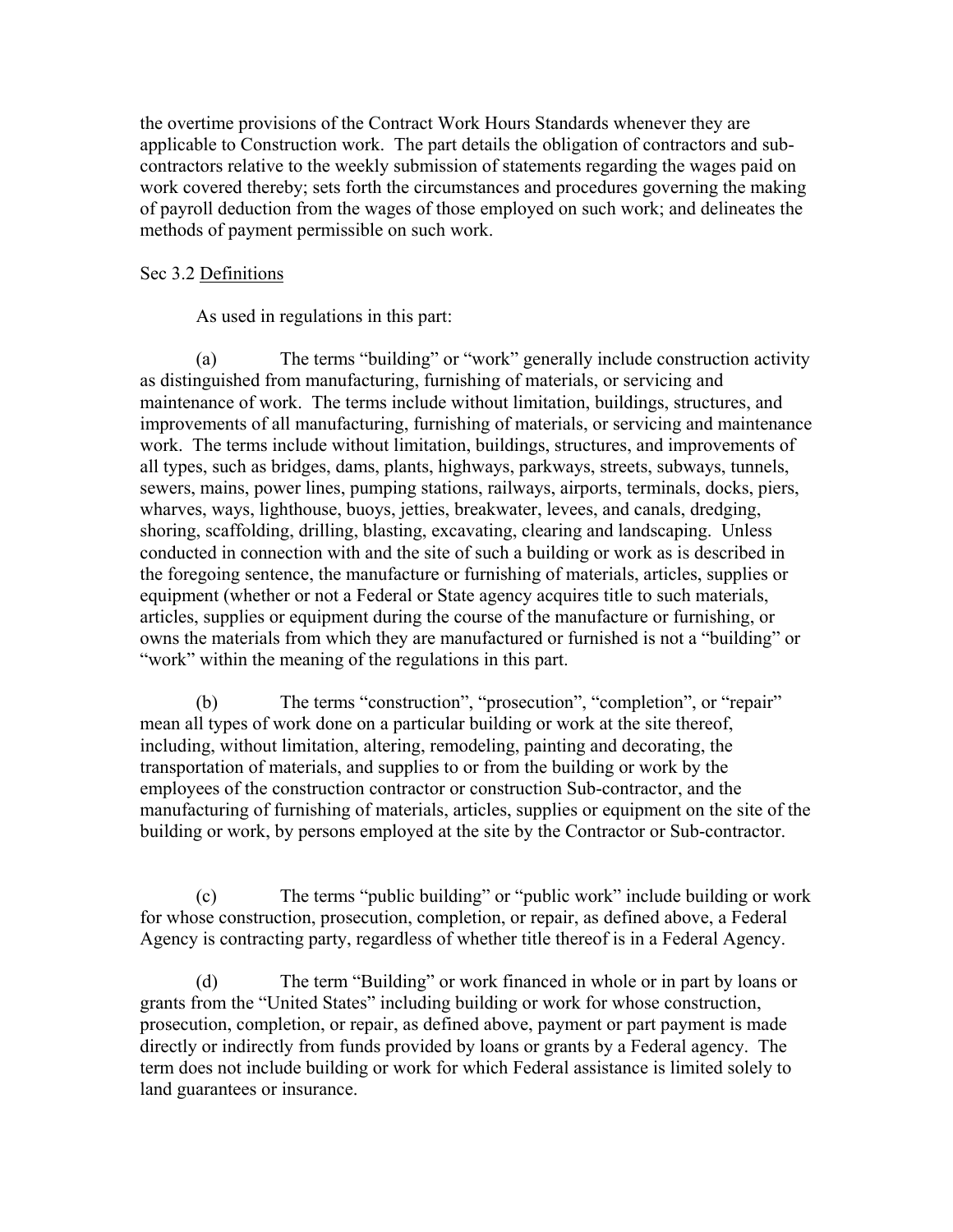(e) Every person paid by a Contractor or Sub-contractor in any manner for his labor in the construction, prosecution, completion, or repair of a public building or public work or building or work financed in whole or in part by loans or grants from the United States is "employed" and receiving "wages" regardless of any contractual relationship alleged to exist between him/her and the real employer.

(f) The term "any affiliated person" includes a spouse, child, parent, or other close relative of the Contractor or Sub-contractor; a partner or officer of the Contractor or Sub-contractor; a corporation closely connected with the Contractor or Sub-contractor as parent, subsidiary, or otherwise, an agency or officer of such corporation.

(g) The term "Federal Agency" means the United States, District of Columbia, and all executive departments, independent establishments, administrative agencies, and instrumentalities of the United States and the District of Columbia, including corporations, all or substantially all of the stock of which is beneficially owned by the United States, by the District of Columbia, or any of the foregoing departments, establishments, agencies and instrumentalities.

# Sec 3.3 Weekly statement with respect to payment of wages

 (a) As used in this section, the term "employees" shall not apply to persons in classifications higher than that of laborer or mechanic and those who are the immediate supervisors of such employees.

(b) Each Contractor or Sub-contractor engaged in the construction, prosecution, completion, or repair of any public building or public work, or building or work financed in whole or in part by loans or grants from the United States, shall furnish each week a statement with respect to the wages paid each of its employees engaged on work covered by these regulations during the preceding weekly payroll period. The statement shall be executed by the Contractor or Sub-contractor or by and authorized officer of employee of the Contractor or Sub-contractor who supervises the payment of wages, and shall be in the following form

# WEEKLY STATEMENT OF COMPLIANCE

 $\overline{\phantom{a}}$ 20\_\_\_\_\_\_\_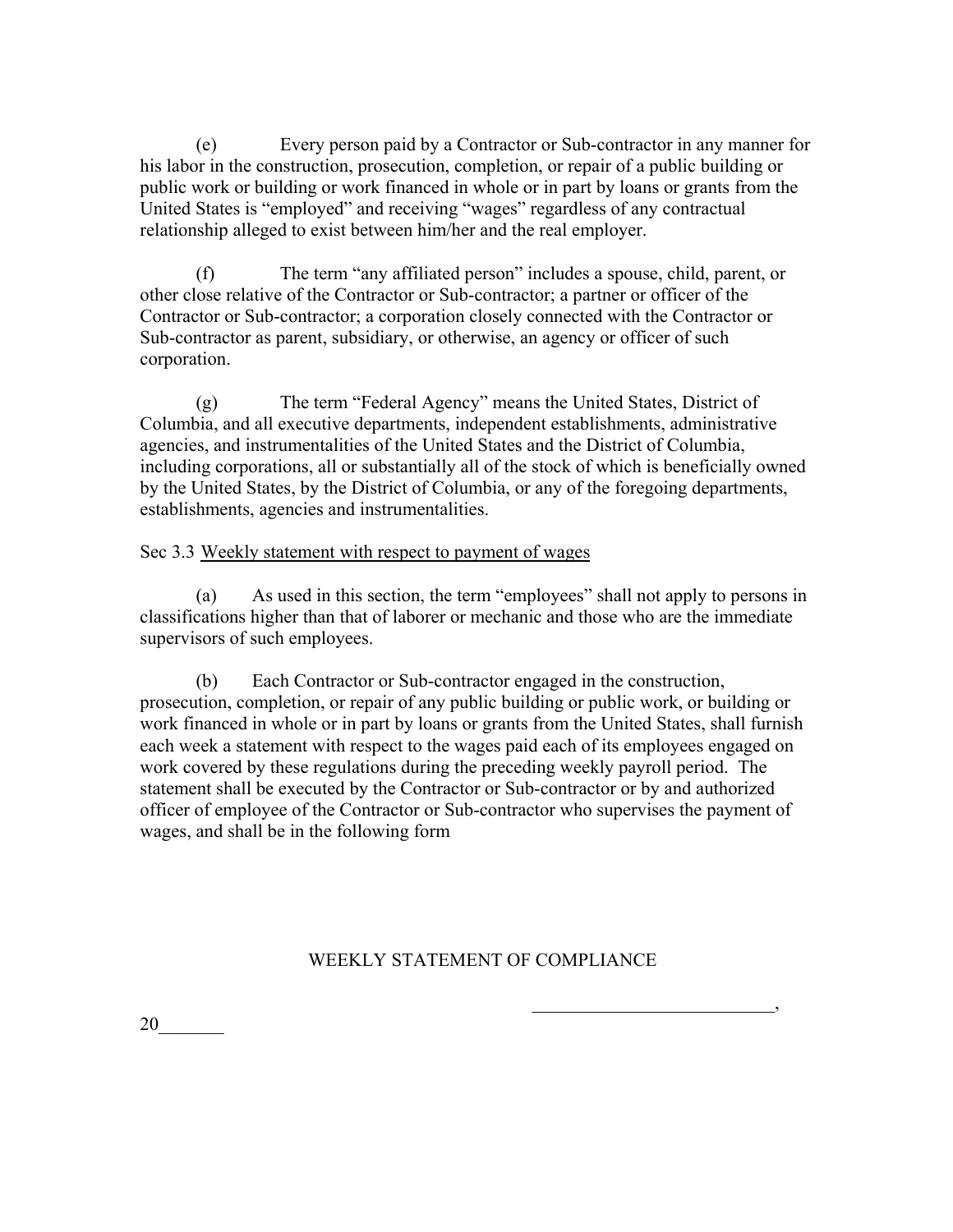# (NAME OF SIGNAORY PARTY) (TITLE)

Do hereby state:

(1) That I pay or supervise the payment of the persons employed by

 $\Box$  on the  $\Box$  (building or work)  $\overline{\text{(contractor or sub-contractor)}}$ the day of day of day  $\frac{1}{20}$  and ending on the  $\frac{1}{2}$  day of  $\frac{1}{2}$ , 20, all persons employed on said project have been paid the full weekly wages earned, that no rebates have been or will be made directly or indirectly to or on behalf of said

 $\mathcal{L}_\text{max}$  , and the contribution of the contribution of the contribution of the contribution of the contribution of the contribution of the contribution of the contribution of the contribution of the contribution of t

(Contractor or Sub-contractor)

 $\mathcal{L}_\text{max}$  and  $\mathcal{L}_\text{max}$  and  $\mathcal{L}_\text{max}$  and  $\mathcal{L}_\text{max}$ 

by any person and that no deductions have been made either directly or indirectly from the full wages earned by any person, other than permissible deduction as defined in Regulations, Part 3 (29CFR Part 3), issued by the Secretary of Labor under the Copeland Act, as amended (48 Stat. 948, 63 Stat. 108, 72 Stat. 967, 76 Stat. 537, 40 U.S.C 276c), and described below:

(2) That any payrolls otherwise under this contract required to be submitted for the above period are correct and complete; that the wage rates for laborers or mechanics contained therein are not less than the applicable wage rates contained in any wage determination incorporated into the contract; that the classifications set forth therein for each laborer or mechanic conform with the work he performed.

(3) That any apprentices employed in the above period are fully registered in a bona fide apprenticeship program registered with a State apprenticeship agency recognized by the Bureau of Apprenticeship and Training, United Stated Department of Labor, or, if no such recognized agency exists in a State, are registered with the Bureau of Apprenticeship and Training, United States Department of Labor.

I,

 $\mathcal{L}$ 

 $\mathcal{L}_\text{max}$  , and the set of the set of the set of the set of the set of the set of the set of the set of the set of the set of the set of the set of the set of the set of the set of the set of the set of the set of the (SIGNATURE OF TITLE)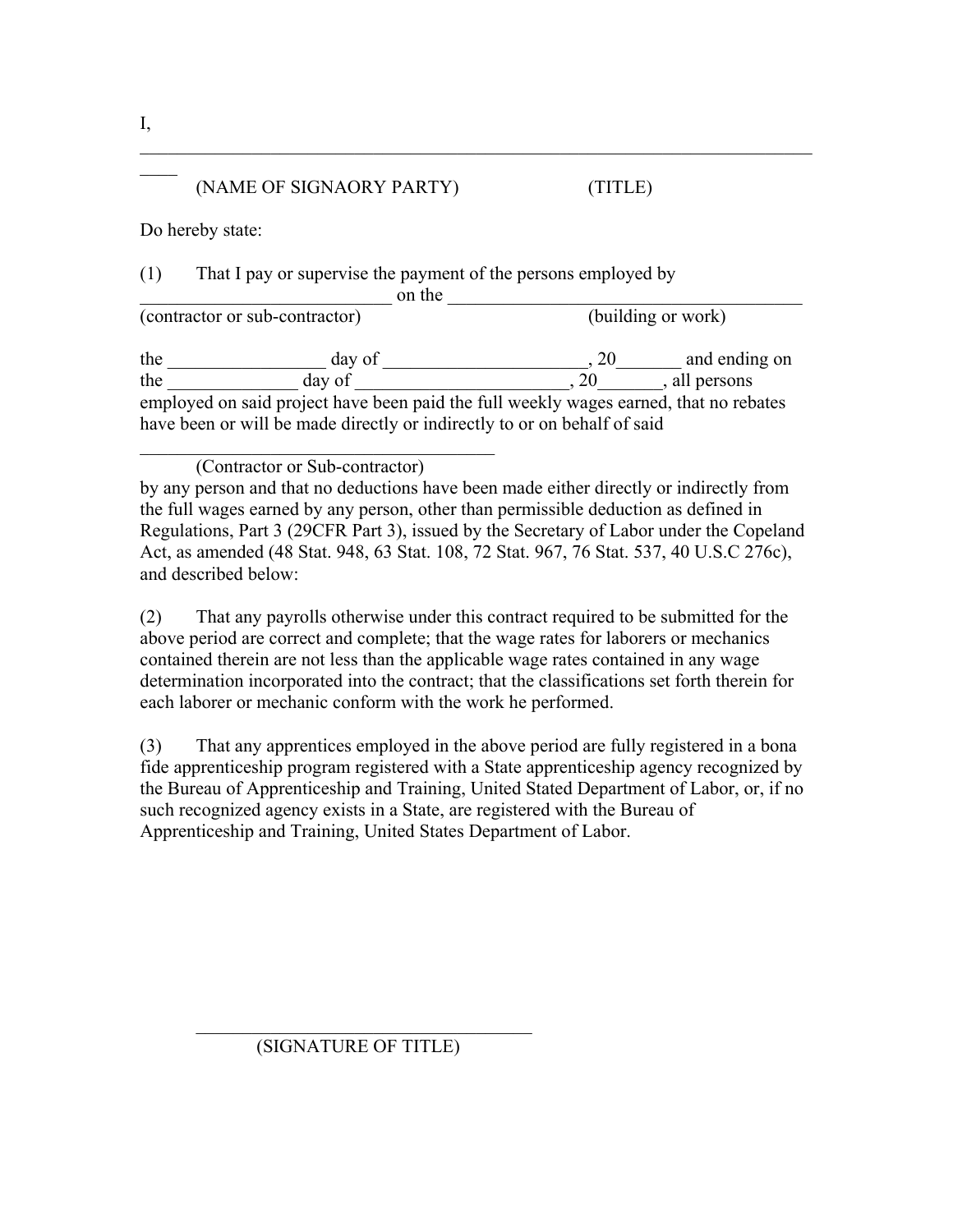Section 1001 of Title 18 of the United States Code (Criminal Code and Criminal Procedure) shall apply to such statements as provided at 72 Sta. 967 ( 18 U.S.C. 1001), among other things, provides that whoever knowingly and willingly makes or uses a document or fraudulent statement of entry in any matter within the jurisdiction of any department or agency of the United States, shall be fined not more that \$10,000 or imprisoned not more than five years or both.

 (c) The requirements of this section shall not apply to any contract of 2,000.00 or less.

 (d) Upon a written finding by the head of a Federal agency, the Secretary of Labor may provide reasonable limitations, variations, tolerances and exemptions from the requirements of this Section subject to such conditions as the Secretary of Labor may specify.

# Section 3.4 Submission of weekly statements and the preservation and inspection of weekly payroll records

 (a) Each weekly statement required under Sec. 3.3 shall be delivered by the Contractor or Sub-contractor, within seven (7) days after the regular payment date of the payroll period, to a representative of a Federal or State agency in charge at the site of the building or work, or, if there is no representative of a Federal or State agency at the site or the building or work, the statement shall be mailed by the Contractor or Subcontractor, within such time, to a Federal or State agency contracting for or financing the building or work. After such examination and check as may be made, such statement, or a copy thereof, shall be kept available, or shall be transmitted together with a report of any violations, in accordance with applicable procedures prescribed by the U.S. Department of Labor.

 (b) Each Contractor or Sub-contractor shall preserve his/her weekly payroll records for a period of three years from the date of completion of the Contract. The payroll records shall set out accurately and completely the name and address of each laborer and mechanic, his correct classification, rate of pay, daily and weekly number of hours worked, deductions made, and actual wages paid. Such payroll records shall be made available at all times for inspection by the contracting officer or his/her authorized representative, and by authorized representatives of the Department of Labor.

Section 3.5 Payroll deductions permissible without application to or approval of the Secretary of Labor

 Deductions made under the circumstances or in the situations described in the paragraphs of this section may be made without application to and approval of the Secretary of Labor.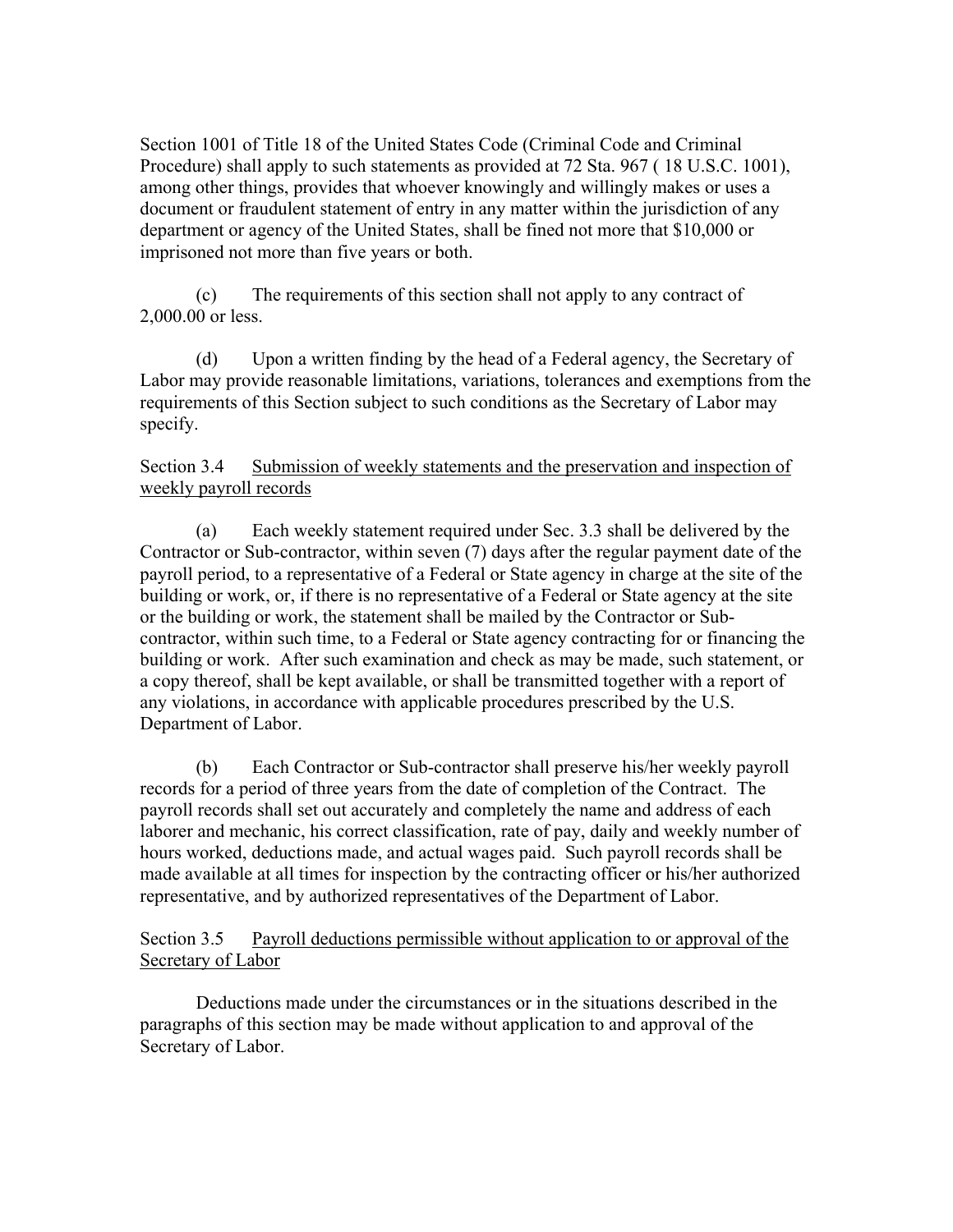(a) Any deduction made in compliance with the requirements of Federal, State, or Local law, such as Federal, State withholding income taxes and Federal Social Security taxes.

 (b) Any deductions or sums previously paid to the employee as a bona fide prepayment of wages when such prepayment of wages is considered to have been made only when cash or its equivalent has been advanced to the person employed in such manner as to give him complete freedom of disposition of the advanced funds.

(c) Any deduction of amounts required by court process to be paid to another, unless, the deduction is in favor of the Contractor, or Sub-contractor, or any affiliated person or when collusion or collaboration exists.

(d) Any deduction constituting a contribution on behalf of the person employed to funds established by the employer or representative of employees, or both, for the purpose of providing either from principle or income, or both, medical or hospital care, pensions or annuities, or retirement, death benefits, compensation for injuries, illness, accidents, sickness, or disability, or for insurance to provide any of the foregoing, or unemployment benefits, vacation pay, saving accounts or similar payment for the benefit of employees, their families and dependents; provided however, the following standards are met:

(1) The deduction is not otherwise prohibited by law:

(2) It is either, (i) voluntarily consented to by the employee in writing and in advance of the period in which the work is to be done and such consent is not a condition either for obtaining of or for the continuation of employment, or (ii) provided for in a bona fide collective bargaining agreement between the Contractor or Sub-contractor and representatives of its employees; (iii) no profit or other benefit is otherwise obtained directly or indirectly, by the Contractor or Sub-contractor of any affiliated person in the form of commission, dividend, or otherwise; and (iiii) the deductions shall serve the convenience and interest of the employee.

 (e) Any deduction contributing toward the purchase of United States Defense Stamps and Bonds when voluntarily authorized by the employee

(f) Any deduction requested by the employee to enable him/her to repay loans to or to purchase shares in credit unions organized and operated in accordance with Federal and State credit union statutes.

(g) Any deduction voluntarily authorized by the employee for the making of contributions to governmental or quasi-governmental agencies such as the American Red Cross.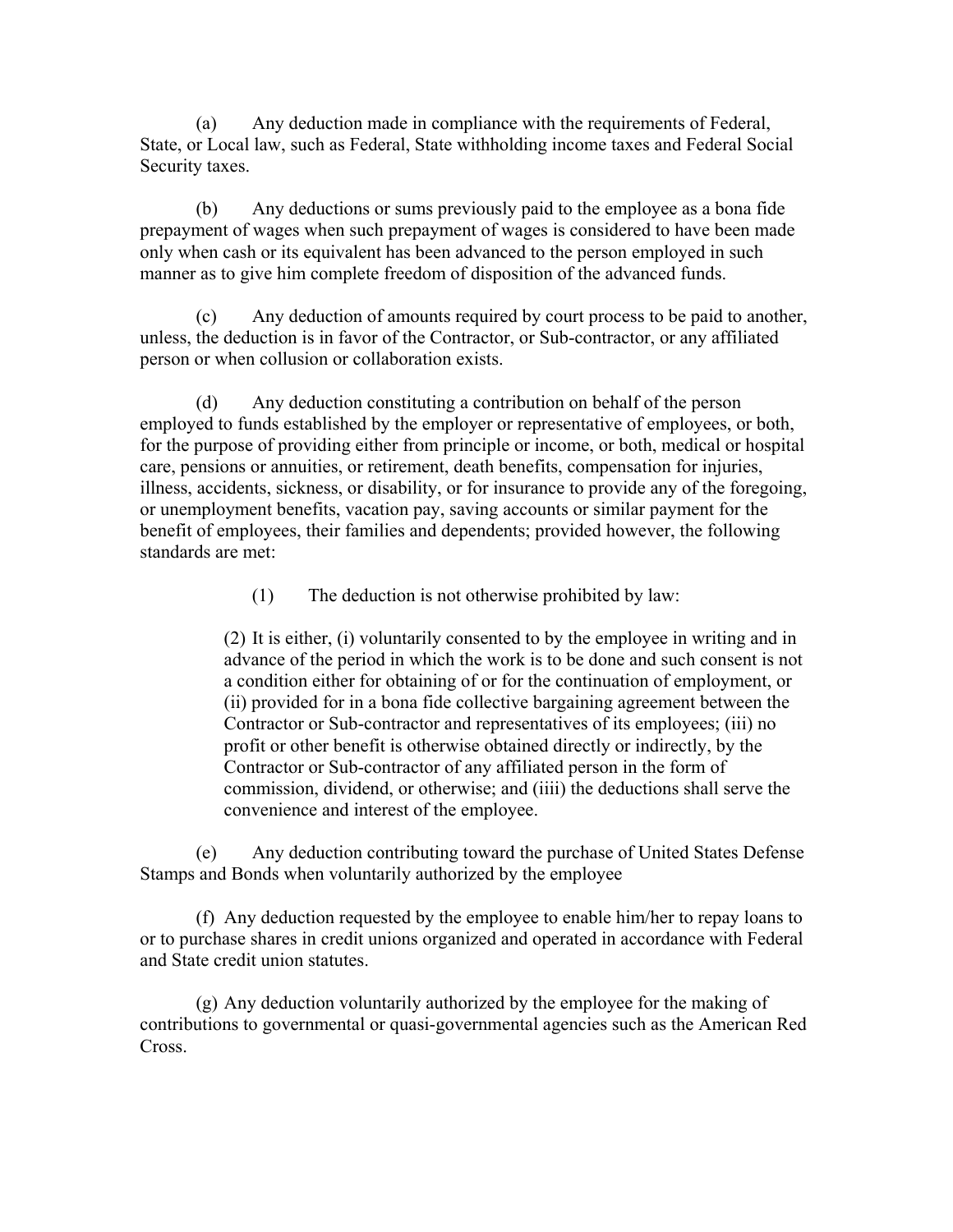(h) Any deduction voluntarily authorized by the employee for the making of contributions to Community Chests, United Givers Funds, and similar charitable organizations.

(i) Any deductions to pay regular union initiation fees and membership dues, not including fines or special assessments, provided, however, that a collective bargaining agreement between the Contractor and Sub-contractor and representatives of its employees provide for such deductions and the deductions are not otherwise prohibited by law.

(j) Any deductions not more than for the "reasonable cost" of board, lodging, or other facilities, meeting the requirements of this Section 3 (m) of the Fair Labor Standards Act of 1938, as amended, and part 531 of this title. When such deduction is made the additional records required under Sec 516.25 (a) of this title shall be kept.

Section 3.6 Payroll deduction permissible with the approval of the Secretary of Labor

 Any Contractor or Sub-contractor may apply to the Secretary of Labor for permission to make any deduction not permitted under Section 3.5. the Secretary may grant permission whenever he/she finds that:

(a) The Contractor, Sub-contractor, or any affiliated person does not make a profit or benefit directly or indirectly from the deduction either in the form of a commission, dividend or otherwise:

(b) The deduction is not otherwise prohibited by law:

(c) The deduction is either (1) voluntarily consented to by the employee in writing and in advance of the period in which the work is to be done and such consent is not a condition either for the obtaining of employment or its continuance, or (2) provided for a bona fide collective bargaining agreement between the Contractor or Sub-contractor and representatives of its employees and

(d) The deduction serves the convenience and interest of the employee.

Section 3.7 Applications for the approval of the Secretary of Labor

 Any application for the making of payroll deductions under Section 3.6 shall comply with the requirements prescribed in the following paragraphs of this Section  $(3.7):$ 

(a) The application shall be in writing and shall be addressed to the Secretary of Labor.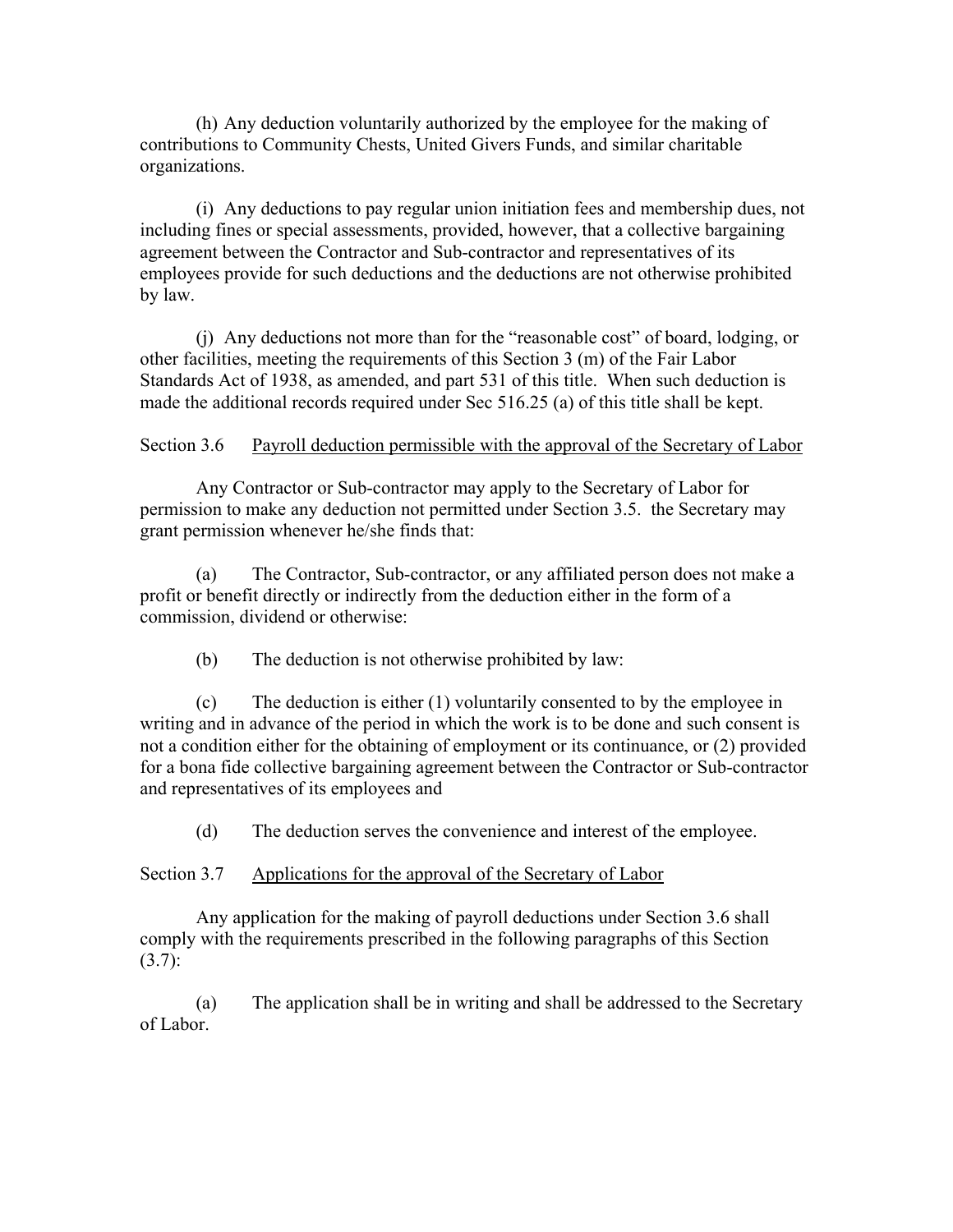(b) The application shall identify the contract or contracts under which the work in question is to be performed. Permission will be given for deductions only on specific, identified contracts, except upon a showing of exceptional circumstances.

(c) The application shall state affirmatively that there is compliance with the standards set forth in the provisions of Section 3.6. The affirmation shall be accompanied by a full statement of facts indicting such compliance.

(d) The application shall include a description of the proposed deduction, the purpose to be served thereby, and the classes of laborers or mechanics from whose wages the proposed deduction would be made.

(e) The application shall state the name and business of any third person to whom any funds obtained from the proposed deductions are to be transmitted and the affiliation of such person, if any, with the applicant.

Section 3.8 Action by the Secretary of Labor upon applications

 The Secretary of Labor shall decide whether or not the requested deduction is permissible under provisions of Section 3.6 and shall notify the applicant in writing of his decision

#### Section 3.9 Prohibited Payroll Deductions

 Deductions not elsewhere provided for by this part and which are not found to be permissible under Section 3.6 are prohibited.

#### Section 3.10 Methods of Payment of Wages

 The payment of wages shall be by cash, negotiable instruments payable on demand, or the additional forms of compensation for which deductions are permissible under this part. No other methods of payment shall be recognized on work subject to the Copeland Act.

#### Section 3.11 Regulations Part of Contract

 All contacts made with respect to the construction, prosecution, completion or repair of any public building or public work or building or work financed in whole or in part by loans or grants from the United States covered by the regulations in this part shall expressly bind the Contractor or Sub-contractor to comply with such of the regulations in this part as may be applicable. In this regard, see Section 5.5 (a) of this subtitle.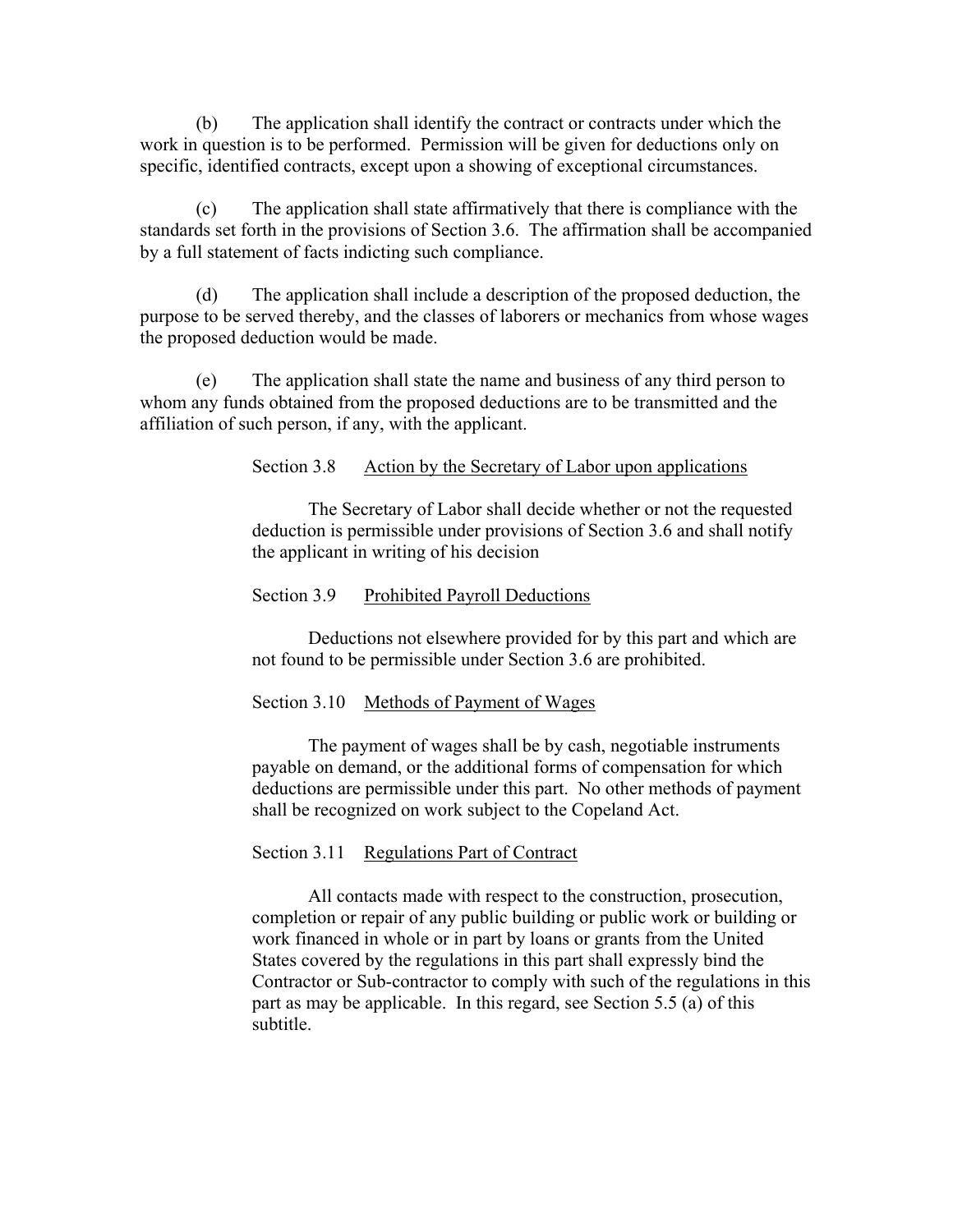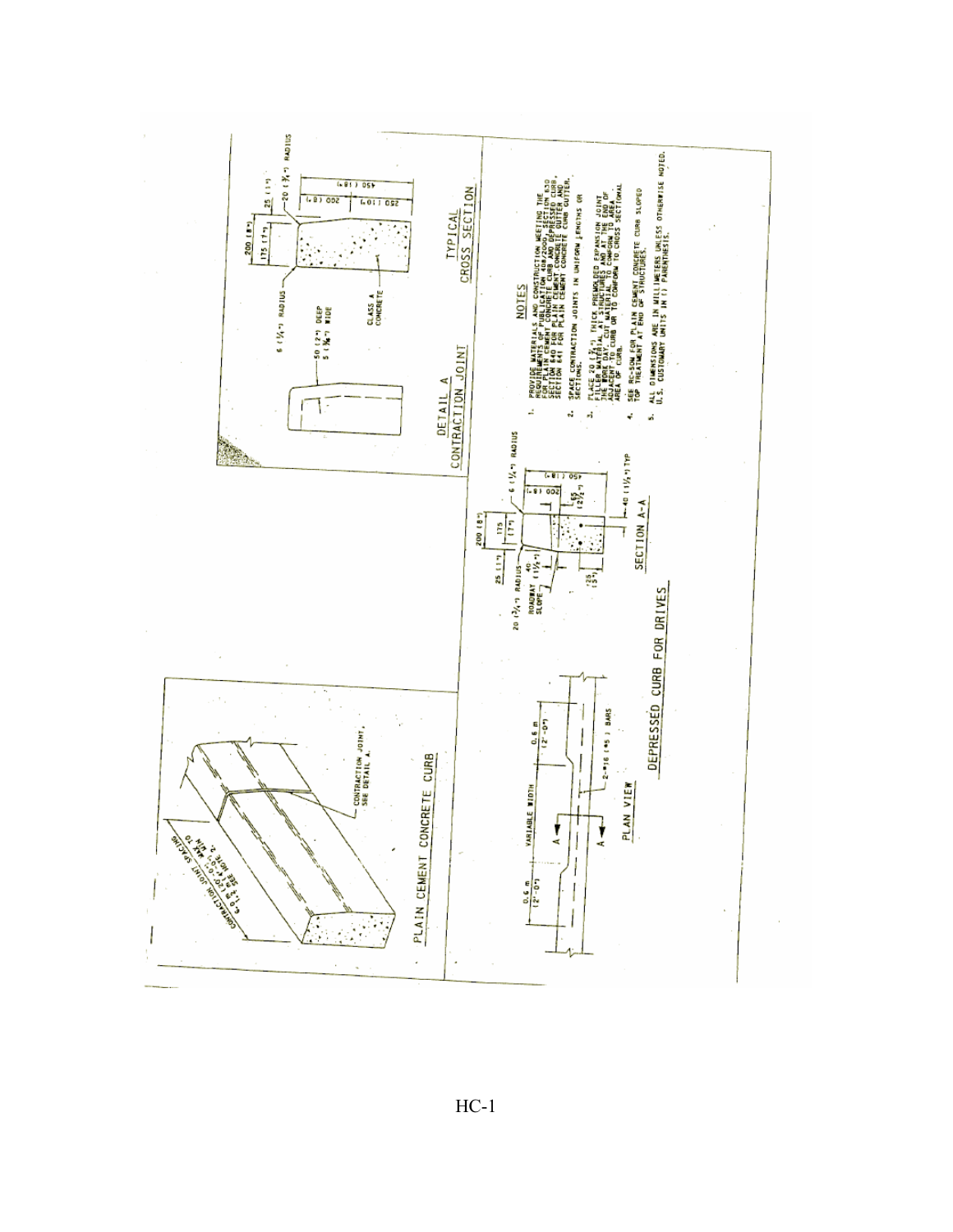# Chapter 4.7 Curb Ramps

#### Curb Ramps [4.7]

Curb ramps complying with 4.7 see requered wherever an accessible route crosses a curb.<br>Slope 14.7 at

#### Slope [4.7.2]

Supple [4,7,2]<br>The running stope of curb ramps cannot exceed 1:12. In alterations where it is technically infeasible to meet new<br>construction requirements, curb ramps may have a maxir um slope of 1:10 if the rise does not The numing stope of curb ramps cannot exceed 1:12. In alterations where it is technically infeasible to meet new<br>construction requirements, curb ramps may have a maxir um slope of 1:10 if the rise does not exceed 6 inches consulted in requirements, curb ramps may have a maximum slope of 1:10 if the rise does not exceed 6 inches. It is important that transitions to curb ramps be flush. Lips at the bottom of ramps of 1:10 if the rise does no is important that transitions to curb ramps be flush. Lips at the bottom of ramps are not exceed 6 inches. It<br>momentum needed to propel a wheelchair up-slope. Severe counter slopes can do the same thing and cause footnes. momentum needed to propel a wheelchair up-slope. Severe counter slopes can do the same thing and cause footnest<br>to scrape. *Recommendation*: While a 5% adjoining slope is allowed for drainage, gutters, and roadway crowns, to scripe. *Recommendation*: While a 5% adjoining slope is allowed for drainage,<br>slope should be minimized wherever possible (a maximum 2% slope is preferred).



Width [4.7.3] and Surface [4.7.4]

The structure of the structure of the structure of the structure of the structure of the structure of the structure of the structure of the structure of the structure of the structure of the structure of the structure of t s and the comply with of a curb ramp is 36 inches, exclusive of flared sides. Curb ramp surfaces, including flared<br>tant." The cross-slope of the curb ramp (2% maximum) must be ratified with must be "stable, fim, and slip-r 5 Us, must comply with requirements in 4.5 for ground and for surfaces which must be "stable, firm, and slip-resistant." The cross-slope of the curb ramp (2% maximum) m<sub>u</sub>nt be minimized because it makes wheelchair travel tant. The cross-stope of the curb ramp (2% maximum) m<sub>y</sub>.t be minimized because it makes<br>firelt by distributing weight and required force to one side and causing front casters to veer.

| $\sim$<br>the control of<br>- 10 |
|----------------------------------|
|                                  |
|                                  |
|                                  |
|                                  |
|                                  |
|                                  |
|                                  |
|                                  |
|                                  |
|                                  |
|                                  |
|                                  |
|                                  |
| $\sim$                           |
|                                  |
|                                  |
|                                  |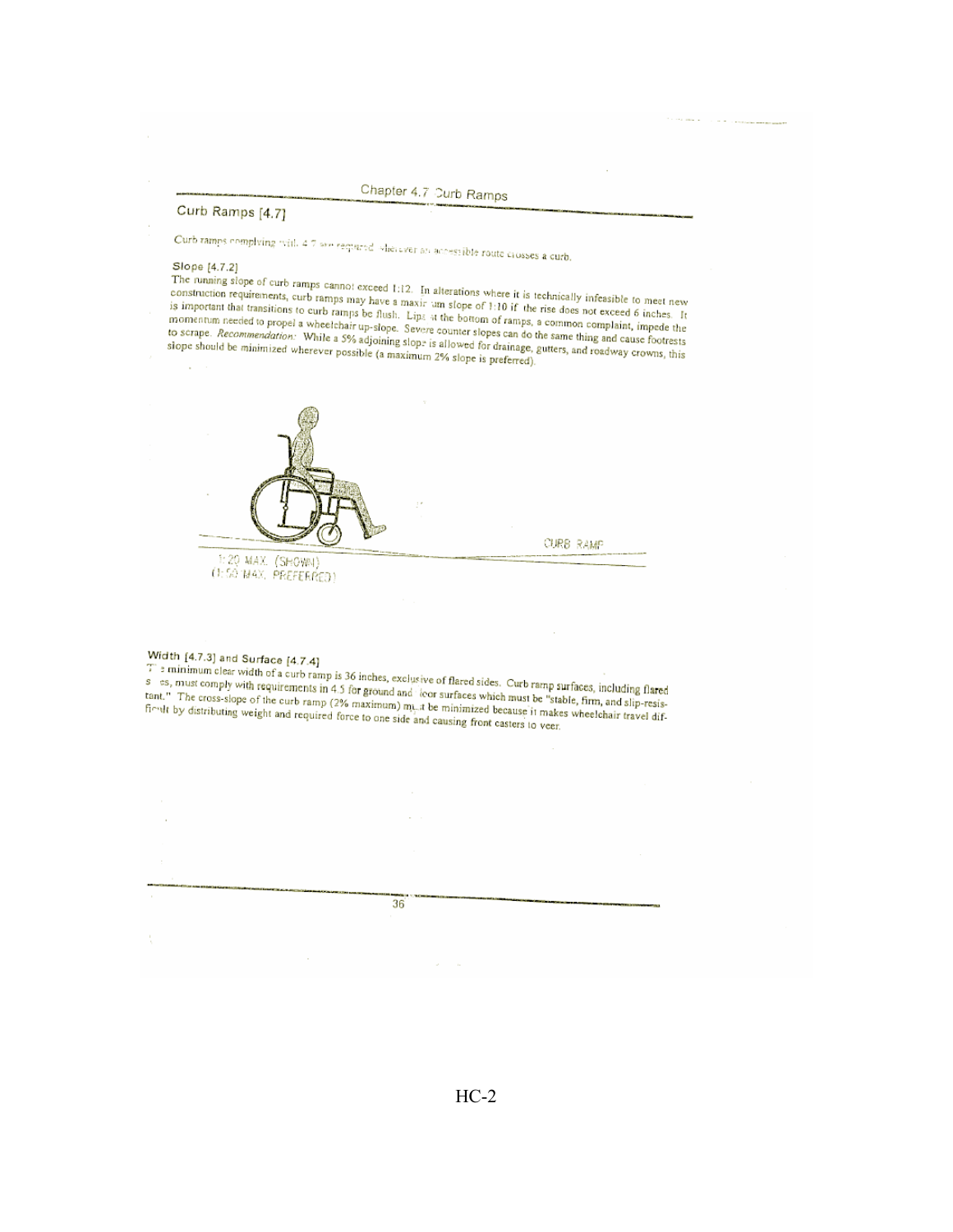## Chapter 4.7 Curb Ramps

## Sides of Curb Ramps [4.7.5]

Where pedestrians cross the ramp, curb rames are required to have side flares; sharp returns present triuping hazarda. Returned ourbs are acceptable where pedecirian traffic across the rame is discovinged.



### Built-up Curb Ramps [4.7.6]

Built-up curb ramps are permitted where they do not project into vehicular traffic lanes or access aisles at parking spaces and passenger loading zones. (The Furface of access aisles cannot slope more than 2% in any direction). Recommendation: Curb ramps with returned sides or concave flares are preferred over built-up curb ramps with convex flares because they provide greater edge protection.

## Detectable Warnings [4.7.7]

The edges of curbs can provide a cue to people with vision impairments. Since curb ramps remove this detectable drop-off, ADAAG originally required a distinctive dome patterning for the surface of curb ramps detectable by canes or by foot so that people with vision impairments could detect the transition from pedestrian area to street. In response to business and user concerns about the need and specifications for this detectable warning, this requirement was suspended in 1994 pending further study. Alternative means of providing a tactile warning at curb ramps that empty into streets may be acceptable (though not required) until a requirement may be established. Jurisdictions may continue to install the truncated domes specified in ADAAG or other surfaces or technologies if they wish but

### Obstructions [4.7.8]

It is important that parked cars, lampposts, utility poles, and other elements placed along sidewalks not obstruct con-



 $HC-3$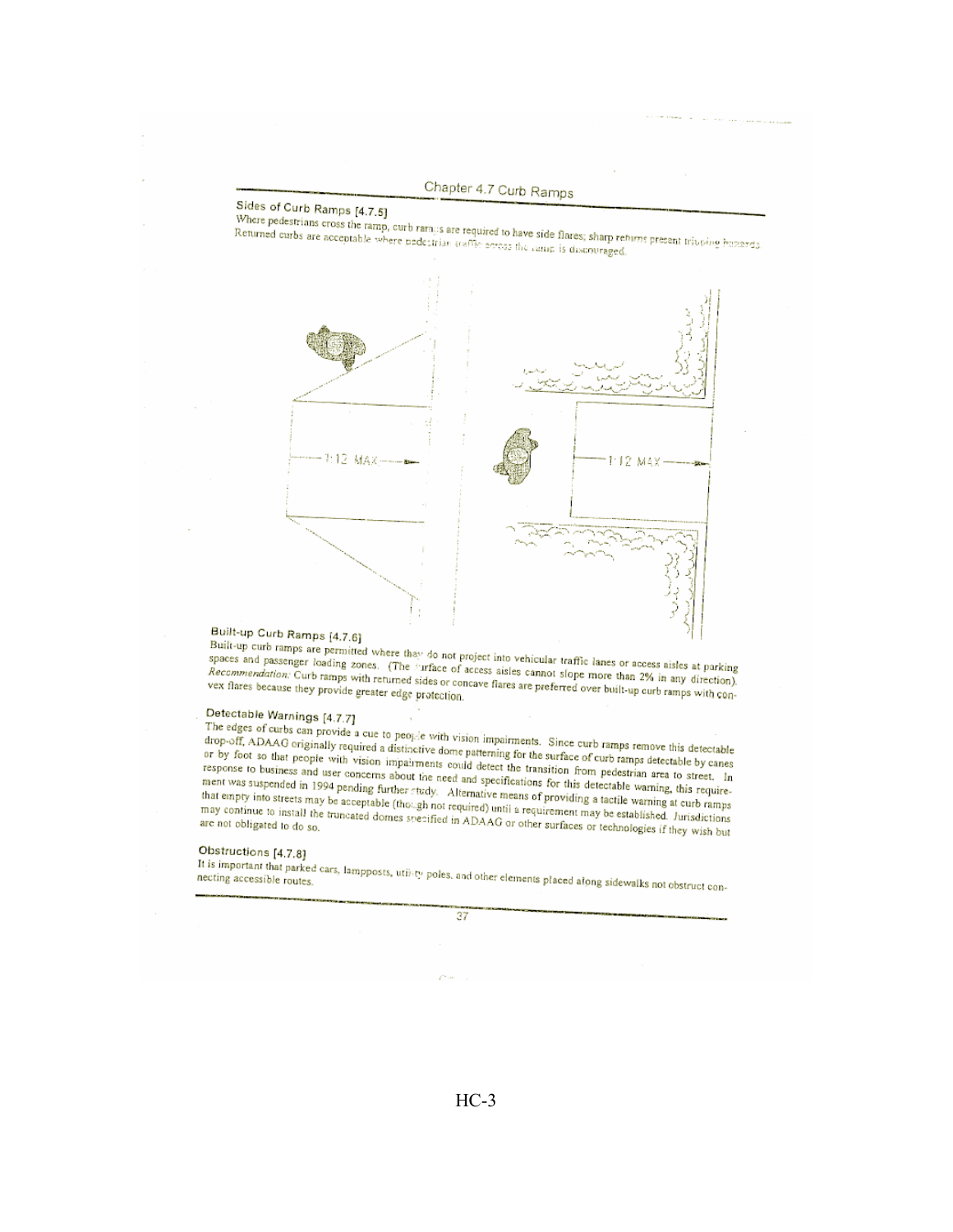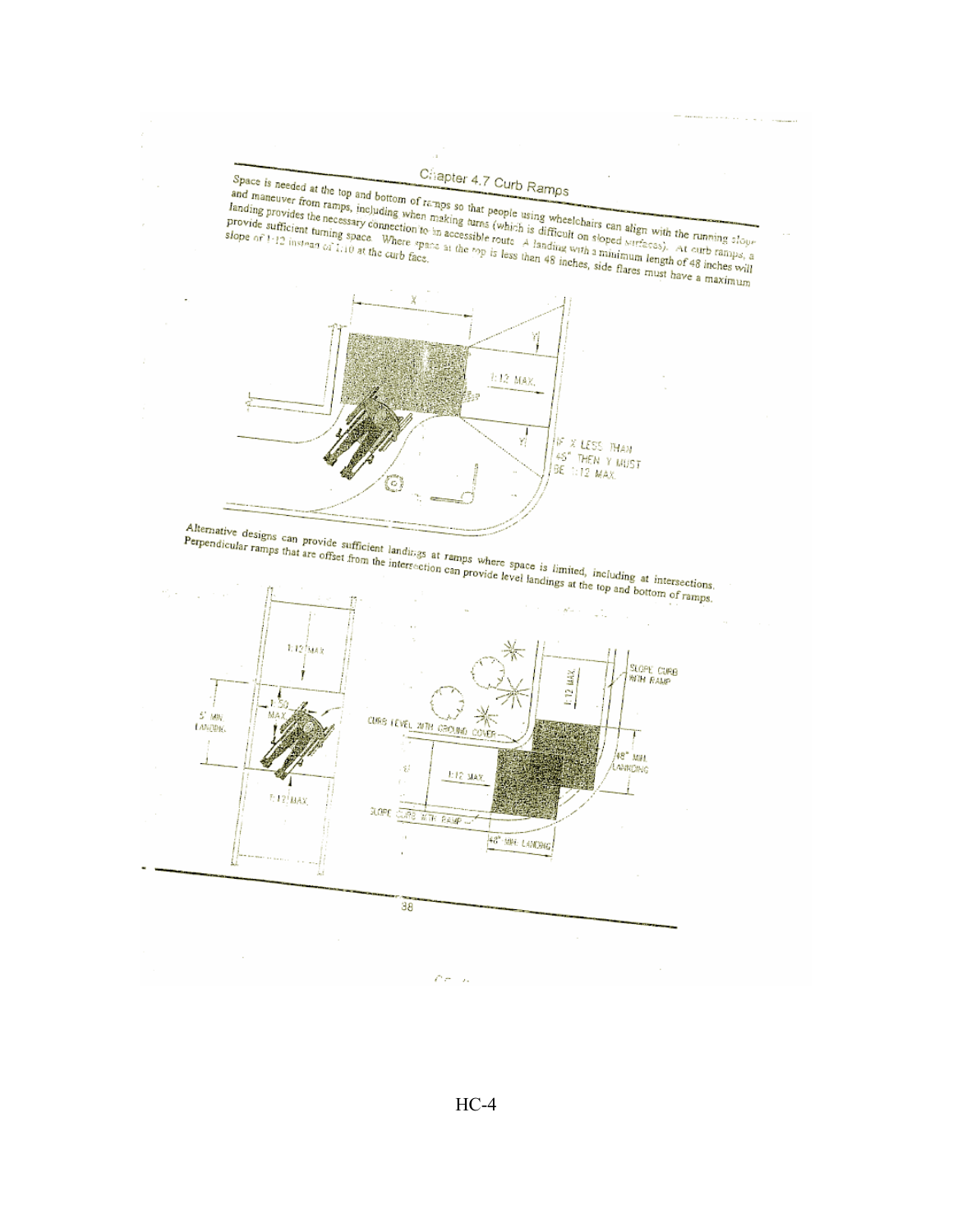

# Location at Marked Crossings (4.7 9)

The foot of a curb ramp must be contained, within the crosswalk, where one is marked. At corners with a large radius, perpendicular curb ramps should be located so that the centerline is radial to the curb face instead of being

# Diagonal Curb Ramps [4.7.10]

People using wheelchairs should not be directed into an active travel lane in order to cross stopped traffic. A landing at least 48 inches long must be provided outside the through-travel lanes if a diagonal ramp is used. Otherwise, perpendicular curb ramps should be used. In addition, a segment of straight curb at least 2 feet long must be provided on each side of the curb ramp and within the marked crossing.



### Islands [4.7.11]

At traffic islands, wheelchair space between opposing ramps is essential. If there is no level space between ramps,<br>wheelchairs can "bottom out" or "high center" while proceeding down one ramp while the back wheels are com up the other slope. Cut-through routes level with the street are necessary where wheelchair space between opposing ramps is not available. Islands with cut-through routes must be wide enough (48 inches minimum) to provide space

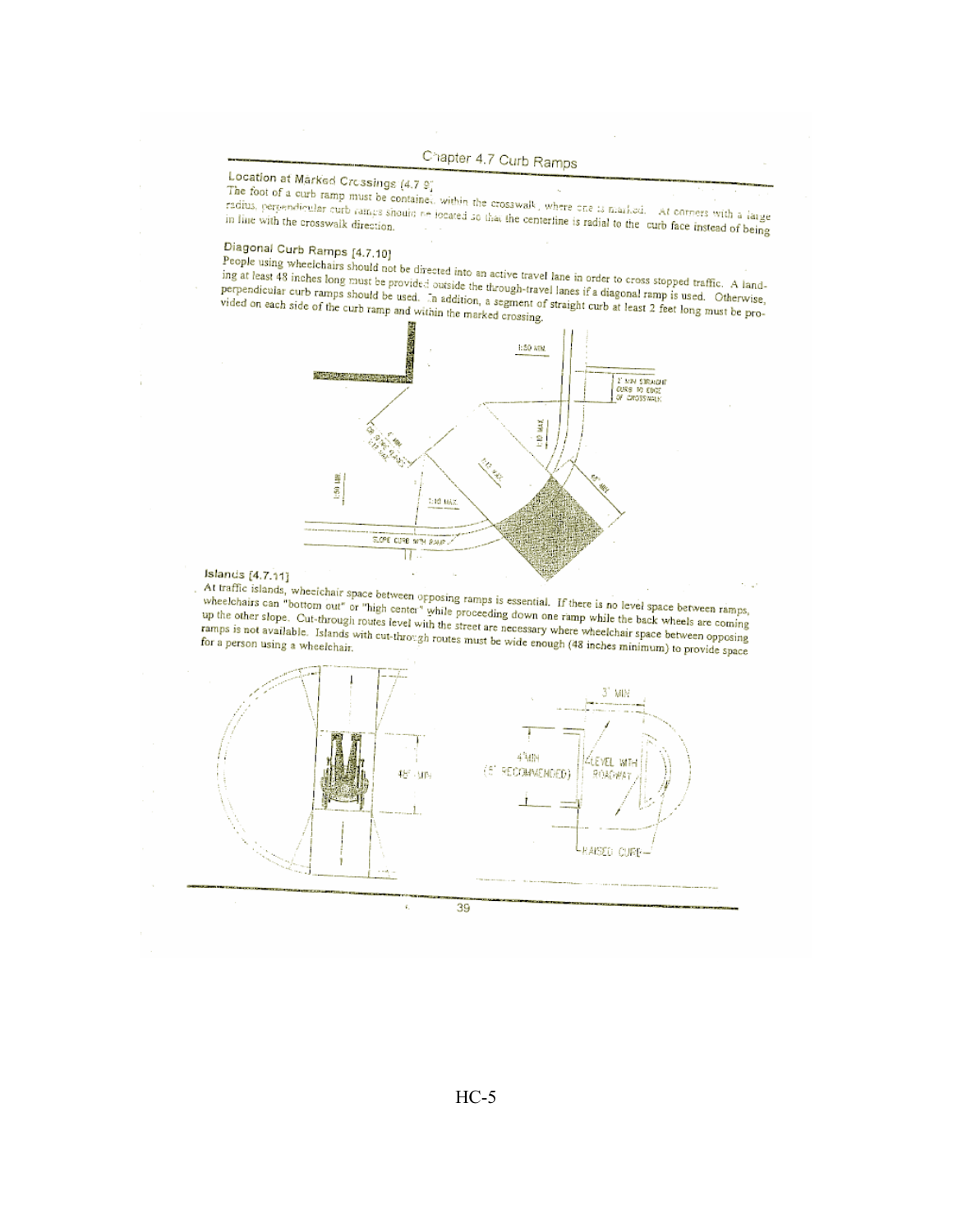### Ramps [4.8]

Where the running slope of an accessible source is more than 5%, it is considered a ramp. Generally, changes in level

Curved ramps, while not specifically addressed by ADAAG, are not considered suitable for wheelchair traffic unless Curved ramps, while not spectrically additioned by Alexand, are not considered suitable for which makes since that makes the radius of curvature is large enough. The burvature and slope typically result in an uneven surfac the radius of curvature is large enough. The curvature and slope typically result in an unevent surface that manus<br>wheelchair maneuvering difficult because not all wheels rest on the surface. An inner radius of curvature o feet is considered necessary in order to minimize the slope differential.

### Slope and Rise [4.8.2]

Stope ario ruse  $[4, 0.4]$ <br>Slope represents the proportion of vertical rise to horizontal length and can be represented as a ratio (as in ADAAG),

|             | $-3.97 - 1.7$ |                 |                                              |  |  |
|-------------|---------------|-----------------|----------------------------------------------|--|--|
| rise:length | percent -     | pjtch           | <b>A TELEVISION NOTICE A CARDS</b><br>degree |  |  |
| 1:8         | 12.50%        | .1250           |                                              |  |  |
| 1:10        | 16%           | .1000           | 7.13                                         |  |  |
| 1.12        | 8.33%         |                 | 5.71                                         |  |  |
| 1:13        | 7.69%         | .0833           | 4.76                                         |  |  |
| 1:14        | 7.14%         | .0769           | 4.40                                         |  |  |
| 1:15        | 6.67%         | .0714           | 4.09                                         |  |  |
| 1:16        | 6.23%         | .0667           | 3.81                                         |  |  |
| 1:17        | 5.88%         | .0625<br>ala Pe | чń<br>3.58                                   |  |  |
| 1:18        |               | .0588           | 3.37                                         |  |  |
| 1:19        | 5.55%;        | .0555           | 3.18                                         |  |  |
| 1:20        | 5.26%         | .0526           | 3.01                                         |  |  |
|             | 5.00%         | .0500           | 2.86                                         |  |  |
| 1:50        | 2.00%         | .0200           | 1.15                                         |  |  |
|             |               |                 |                                              |  |  |

Slope and length greatly determine a ramp's usability. There are trade-offs between the two: a steeper slope makes stope and length greatly determine a range a usefully. There are trade-offs ociween the two: a steeper stope manus<br>the run shorter, while a more gradual slope increases the length. A maximum slope of 1:12 is specified alth ADAAG calls for the "least possible" slope to example more gradual slopes which better serve children and peo-<br>ADAAG calls for the "least possible" slope to example more gradual slopes which better serve children and peo-The with limited staming or upper body strength. A recent study by the Access Board ("Technical Requirements for Pro with the common of opportunity subsigns. The common of the Access Donne (Accounted Requirements in Ramps" (1996) by the Center for Accessible Housing) indicates a significant increase in exertion occurs on ramps Kamps (1990) by the Center for Accommendations: Consider slopes between 1:16 and 1:20 as preferred, especially at with slopes 1:14 or steeper. Recommendations: Consider slopes between 1:16 and 1:20 as preferred, especially Mill stopes (114 of stopper, recommendations. Consistent stopes between 1110 and 1.20 as presented, coperation, at<br>ramps with long runs. The slope should be consistent along the full length of the run. Variation above regu struction tolerances can be disruptive to wheelchair travel, especially in the ascent direction.

40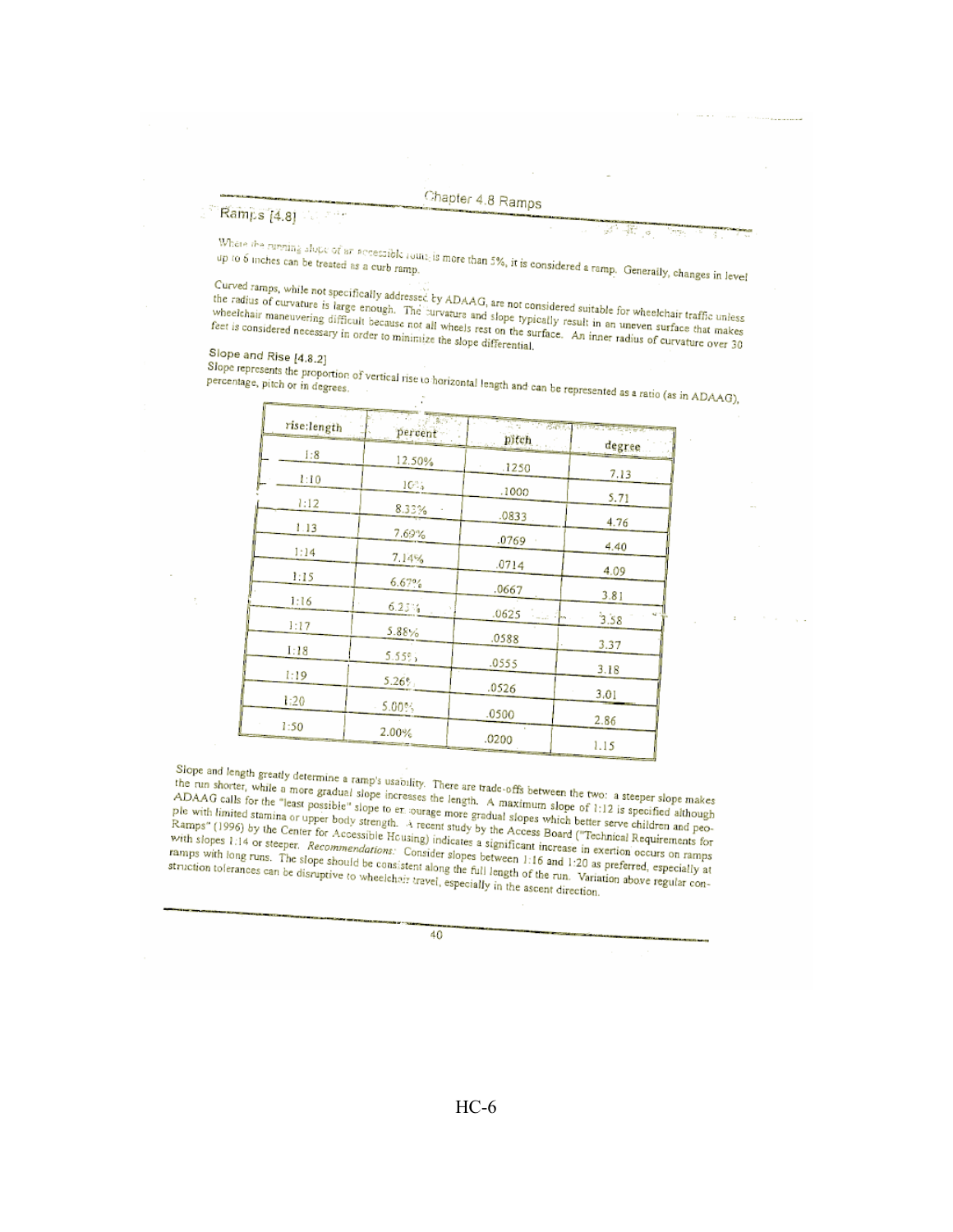# Alterations/ Historic Preservation

Steeper slopes are allowed for short ramps, where a 1:12 slope is not technically feasible.

| Same of Park Green<br>scope<br>SOF 2<br>الهضاماتين | Max, Rise | Max. Slope |
|----------------------------------------------------|-----------|------------|
| altered facilities (including historic)            | 3 in.     | 1:8        |
| altered facilities (including historic)            | 6 in.     | 1:10       |
| qualified historic structures only                 | 4 in.     | 1:6        |

### Rise

The maximum length of a run is determine<sup>2</sup> by the rise (30 inches maximum) and the slope:

| Max. Rise |       |             |           |       |             |  |
|-----------|-------|-------------|-----------|-------|-------------|--|
|           | Slope | Max. Length | Max. Rise | Slope | Max. Length |  |
| 30 in.    | 1:12  | 30 ft.      | 30m       |       |             |  |
| 30 in.    | 1:13  | 32.5 ft.    |           | 1:16  | 40 ft.      |  |
| 30 in.    |       |             | $30$ in.  | 1:17  | 42.5 ft.    |  |
|           | 1:14  | 35 ft.      | 30 in.    | 1:18  | 45 ft.      |  |
| 30 in.    | 1:15  | $37.5$ ft.  | 30 in.    | 1:19  | 47.5 ft.    |  |

The number of runs per ramp is not limited although the more runs a ramp has the less usable it is. While intermediate landings offer resting points, they do not reduce the amount of force people using wheelchairs must exe

### Clear Width [4.8.3]

Clear vulcui 14.6.31<br>The minimum clear width for ramps of 36 inches is measured between the leading edge of handrails. A maximum<br>clear width is not specified. *Recommendation*: It is often advisable that ramps be wider th

41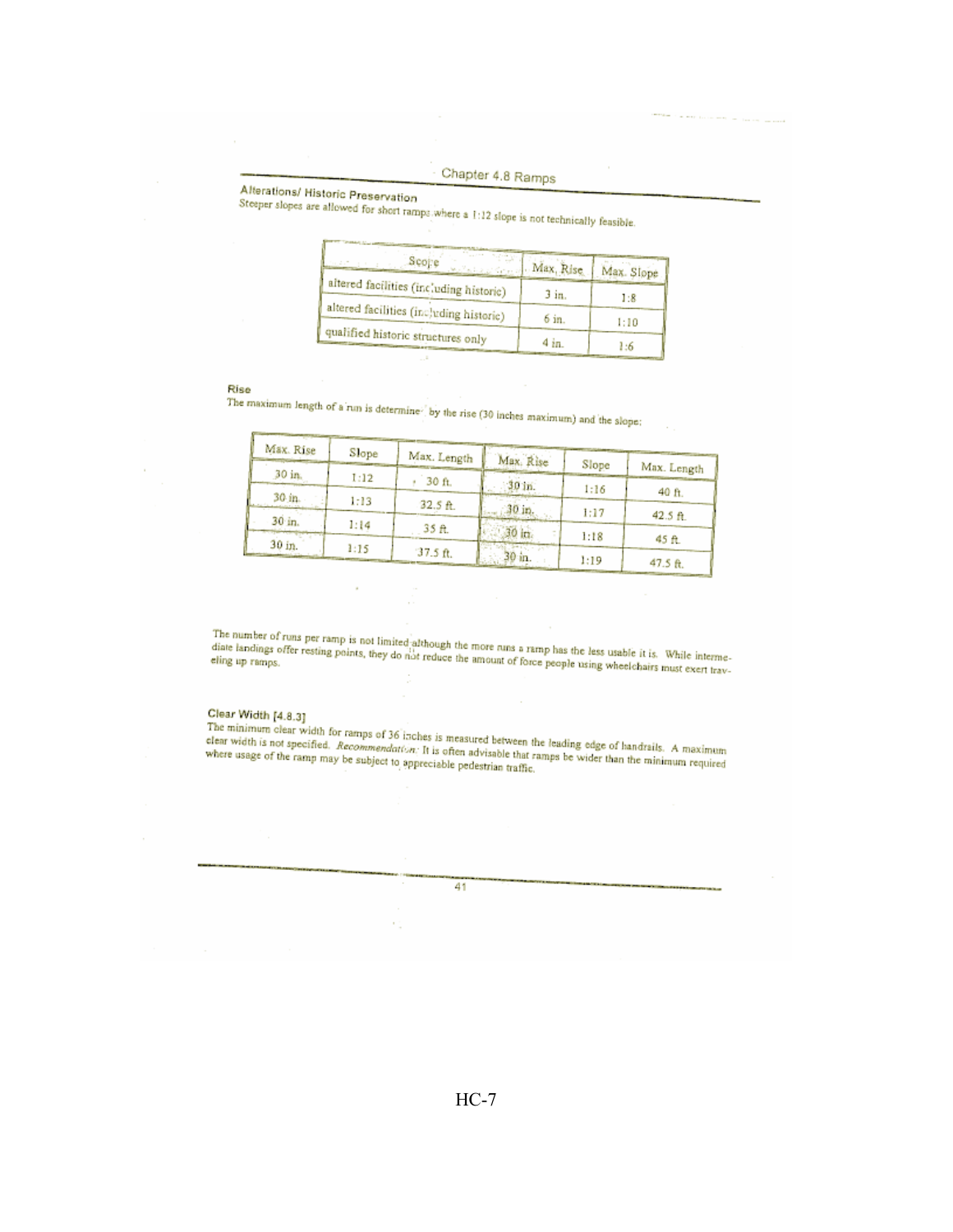## Landings [4.8.4]

Lanurings 10.0.00 and bottom and intermediate latifings, must be at least 60 inches long so maneuvering 1,200 is Laborages at the top and bonding and intermediate tax strigs, must be at reast or meters and so matterwards space is<br>available for approaching ramps straight on. Landings must be at least as wide as the ramp they serve and available for approaching ramps straight on. Landings must be at least as wide as the ramp iney serve and cannot<br>slope more than 2% in any direction. Where ramps change direction, the landing must be at least 60 by 60 inch This applies to switchback ramps, ramps with a 50 stegree turn, and angled ramps. *recommendation*: rounds and landings should be configured to facilitate maneuvering. For example, runs should be aligned along the outside landings should be configured to facilitate maneuvering. For example, runs should be aligned along the outside randing edge, as in the case of ramps with a 90 degree turn, so that a wider turn is permitted. Handrail extens

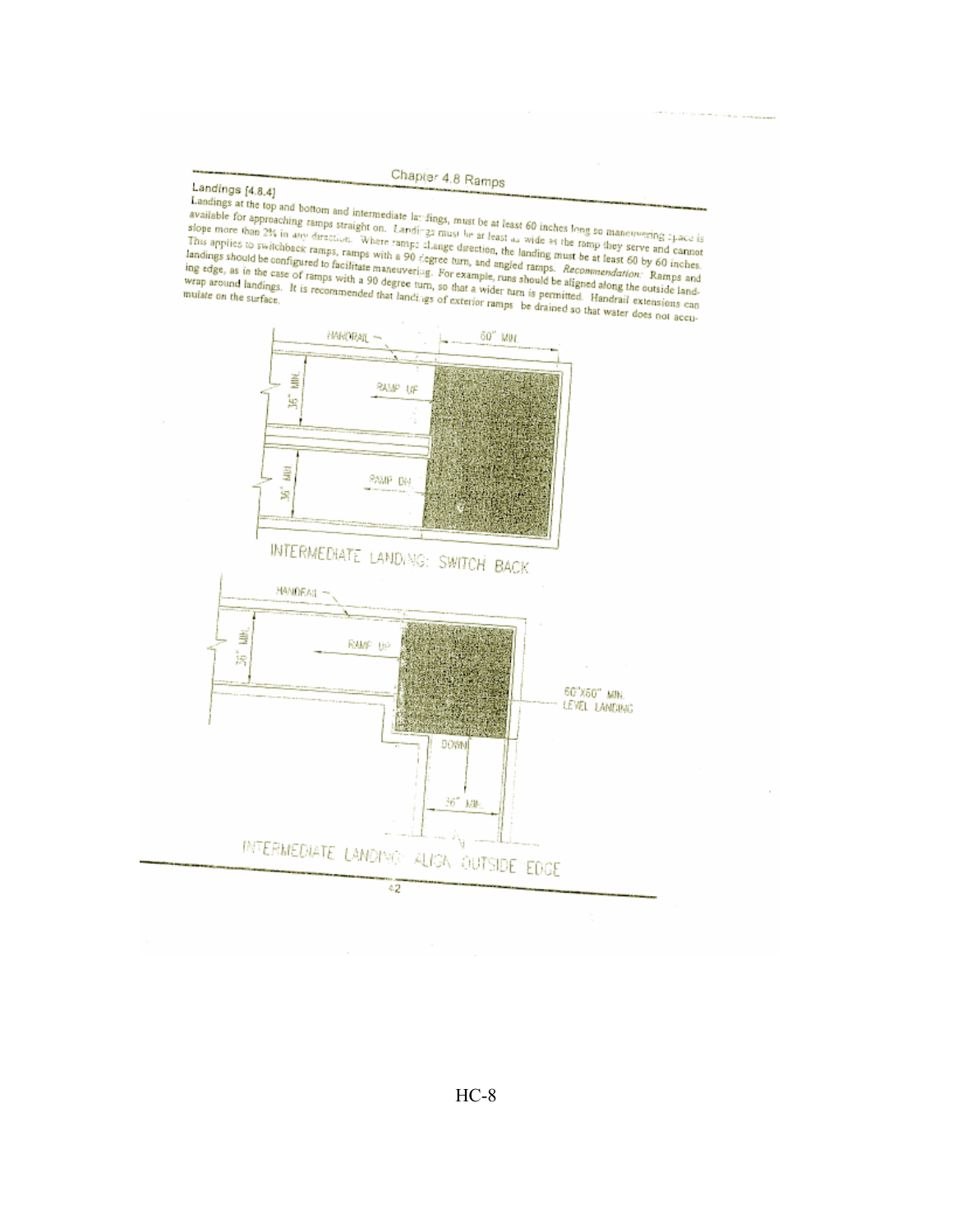## Doorways [4.8.4]

Landings nust provide the maneuvering clearance at doors required in ADAAG 4.13. ADAAG allows the landing<br>to overlap maneuvering clearances at doors. *Recommendation*: Ramps and doors should be configured to facilitate to overtap maneuvering cicarances at doors. *Recommendation*: Ramps and doors should be coinigured to facturate<br>wheelchair maneuvering and to prevent open doors from obstructing ramp openings (important along egress route



Recommendation: Stairs that open onto ramp landings should be configured so that a person using a wheelchair is<br>not required to maneuver close to the stair opening. Consider allowing additional space beyond the minimum man

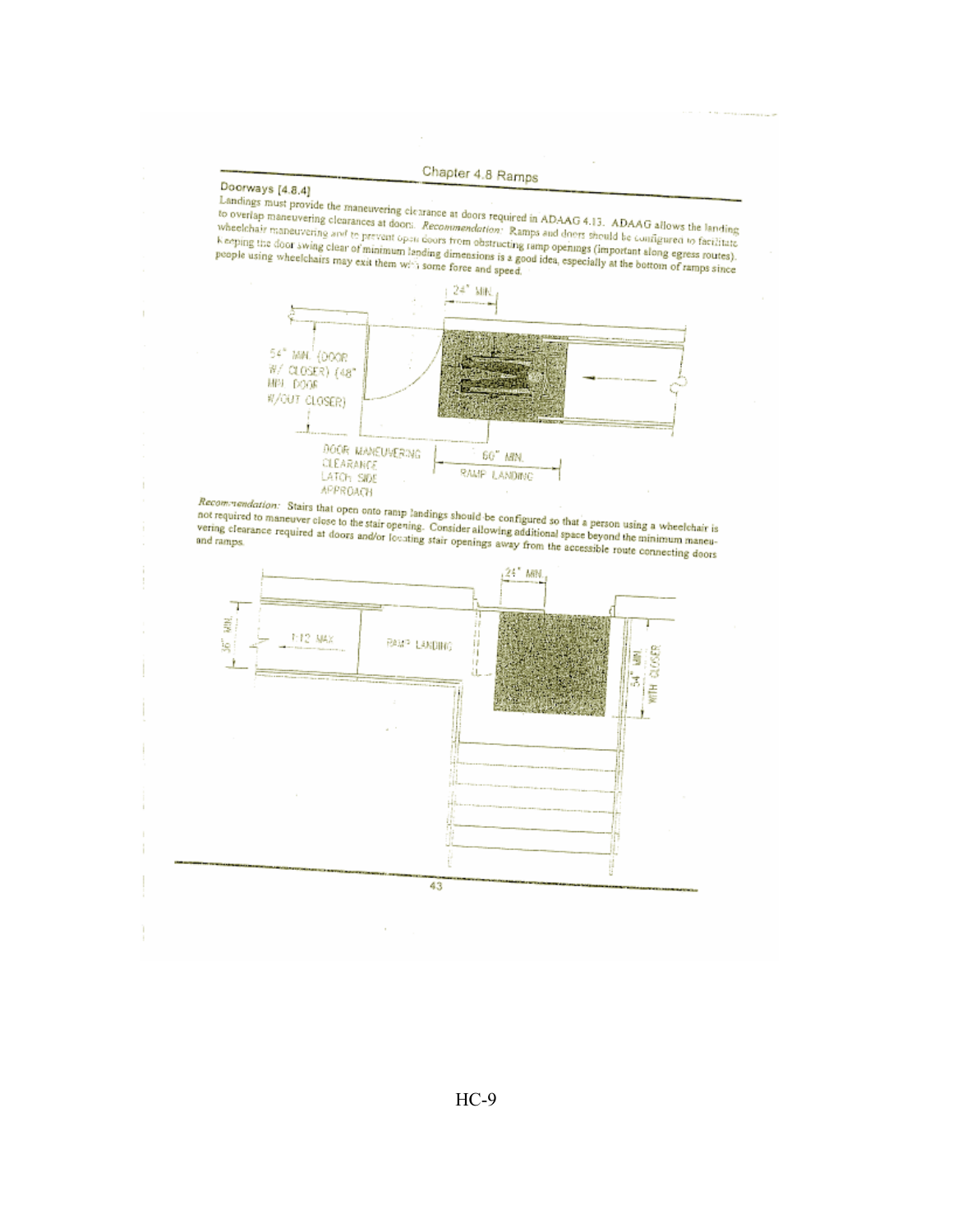### Handrails [4.8.5]

Handrails are required on both sides for ramps with a tise more than 6 inches or a horizontal length more than 72 inches. They are not required along ramps adiacent to seating in assembly areas. ADAAG shows a diameter of 11% to 11% nch for handrails. A standard IPS pipe designated as  $1/\gamma$  to  $1/\gamma$  inch is

acceptable. Since 1% inch pipe has an outside diameter close to 2 inches, it is important that handrails mounted to well's still provide the 1% inch (absolute) knuckle clearance. This clearance allows space for knuckles while pre-This can provide the 124 men (abovedne) remember originate. This cromatics allows space to announce milit part require encouragement for people with read out rains with their forestill. Franciscus can be incomed to guardians of our top of walls consistent with ADAAG specifications. The height of a guardrail (to prevent falling off top or wans consistent with checked spectrucions. The neight of a guarant to prevent ranning on the engly to not<br>specified by ADAAG; local building codes dc, however, commonly regulate the minimum height of a guardrail at 42 inches. Because, in ADAAG, the maximum height of a handrail is 38 inches, a handrail must be installed in addi-

### Extensions

Handrails that are not continuous must have horizontal exstensions at both the top and bottom of the ramp at least 12 Alternation of the active community must have not contain experiences at out the top and contour of the camp at real, included or returned smoothly to walls, posts, or floors. Inner handrails on switchback ramps There are are rounded or research amoving to want, postal or announced marketing or a monumental market in the<br>must be continuous. Handrail extensions are required on all new ramps but need not project into perpendicular c Thus be commerced. Frameran encountered and required on an new ramps out move not propose this perpendicular<br>culation paths in alterations. ADAAG (Figure 17) illustrates returns to post that comply as protruding objects.

# Cross Slope and Surfaces [4.8.6]

Cross shope and surfaces [4.0.0]<br>The cross slope (2% maximum) must be minim zed because it makes wheelchair travel difficult by distributing more The cross stop of the maximum, must be immigrated by teachers in makes which and required force to one side and causing front casters to veer. Ramp surfaces must comply with requireweight and required force to one stud and causing from casters to veen Adulp surfaces must comply want required<br>ments for ground and floor surfaces and be "stable, firm, and slip-resistant." A specific level of slip-resist mandated. It is difficult to categorize various materials as acceptable or unacceptable since surface treatments (texmanuated. It is unique to categorize various materials as acceptable of unacceptable since surface in accuracie two<br>turing and applied coatings) can make a considerable difference. Recommendation: It is important that cons thing and approve contains of the theorem and a construction of the surface, such as providing a higher level of slip-resistance

### Edge Protection [4.8.7]

Handrails alone do not necessarily provide effective edge protection for people who use wheelchairs, crutches, and<br>Handrails alone do not necessarily provide effective edge protection for people who use wheelchairs, crutch other mobility aids. Curbs (or walls) are effective in keeping both wheelchairs and crutch-tips from slipping off the ouse mooney alus. Curvs (or wans) are execute in accounts over wheelending and crucial approximation and prints on the edge or getting caught on vertical posts. Horizontal rails are another alternative although mounting he euge or getuing caugut on verticent posts. Excreming rans are anything anotherize antibody incoming among any<br>specified (the 27 inch height in ADAAG Figure 17 pertains to the return of extensions as protruding objects). A mounted close enough to the ramp surface to prevent passage of a 4 inch diameter sphere can function like a curb in keeping front casters from getting stuck on vertical posts and crutch-tips from slipping off the edge.



### $HC-10$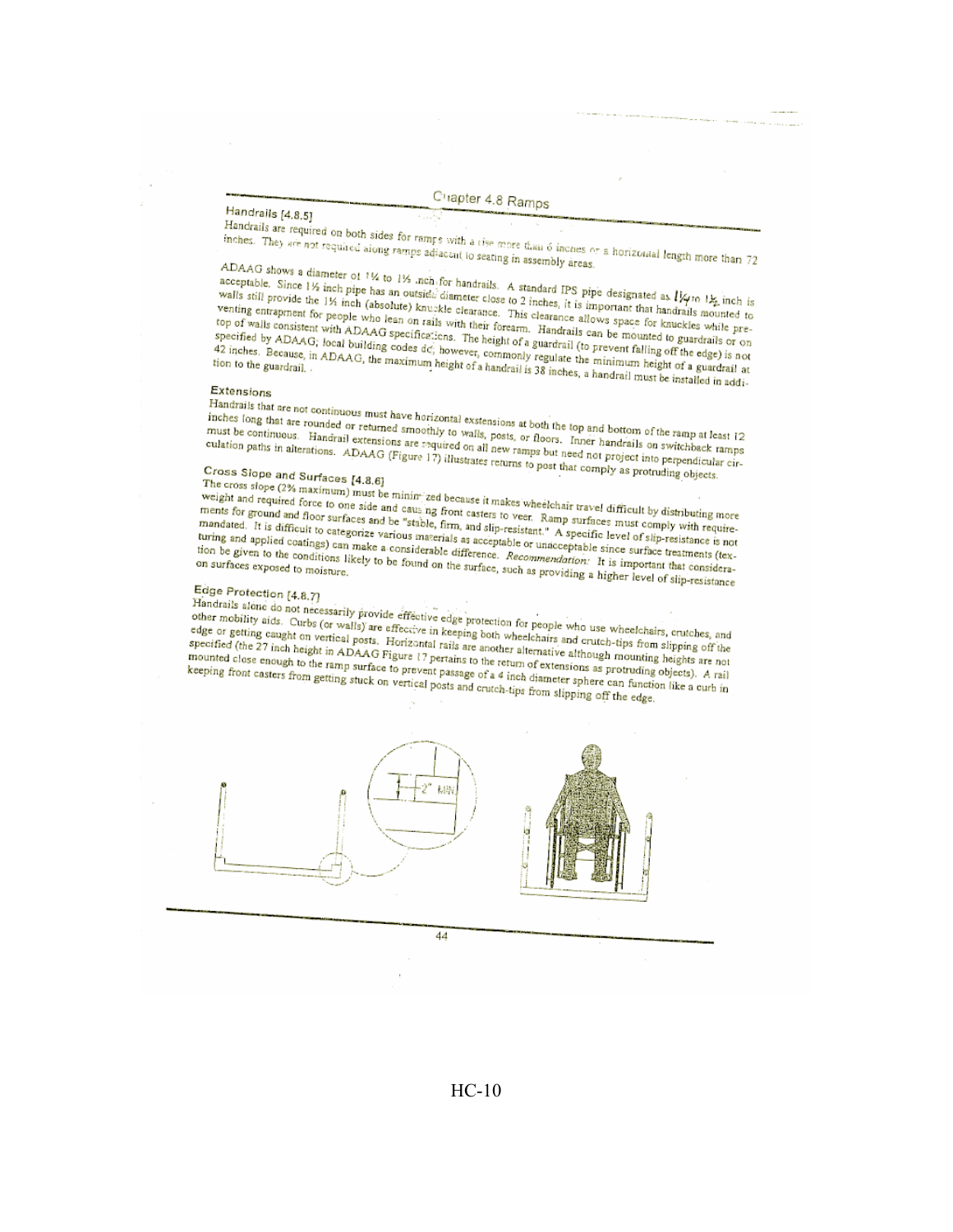

Vertical balusters can be used; intermediate spacing is not specified by ADAAG but is commonly covered by local vertical partises can be used; intermediate spacing is not specified by ADAAC out is commonly covered by local<br>codes. Curbs, horizontal rails, or extended platforms can help prevent crutch-tips from slipping off the edge b raus. Excended prenomis, a permitteu artemative, can xeep cruten-tips from stipping over the edge (out might not<br>keep wheelchair casters from getting caught on vertical posts unless horizontal or vertical guard rails are a

# Outdoor Conditions [4.8.8]

Outdoor Conditions [4.8.8]<br>Exterior ramps must be designed so that water does not accumulate on the ramp or landing surface. A slope up to<br>2% is allowed at landings for adequate drainage. Wetness reduces slip-resistance, w only by the range of noor surface out by the material making comact with it. Pudding that causes shoes, wheels, or<br>particular hazard where it can turn to ice. *Resommendation:* Covering ramps with a canopy or roof is not r

45